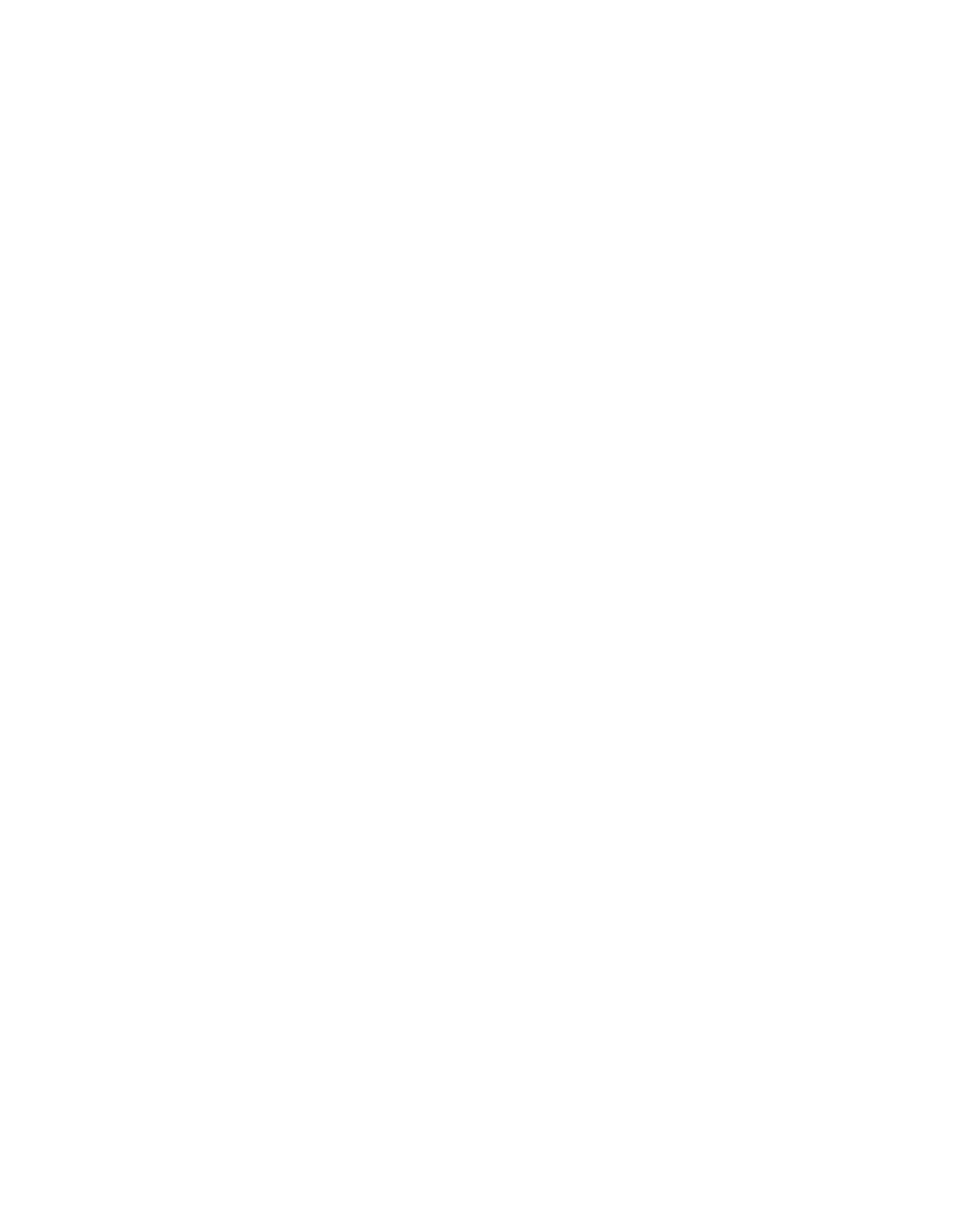# WHY CAN'T WE RETAIN PRINCIPALS AND TEACHERS IN OUR SCHOOLS?

Abstract of capstone \_\_\_\_\_\_\_\_\_\_\_\_\_\_\_\_\_\_\_\_\_\_\_\_\_\_\_\_\_\_\_\_\_

\_\_\_\_\_\_\_\_\_\_\_\_\_\_\_\_\_\_\_\_\_\_\_\_\_\_\_\_\_\_\_\_\_

A capstone submitted in partial fulfillment of the Requirements for the degree of Doctor of Education in the College of Education At Morehead State University

By

Brandon E. Richards Winchester, Kentucky

Crystal A. Fultz Morehead, Kentucky

Committee Chair: Dr. Michael Kessinger, Assistant Professor

Morehead, Kentucky

March 17, 2017

Copyright © Crystal A. Fultz and Brandon E. Richards, March 17, 2017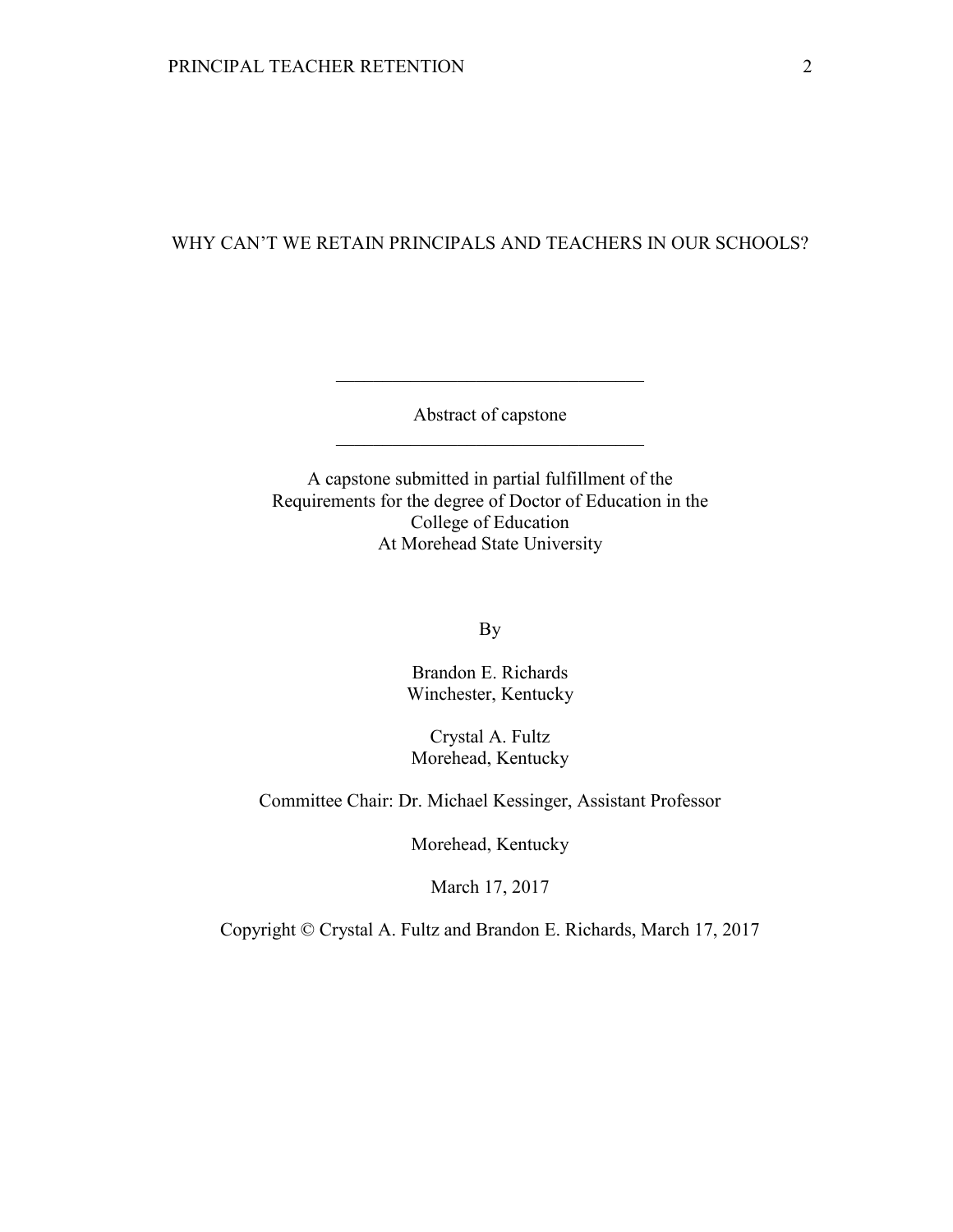ProQuest Number: 10272675

All rights reserved

INFORMATION TO ALL USERS The quality of this reproduction is dependent upon the quality of the copy submitted.

In the unlikely event that the author did not send a complete manuscript and there are missing pages, these will be noted. Also, if material had to be removed, a note will indicate the deletion.



ProQuest 10272675

Published by ProQuest LLC (2017). Copyright of the Dissertation is held by the Author.

All rights reserved. This work is protected against unauthorized copying under Title 17, United States Code Microform Edition © ProQuest LLC.

> ProQuest LLC. 789 East Eisenhower Parkway P.O. Box 1346 Ann Arbor, MI 48106 - 1346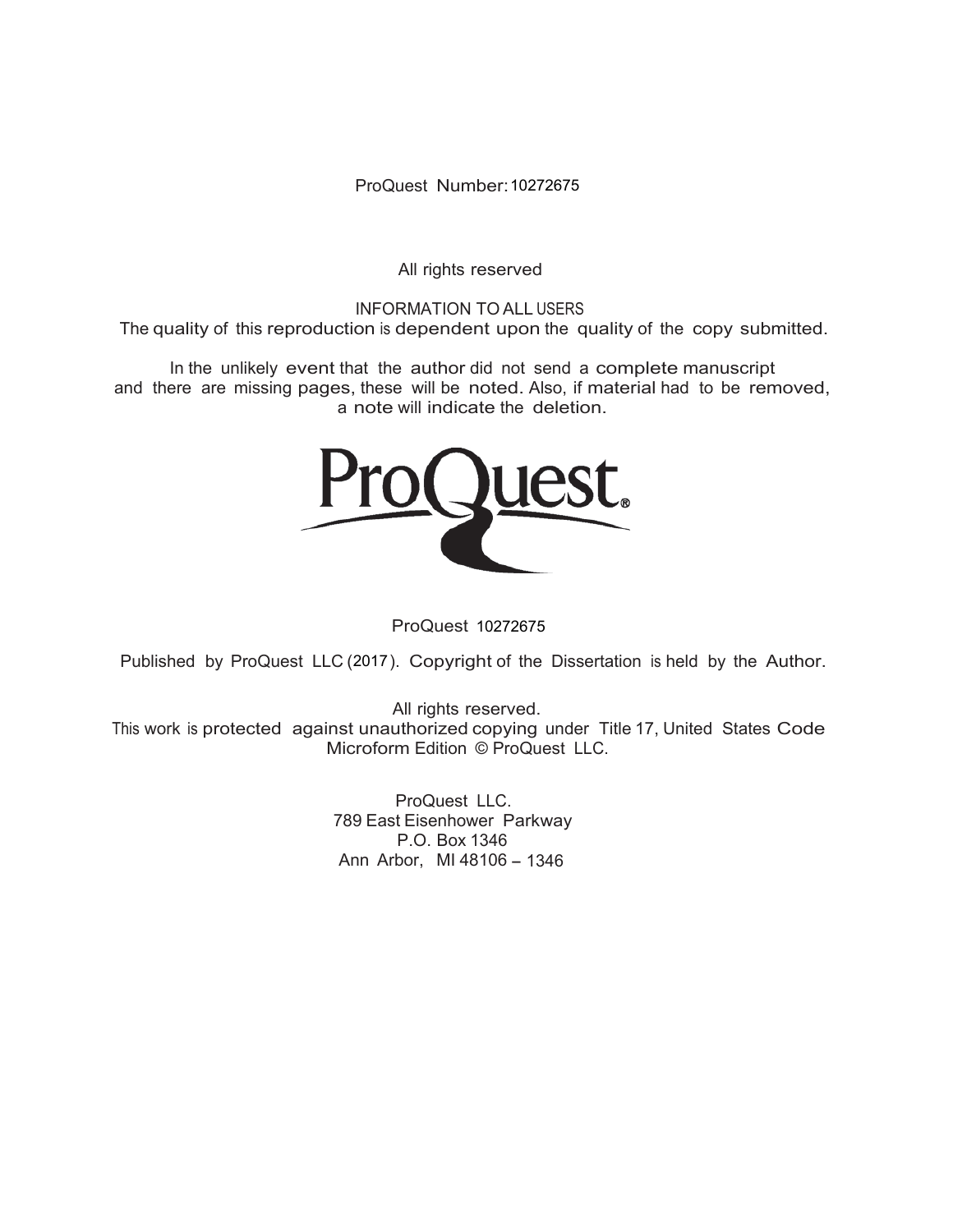### ABSTRACT OF CAPSTONE

### WHY CAN'T WE RETAIN PRINCIPALS AND TEACHERS IN OUR SCHOOLS?

For some time in the United States, attaining employment as a school administrator or teacher meant obtaining a reliable and most likely permanent educational position. School administrator and teacher retention has become a problem in education, as they are not staying in the classroom nor the school they currently work in. Nearly half of all teachers are currently leaving the classroom within their first five years of teaching (Ingersoll, 2003). This capstone was to determine what issues exist that might cause school leaders to leave their schools within the first two years as well as what issues contributed to teachers leaving their schools. Factors studied included the culture and achievement of the school and the field experience provided to teachers and aspiring school leaders. The areas of leadership, support, and work environment will all be factors in this study. A random survey was issued to Kentucky educators to receive their feedback, which was used to create solutions to the issue of retention rates.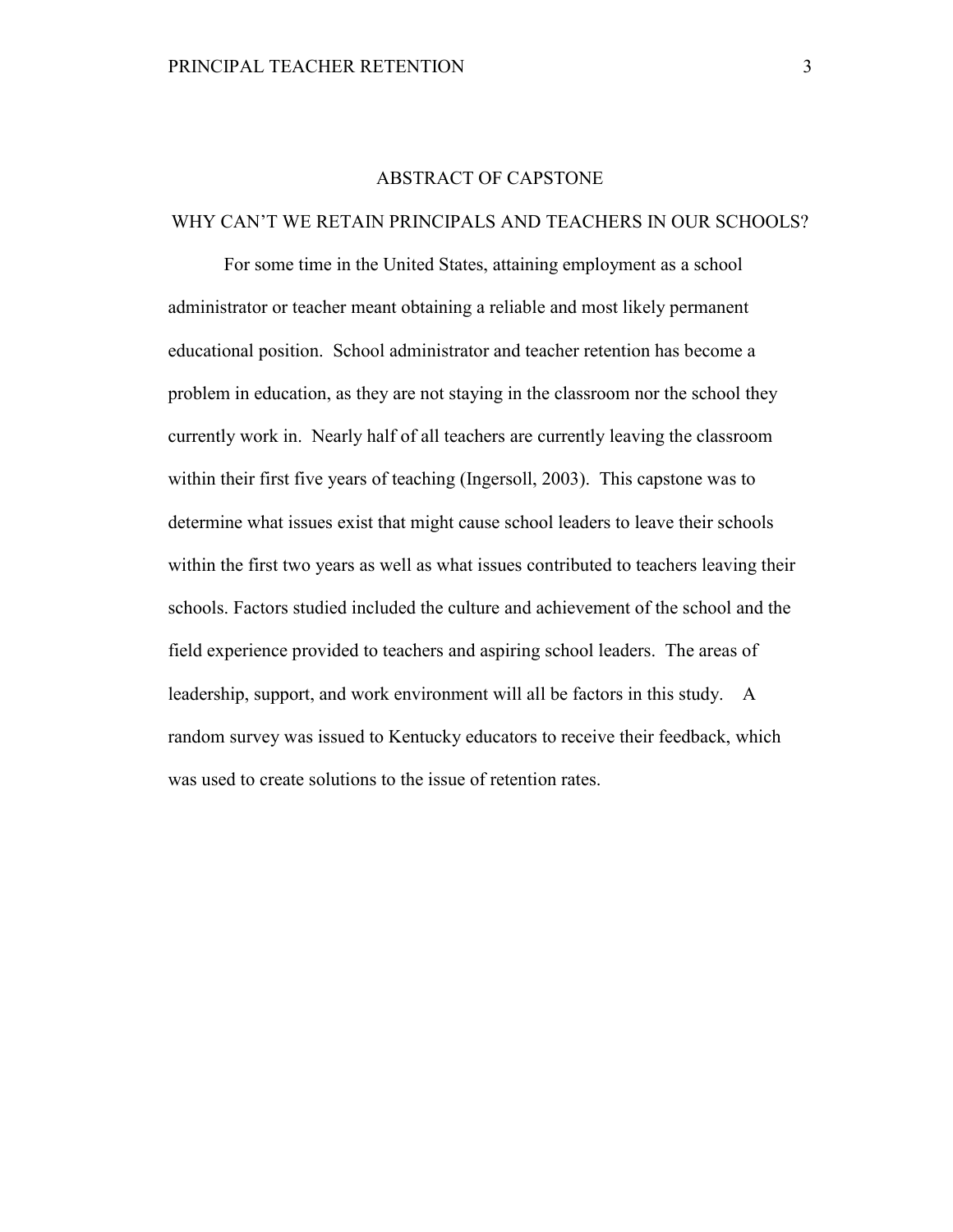KEYWORDS: Administrator, Teacher, Retention, Turnover, Kentucky

 $\mathcal{L}_\text{max}$  , and the contract of the contract of the contract of the contract of the contract of the contract of

 $\mathcal{L}_\text{max}$  and  $\mathcal{L}_\text{max}$  and  $\mathcal{L}_\text{max}$  and  $\mathcal{L}_\text{max}$  and  $\mathcal{L}_\text{max}$  and  $\mathcal{L}_\text{max}$ 

 $\mathcal{L}_\text{max}$  and  $\mathcal{L}_\text{max}$  and  $\mathcal{L}_\text{max}$  and  $\mathcal{L}_\text{max}$  and  $\mathcal{L}_\text{max}$  and  $\mathcal{L}_\text{max}$ 

 $\mathcal{L}_\text{max}$  , and the contract of the contract of the contract of the contract of the contract of the contract of

Candidate Signature

**Date** 

Candidate Signature

**Date**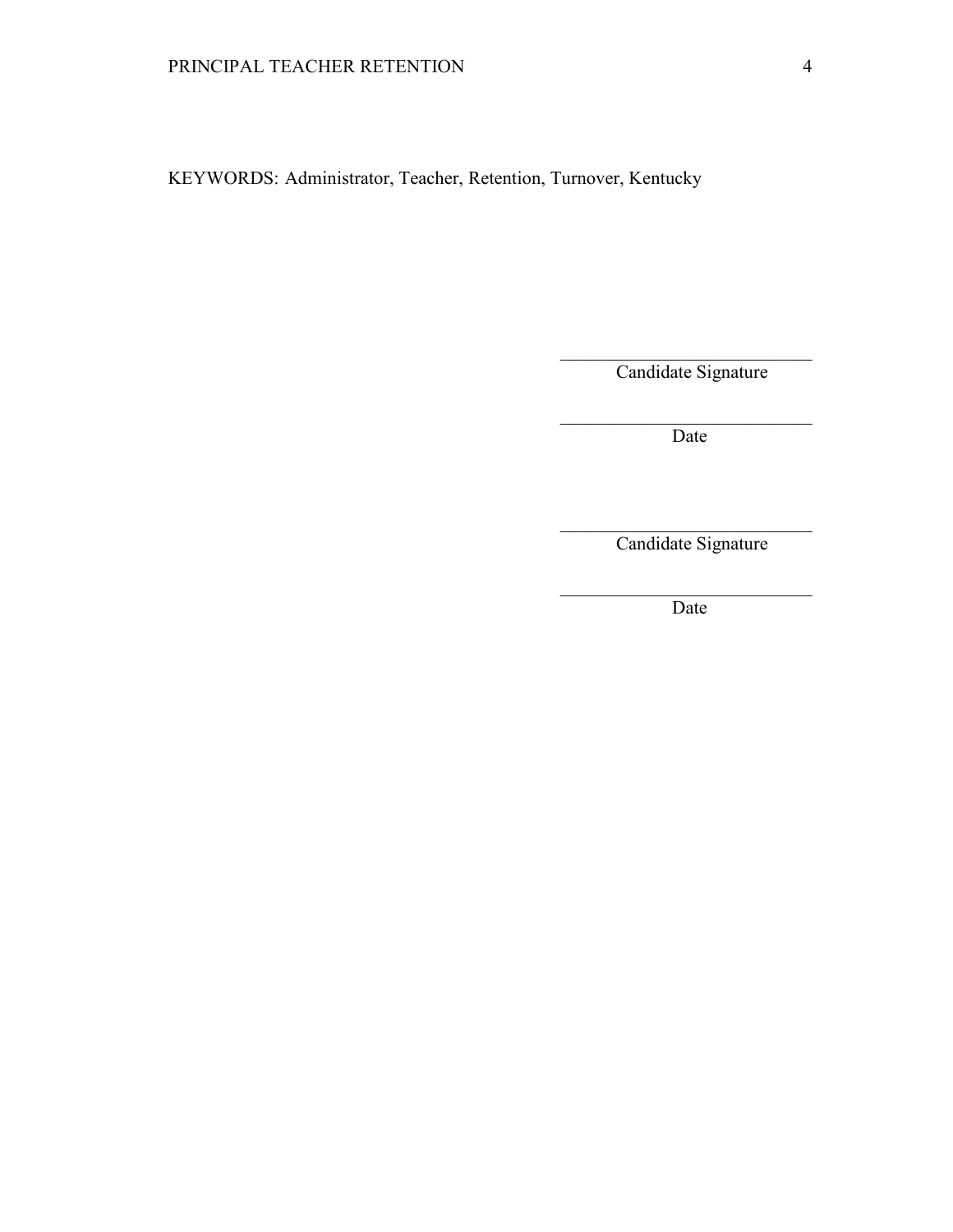# WHY CAN'T WE RETAIN PRINCIPALS AND TEACHERS IN OUR SCHOOLS?

By

Brandon E. Richards Crystal A. Fultz

Approved by

Shane Shope, EdD Committee Member Date

 $\_$ 

 $\_$ 

 $\_$ 

Matthew Thompson, EdD Committee Member Date

Michael W. Kessinger, EdD Committee Chair Date

Timothy L. Simpson, PhD Interim Department Chair Date

\_\_\_\_\_\_\_\_\_\_\_\_\_\_\_\_\_\_\_\_\_\_\_\_\_\_\_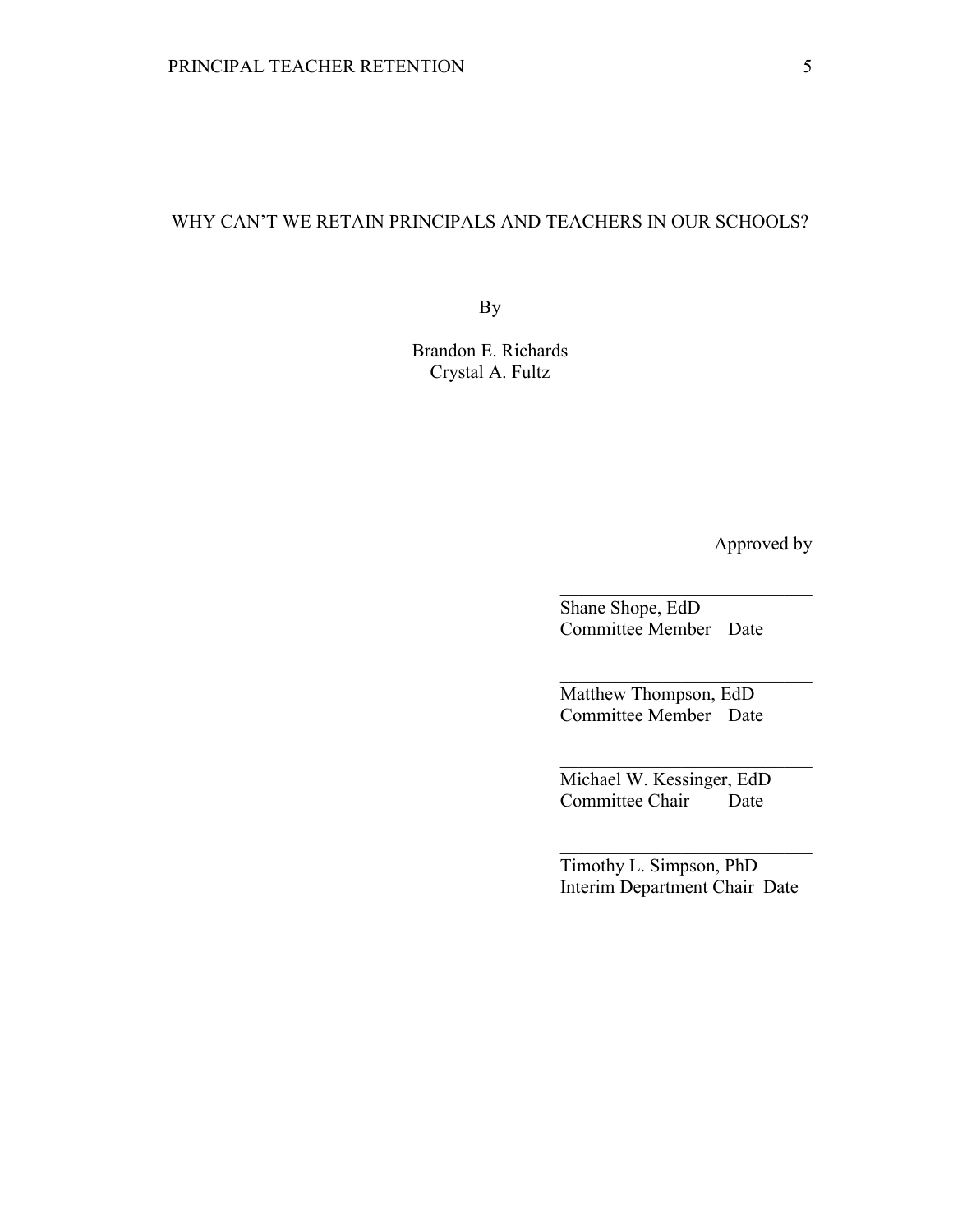## RULES FOR THE USE OF CAPSTONES

Unpublished capstones submitted for the Doctor's degree and deposited in the Morehead State University Library are as a rule open for inspection, but are to be used only with due regard to the rights of the authors. Bibliographical references may be noted, but quotations or summaries of parts may be published only with the permission of the author, and with the usual scholarly acknowledgements.

Extensive copying or publication of the capstone in whole or in part also requires the consent of the Dean of the Graduate School of Morehead State University.

A library that borrows this dissertation for use by its patrons is expected to secure the signature of each user.

| Name | Date |
|------|------|
|      |      |
|      |      |
|      |      |
|      |      |
|      |      |
|      |      |
|      |      |
|      |      |
|      |      |
|      |      |
|      |      |
|      |      |
|      |      |
|      |      |
|      |      |
|      |      |
|      |      |
|      |      |
|      |      |
|      |      |
|      |      |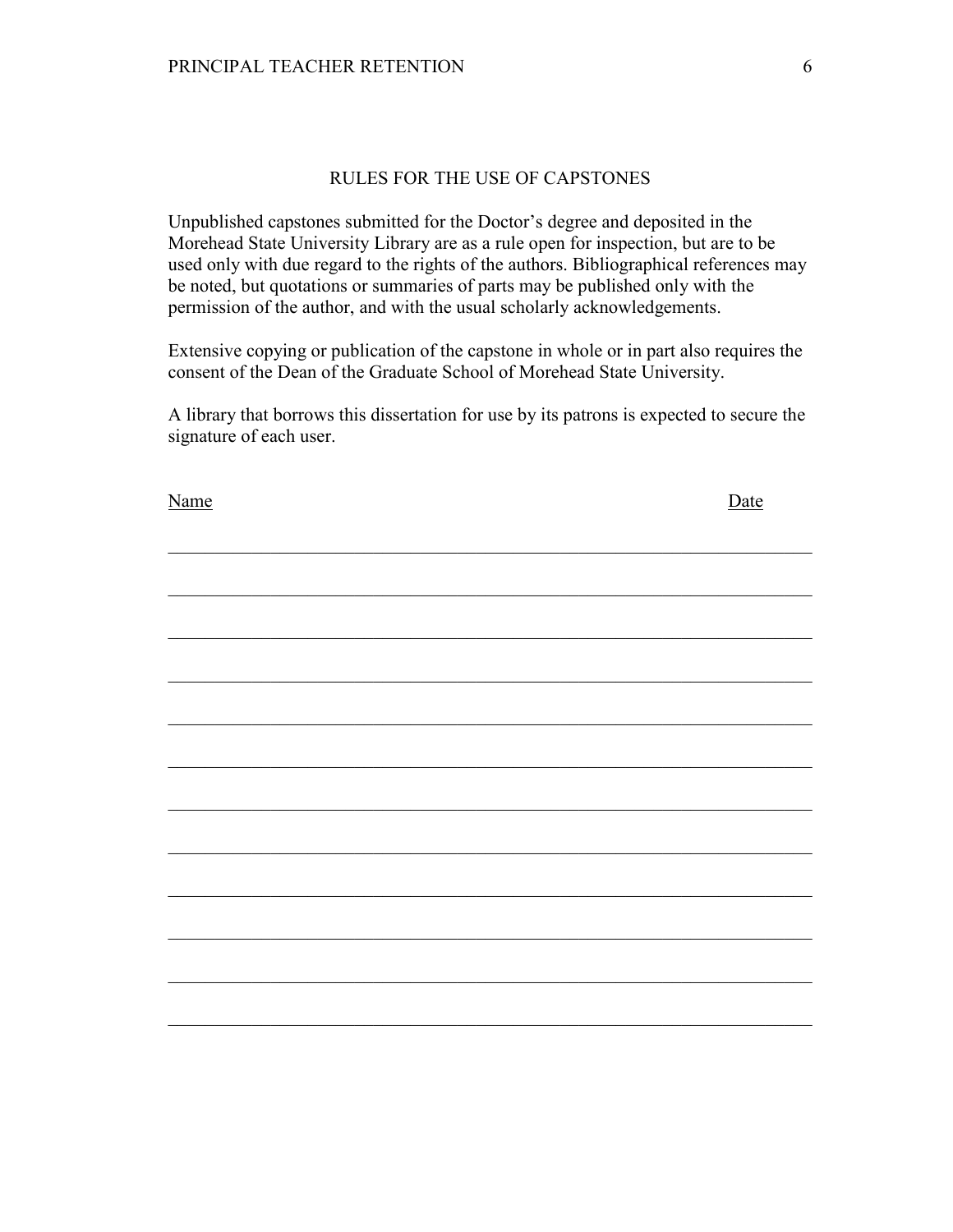# CAPSTONE

Brandon E. Richards Crystal A. Fultz

The Graduate School

Morehead State University

March 17, 2017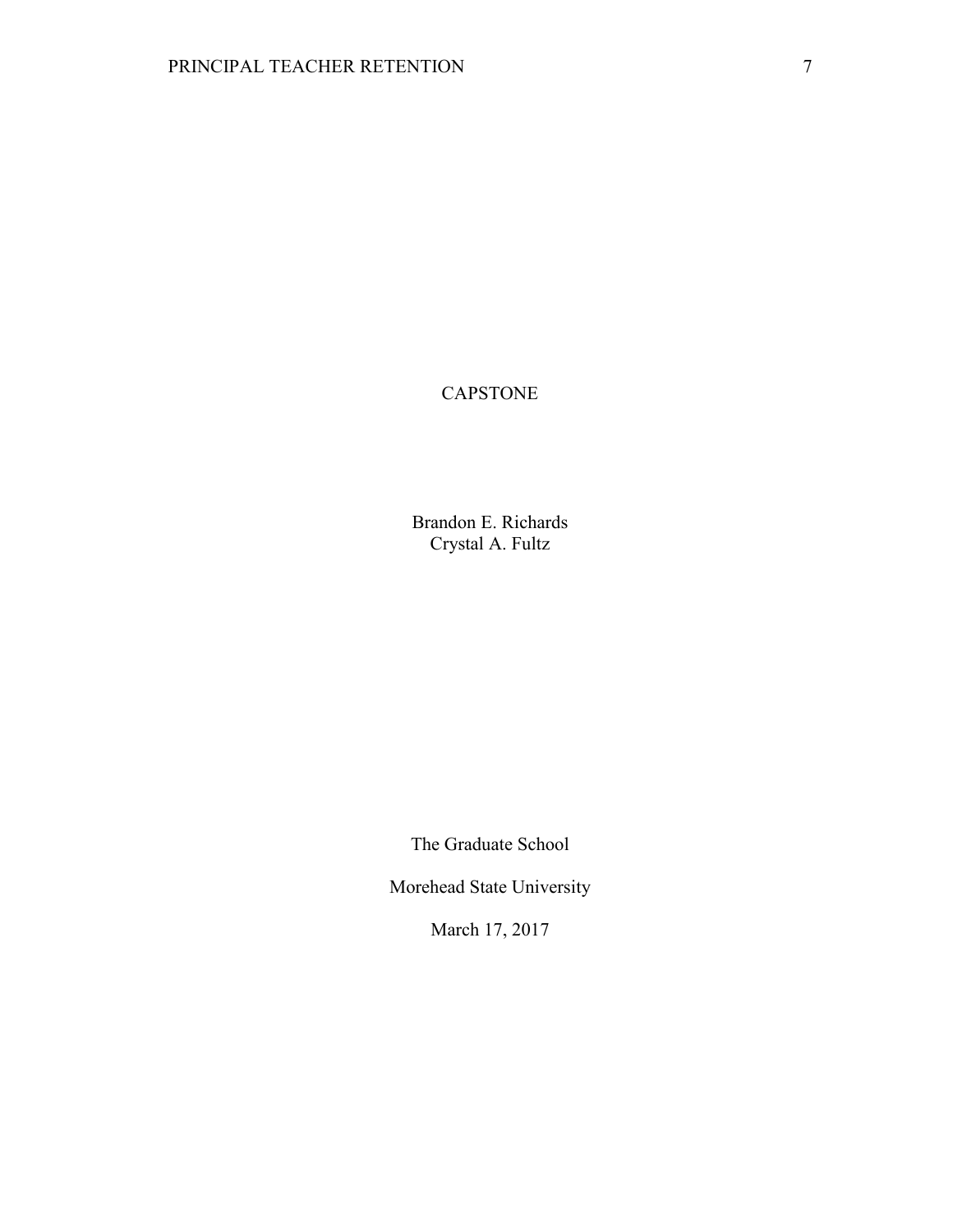# WHY CAN'T WE RETAIN PRINCIPALS AND TEACHERS IN OUR SCHOOLS?

Capstone \_\_\_\_\_\_\_\_\_\_\_\_\_\_\_\_\_\_\_\_\_\_\_\_\_\_\_\_\_\_\_\_\_

\_\_\_\_\_\_\_\_\_\_\_\_\_\_\_\_\_\_\_\_\_\_\_\_\_\_\_\_\_\_\_\_\_

A capstone submitted in partial fulfillment of the Requirements for the degree of Doctor of Education in the College of Education At Morehead State University

By

Brandon E. Richards Winchester, Kentucky

Crystal A. Fultz Morehead, Kentucky

Committee Chair: Dr. Michael Kessinger, Assistant Professor

Morehead, Kentucky

March 17, 2017

Copyright © Crystal A. Fultz and Brandon E. Richards, March 17, 2017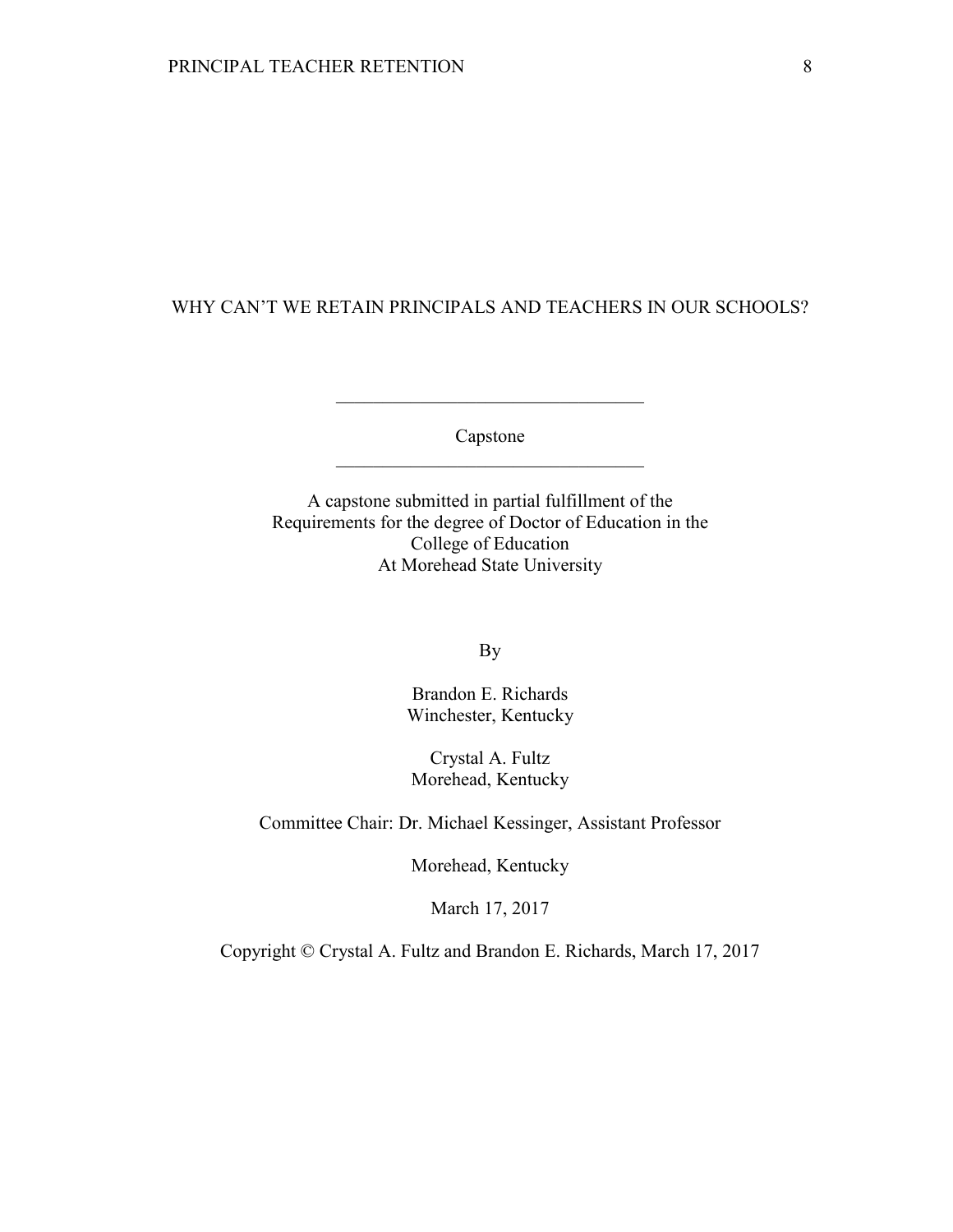### DEDICATION

### Brandon Richards

I would like to dedicate this paper to my family. My wife, Ashlyn Richards for putting up with me throughout this process and continuing to remind me that it will all be worth it. To my Mother, Trudi Shaffer, who has always been my biggest supporter. To my Dad, Eli Brad Richards who always believed I could do this, even when he didn't want to admit it. To my Step Parents, Barb, Cheryl, and Donald Shaffer, thank you for being my parents and setting examples for me to follow. To my sister, Tricia Smith and her husband Jay, for realizing that it is not bragging, but trying to push the family further. To my step-brother and his wife, Warren and Marcy Shaffer, though you didn't go into education, I know how proud you are of me for going into education and carrying on Don's legacy. To my brother and his wife, Matthew and Elizabeth Richards, for listening to me talk about this even though it is not exciting and for being family. To my nephew, Dylan Smith, Uncle BE is motivated to show you that you can do anything! To my in-laws, Dickie and Alisa Bruce, thank you for your daughter and all the support. To my sister-in-law, Amber Bruce, for always asking how school was going. To my wonderful dogs, Scooter and Sadie, you are my escape from reality. To my friends and mentors in education, you will never know the impact you truly had on me becoming me. Finally, to Crystal Fultz, for being the best partner and friend a guy could have through a doctoral program and life.

## Crystal Fultz

 I would like to dedicate this paper to my family, especially my husband, Michael Fultz, without whose love and support this endeavor would never have been possible. I could not have asked for a better husband to accompany me on this journey. Also, to my sons, Taylor and Todd, thank you for being understanding and patient with mommy. I love you both dearly. Next, I want to thank my motherin-law, Edna Fultz; my sister-in-law, Angie Fultz; and my niece, Madison Blair. You are proof that it takes a village! Without your help, there would have been no way I could have completed this process. Finally, thank you to Brandon Richards. More than once you talked me off a figurative ledge and kept me going when I wanted to quit.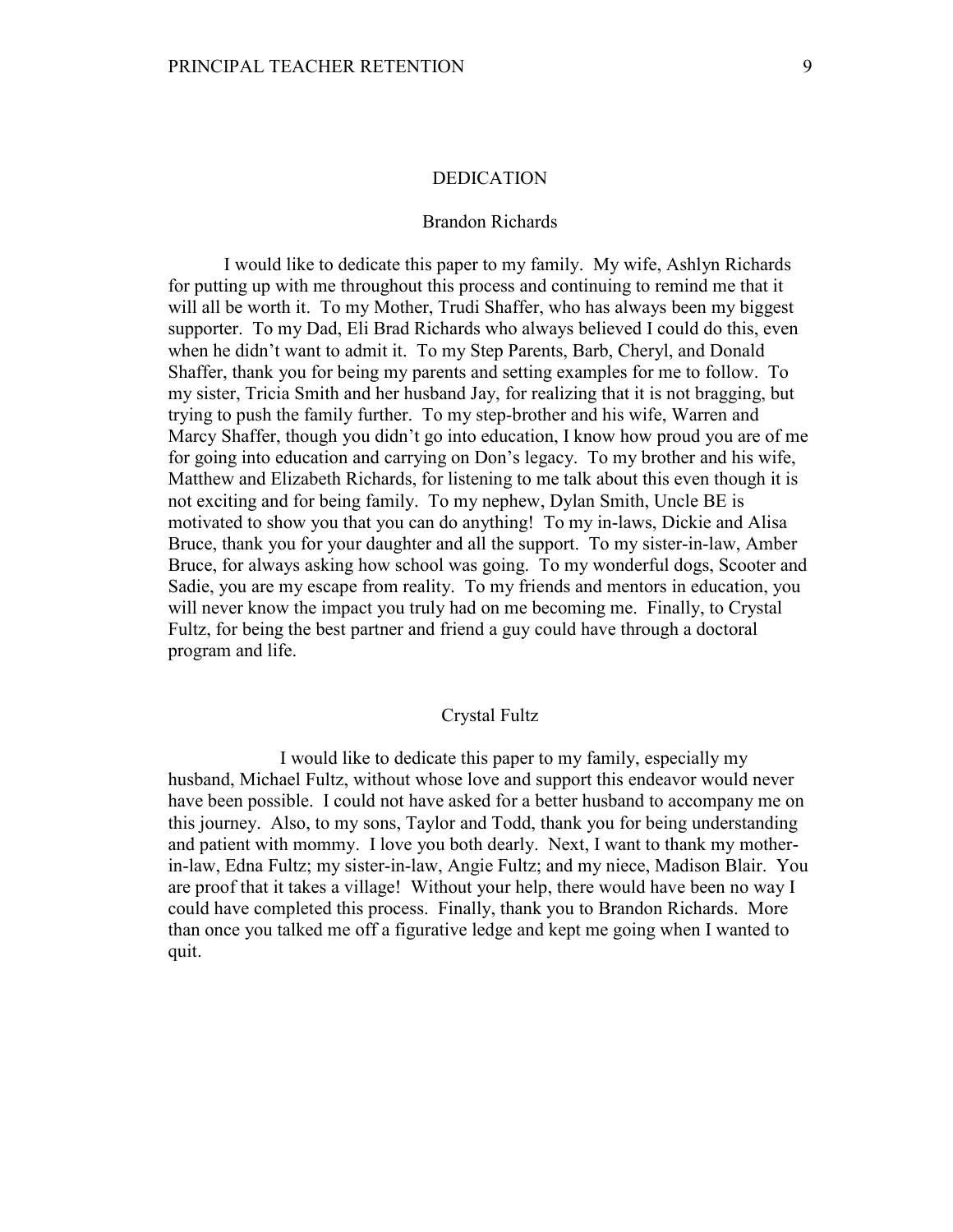### ACKNOWLEDGEMENTS

We would like to acknowledge Dr. Michael Kessinger. Without him, we would not have been able to complete this capstone. His dedication to the two of us has been unwavering from the start of the P-12 Leadership Program. He has made himself available day or night, weekday or weekend, and has always been willing and able to help us.

 We would like to acknowledge the dedicated staff at Morehead State University throughout our time in the P-12 Leadership Program. Dr. David Barnett who welcomed us and encouraged us to get involved in the P-12 Leadership program. Dr. Steven Hooker for teaching us so much about what a true P-12 leader looks like and is expected to be. Dr. Shane Shope for being a tremendous sounding board and provider of real world experience.

 Thank you to Joanna Botts for being a true friend and a great peer editor. Finally, Dr. Matthew Thompson and the tremendous faculty at Montgomery County Schools. They have made this process as easy and painless as possible. From being available for interviews, to serving on our capstone defense, none of this would have been possible without all of you.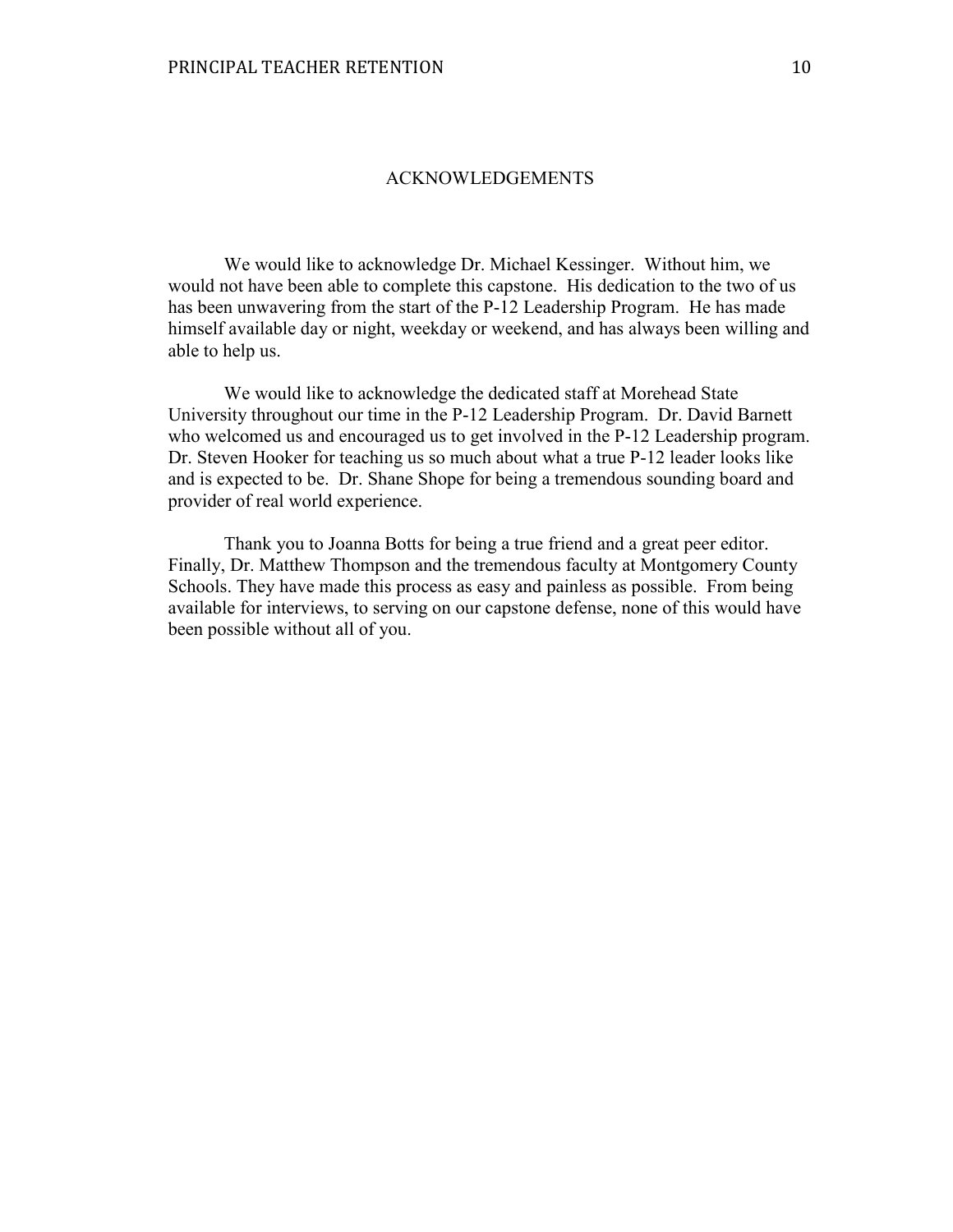# TABLE OF CONTENTS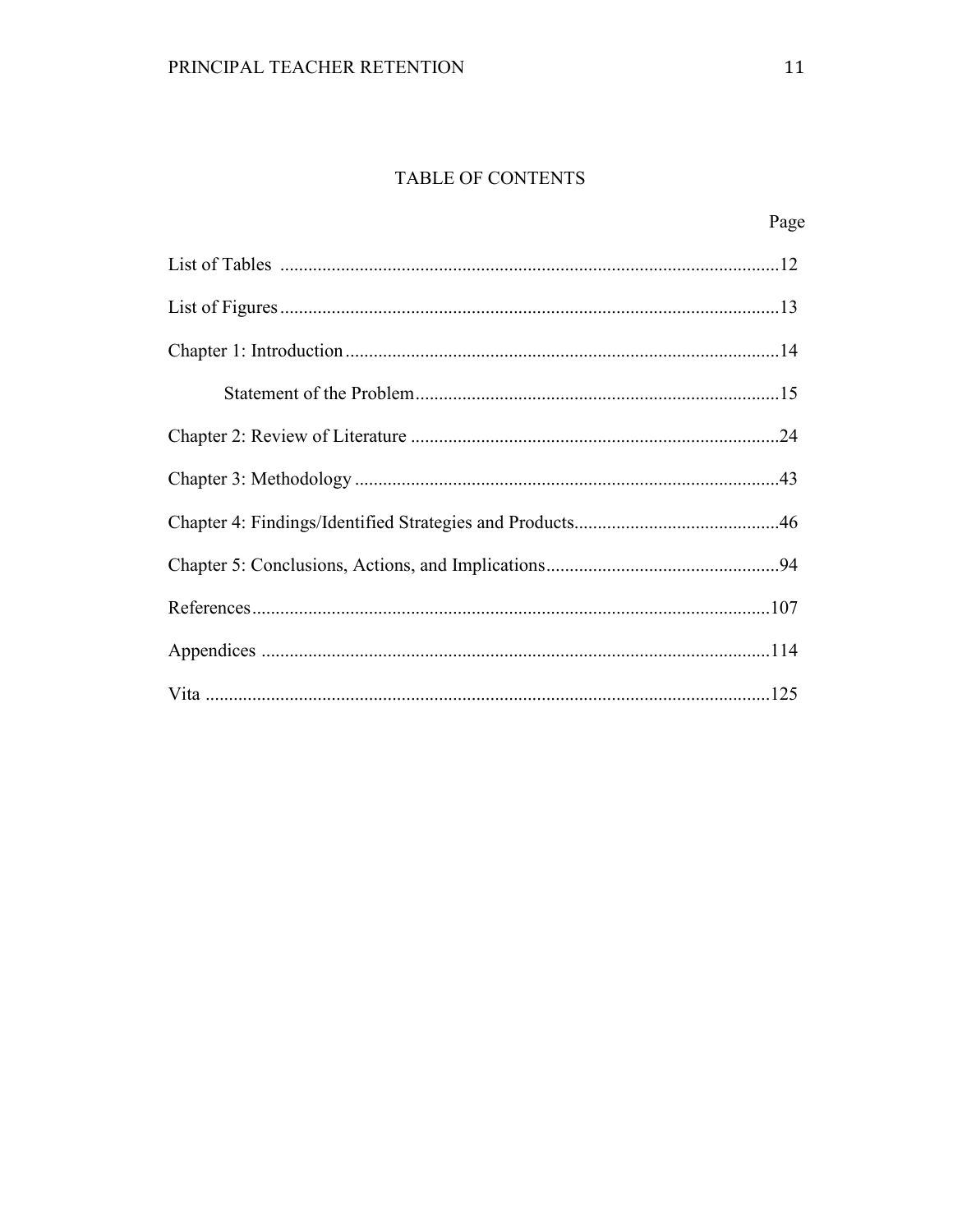# **LIST OF TABLES**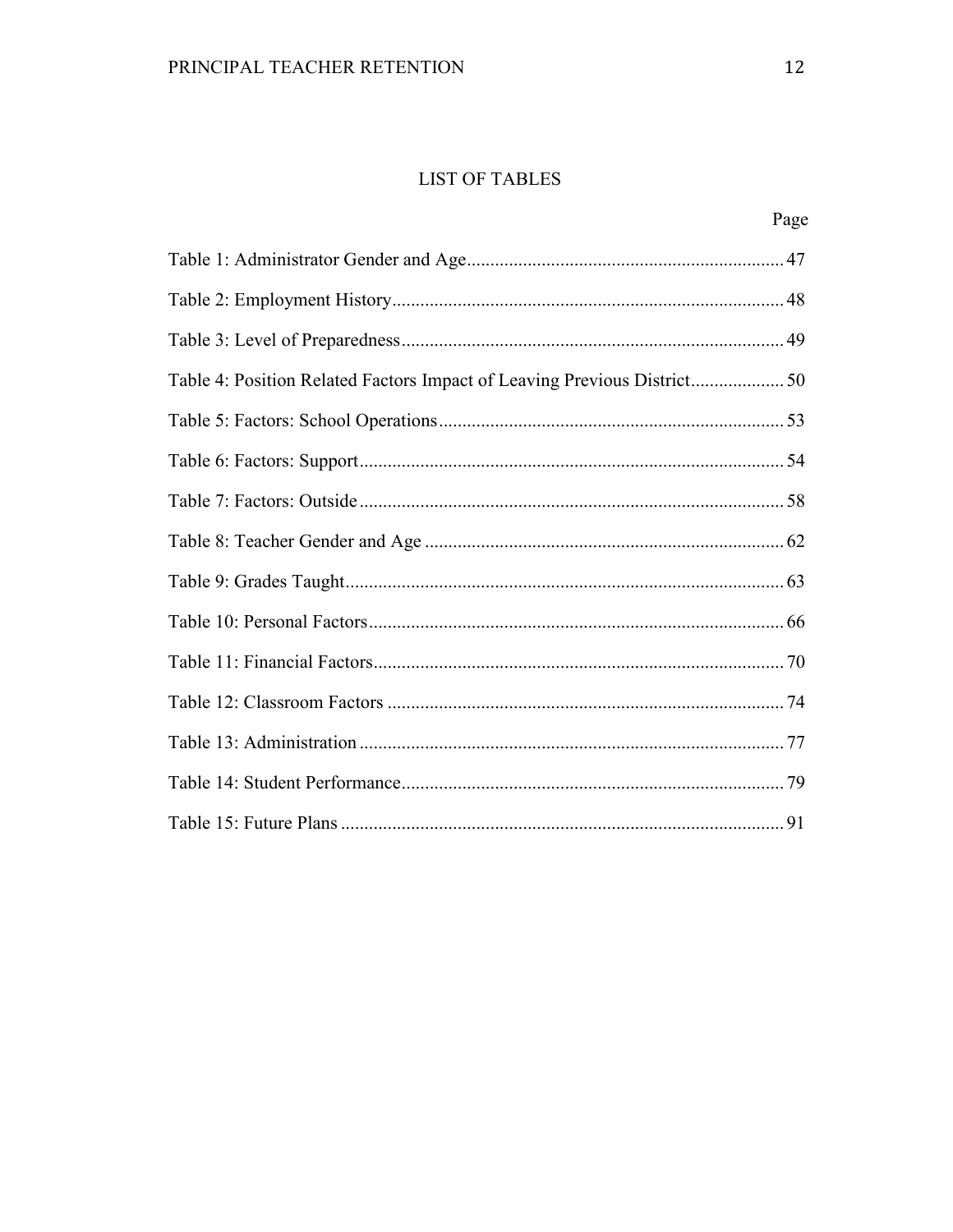# LIST OF FIGURES

# Page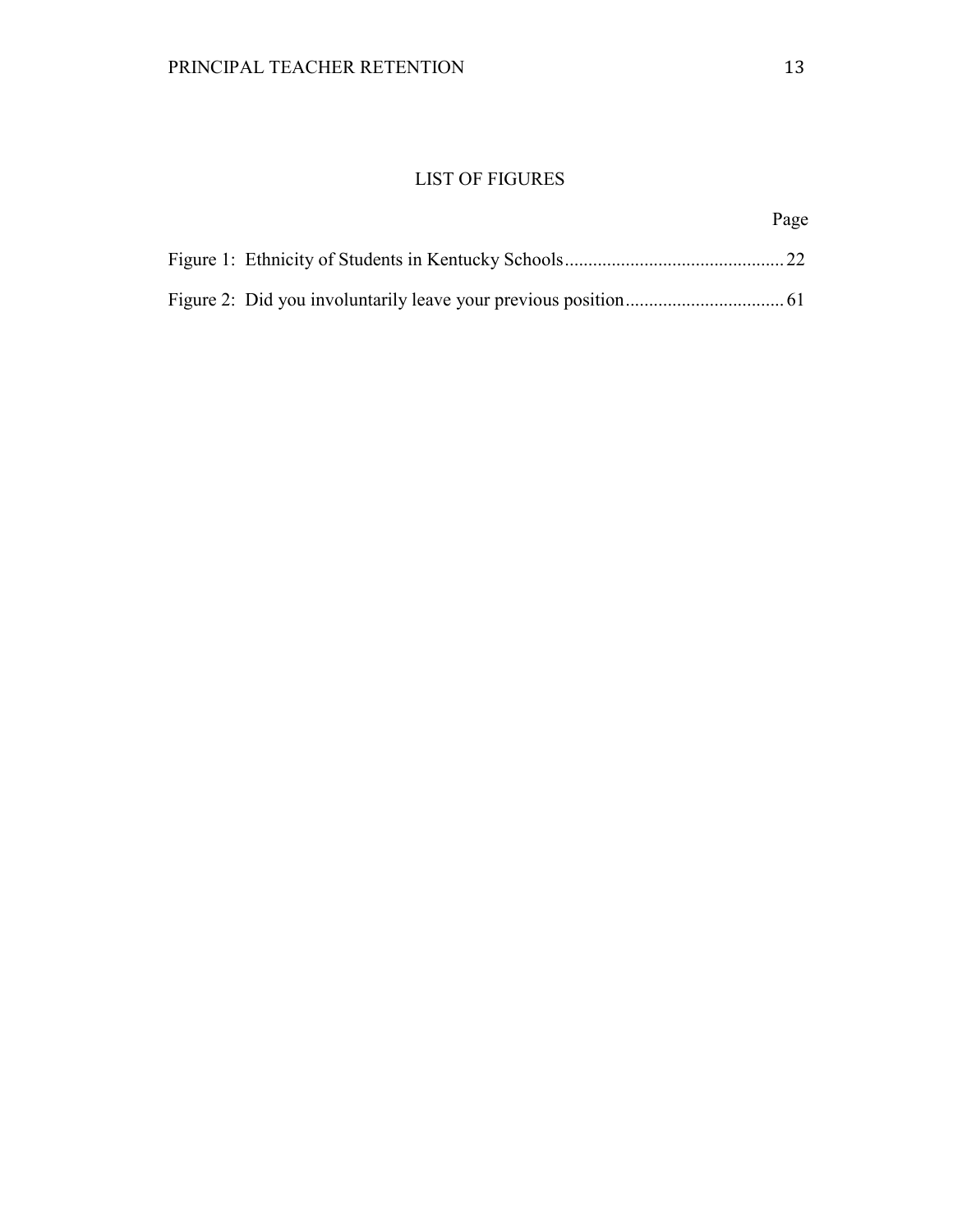# **CHAPTER 1**

# **Introduction**

Historically, as Americans, a unifying element that links us together is our educational system. From the early days of colonial schoolmasters to one-room schoolhouses to online educational opportunities, education has factored into our cultural identity (Sadker & Sadker, 2003). As with any institution, education has had its critics and problems such as inadequate funding, disagreements on educational standards, and the debate over standardized testing. With media and educational research focused on those issues, another problem, teacher and administrator turnover has been an overlooked issue that has potentially far-reaching impacts on not only students but also the entire nation.

 For some time in the United States, attaining employment as a school administrator meant obtaining a reliable and most likely permanent leadership position. School principals were a consistent element within a school, along with teachers who seemed to teach there forever. Students could anticipate being taught and led by the same teachers and principals that their parents had had when they were in school. Recently, however, this scenario has become a novelty in education, with fewer educators remaining in the same school, district, or even the profession than ever before (Hanushek, Kain, & Rivkin, 2004). This disturbing trend has unfortunately become the norm in education. What is the cause of the tendency? What are the implications of inconsistent leadership upon the students and faculty?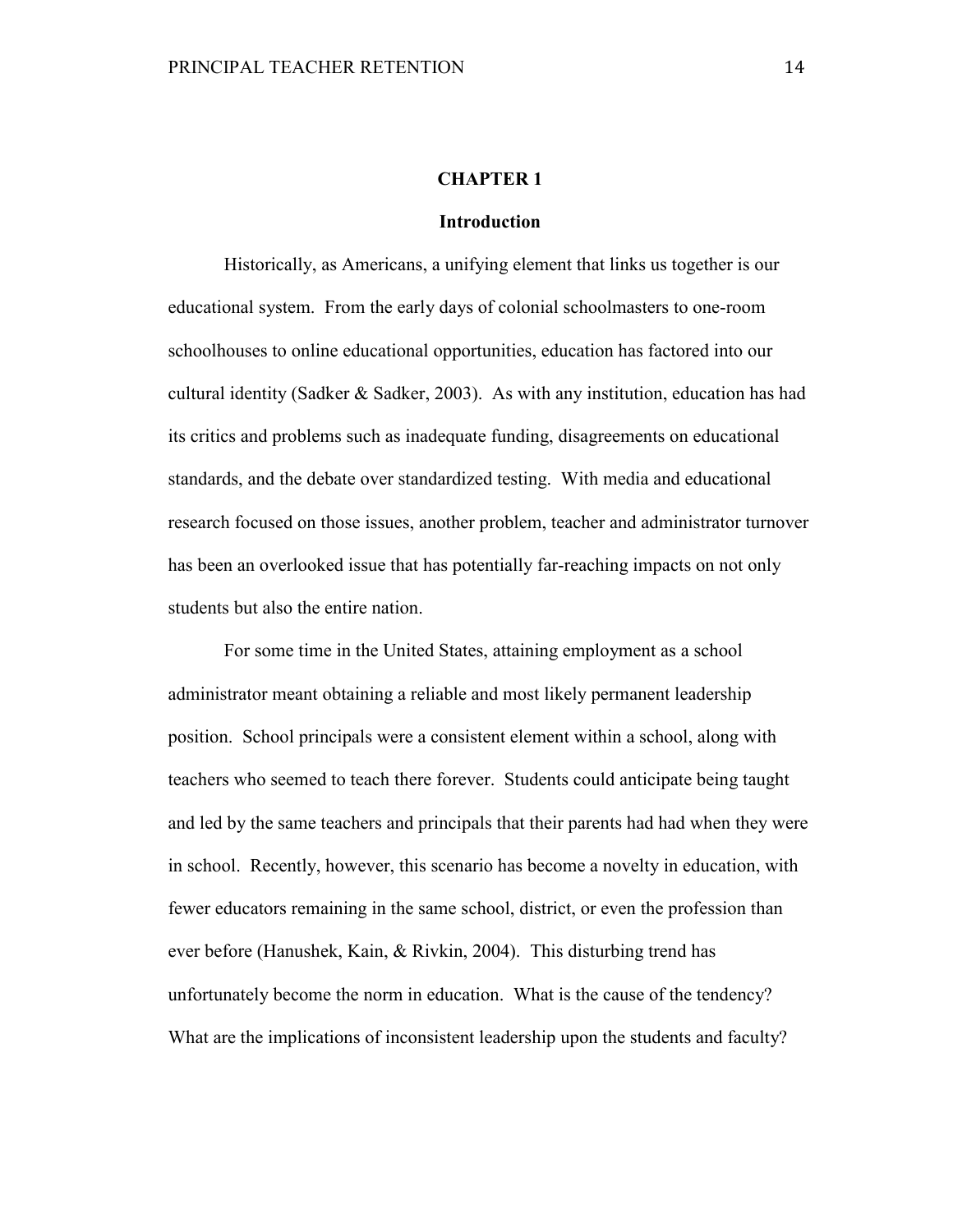What can be done to reverse this trend to prevent future school leaders from moving from school to school?

Likewise, teacher retention and teacher turnover are key topics in the world of education (Hanushek et al, 2004). Why are teachers leaving the classroom? Is it the training and development of teachers? Is it the work environment? Have the students really changed and made teaching more difficult than it was in the past? All of these are valid questions, but what remains constant is that the typical teacher is leaving the classroom within the first five years of being in it (Ingersoll, 2003). Addressing the issue of teacher retention and determining how to grow and retain teachers should be the focus of all school administrations to help strengthen their buildings and improve relations between all stakeholders.

## **Statement of Problem**

Teacher retention has become a problem in education as teachers are staying in neither the classroom nor the school they currently work in. Nearly half of all teachers are currently leaving the classroom within their first five years of teaching (Ingersoll, 2003). While much of the public discussion concerning the success of schools has focused on retaining quality teachers in the classroom, school administrative retention is just as much of an issue for schools (Fuller, 2012). This capstone was to determine what issues exist that may cause school leaders to leave their schools within the first two years as well as what issues contribute to teachers leaving the school at which they currently work and what factors caused them to stay in the classroom. Factors studied include the culture and achievement of the school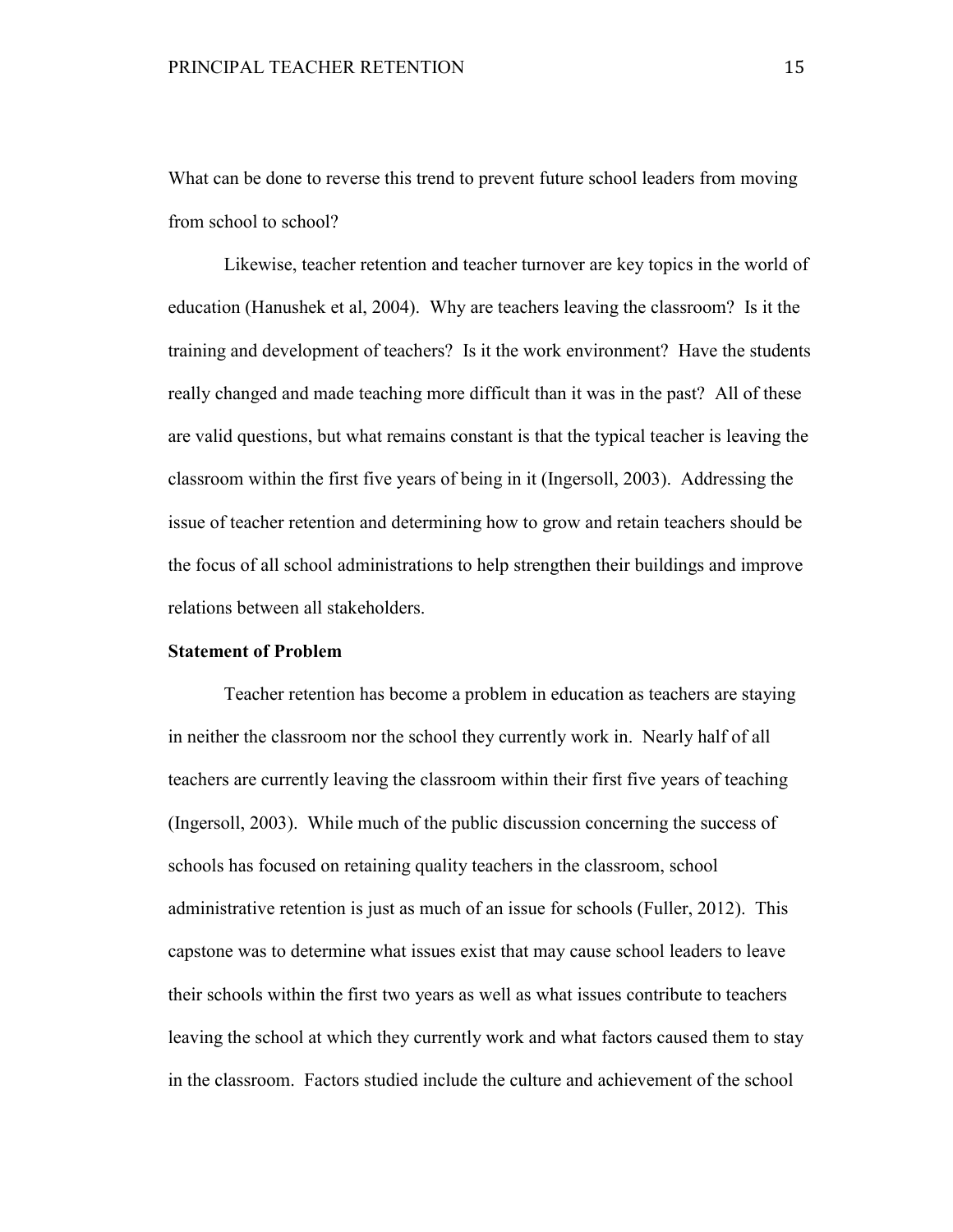and the field experience provided to teachers and aspiring school leaders. The areas of leadership, support, and work environment were factors in this study. Ultimately, the purpose of this study was to offer possible courses of action in order to maintain more qualified leaders and teachers.

# **Significance of the Problem**

 School principals play a very important role in the overall health of a school. As a result, when there is high school administrator turnover, all aspects of the school can be affected, most notably student achievement and teacher satisfaction. Teacher retention causes schools to replace teachers on a yearly basis. Teachers play an important role in the school, be it in instruction, professional development, coaching of sports and clubs, or relationships with students. Because of high teacher turnover, all facets of the school can suffer negatively, especially the student body. Budgets are also negatively affected. Replacing staff on a yearly basis can cost a school from \$4,000 per teacher who leaves a district and needs to be replaced, to upwards of \$17,800 (Barnes, Crowe, & Schaefer, n.d.). To replace a principal, some districts can expect to spend up to \$75,000 to search, hire, and train a new leader (Superville, 2014).

The significance of this study was to provide suggestions for improving the retention rate of teachers and principals through support methods, guidance, and structures to help encourage and support all teachers and principals, as well as to provide suggestions for improving the support measures available in limited degrees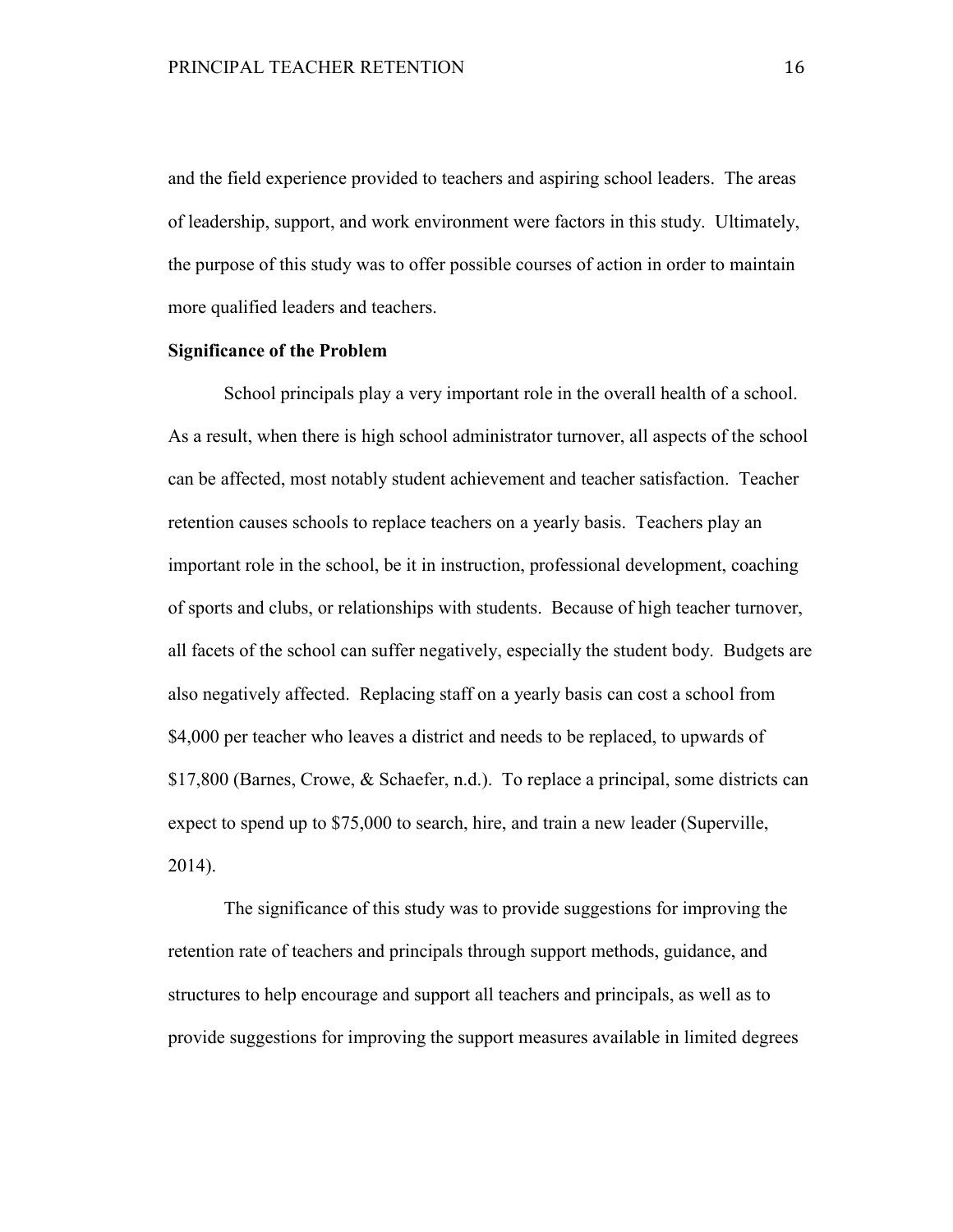to aspiring leaders. One desired outcome of this study was to offer guidance and support to school leadership teams to help retain teachers and administrators.

### **Background of Problem**

**Principals.** School leaders are a critical component of the success of a school. Given that the average length of service for a school administrators three to four years, the opportunity to fully develop the potential achievement of both the faculty and student body of a school is drastically reduced (Hull, 2012). Without quality leadership, evidence has shown a detrimental effect on the academic achievement of the students due to the lack of consistent leadership toward a collective purpose (Béteille, 2011). As a result, schools that are performing at lower levels often have an even higher school administrator turnover rate, in some cases as high as 30% (Hull, 2012). The high turnover rate is especially detrimental in areas with high levels of poverty. (Béteille, 2011). There is also strong evidence to suggest that the leadership of a school has a direct impact on the culture and academic climate of a school (Norton, 2002).

 For example, the impact of a school leader on the cultural health of a school has been evident at Montgomery County High School (KY) since August 2012. Since then, the high school has had 10 changes in school leaders. The impact of such changes has been apparent in the most recent test score data.

As of 2014, the district ranked in the 91<sup>st</sup> percentile in the state. However, Montgomery County High School ranked in the  $24<sup>th</sup>$  percentile in the state and is in the category of "needs improvement" (KDE, 2014). This designation could stem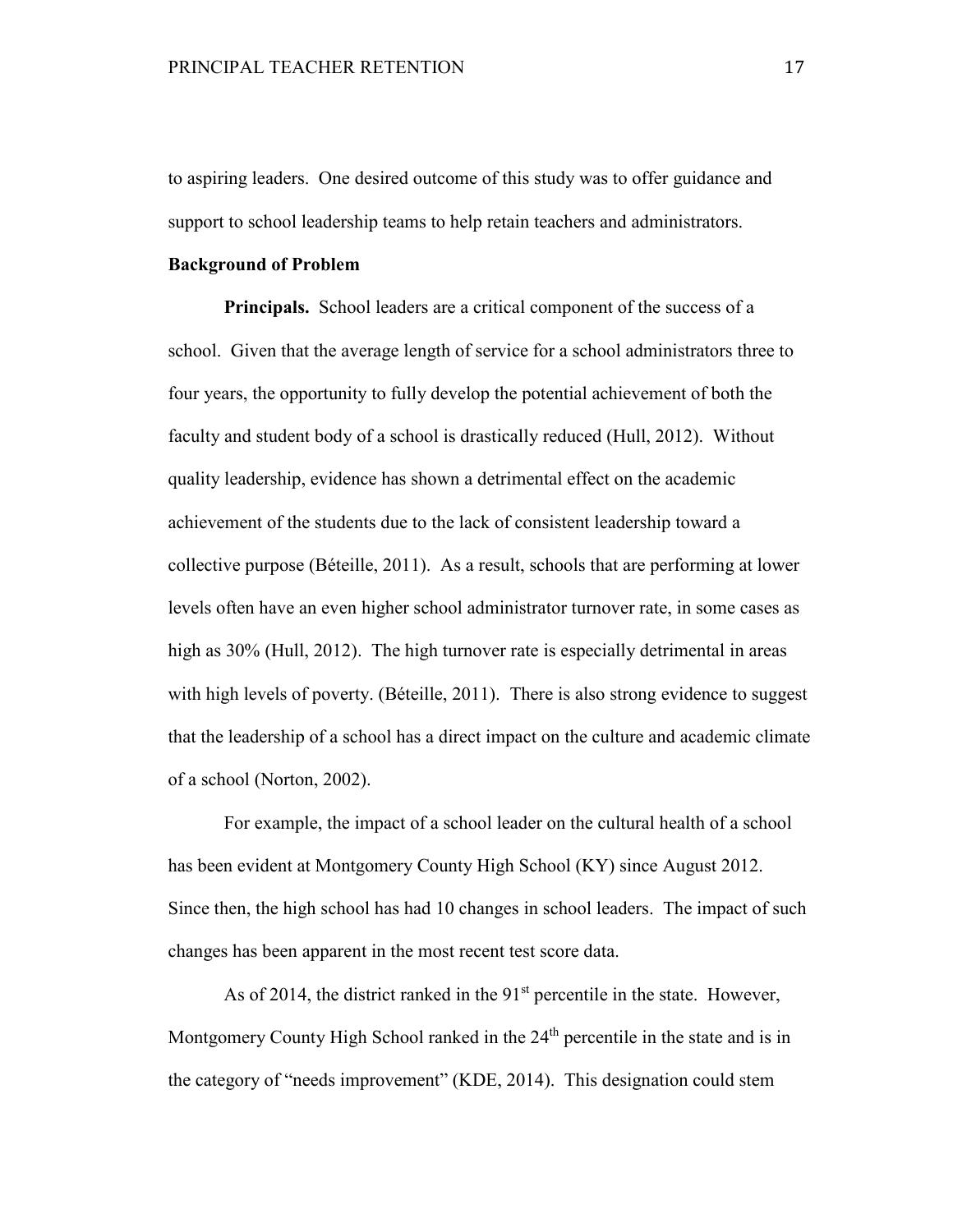from the lack of consistent leadership at the high school. Since 2012, the school has had two head principals, six assistant principals, and three curriculum specialists. Of the five administrative team members for the 2014-2015 school year, four of them were new to the district and three of them had no prior administrative experience. The high turnover of school leadership has not established a clear vision of success for either the teachers or the students.

 The need for a plan of action to ensure that school leaders are given the support necessary to maintain their positions will improve the overall health of the school as a whole, including the retention of highly-skilled teachers. There is a connection between school administrator retention and teacher retention. According to the Center for Public Education, there is a 17% greater chance that a teacher will leave a school when a new school administrator is hired. In schools where the principals remain more than five years, teachers are also more likely to remain as well (Hull, 2012).

**Teachers.** Teacher retention: Perhaps no words are spoken more in education today. Teachers are currently leaving the classroom within their first five years of the profession, which is a rate of nearly 50% (Phillips, 2015). When looking at this rate, you have almost half of all teachers leaving the classroom, creating a gap in education, as well as a gap in the relationships between students and teachers. More troubling is the fact that "one third of the teaching force in the United States turns over each year," (Heineke, Mazza, & Tinchor-Wagner, 2014).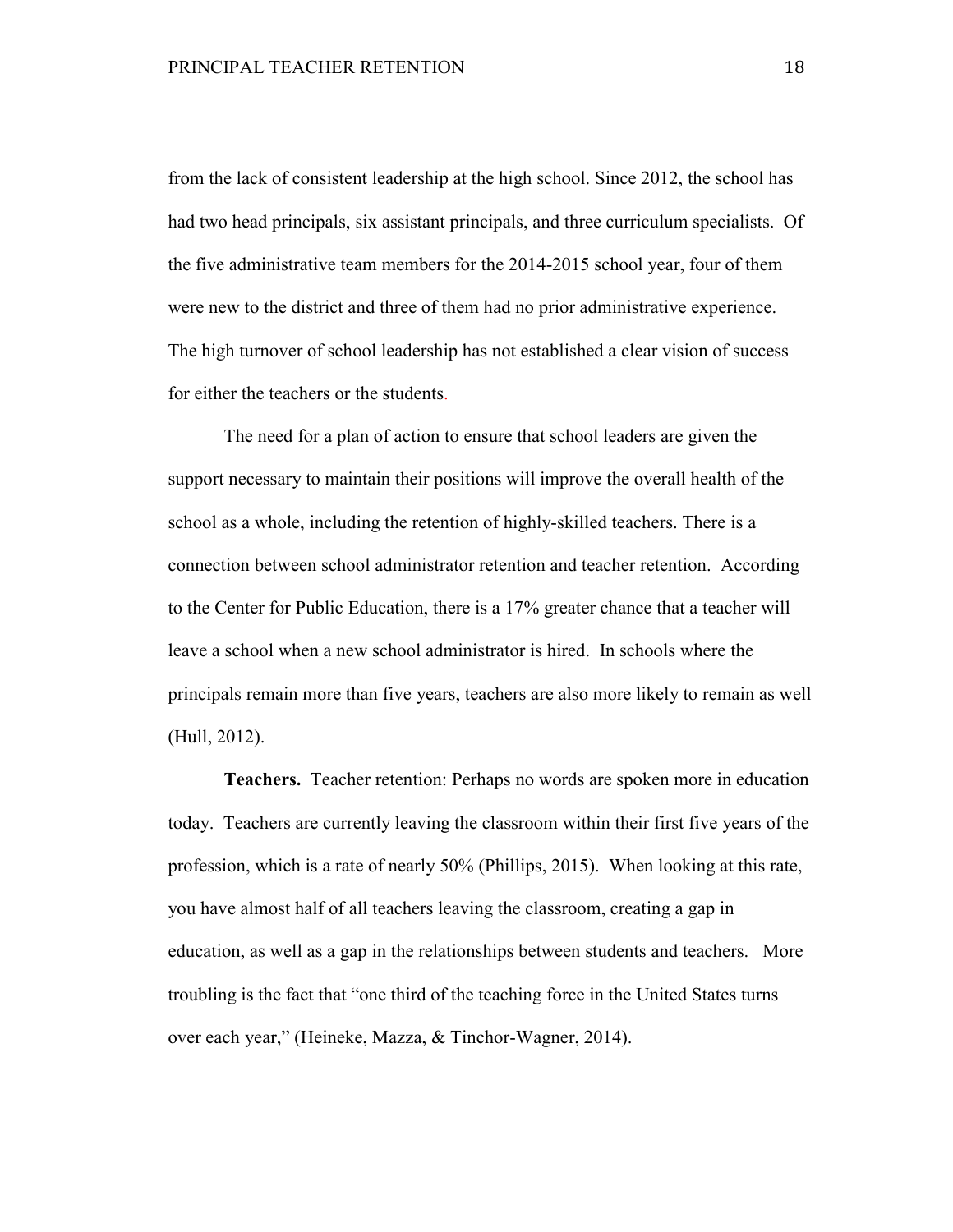What has caused this retention issue to formulate in the profession of public education? In the 1980s, states began to respond to the shortages of teachers by creating alternative certification programs (Ingersoll, 2001). Today, nearly half all certified teachers in America complete their program through one of these alternative certification programs (Heineke, Mazza, & Tinchor-Wagner, 2014). These programs have made the pathway to teacher certification easier and require less time to complete. By having less time invested in a program, people are more apt to leave the profession.

 According to Ingersoll (2001), several of the issues with teacher retention can be traced back to the 1990s when the "baby boomers" began to retire from the profession, while children were still being born at high rate. This created a shortage in highly qualified teachers that would lead to people who were not qualified, as well as the education industry looking to other avenues, i.e. "troops-to-teachers" and "Teach for America," to generate enough teachers to fill the shortages in the industry (Ingersoll, 2001).

 For example, Montgomery County Schools has experienced significant teacher turn over from the end of the 2010 school year through the end of 2015. Several people credit this issue to the leadership, or lack thereof, in the district. During this time, there were three different superintendents in the district. Others credit this issue to teachers who were not happy in the district and wanted to work outside of the Montgomery County district. During this time, students have had trouble creating lasting and meaningful relationships with their teachers. The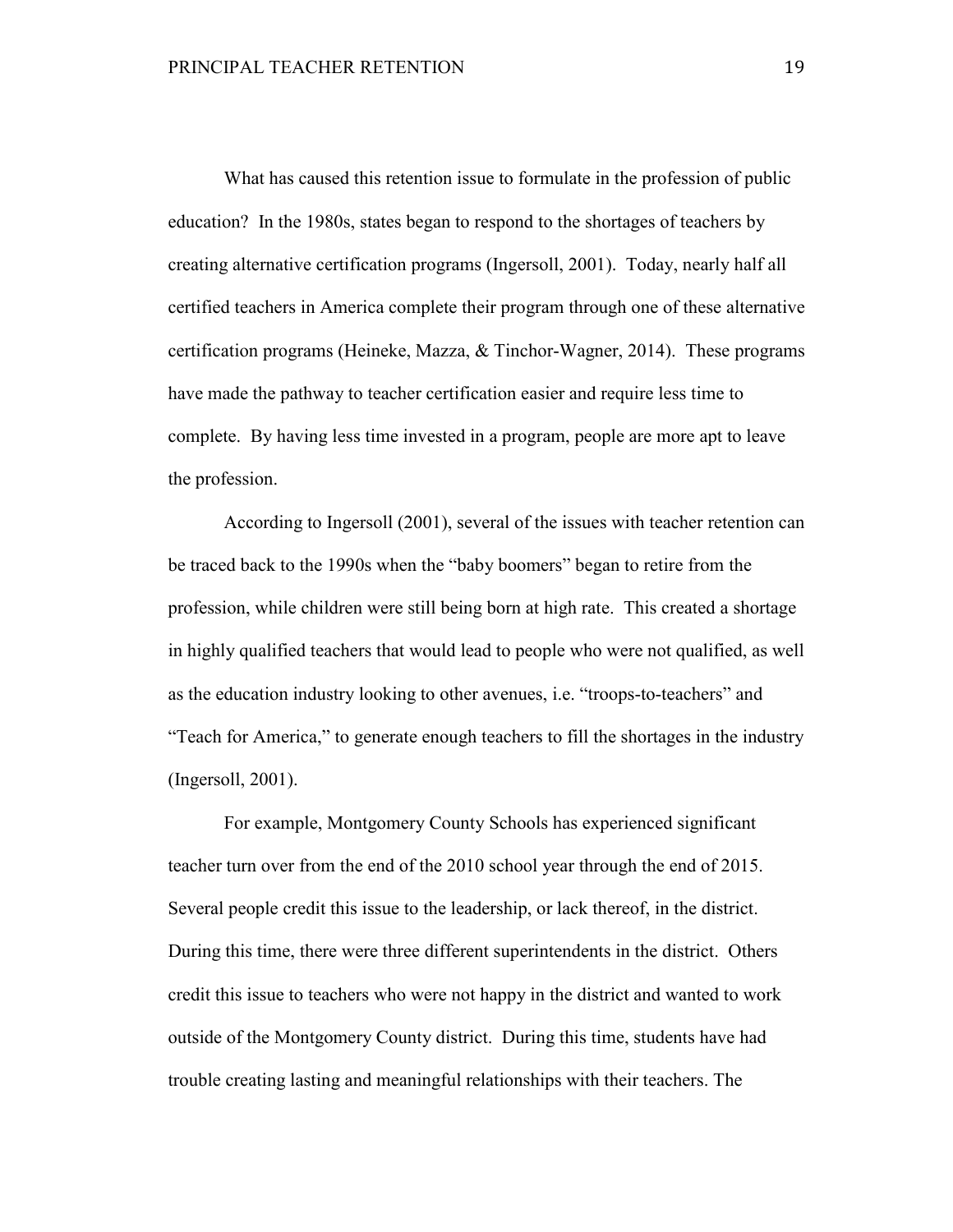frustration of students knowing who their teachers will be from year to year has been evident to those teachers who have remained there during this time.

 There are many reasons for people to leave the classroom. Though it takes various reasons for various teachers, researchers list the lack of professional support, negative working condition, low salaries, ineffective administrations, and emotional burnout (Heineke, Mazza, & Tinchor-Wagner, 2014). What can be done to correct these deficiencies in educational retention, and how can educational programs adapt to help meet the demands of the teachers of the 21<sup>st</sup> century?

 In order to achieve and maintain the highest quality teachers and school leaders, more needs to be done to retain the services of the best and brightest for America's schoolchildren. The intent of this study was to determine what elements influenced employees to leave a district, and what is necessary to ensure that both highly qualified teachers and principals are offered the best possible support to ensure their success in their assigned positions.

## **Local Context**

 The Commonwealth of Kentucky has 173 public school districts throughout the state. The majority of the districts are county schools in the Commonwealth of Kentucky, although some are independent school districts. There are 466 elementary schools, 60 elementary/middle schools, 157 middle schools, 50 middle/high schools, 240 high schools, 194 P-12 schools, and 10 preschools (KDE, 2016). The average length of the school year is 185 days.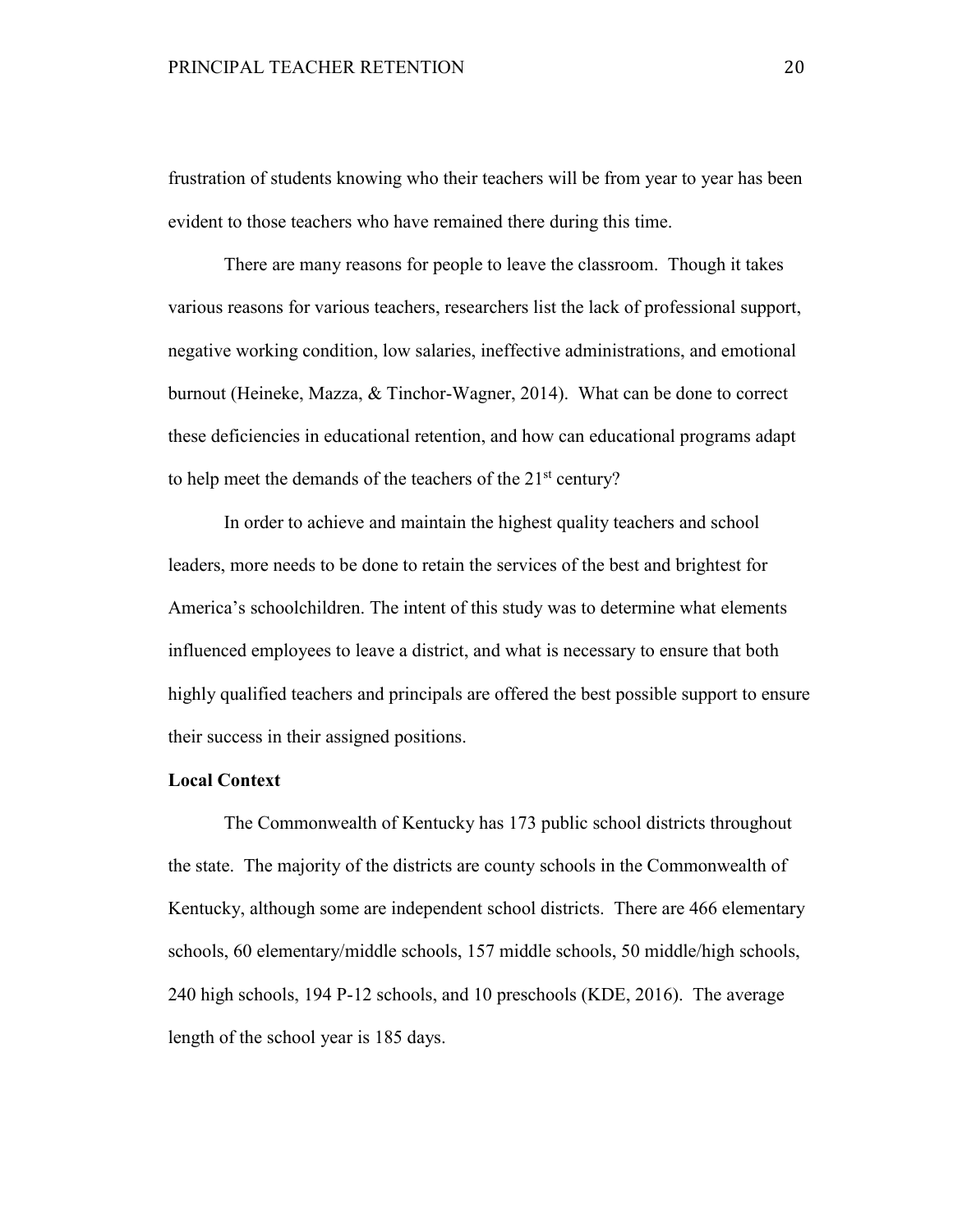Within the 173 school districts, there are 41,588 teachers, with the breakdown at 78% female and 22% male. The teachers' ethnicities are 96% White and 4% Minority. During the 2015-2016 school year, the average years of teaching experience for teachers is 11 years and 9 months (KDE, 2016). The average teacher salary in the commonwealth of Kentucky is \$51,635.

Kentucky has an internship program called the Kentucky Teacher Internship Program (KTIP), which is designed to help first year teachers grow in their professional duties and responsibilities. All new teachers in Kentucky, and out of state teachers with less than 2 years' experience, must participate in KTIP in order to receive their professional certification. There were 2,494 teacher interns in the commonwealth of Kentucky in the 2015-2016 school year. However, new principals are no longer required to complete an internship process like KTIP.

In 2016, Kentucky school enrolled 655,642 from various backgrounds (KDE, 2016). The state graduation rate is 88%, while the state retention rate is 1.8%, and the dropout rate is 1.5%. The Commonwealth of Kentucky changed the dropout age of students from 16 years old to 18 years old in 2015 (KDE, 2016). Students successfully transitioning from high school to attending college, technical schools, enlisting in military service, or employed is at 93.2% according to data from 2013- 2014 (KDE, 2016).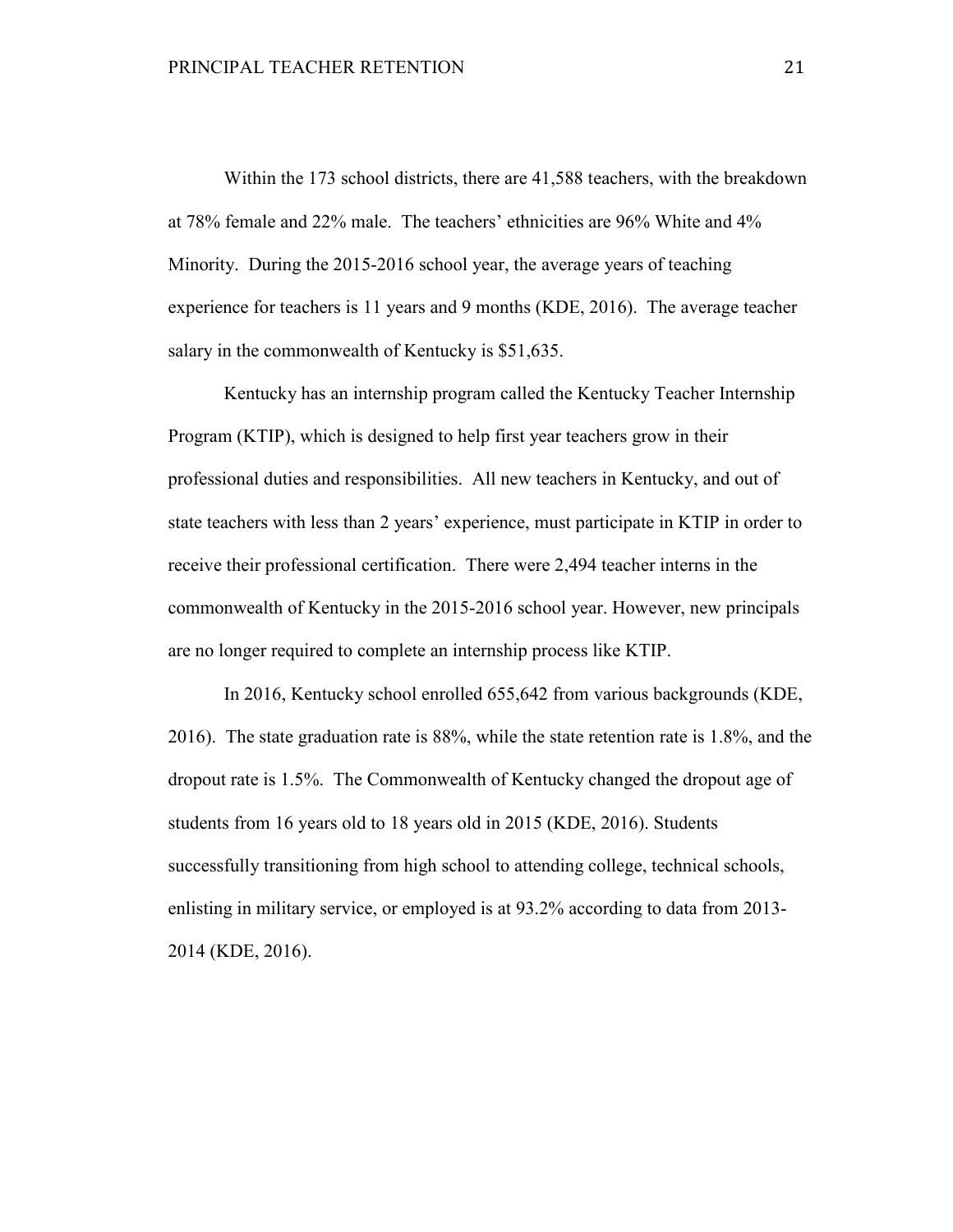



Funding in Kentucky public schools is derived from three sources: local, state, and federal. The local education revenue provided to public schools is \$2.5 billion; state funding accounts for \$5,015,541,600 a year in public schools, while \$888,387,200 comes from federal funding. Kentucky has a program that provides additional funding to public schools called Support Education Excellence in Kentucky, or SEEK. This funding provides for transportation costs as well as for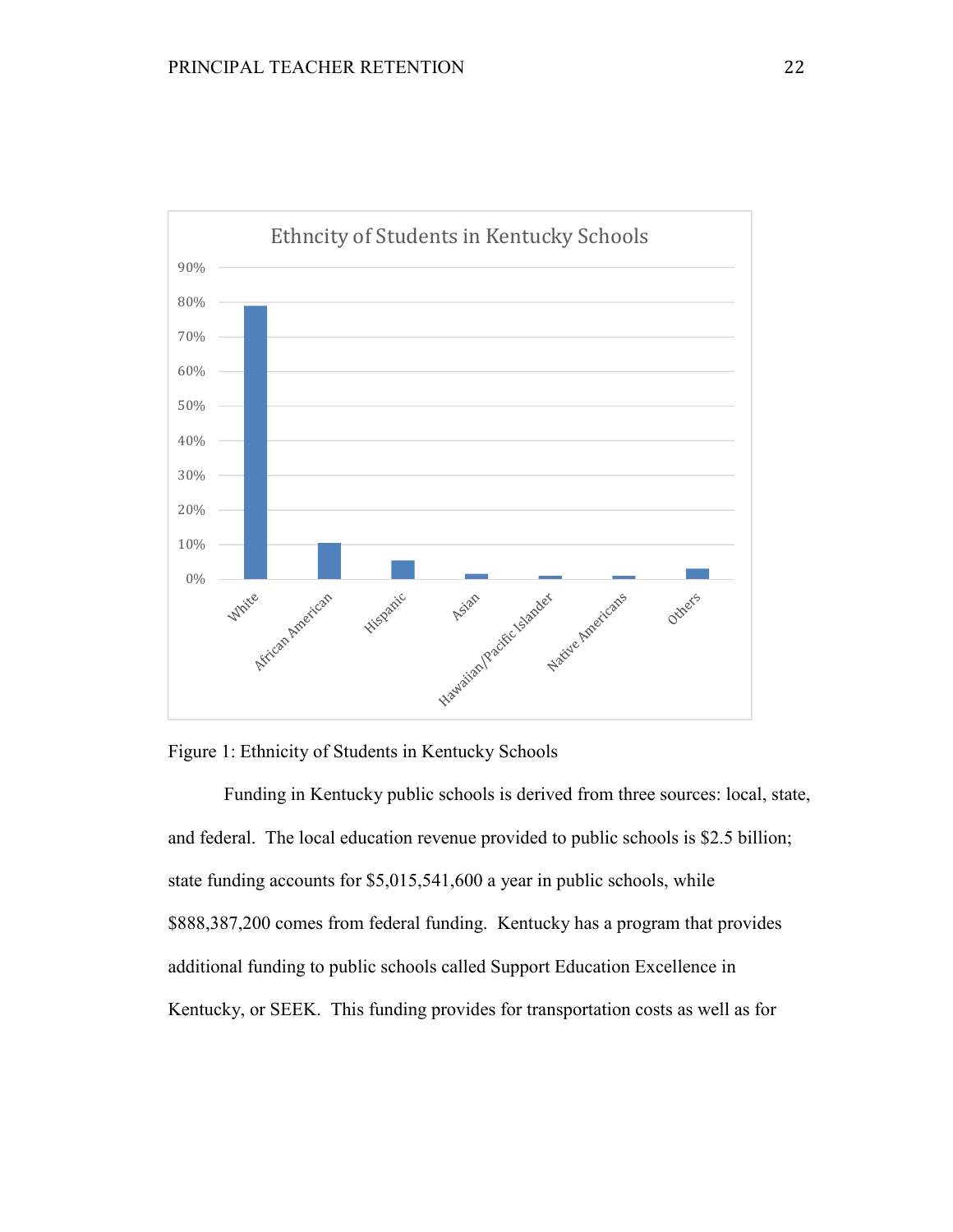special needs students in districts. On average, \$13,276 was spent per student in Kentucky Public Schools.

Kentucky public schools rank  $13<sup>th</sup>$  in the nation in academic standards in 2013 (KDE, 2016). This was an improvement from  $34<sup>th</sup>$  in 2010. The change has been addressed through higher educational standards, professional developments, and adoption of new standards. Throughout this process, frequent turnover persists in Kentucky public schools, both from the administration side and the teachers in the classrooms (KDE, 2016).

### **Research Questions**

What is causing this constant turnover of teachers and administrators? What factors contribute to teachers and administrators leaving the school setting? Conversely, with so many of their peers leaving, what causes the others to stay and continue in the field of education? The capstone project attempted to answer the question of the primary causes of the lack of retention among school leaders and teachers. The hypothesis for this study was that the primary cause of the high turnover for school administrator positions is the lack of preparation and support that school leaders receive prior to and during their first few years as principals. The hypothesis for the high teacher turnover was that the lack of support and constant change of administration impacts whether people stay in their school district or seek employment in another district. The study will also develop a solution to those causes in order to provide more support for emerging leaders so that they will be more successful within their districts.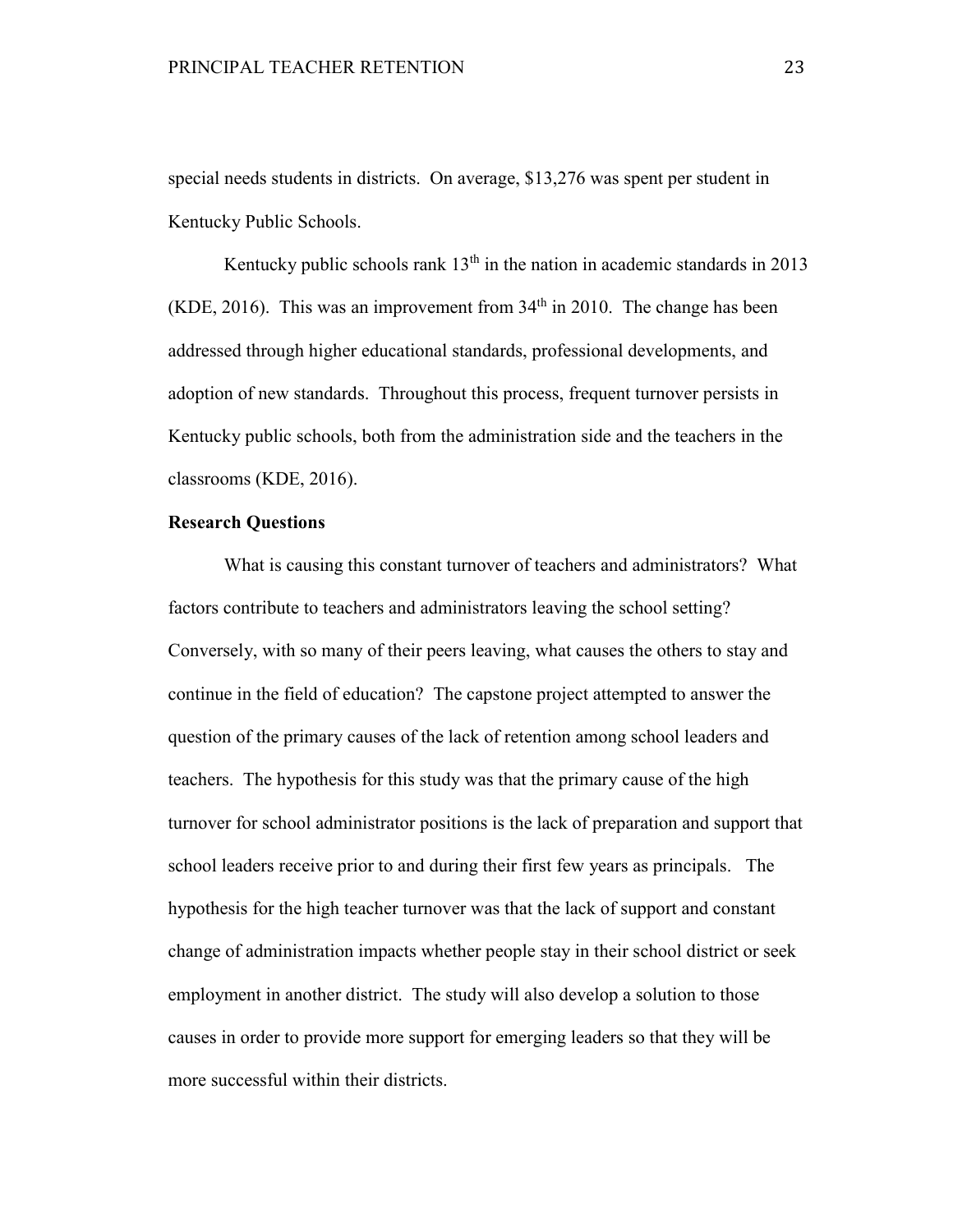# **CHAPTER 2**

## **Review of Literature**

### **Introduction**

 Public school employment is no longer the stable field it once was. Both teachers and administrators alike are leaving the field in record numbers. In this chapter, we will focus on previous studies and research into the role that school principals and teachers have in schools as well as potential causes for the high turnover.

### **Principals**

**School administrator retention.** Public school principals and assistant principals play a major role in the success of a school. Yet, according to a study conducted in Texas by the National Education Policy Center, the retention rate after three years for middle school principals is 50% while high school principals was only 30% (Fuller, 2012). The turnover for assistant principals is even more striking, with 60% of novice assistant principals leaving their original schools after just five years (Viadero, 2010). This problem is considerably worse in lower socioeconomic districts, where the impact of high quality principals and assistant principals is needed the most. Research indicate that in schools with 75% or higher free and reduced lunch programs, the turnover rate of school leaders is somewhere around 27% (Winginstitute, n.a.).

The true impact of administrative turnover is critical due to the role that principals play in the success of a school. According to the Wallace Foundation,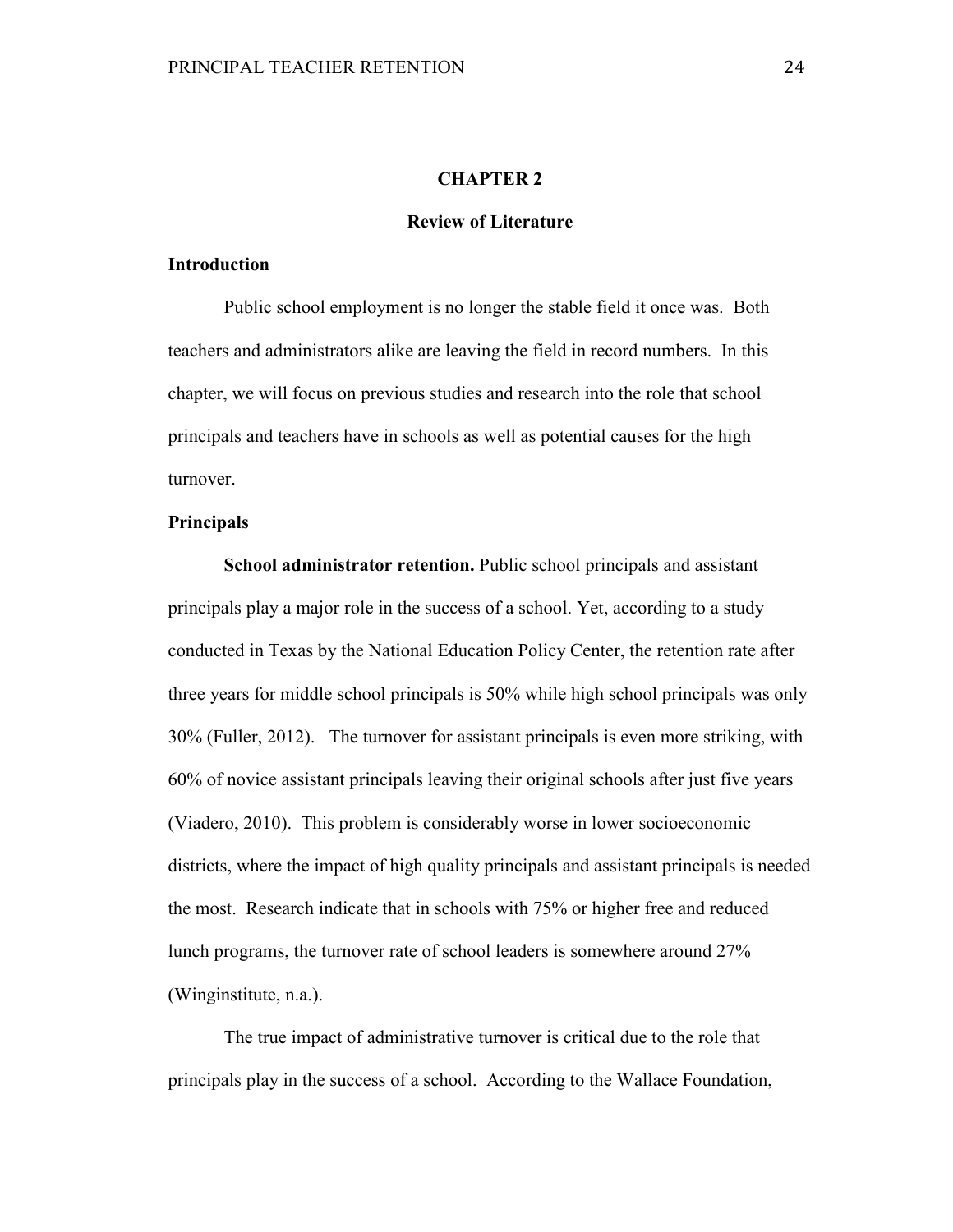school leaders are second only to teachers in terms of the important role they play in a school (Leithwood, Anderson, & Wahlstrom, 2004). While much discussion is made of the impact of teacher turnover, school administrators turnover is just as critical due to the role that principals play not only in the steadiness of the school staff, but on test achievements as well.

**Impact on school's performance**. The Center for Public Education study "The Principal Perspective: Full Report" (2012), presented evidence to support the claim that a quality level school administrator can improve a school's achievement rating by up to 25%. In one study conducted in British Colombia, math and reading scores were markedly improved for students in a school with a high quality skill level principal, as much as .2 standard deviation points in both reading and math (Dhuey & Smith, 2011).

**School environment**. Traditionally, school leaders are vital to successful schools in five key areas. Once of these areas is the creation of an environment of success. As school leaders, principals have the responsibility of establishing the expectations for not only the teachers in the building but for the students as well. Students will meet the challenges set before them, and if the expectations are high, success will follow. Another key area for success is the maintenance of a safe environment for all individuals within the school. Students and teachers cannot realize their full potential if they are more concerned about their safety while on school grounds rather than focused on academics. Developing teacher leaders within the school is yet another key area on which it is vital for school leaders to focus.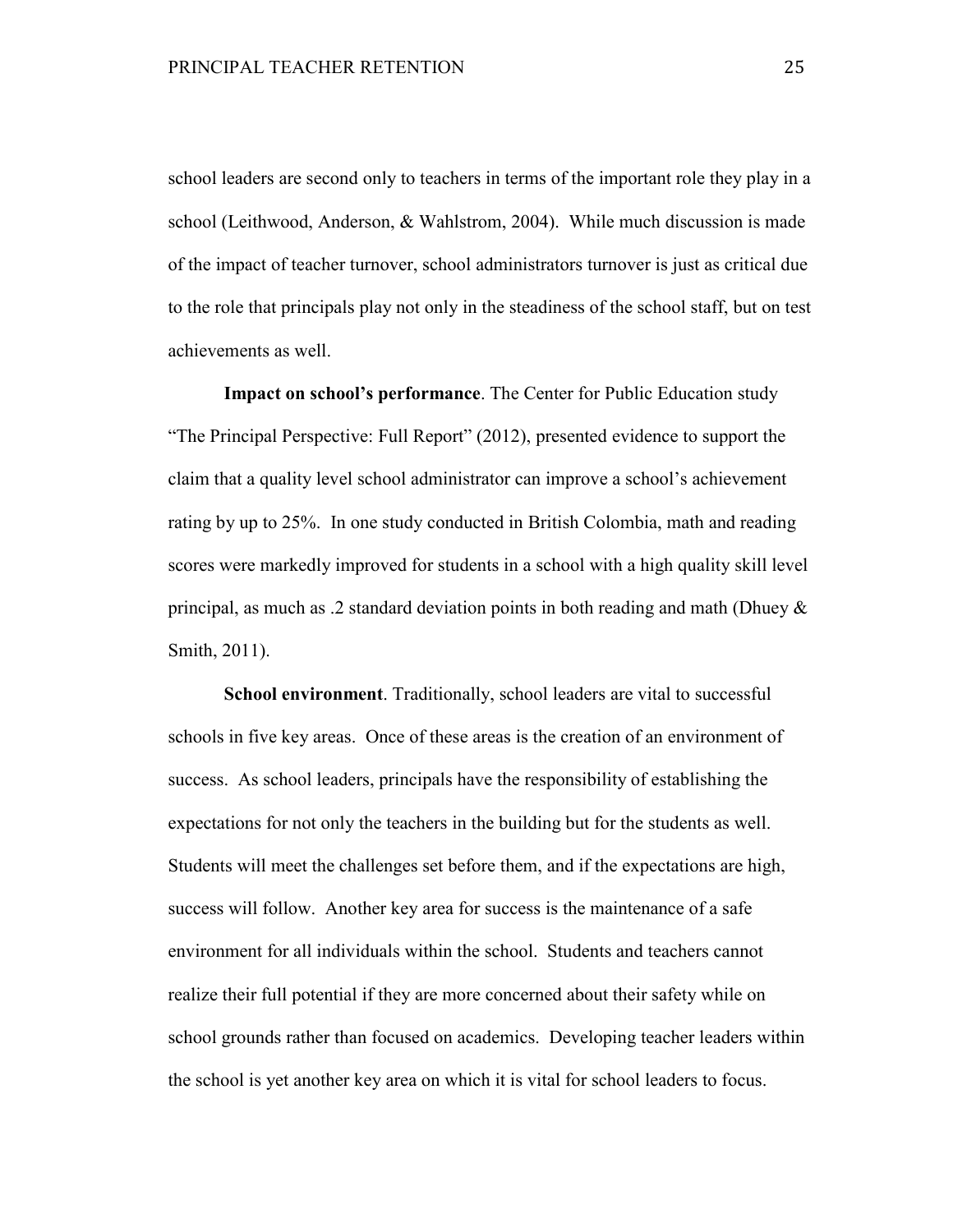Encouraging teachers to become more involved in leading the school will create a more inclusive environment both the teachers and students. Additionally, the school administrator is also responsible for maintaining a consistent focus on the curriculum and instruction of the school and overseeing the day-to-day functions of the school. Depending on the size and population of the school, this area can be very timeconsuming for the principal, but without steady oversight, student success will be very difficult to achieve (The Wallace Foundation, 2013).

**Positive school culture**. Yet, perhaps the most critical responsibility of a school administrator is to create a positive school culture (Habegger, 2008). The Huffington Post describes school culture as "a shared sense of purpose and values, norms of continuous learning and improvement, collaborative collegial relationships…. and sharing experiences" (Haberman, 2013). The principals should be seen as the standard-bearer of success for the school and should work to be the model of encouragement to achieve higher. By instilling in teachers and students a shared set of beliefs about success, the school administrator sets the tone of what the school should be about (Reavis, Vinson, & Fox, 1999). All of these areas are crucial if the school is to be a success. Without a high-quality leader, schools will be without a focus and may struggle to meet the challenges it faces.

 Due to the important fundamental role that a school administrator has within a school, other key areas are also affected by a high turnover rate within the leadership ranks. According to an article in the *International Journal of Educational Research and Technology*, schools with high school administrator turnovers are also plagued by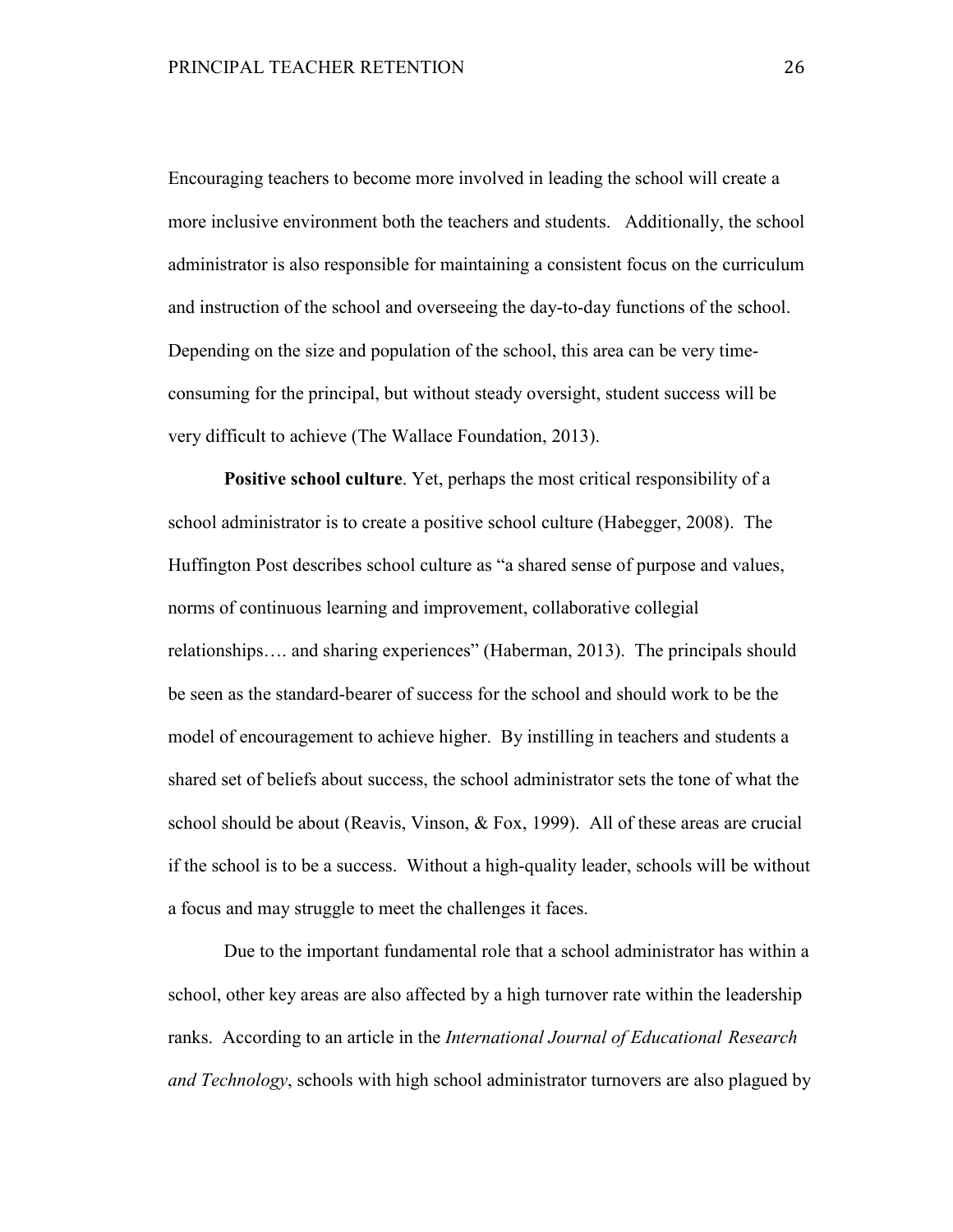high teacher turnover. There is a correlation between the type of leader a school has and the retention of its teachers (Ghamrawi & Jammal, 2013). Schools with a new school administrator find that their teacher turnover rate tends to be 8.7% more than in schools with experienced, stable principals (Béteille, 2011). According to a study conducted by Boyd, Grossman, Hamilton, Lankford, Loeb, and Wyckoff, 40% of the teachers surveyed indicated that their reason for wanting to leave their current position was their dissatisfaction with the leadership of the school while only ten percent of the Acsame study indicated that their school leader was effective as a communicator (2009).

**Impact upon teachers**. Teachers want leaders who are not only visible but also approachable as a sign of their ability to effectively lead the school (Gibbs  $\&$ Slate, n.a.). School leaders are expected to create an environment where teachers feel respected as professionals and instill a sense of ownership within the teachers of the successes of the school. While it is true that the school administrator does not have a direct impact on the academic progress of students, it is through the retention of quality teachers that principals can have an influence on the success of their students (Stronge & Leeper, 2012).

 **School administrator turnover**. School administrator turnover can be attributed to several reasons. The professional stress of the position is a critical factor for many to leave the profession, with as many as 58% citing the stress of the job, according to one study (Sorapuru, 2012). Another study found that 58% of school principals also cited the lack of appropriate school funding was a major professional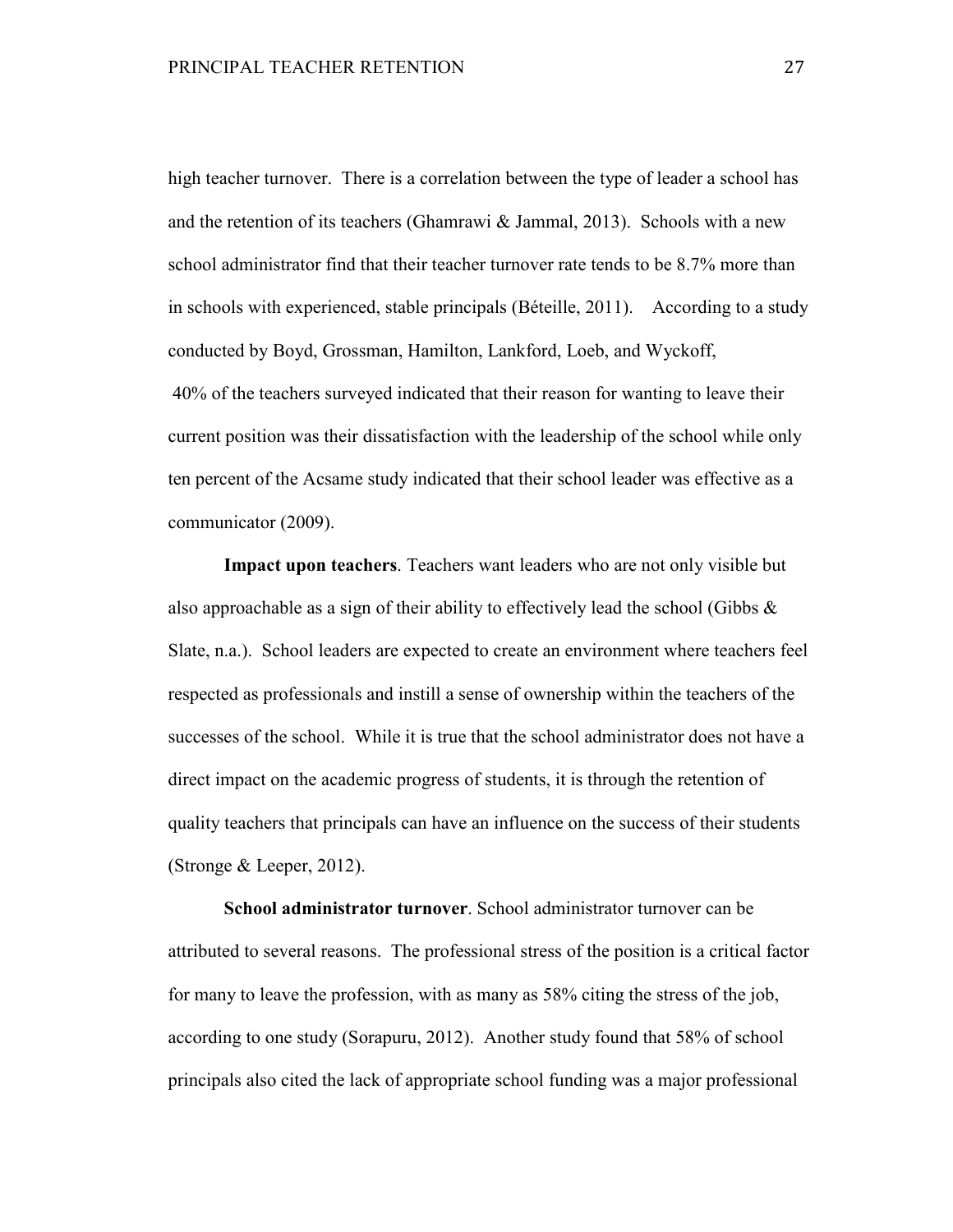stress (Hardy, 2004). The inability to provide the services that students and teachers need in order to comply with state and federal education guidelines creates a sense of helplessness in the school leader. "Unfunded mandates," such as No Child Left Behind (NCLB), accounted for 88% of the stress reported by principals (Hardy, 2004). Many school leaders do not realize the time that will be devoted to the position prior to accepting the job. According to one study, 53% of school principals reported that the job took too much time to handle (Sorapuru, 2012). Surprisingly, according to the same study, only 37% cited salary as a factor in their dissatisfaction with the job (Sorapuru, 2012). Additionally, some leaders are not satisfied with the reality of their roles as school administrator (Hardy, 2004). The pre-service ideals of what it is like to be a school administrator is sometimes not realized and the disappointment may lead some to rethink their career decisions.

 Another suggested reason for the high turnover rate for school leaders is the lack of proper training prior to accepting the position. The criticism of training programs offered at college and universities is that the admission criteria are often lenient, compared to other fields (Lee, 2012). This can have a definite impact on the quality and character of the leaders who are applying for positions in school districts. Other critics of the education leadership programs contend that such programs do not adequately prepare these future leaders for the variety and scope of modern students and educational issues (Lee). Additionally, there are discrepancies between what is generally taught and the reality of school leadership (Lee).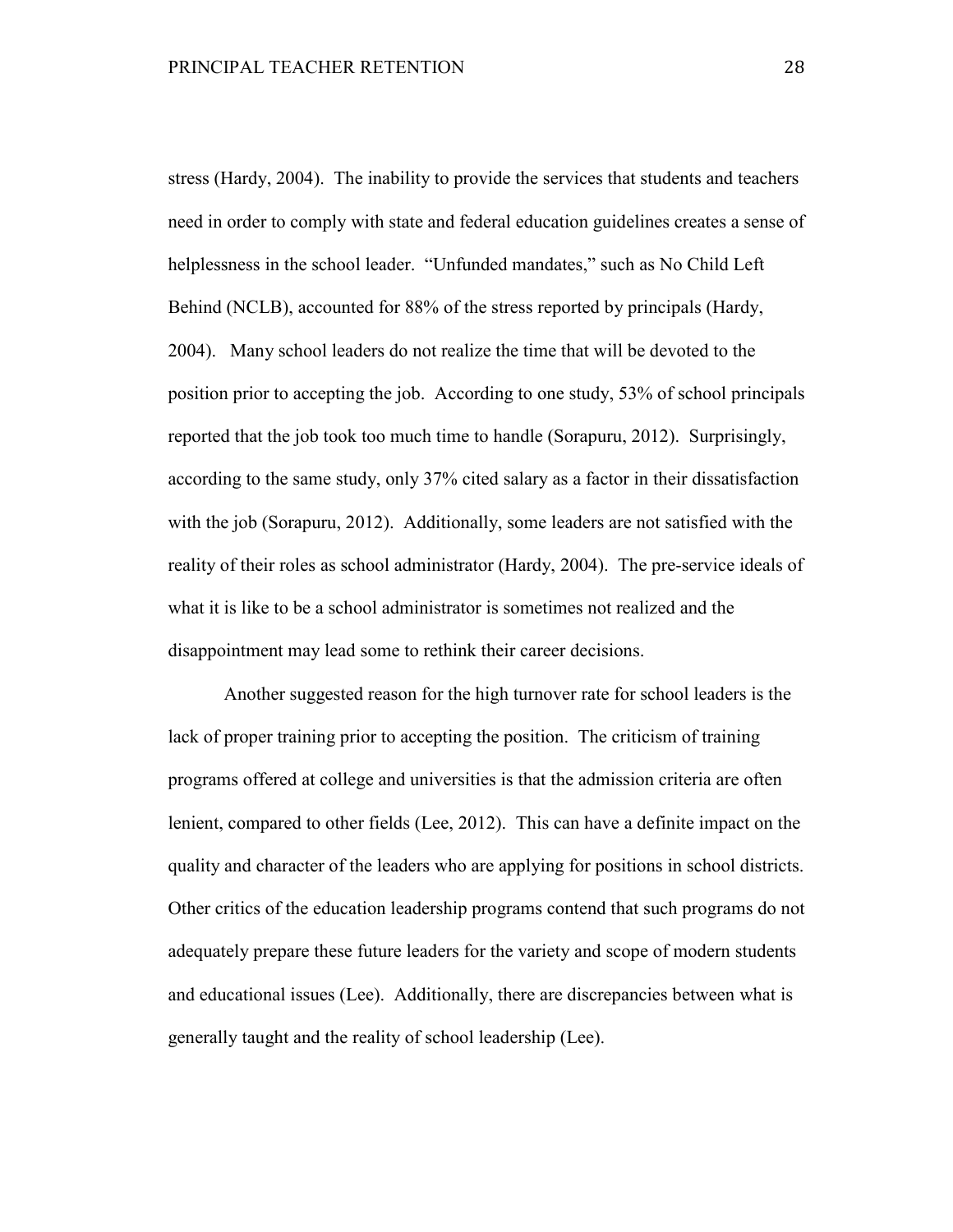While most of the attention on the impact of high school administrator turnover has been on academics and the school environment, there is a monetary side effect. According to one study, the typical district spends on average \$75,000 to hire and replace, train, and develop a new school leader (Superville, 2014). These funds could be better spent on hiring additional teachers and new programs for students.

**Reasons to stay**. Despite the research that suggests that school administrator positions are always routinely in a state of constant flux, there are a number of documented reasons why principals might choose to stay located at the same school for an extended period. Although limited in scope, principals report several factors that could be a consideration when choosing to leave or stay in a school or district. One of the factors is that there must be clear and consistent support from the central office (Luebke, 2013). Without support from key central office personal, including the superintendent, the school administrator will not have the confidence to make decisions and to adequately lead their schools.

Successful principals have a positive relationship with superintendents and are able to communicate effectively the needs of their schools. When principals feel valued by those in authority, they are more likely to remain at their schools. Strong relationships with their students and faculty members are other factors that can lead a school administrator to remain at a school (Coyeman, 1998). Principals who feel that they are serving a higher purpose or fulfilling a professional goal by remaining in a school are more likely to stay for a longer period. This can be accomplished by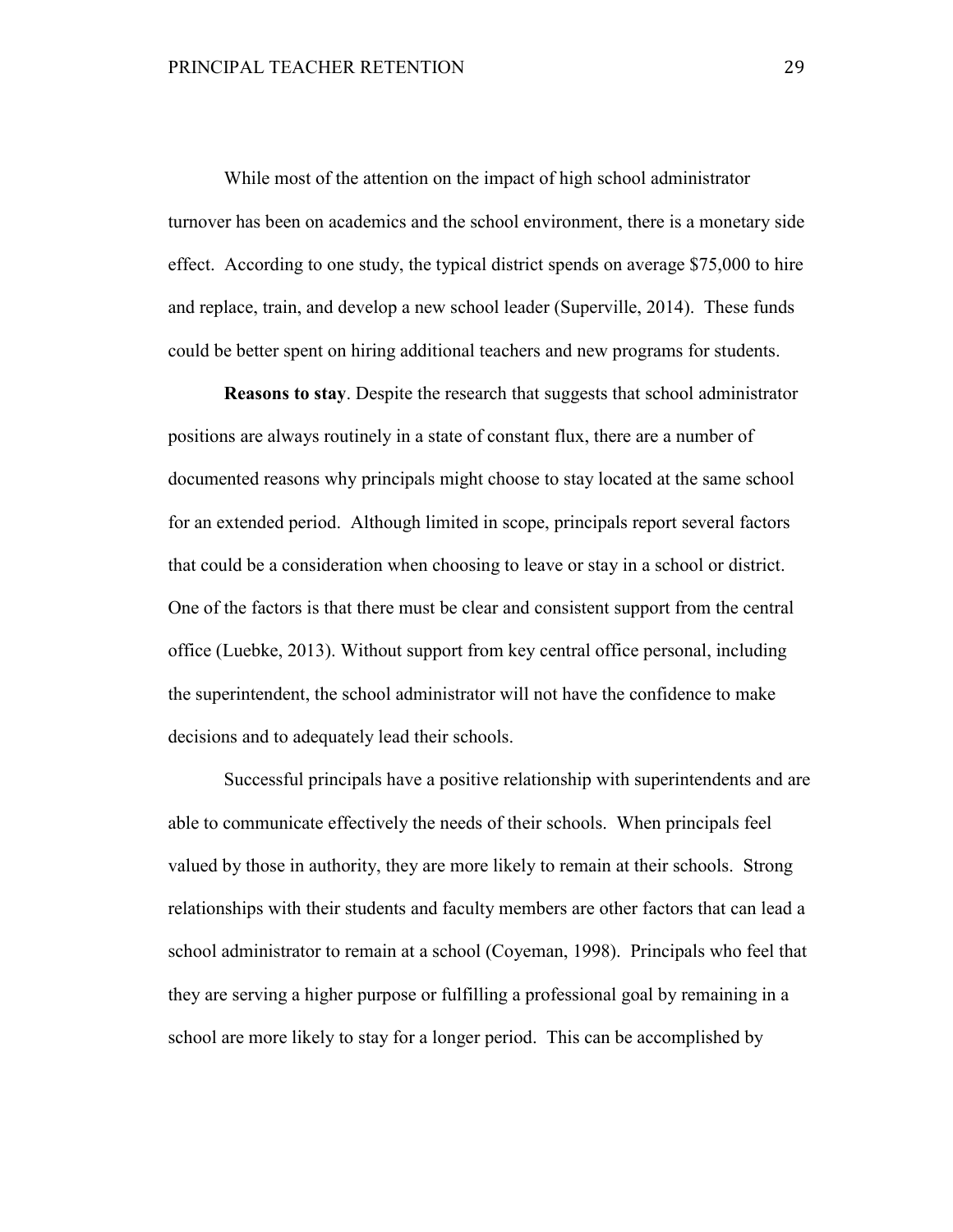developing a positive and healthy relationship with those they are serving and believing that their presence is the cause for any improvement to the school.

A final factor is the authority given to successful principals to hire and develop their own faculty and staff (Luebke, 2013). This autonomy allows the school administrator to have a greater stake in the success of the school and generates a great sense of pride in their accomplishments. When a school administrator is content in their placement and feel that they are really making a difference in the lives of others, they have more of an incentive to stay.

 There is no question that principals and assistant principals are vital to the success of a school. In order to ensure that the most qualified candidates are applying for leadership positions, admission to training programs must become more selective (Lee, 2012). The desire to be a school leader does not always equate to good leadership. Those wanting to be trained should meet certain requirements and possess attributes that will be beneficial to the schools in which they will serve. The training programs should also be designed to provide the future leaders with not only theoretical practices, but also practical ones encompassing conflict management as well as the day-to-day management of their buildings (Lee, 2012). In a study completed by the Charlotte Advocates for Education completed in 2004, principals were asked what they wished they would have known prior to becoming a school leader. Responses included time-management skills, community outreach, and relationship building within the school (Carnes, 2004).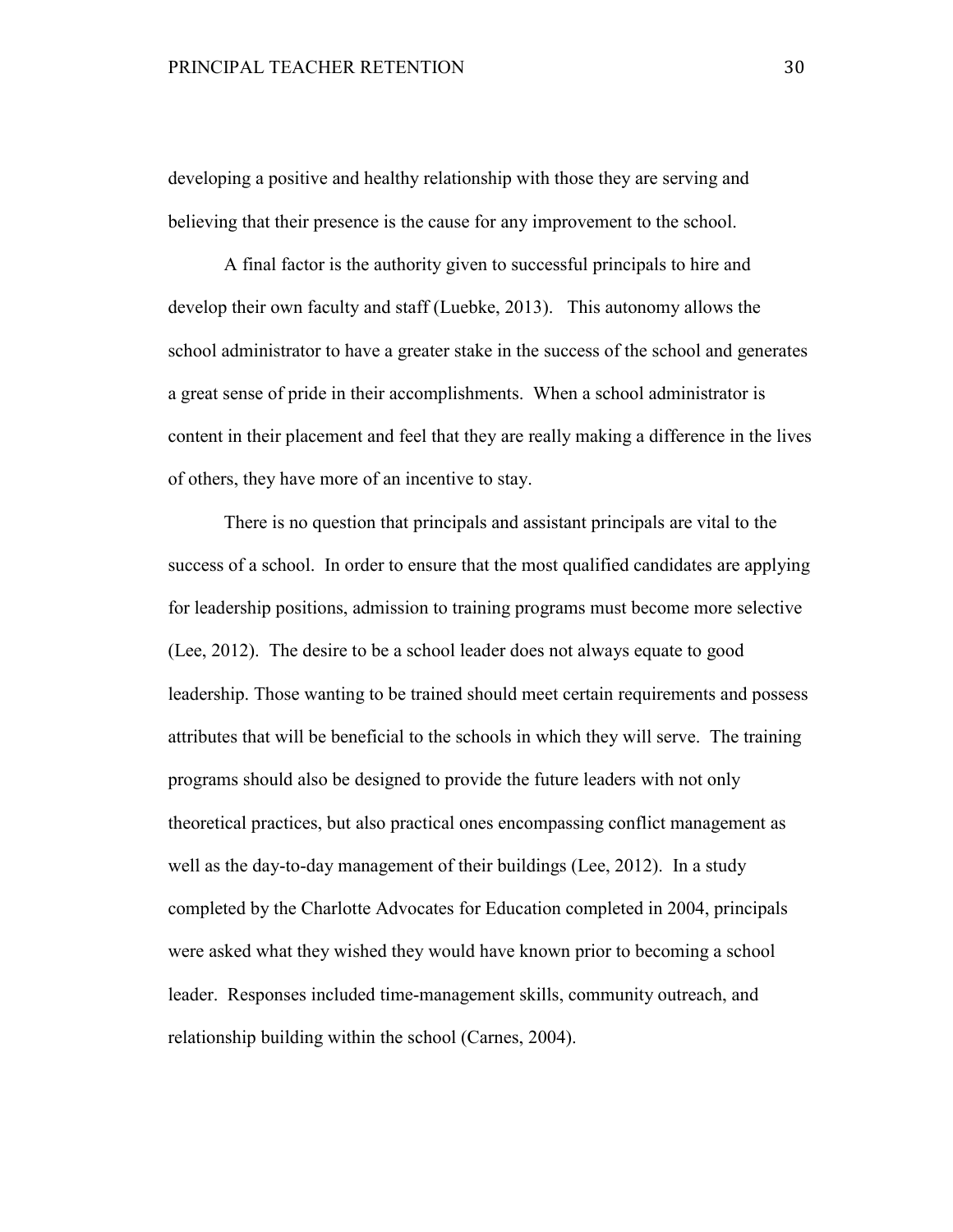In order to serve the needs of all leaders, there should be opportunities for state-based assistance to receive additional training and accreditation so that it does not become a burden on the leader's personal finances (Lee, 2012). By basing the training on standards that are accepted statewide, the training would be more consistent and not limited to only a few.

 In order to retain these leaders, there needs to be more support offered to guide them in the process of leadership. Research suggests that the more successful school leaders received some form of school administrator mentorship in their first few years of service (Lee, 2012). Several states have developed internship programs to provide support for novice principals to assist in their transition into a leadership role. These internship programs are very similar to those that are in place to help beginning teachers. The beginning school administrator are paired with an experienced school administrator within the district. The supervising school administrator would then create opportunities to not only advise the novice leader but to also demonstrate what an effective leader should be doing. Periodically throughout the first year, there would be benchmarks that would need to be achieved in order for the beginning leader to continue. At the end of the first year, there would be committee hearing to determine if the novice leader should be allowed to continue in his or her role as a principal. This allowed for many opportunities for the beginning leader to receive assistance should there be issues or concerns.

**Kentucky Principal Internship Program**. In the Kentucky version, which was created as a result of the Kentucky Education Reform Act (KERA), the Kentucky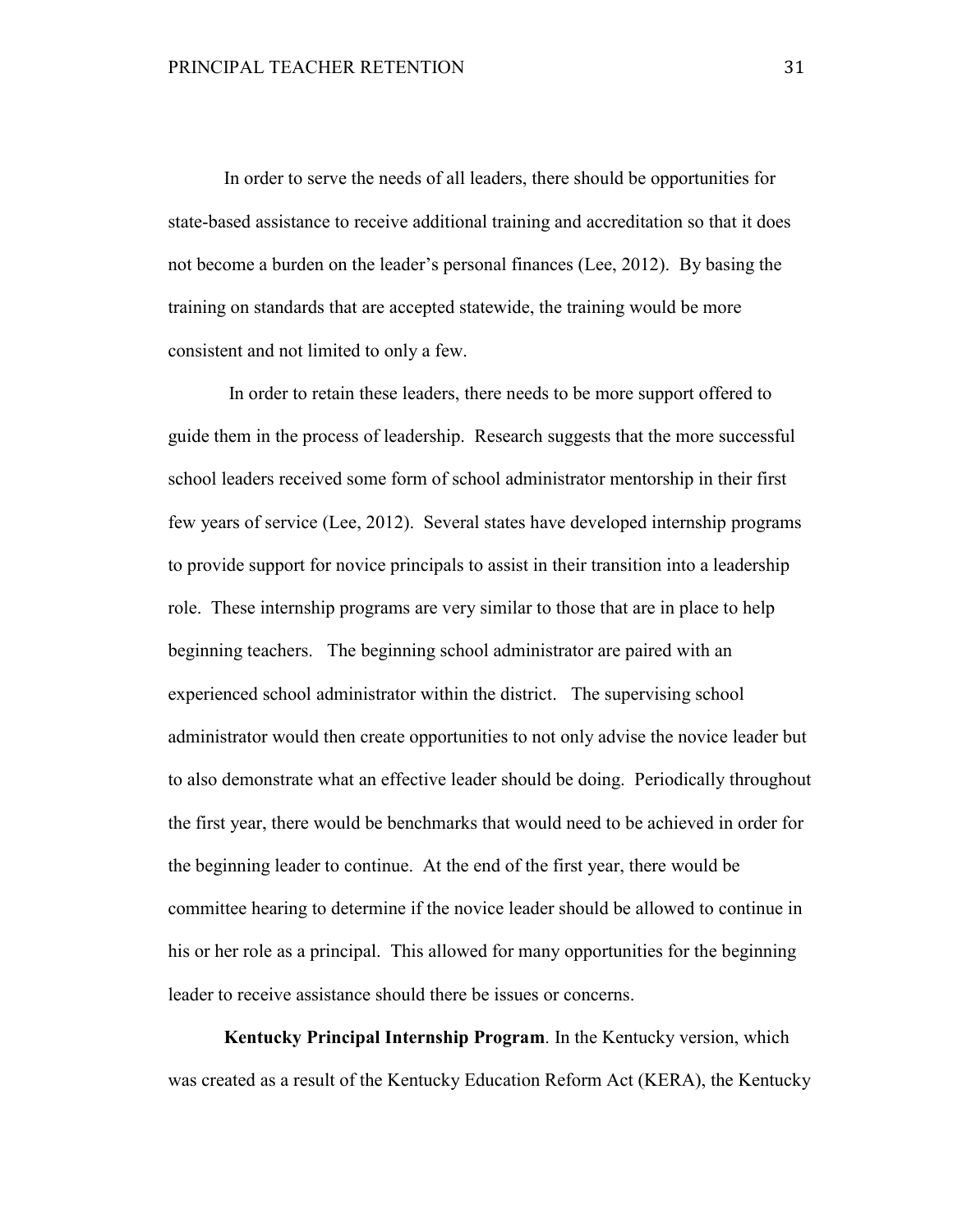Principal Internship Program, or KPIP, had one main goal: to provide an opportunity for novice leaders to learn under the direction of an experienced leader as well as provide continuous support throughout the career of leader (KPIP, 1990).

Kentucky, however, is one of the states that has had to suspend such a program due to budgetary reductions, which are set to resume in June of 2016 (KPIP, 2015). Because of the suspension, novice school leaders in Kentucky are now without quality guidance to assist in their progress of becoming skilled leaders. A study conducted in 2000, provides evidence to suggest that internship programs do provide necessary support to aspiring leaders (Ricciardi, 2000). This is especially of importance when, according to Ricciardi, teachers moving into school administrator position account for nearly 56% of the leaders in Kentucky's schools (2000). Of those principals, most came from an insulated position as an elementary teacher, which goes to explain why an internship program of this type is so important to helps connect the leader with other, more experienced leaders (Ricciardi, 2000).

 The problem of providing such quality assistance is not a problem found only in Kentucky. Even states with such established programs in operation are still finding it difficult to provide the necessary assistance to school leaders. In an article written for American School Board Journal, Michael Hertting (2008) studied the role that internship programs played in the success of beginning principals and found that many were not sufficient in providing the type of help that many principals need. Only 56% of the principals he surveyed felt they were receiving the assistance that they needed to be successful, and of those, 62% said that they received help from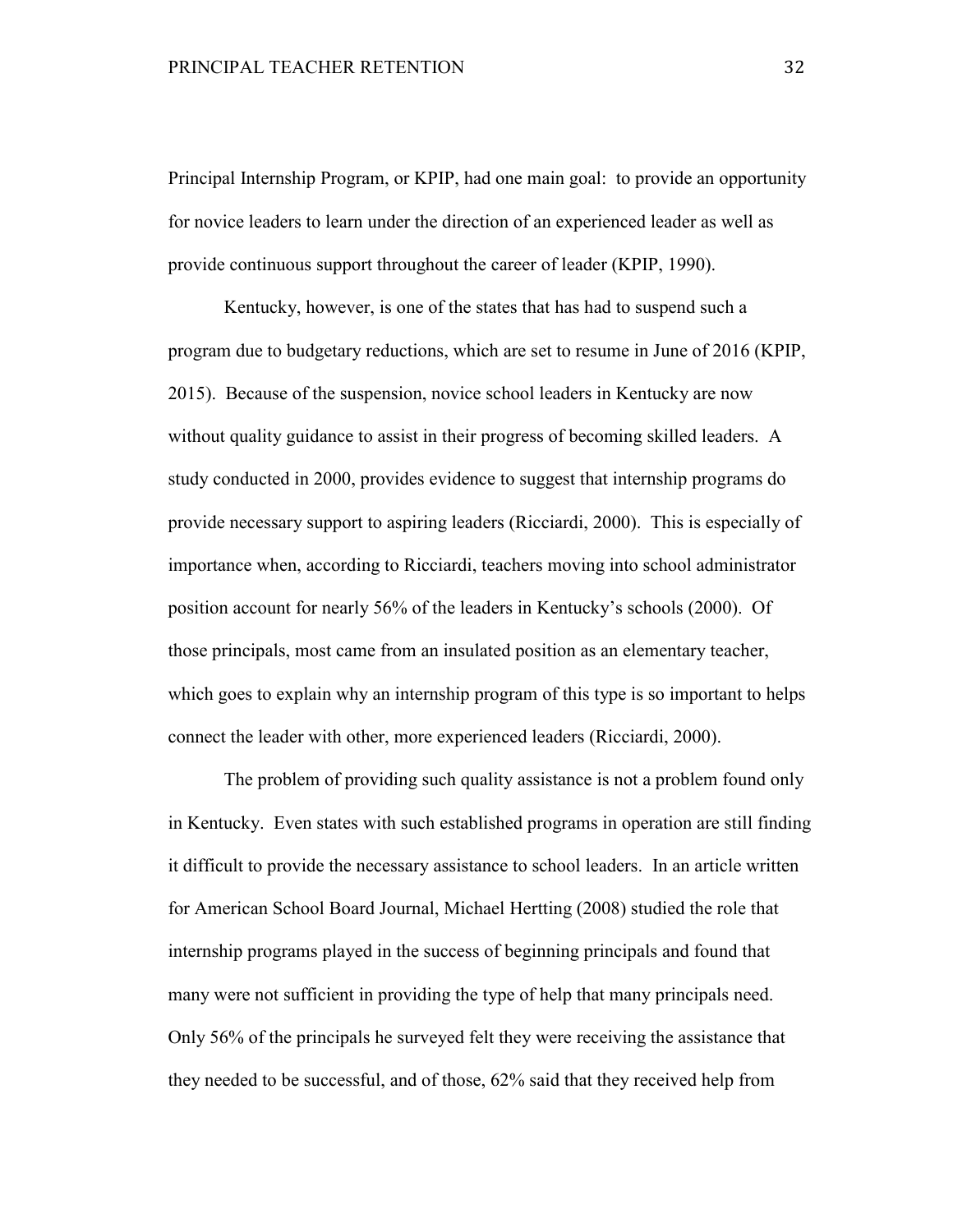more than one person, such as other administrators within the district or personnel from within the school (Hertting, 2008). This supports other studies that suggest that support for novice principals and assistant principals should be less top down in nature (Beam, Russell, & Smith, 2014). In reality, if the leader is to be truly successful, support should begin before the school administrator or assistant school administrator is hired. There should be a system in place that identifies potential leaders and then works with them to develop the skills needed to become truly effective leaders. This system should target interpersonal skills and organizational skills that the leader will need (Beam et al.). Additionally, studies also indicate that mentoring programs should not only be offered from the state level, but should also have a tailor made local component to provide even more effectiveness for each district (McKibben, 2013).

There is also a connection between school administrator retention and teacher retention. According to the Center for Public Education, there is a 17% greater chance that a teacher will leave a school when a new school administrator is hired (Hull, 2012). In schools where the principals remain more than five years, teachers are also more likely to remain as well (Hull).

**Conclusions for school administrators**. Successful schools have consistent school leadership. When principals only remain at their schools for short periods, there can be little in the way of continuity in expectations and standards. Students under frequently changing principals experience little academic success and growth.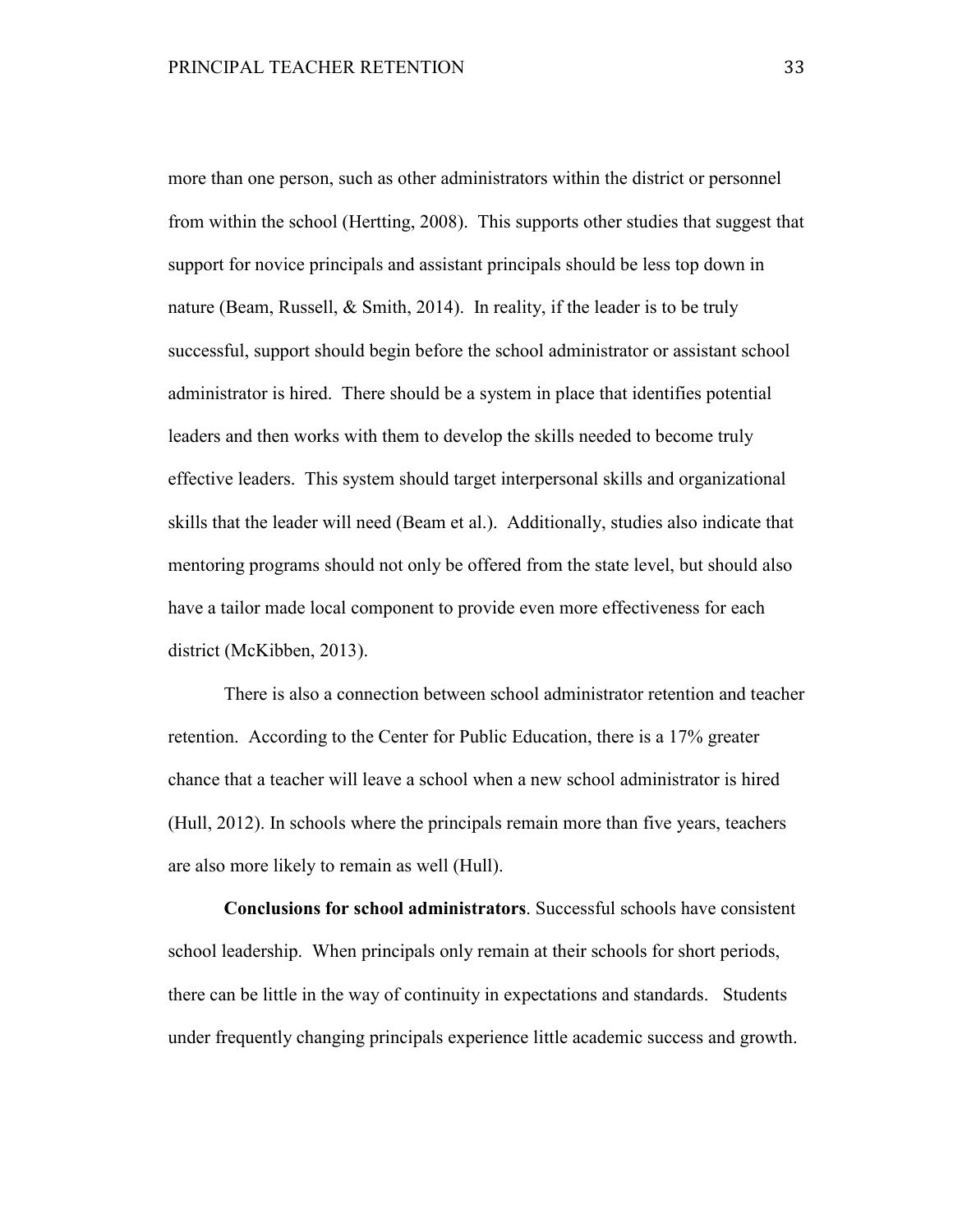Likewise, teachers reluctant to remain in a school with constant changes in school leaders, also impact student success.

## **Teachers**

**Teacher retention.** Teacher retention has become the focus of many in the field of education over the past several years. Quality professionals are leaving the classroom, new teachers are coming in, and the rate of retention is down in the field of education. There are numerous factors that influence the retention rate of teachers as well factors that influence teachers to stay in the classroom. Teachers are no longer staying at one school throughout their career as they seek employment in other districts. One such factor that many point to is how teachers are trained in the craft of education.

**Training of teachers.** In the 1980s, a nationwide teacher shortage triggered the development of new programs to help train teachers to address the shortage in the field of education (Brown & Wynn, 2009). The more teachers who are trained, the more competition there is in the field of education. However, many of these programs, such as post-baccalaureate, Master of Arts in Teaching (MAT), and *Teacher for America* focused on how fast they could train teachers and have them in the classroom, while traditional programs focused on qualitatively preparing of the teacher, not the quantity that are produced by the program (Brown & Wynn).

*Teach for America*, *Troops-to-Teachers*, and post-baccalaureate programs instituted through the American educational landscape in the 1980s and 1990s, changed how people could become teachers. The idea behind many of these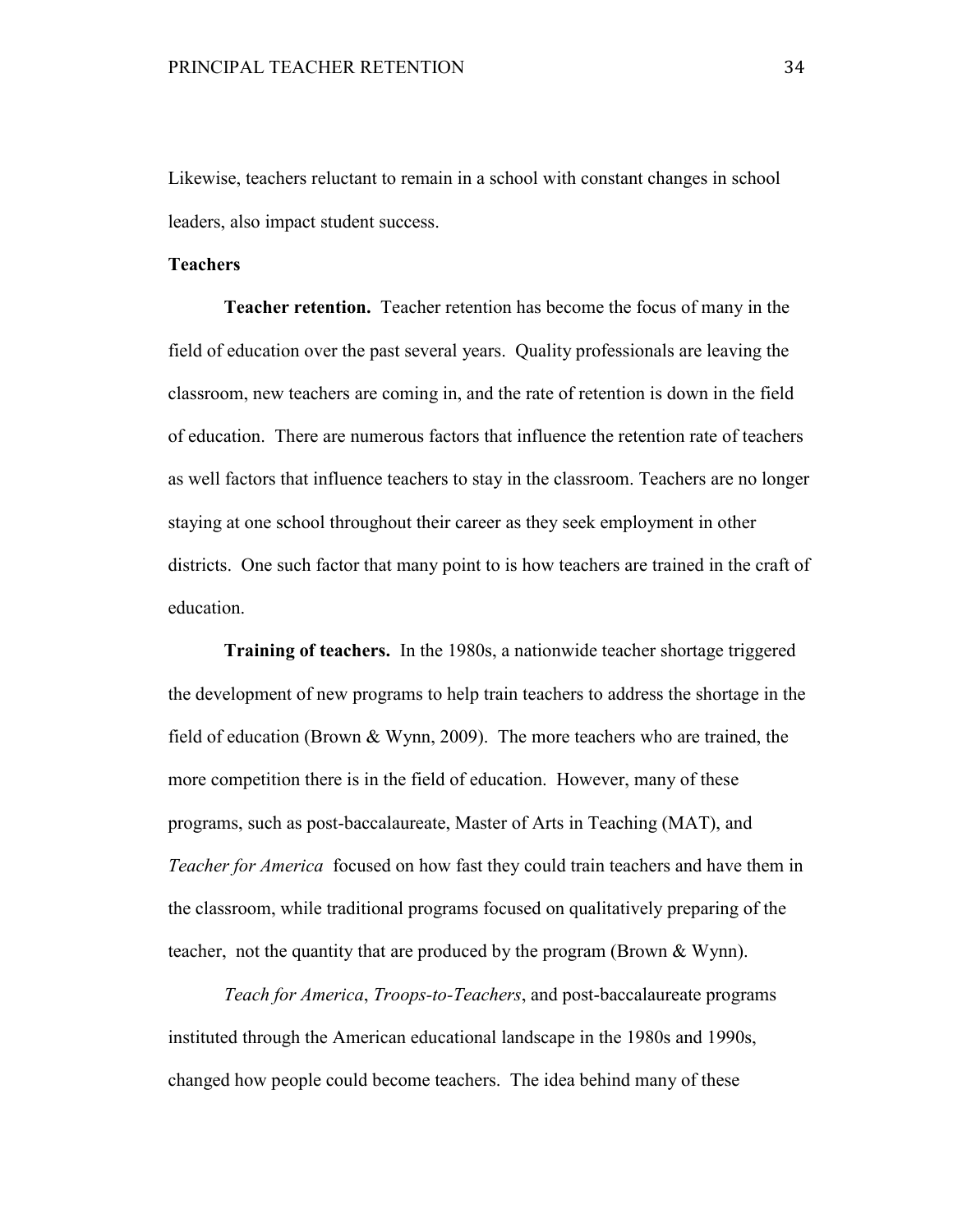programs was to attract quality people to the field of education. Bonuses, forgiveness of student loan debt, and appealing working schedules were used to attract people to the field of education (Greenburg, et. al, 2015). Through these programs, there has been an increase of people into the field of education while adding more candidates to the pool of potential teachers for schools to choose from (Borman & Dowling, 2008).

**Quality of candidates.** The quality of the applicant has always played a role in the retention rate of an employee, and education is no different. Quality applicants are typically employed quickly when they enter the market, while the less-appealing and less-experienced are left for the rest of the jobs. Brown & Wynn (2009) argue that part of the teacher retention issue in America is not the shortage of teachers, but the lack of quality applicants in the field of education (Brown & Wynn, 2009).

 Quality teachers and teachers in general, continue to leave the classroom at an incredible rate. Currently, one-third of all new teachers leave the classroom within their first three years, while half of all new teachers leave the classroom within the first five years of being in the classroom (Brown & Wynn, 2009). While people leave jobs and professions every day, many do not affect the lives of children or the community as much as an educator does through their work.

**Factors of retention.** One factor that has affected teacher retention according to Ingersoll (2001) is the age of the teacher. Ingersoll points out that many of the teachers who are leaving the field of education in the highest numbers are those who are on the younger side and have just started their educational careers. One could argue that young people are more apt to change a profession than those who are more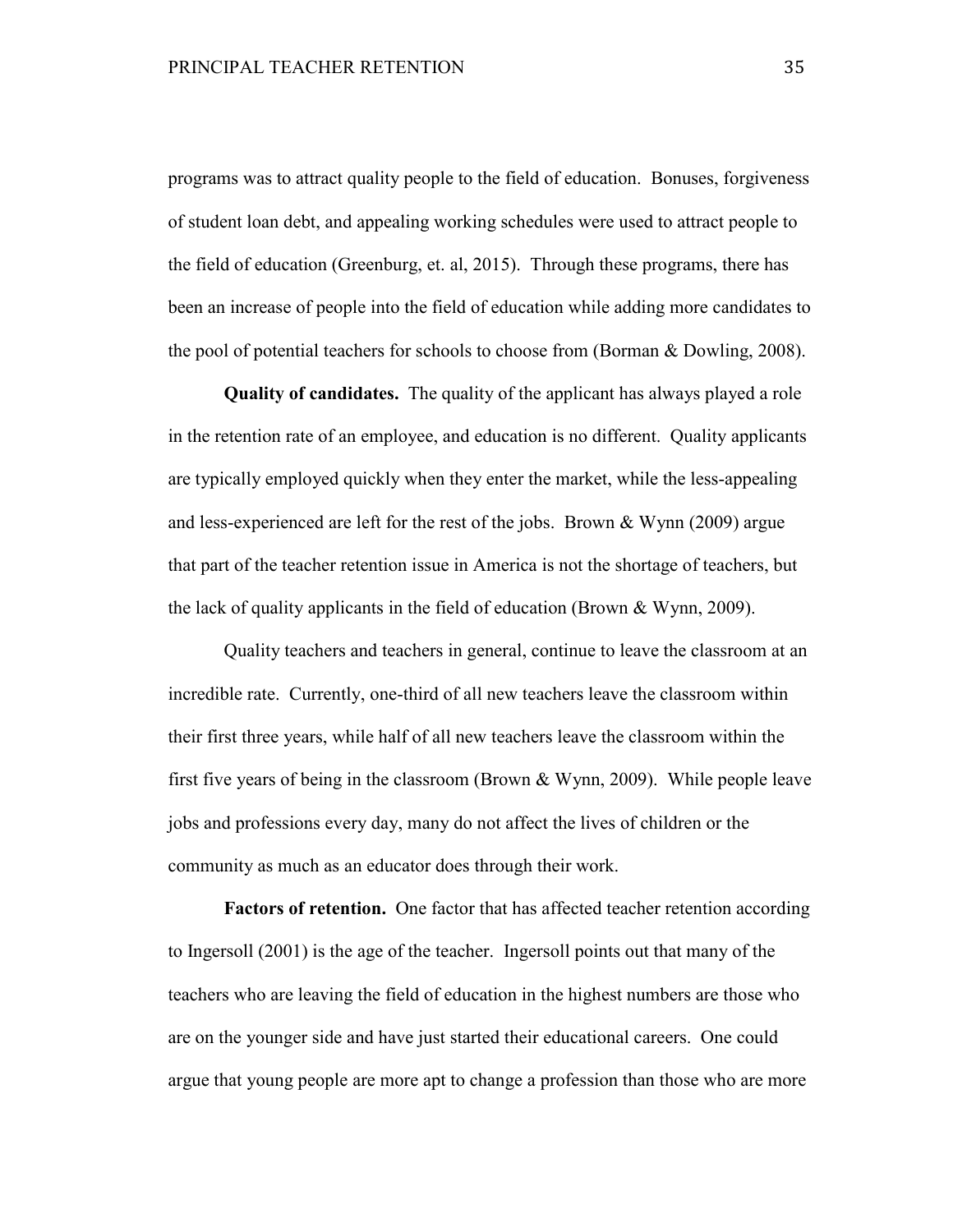experienced in life and are willing to try something different earlier on in their professional lives (Ingersoll).

**Stressors.** The teacher of the 21<sup>st</sup> century is faced with stressors that have not been seen previously in the classroom. Teachers today are dealing with classrooms that are now mainstreamed for all students, meaning students who would have been pulled for special educational services are now in the general classroom. Teachers have students who are classified by many different categories; English Second Language (ESL), English Language Learners (ELL), Special Education (SE), 504 plans, as well as various levels of Attention Deficit Disorder (ADD) (McCarthy & Lambert, 2006).

 Perhaps one of the biggest challenges and stressors on teachers in the classroom were the *No Child Left Behind* requirements enacted in 2002. Many schools and teachers began asking what would happen if they did not meet their Adequate Yearly Progress (AYP) goal, and what could the school do to improve its standing in the new accountability system? In addition, new pressures were added to teachers on student accountability. One test began to define the success of a teacher, and changed how teachers taught content. Suddenly, the phrase "Teach to the Test" was born, and teachers across America were faced with standards and accountability. Several teachers feel that the increased pressures of performing on the NCLB tests have caused many to leave the field of education (Murnane & Papay, 2010).

Accountability is not the sole impediment to teacher retention. Classroom management and the behavior of students is nothing new in education, but they do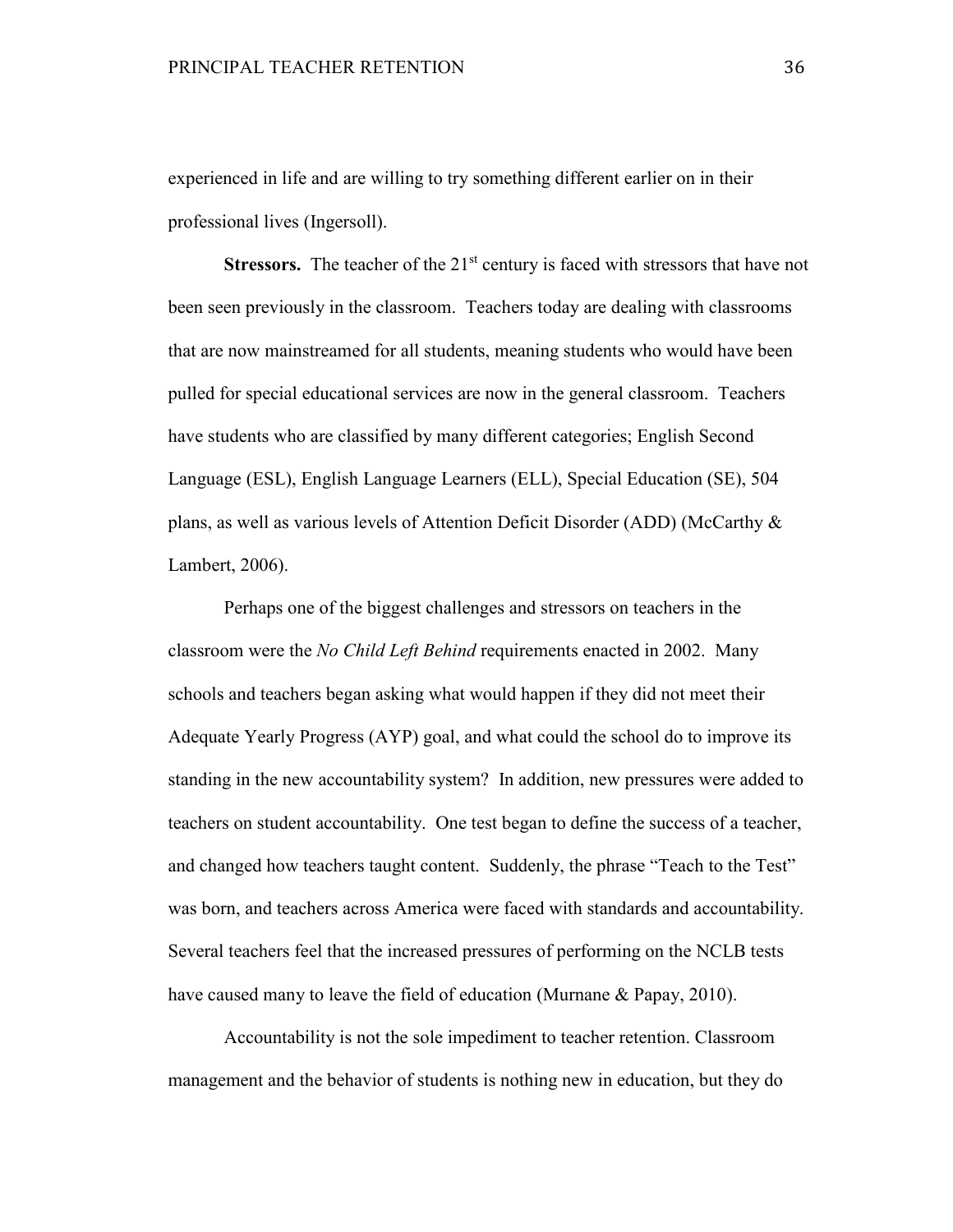have an impact on whether or not people stay in the field of education. Classroom management is an area that many new teachers struggle to deal with and work to find techniques that work for them on a daily basis. The frustration of classroom management and the behavior of students can add stressors onto teachers that might affect their decision to stay in the classroom (Mee & Haverback, 2014).

 Lack of resources and out of pocket, expenses have been discussed in several studies on teacher retention (Hentges, 2012). While many teachers come in with the expectation that they will have all the resources they need to be successful in the classroom, many find themselves paying out of pocket for everyday supplies such as pencils, paper, markers, and other necessary materials to have in the classroom. When coupled with the salaries that new teachers experience, the lack of resources, as well as the challenges of having students prepared for standardized testing, teachers are choosing to leave the field instead of staying in for the long haul (Hentges, 2012).

 When looking at the challenges brought on by the lack of resources, classroom management, and standardized testing, one must also consider the stressors of leadership of the school. A lack of support by the leadership of the school contributes to why people are leaving the classroom within their first few years in the profession. In a study by Jasper (2014), several teachers felt that the lack of support they received from their supervisors has led many to leave the classroom. Teachers feel that they receive a lack of planning, or overcrowding in their classes, or a lack of communication, all of which can be traced to the leadership of the school (Jasper).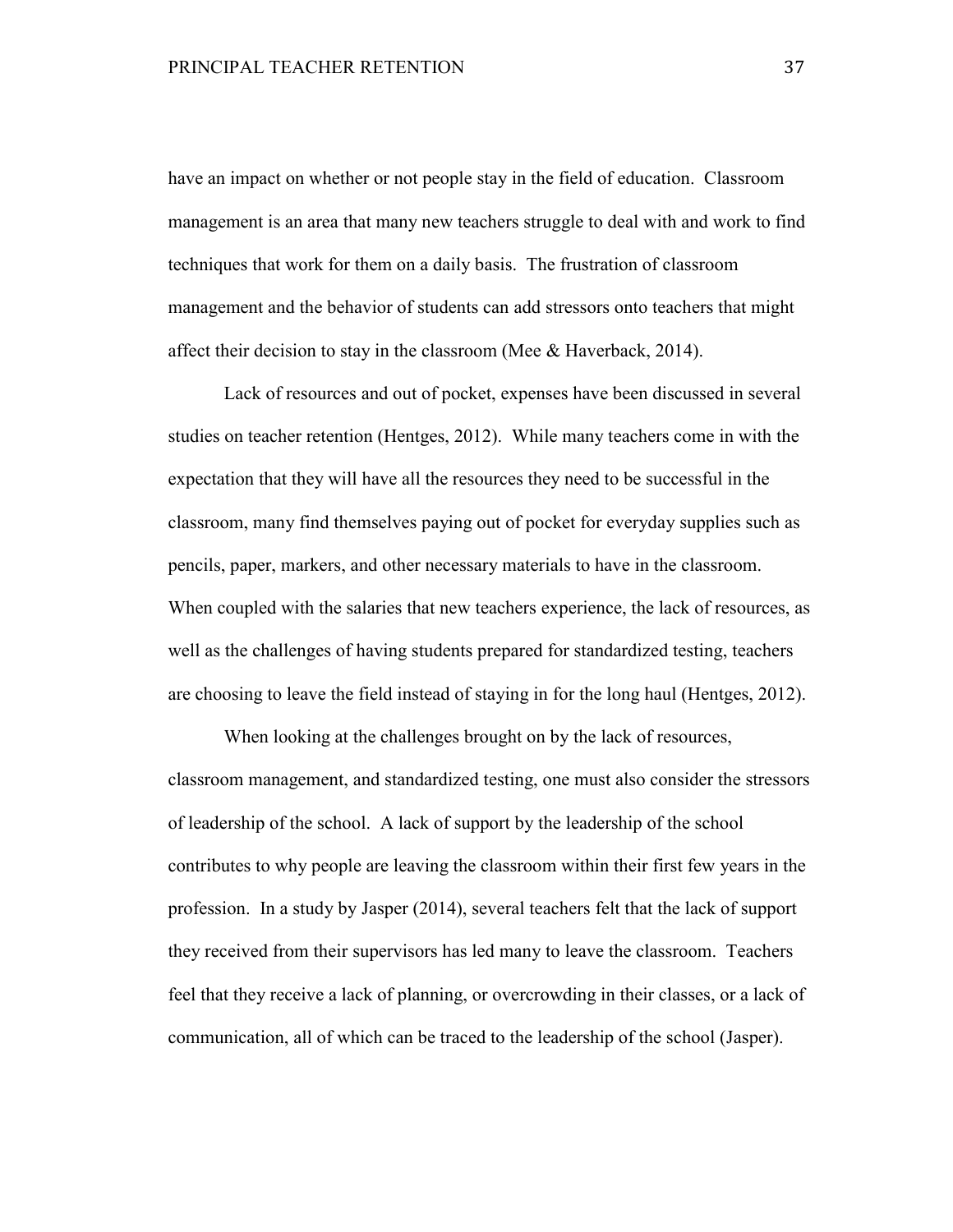**Administration.** Leadership has to be strong within the building to ensure that the problems that could cause people to leave the school are dealt with quickly and professionally. Too often, leadership is seen not supporting teachers when problems happen in the classroom. According to Jasper (2014), teachers are the ones who are blamed when something goes wrong in the school. When one considers the pressure that this creates on teachers, it becomes clear that leadership has a tremendous impact on teacher retention, and that leadership begins with the school administrator (Jasper, 2014).

 Principals play a key role in teacher retention. Principals need to create an environment that supports and nurtures the new teacher and the current teachers in the building. Providing a mentor, supplies, and appropriate class sizes can impact whether a new teacher is successful or not. The school administrator plays a tremendous role in all of these factors and can generally determine whether a teacher is successful or has the desire to return the classroom (Brown & Wynn, 2009).

 Finding teachers who fit into your school and meet the criteria of what that school wants for your students can help increase teacher retention, according to a study by Brown and Wynn (2009). Within that study, the authors found that creating supports to help ensure that the teachers feel they have what they need to be successful would increase teacher retention. Building learning communities that support one another in the building is one of those supports that will increase teacher retention (Brown & Wynn, 2009).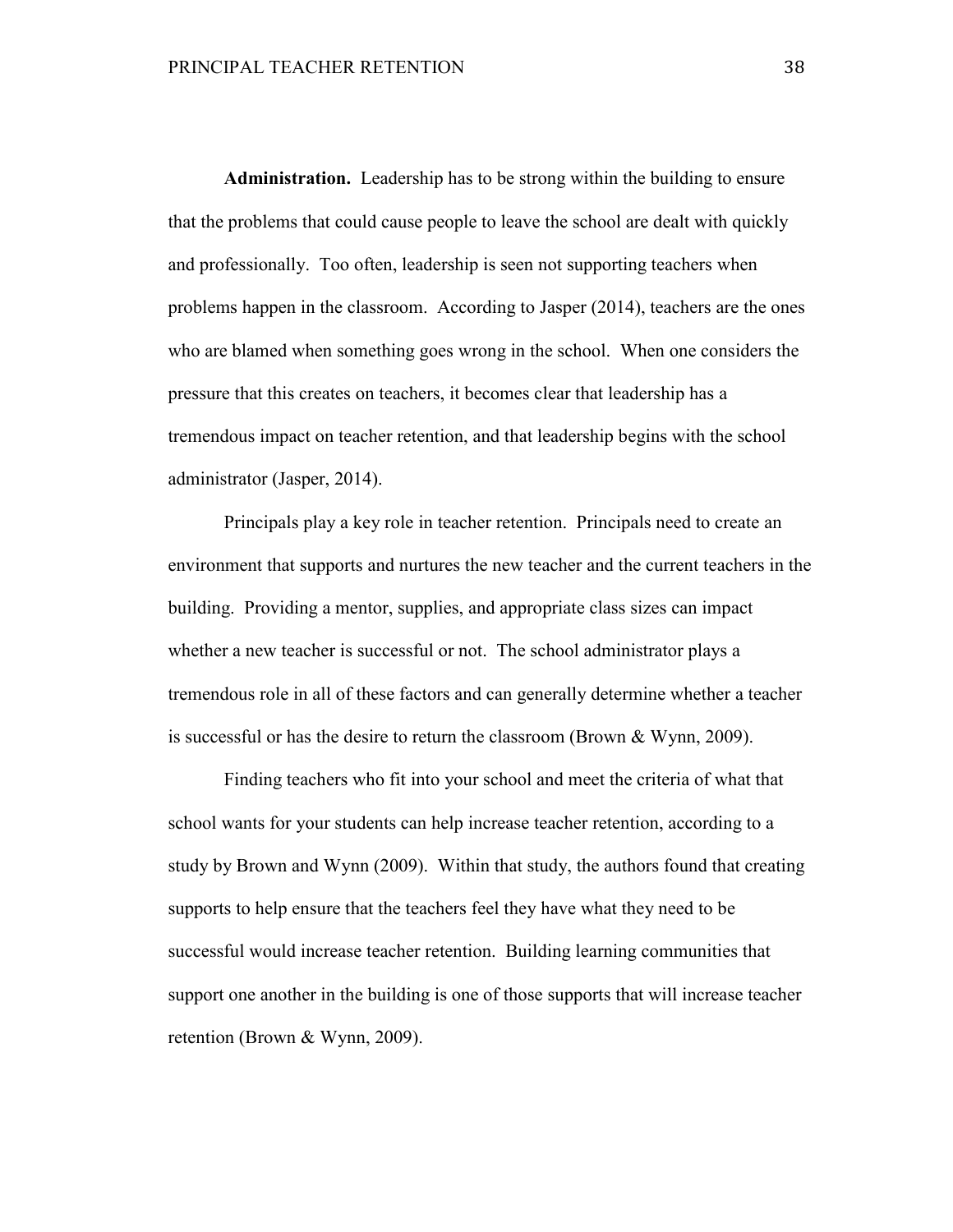**Demographics.** Could the gender of the teacher and grade level taught determine whether a teacher leaves the field of education? According to a study by Sedivy-Benton and Boden-McGill (2012), there was a statistically significant indicator that females were more likely to stay in the field of education past their first three years. In addition, the study showed that those who taught elementary school were more likely to stay in the classroom (Sedivy-Benton & Boden-McGill, 2012). Through these results, one can see that gender and grade level taught can impact whether or not teachers stay in the classroom.

**Solutions.** Several possibilities that could improve teacher retention are creating situations where people are treated as professionals, paying higher salaries, and reducing teacher workload. These changes would improve retention and is evidenced in districts with high rates of retention (Ashiedu & Scott-Ladd, 2010). Many people will point out that the pay of teachers discourages people from staying in the field, but if people do not feel valued in their workplace, they are more likely to leave it.

 Teacher salaries have always been discussed whether in or out of the classroom, and several studies have shown that the salaries of teachers do impact retention. Sedivy-Benton and Boden-McGill (2012) found that salary was a statistically significant indicator if someone would remain in the classroom. Teacher compensation is always a key discussion point in the field of education, and, as studies have shown, has contributed to retention issues in schools (Sedivy-Benton, & Boden-McGill).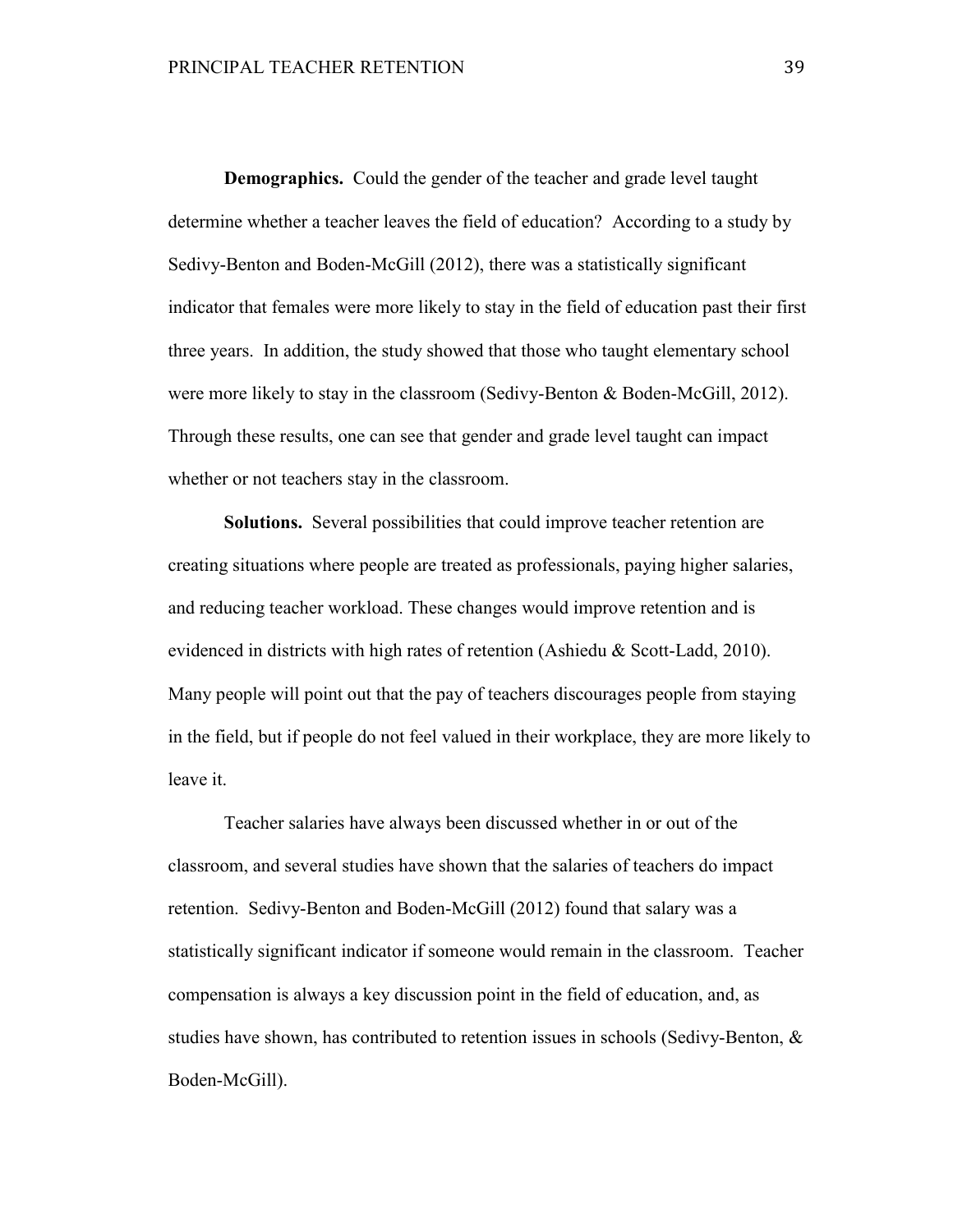**Teachers who stay.** There are many factors that go into the issue of teacher retention; at the same time, there are reasons for people stay. The retirement system in many states offers people a chance to retire early in their 50's. In addition, people can receive reductions or the elimination of their student loans if they stay in the field of teaching and teach at a low-income school. While these factors are appealing, there are other factors that make teachers stay in the classroom and in the profession.

According to De Stercke, Goyette, & Robertson (2015), teachers ultimately stay in the classroom because they like being there. While this may not seem like revolutionary or groundbreaking, happiness or "well-being" can be a major contributor in determining if someone stays in the classroom. People do not continue to go to jobs that they dread attending day after day. Creating a work environment that is positive and inviting can increase teacher retention and teacher desire to stay in the field (De Stercke, Goyette, & Robertson, 2015).

 Teachers who stay in the field will point out that they have a strong intrinsicattainment value, or their enjoyment and importance of the profession. Battle and Looney (2014) found that the main cause for teachers to stay in the field was that they truly enjoyed what they were doing in the field of education and their contribution to the school. When considering the issue of retention, creating positive environments where teachers enjoy coming to work should lead to a greater number of teachers staying in the field and at one's school. In addition, continuing to show teachers the importance of their job and how they impact the lives of youth should aid in retention (Battle & Looney).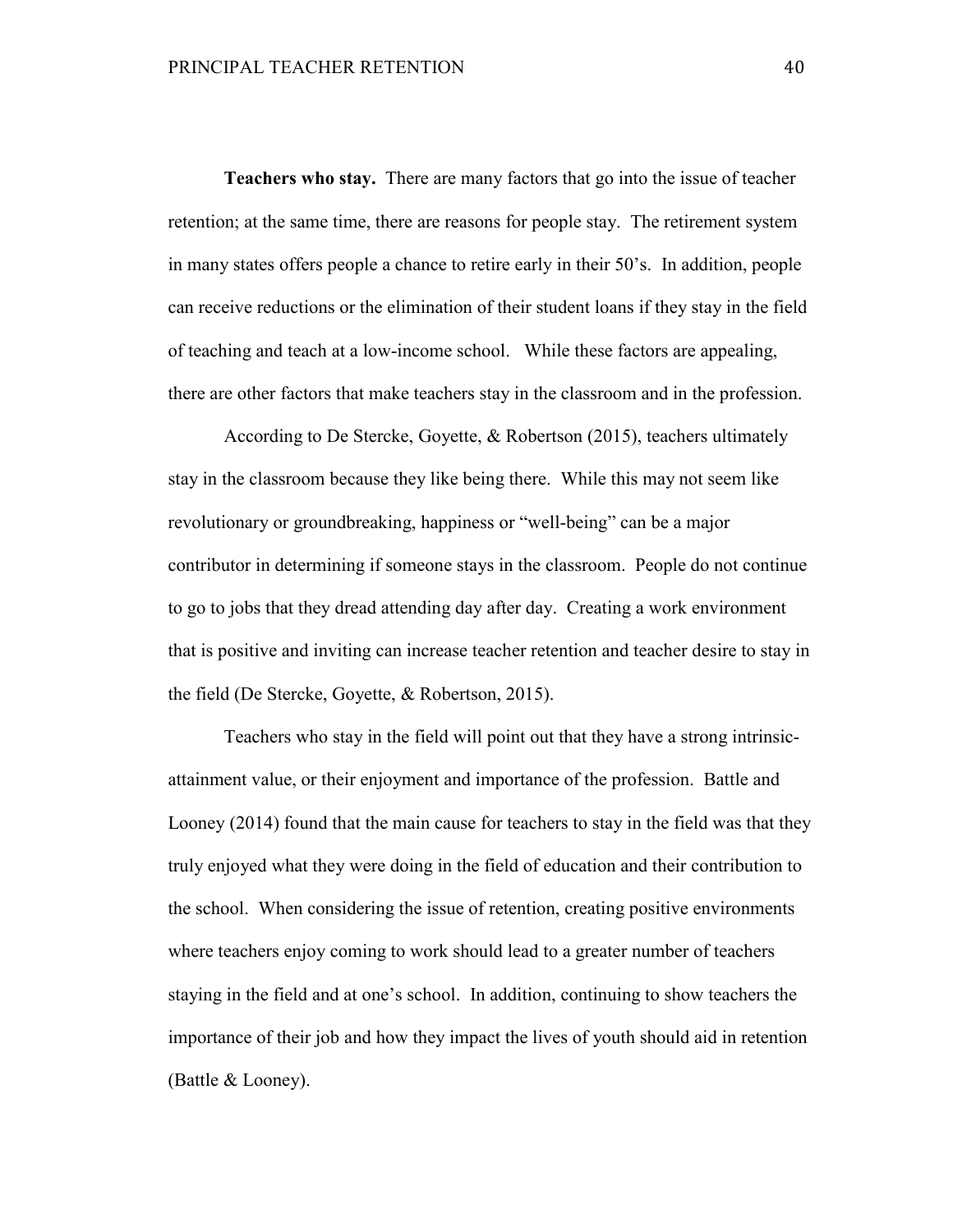**Conclusion for teachers.** Numerous factors do determine if a teacher stays in the classroom. From leadership, to work environment, to salaries, and to classroom management, various other factors that determine if someone stays in the classroom. While there is no simple answer, one thing is certain: teacher retention has become an issue in education. Whether it is because teachers leave one district for another, or they leave altogehter, something needs to be done to help retain teachers that are high skilled and qualified by districts that wish to employee the best teachers that will help serve their student body.

#### **Conclusions**

Education has always been an important issue for Americans. The system provides opportunities for our children that some other nations can only dream of. However, there are still concerns about the future of our schools, and the concern is justified. With teacher and school administrator turnover rates continuing to rise, the quality of school educators and leaders is in question. The once idyllic notion of a person choosing to enter the teaching profession or to became a school administrator and remain in the same school for the rest of their career is no longer a reality. Rather, the norm has become to move from district to district and position to position. This mobility has created an almost crisis situation in our nation's schools with inconsistencies in both the classrooms as well as leadership roles. As a result, student performance, school culture, and positive educational relationships are all impacted. The key question is what can be done to reverse this trend and encourage more educators and principals to remain in their positions. More study needs to be done to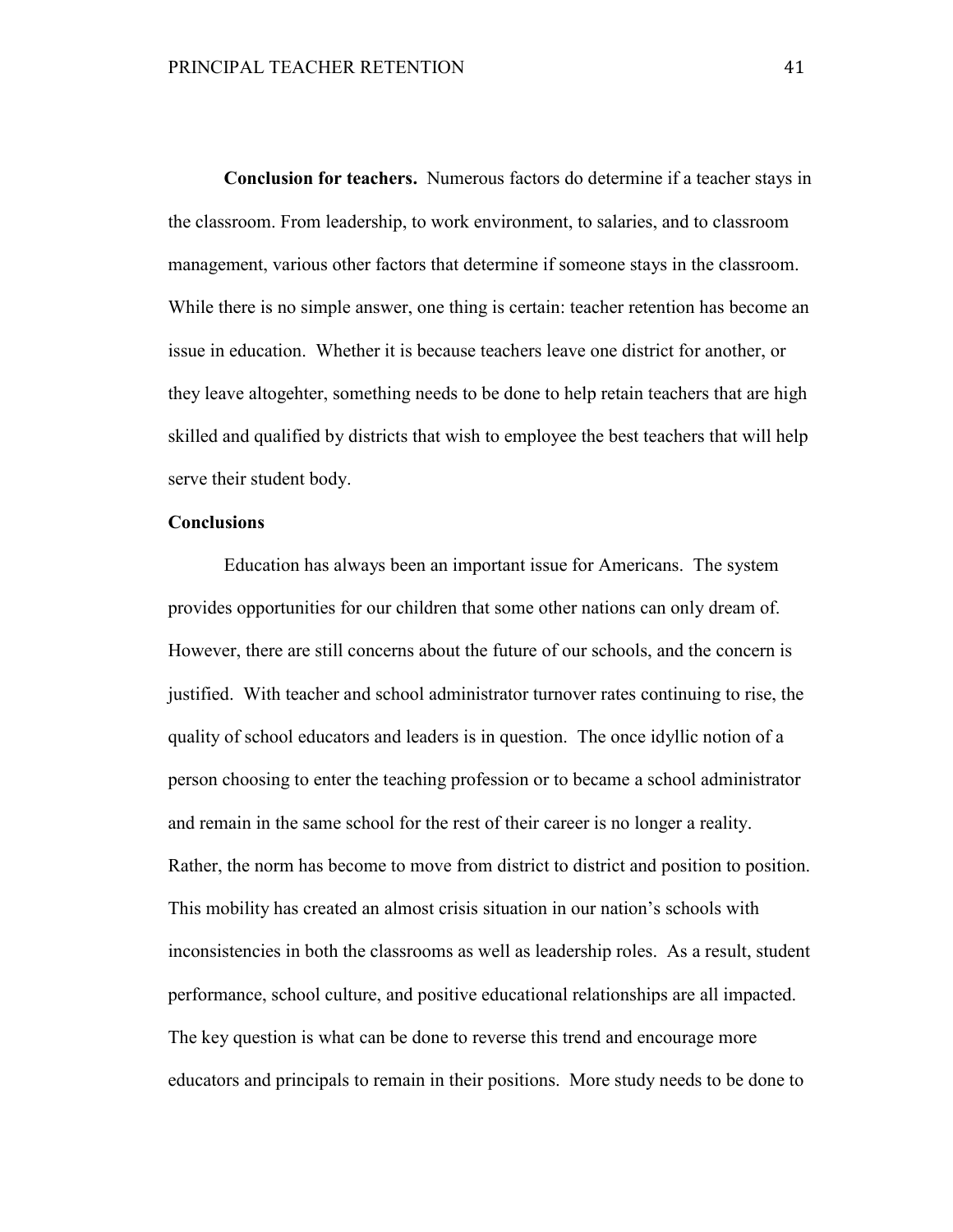map out exactly what changes, programs, and assistance need to be incorporated into our school to create more stable, successful school educators and leaders.

 The issue of teacher retention is not a simple issue or one clear-cut problem. It has been compounded by many different issues that arise throughout the educational field. Some studies, Brown & Wynn (2009), show that the issue is leadership, while others, Sedivy-Benton and Boden-McGill (2012), show that the issue is compensation. The one consistent finding in all of the studies is that teacher retention has become a problem, and what is causing teachers to leave the field has not truly been determined or clearly stated. There is evidence to support the need for stability within the ranks of school leadership, so the focus now shifts to what can be done to change this unfortunate situation (Brown & Wynn, 2009). The research question now shifts to what can be done to retain high quality leaders and educators in America's schools. The focus of this study was twofold: first to offer insight into what causes school administrators to leave a district, offering suggestions for increasing their retention; second, to offer insights into what causes teachers to leave a district, offering suggestions for increasing their retention.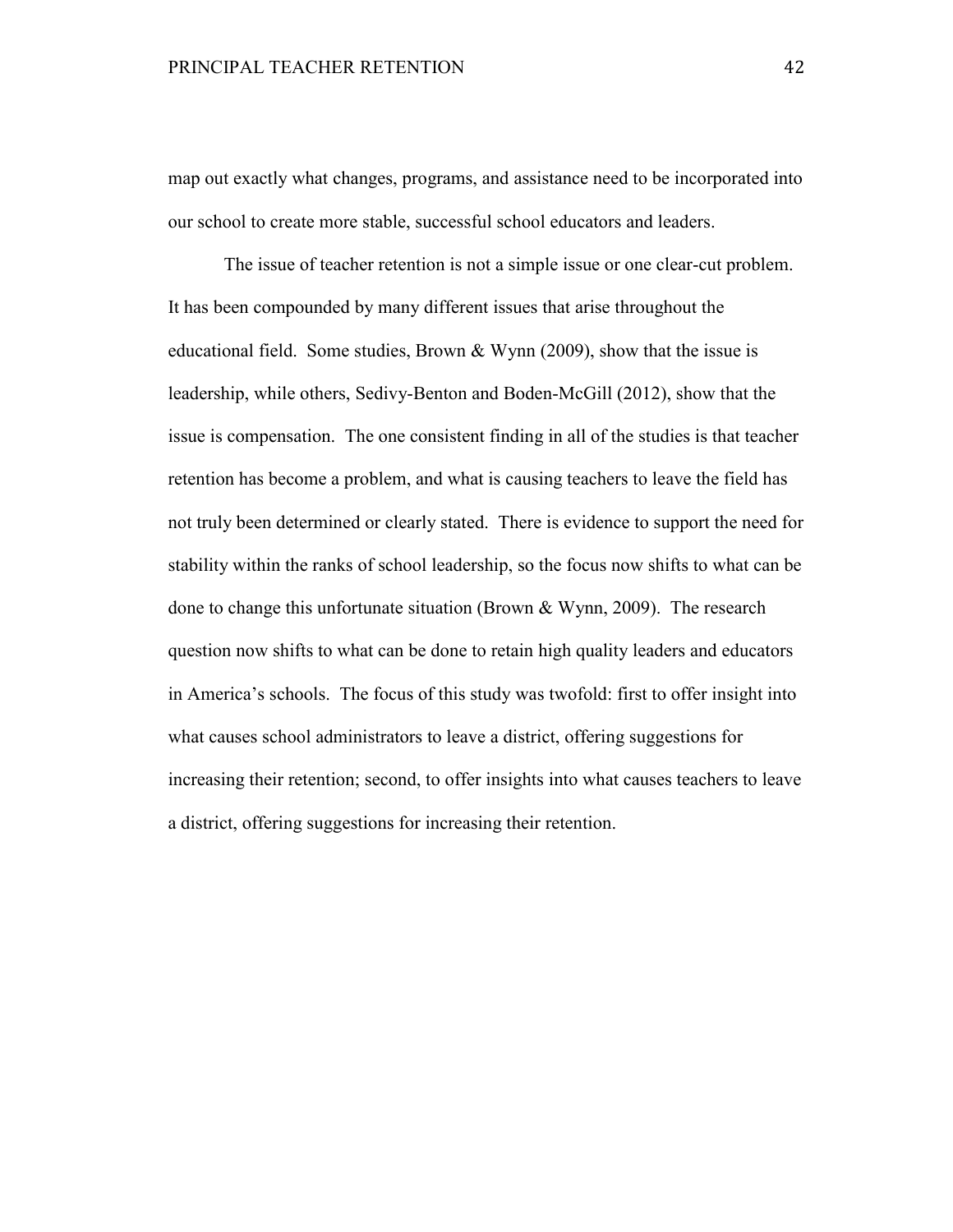# **Chapter 3**

#### **Methodology**

#### **Introduction**

 Every year, Kentucky public schools experience high numbers of teacher and school administrator turnover. Investigating the reasons why some school leaders and teachers have chosen to leave, provides a better understanding of what changes need to be made in order to retain highly qualified and skilled educational leaders. This capstone study was conducted to collect data to establish possible factors for low retention as well as to provide suggestions to counter those factors.

# **Research Procedure**

The capstone was a descriptive study to determine the factors that led to the high turnover of school leadership and teachers in Kentucky. The capstone project included the use of a survey instrument to assess teacher and school administrator attitudes about their time in their former districts to provide a basis for why they chose to leave. Current school principals and teachers were included in the population of subjects. In order contact the appropriate individuals, points of contact were made in each of the districts via either human resources or the superintendent's office in order to coordinate the distribution of the survey. The points of contact were asked to agree to forward the email with the imbedded survey to all certified personnel. Upon collection of their responses, an analysis of their responses was conducted to determine what factors has led to the low retention rate of school leaders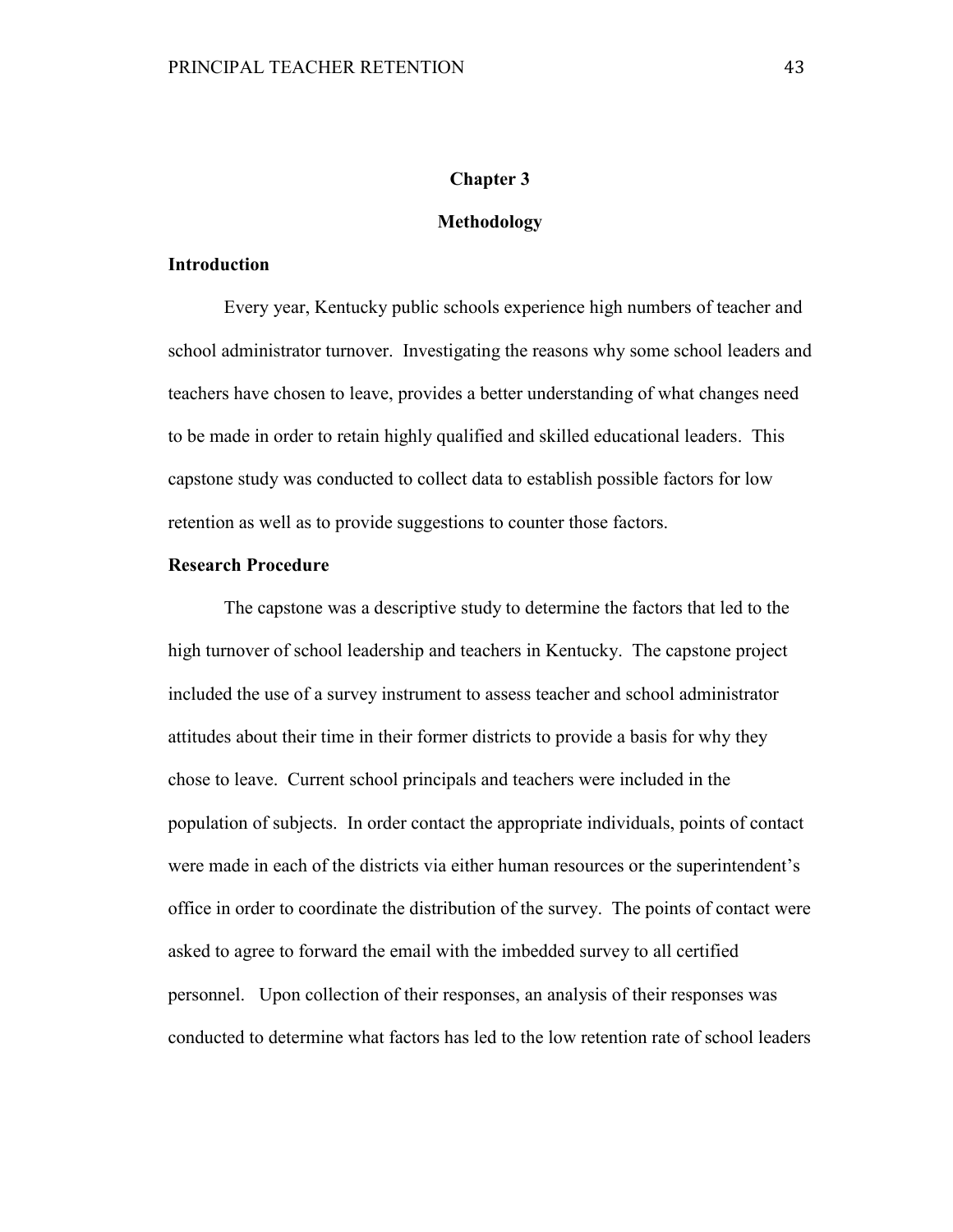and teachers in Kentucky public schools since 2010. The data were used to determine potential actions that could be taken to retain school leaders and teachers.

#### **Subjects and Sampling**

 All current school principals and teachers in Kentucky public schools from 2010 to 2015 were considered for the survey. Originally, to begin the study all 173 school districts in Kentucky, including public and independent schools, were assigned a number. Through the use of an online random number generator, the districts to be surveyed were selected. The first 70% of school districts were chosen to receive the school administrator survey while the first 50% of those districts were chosen to receive the teacher survey. Ultimately, a decision was made to include all 173 districts. In order to facilitate the distribution of the surveys in the most effect manner, appropriate individuals were contacted in each district with an email that was then to be forwarded to their teachers and principals. Via the forwarded email, individuals were then provided a link to a Google Form containing the survey instrument. Permission to participate in the survey was obtained by way of the first question of the survey instrument.

## **Instrumentation**

Two instruments were used to obtain research information. Administrator data were secured using questions from the North Carolina Teacher Working Conditions Principal Only Survey (North Carolina, 2014) in conjunction with the National Center for Education Statistics Teacher Questionnaire (U.S. Department of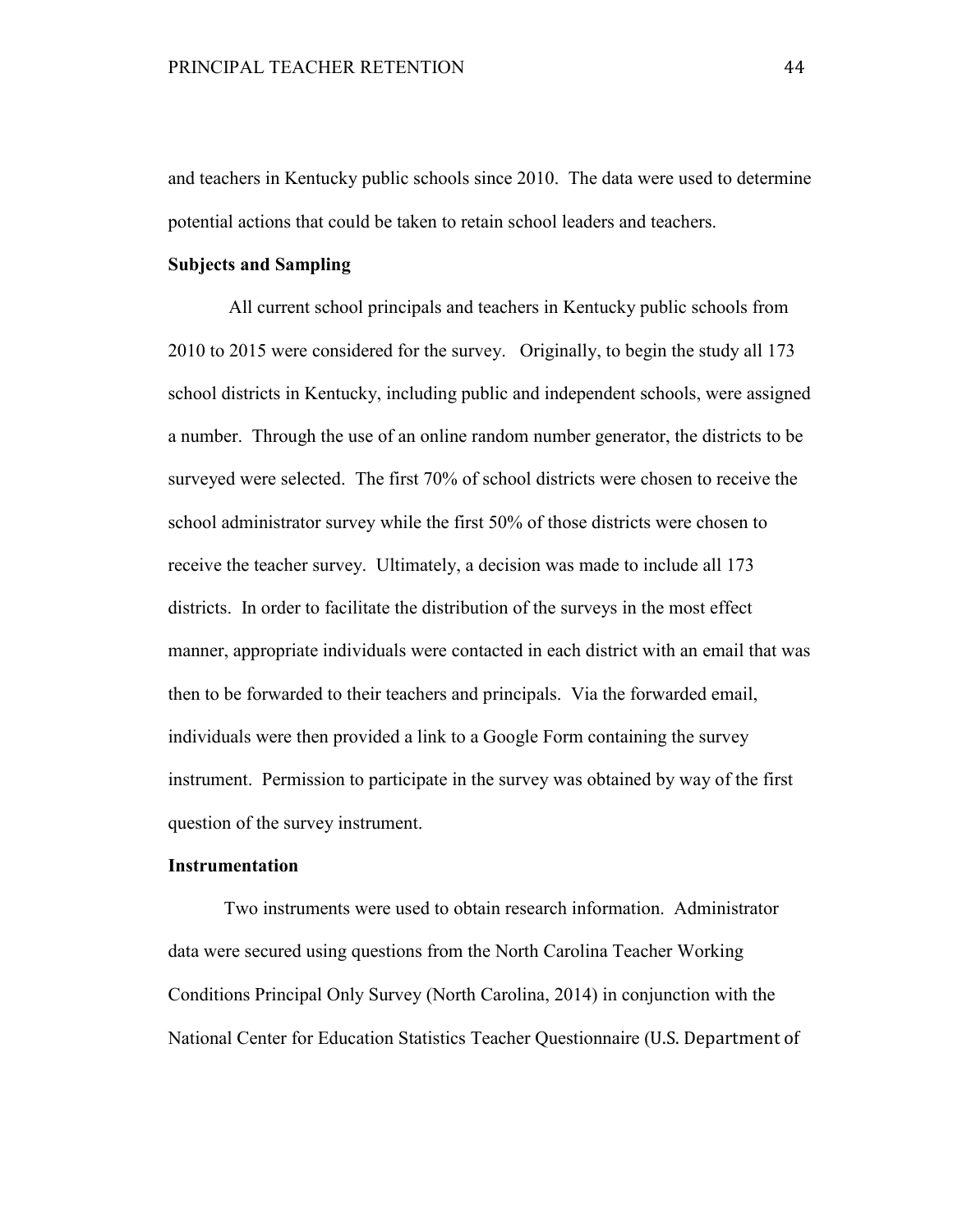Education, 2012). The combined teacher and school administrator survey instrument was distributed to all districts. All versions of the survey-included basic demographic questions such as gender and years in education, as well as factors that an individual's decision to leave his or her previous district's employment. The survey began by asking the subjects to indicate whether they had changed school districts between 2010 to 2016, limiting the respondents to those who had changed districts recently. The next question asked the respondent to indicate their job title at their current school. For any answer other than teacher or principal, the survey branched to the last item, which ended survey. A response of teacher or school administrator caused a branching to the appropriate section of the survey for that position. The teacher survey contained 4 demographic questions and 18 survey questions. The teacher section concluded with a question about any plans. The school administrator survey contained three demographic questions and 15 survey questions. The school administrator section also concluded with a question about any future plans.

### **Data Analysis**

The results of the project will be descriptive in nature. No known test will be performed on the data to obtain results. The analysis illustrated the factors that have led some Kentucky public school principals and teachers to leave their previous districts. The results from the data were then used to construct a plan of action for Kentucky public schools to retain highly skilled school leaders and educators.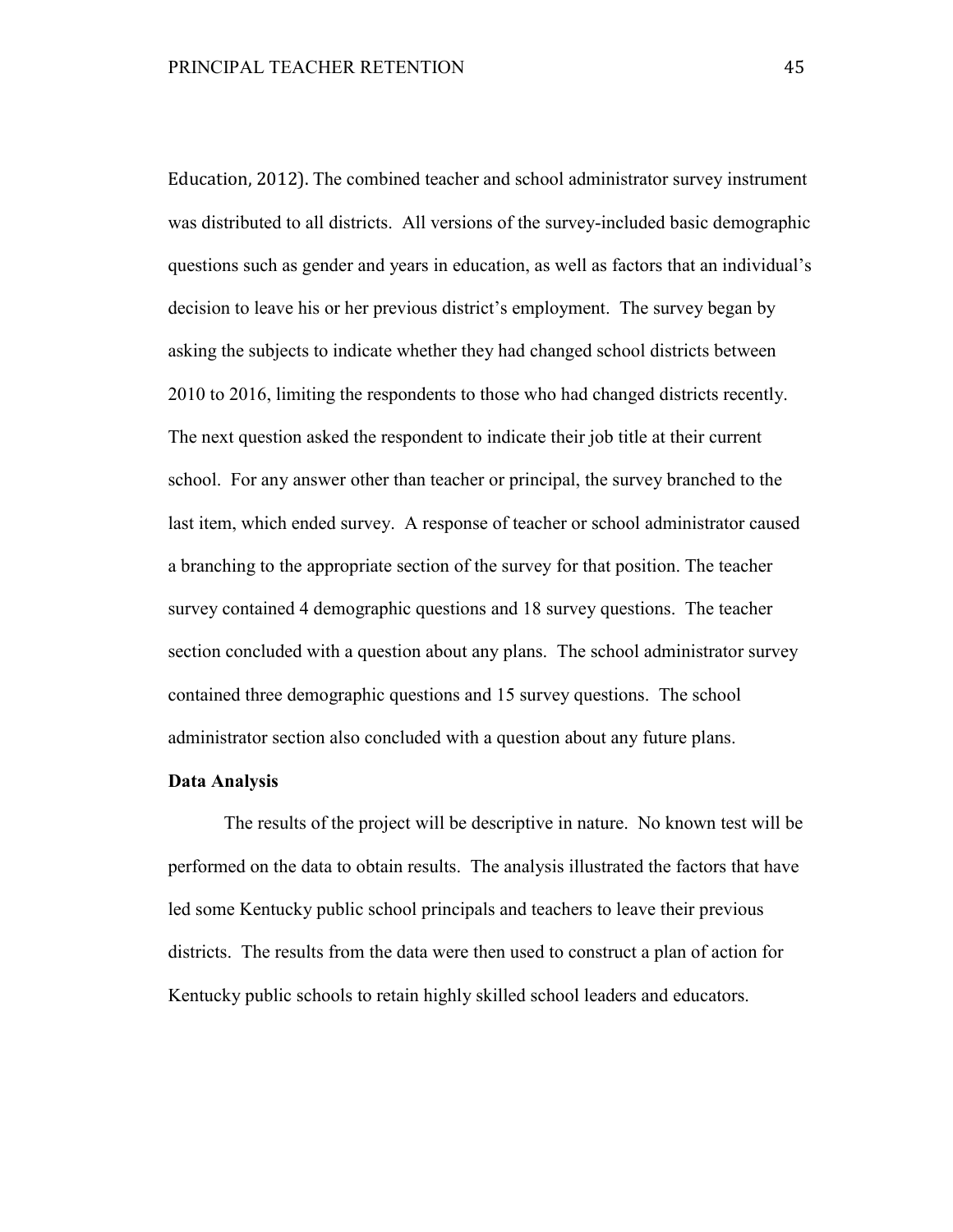# **Chapter 4**

#### **Results and Findings**

#### **Introduction**

 The survey was constructed so that teachers and principals who had changed districts from 2010 through 2016 were able to identify the factors that led to their changing districts and produce data that was pertinent yet anonymous for this study. The results showed an interesting dynamic between the impact that principals and teachers have on one another in terms of retention rates.

 The results were based on the 1,059 responses to the survey and, of those, 99.9% indicated that they voluntarily wished to participate. Of the 1,058 who agreed to participate, 748 (70.7%) indicated that they had not changed schools or districts from 2010 to 2016. The results of this study were therefore based on the 310 (29.3%) respondents who indicated that they had changed schools or districts during those years.

 The survey was distributed to all certified staff within a school. This included the teachers, guidance counselors, principals and assistant principals as well as other designated certified staff. Of the 310 valid responses, 212 (68%) were teachers while 35 (11.3%) were principals and assistant principals. The remaining respondents included 12 (3.9%) guidance counselors and 51 (16.5%) other individuals. These two groups were eliminated from the analysis due to the scope of the study.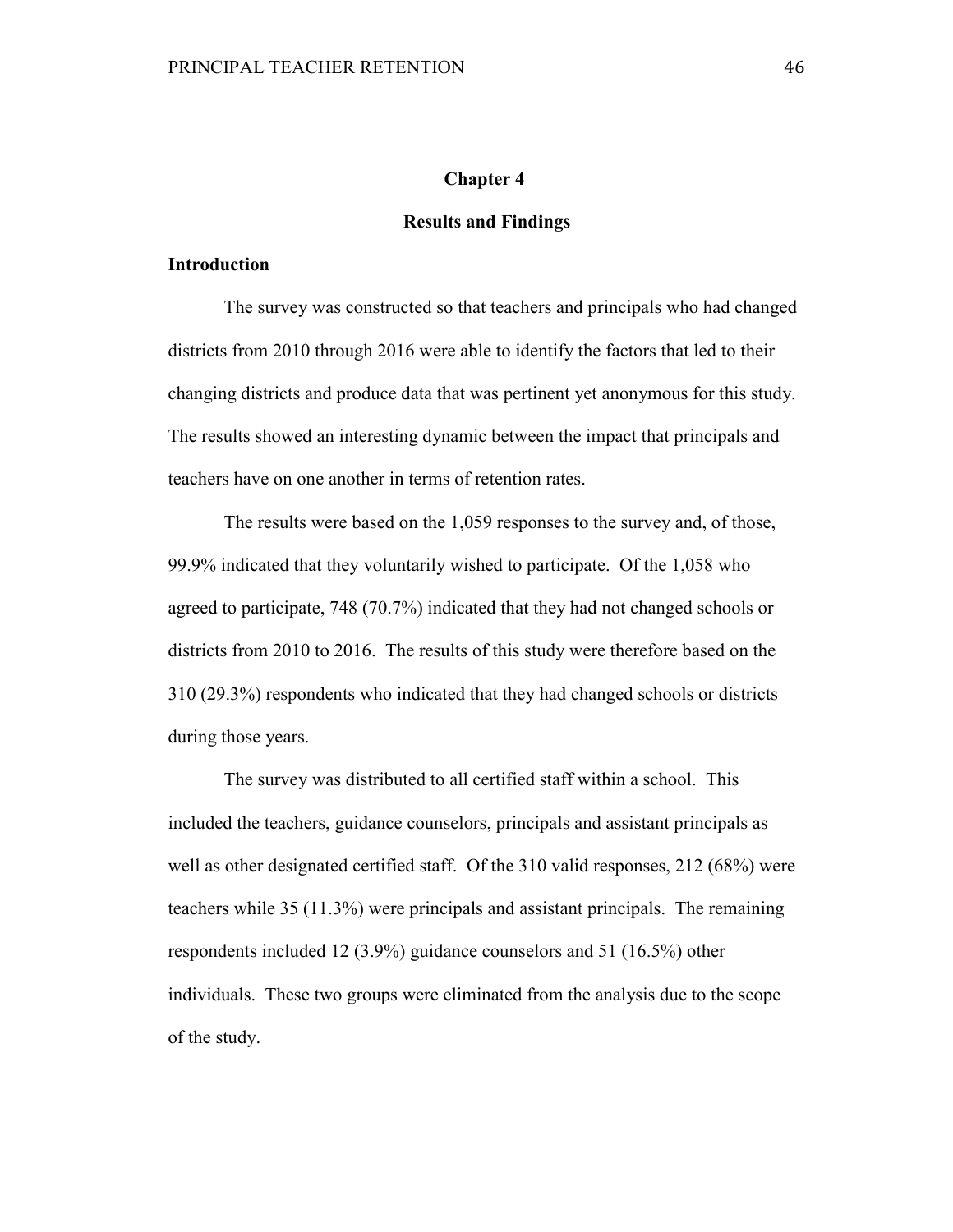# **School administrator Demographic Data**

Of the 35 principals or assistant principals responding to the survey, 53.5% were females while 46.5% were males. The largest percentage of principals surveyed were between the ages of 36 to 40 and 46 to 50 years, encompassing 26.2% and 23.8% respectively. There were 16.7% of the responses from the age group 31 to 35 years and 16.7% for the age group of 41 to 45 years. Only 2.4% of the responses came from the 26 to 30 years age group while the 20 to 25 years age group was reported at 0%. Principals and assistant principals aged 51 years or older made up 14.3% of the responses.

| Gender    | Total        |  |
|-----------|--------------|--|
| Males     | $12(46.5\%)$ |  |
| Females   | $23(53.5\%)$ |  |
| Age       | <b>Total</b> |  |
| $20 - 25$ | $0(0\%)$     |  |
| $26 - 30$ | $1(2.4\%)$   |  |
| $31 - 35$ | 7(16.7%)     |  |
| $36 - 40$ | 11 (26.2%)   |  |
| $41 - 45$ | 7(16.7%)     |  |
| $46 - 50$ | $10(23.8\%)$ |  |
| $51+$     | $6(14.3\%)$  |  |

Table 1 *Administrator Gender and Age (N = 35)*

Employment demographic information collected centered on the number of years that the individual had been in an administrative position. 33.3% of the respondents indicated that they had been an administrator for 1 to 5 years while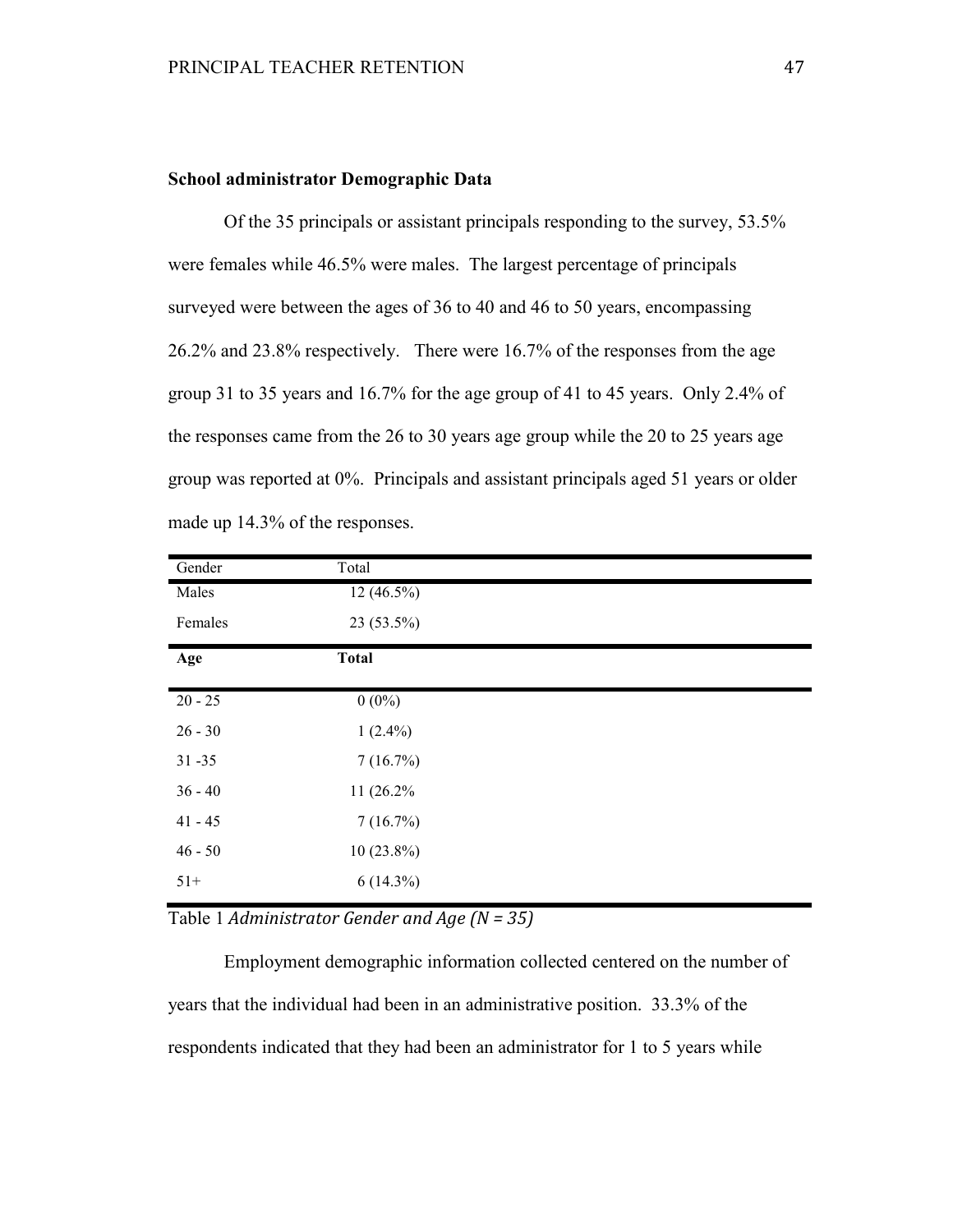23.1% had been in their positions for 6 to 10 years. The implication of this was that 54.4% of the principals who left their previous positions did not have more than 10 years of experience. The lack of leadership experience could be one of the extenuating circumstances why principals transfer from district to district. They lacked experience, but unfortunately, they did not remain in their districts long enough to gain more.

| <b>Years as an Administrator</b> | <b>Total</b> |  |
|----------------------------------|--------------|--|
| Less than 1 year                 | $5(12.8\%)$  |  |
| $1 - 5$ years                    | 13 (33.3%)   |  |
| $6 - 10$ years                   | $9(23.1\%)$  |  |
| 11 $-15$ years                   | $6(15.4\%)$  |  |
| More than 16 years               | $6(15.4\%)$  |  |

Table 2 *Employment History (N=39)* 

The data indicated that 27 of the 39 administrators (69.2%) who changed positions had between less than 1 to 10 years' experience. This supports the earlier stated research that new administrators find it difficult to remain in one school or district for extended periods of time (Viadero, 2010). The impact of this can be farreaching, for the teachers and students within the school.

## **Principals Results and Findings**

#### **Q 1: How prepared do you feel you were for your role as an**

**administrator when you first began?** On a scale from *very prepared, prepared*, and *somewhat prepared*, only 4 (11.1%) indicated that they were very prepared when they assumed their positions. Approximately 44.4% indicated that they were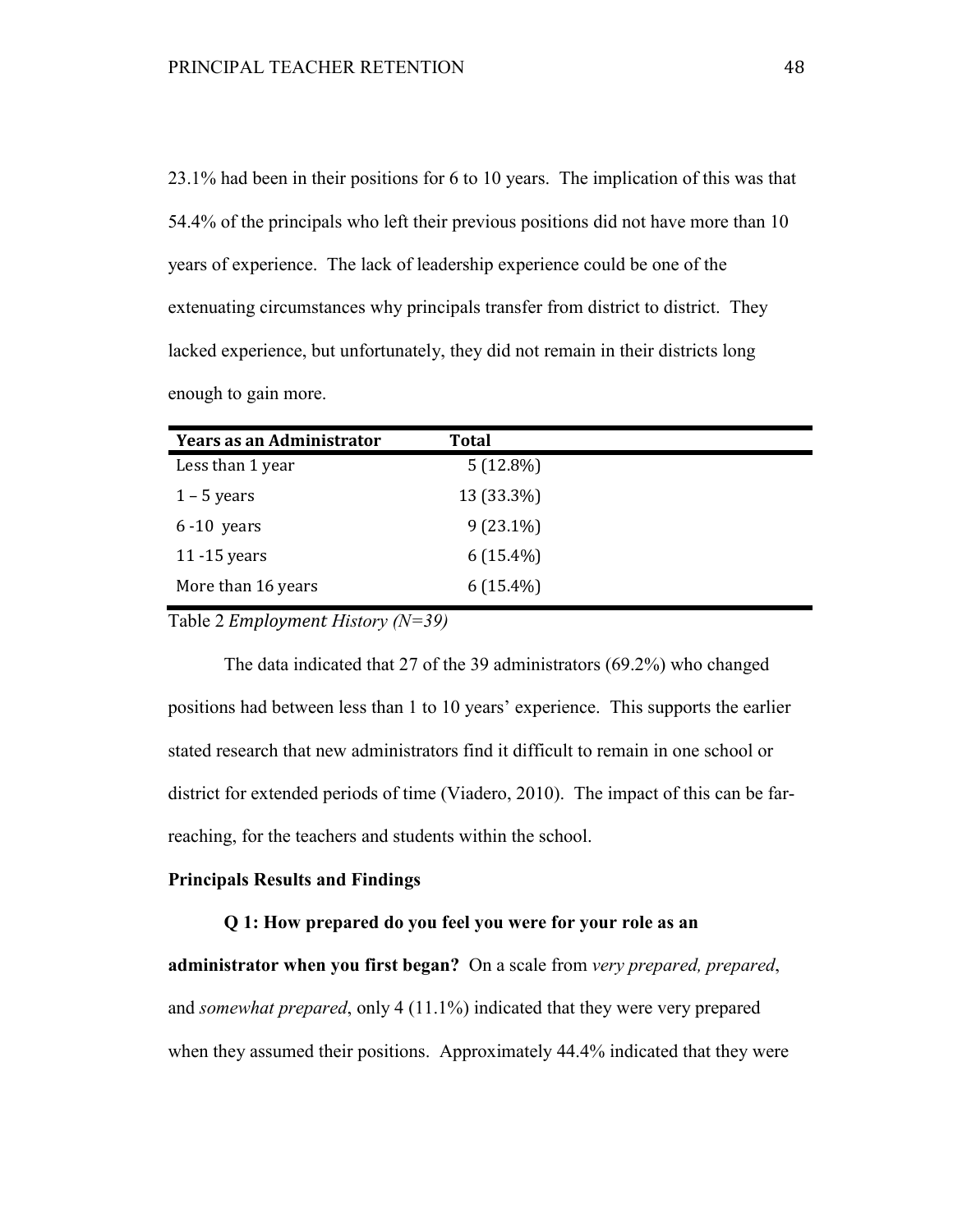*prepared* for their new positions, while another 44.4% reported that they were *somewhat prepared*. There were no principals that reported that they were *not at all prepared* for their role as a school leader.

| Level             | Total        |  |
|-------------------|--------------|--|
| Very prepared     | $4(11.1\%)$  |  |
| Prepared          | $16(44.4\%)$ |  |
| Somewhat prepared | $16(44.4\%)$ |  |
| Not prepared      | $0(0\%)$     |  |

Table 3 *Level of Preparedness (N=36)*

The results are an encouraging indicator that they were adequately prepared for their positions. According to research, one of the potential factors causing administrators to leave their positions was the lack of training and preparation for leadership roles (Lee, 2012). Clearly, this is not the case for the principals surveyed.

**Q2: Position Related Factors.** The following items asked the respondents to indicate the degree to which the following factors had on their decision to change schools. The response ranges included *not at all, very little, to some extent,* and *to a great extent.*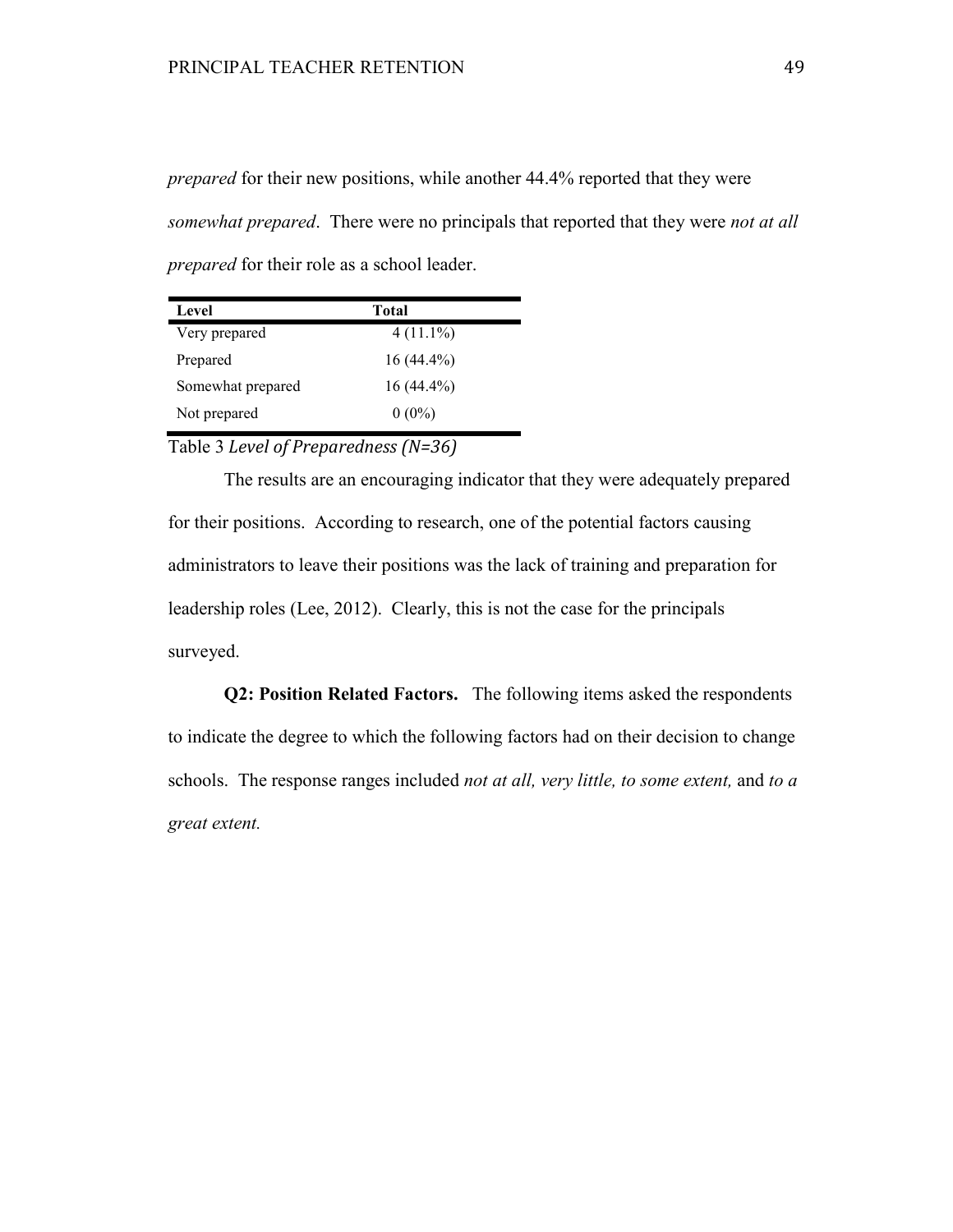| <b>Factors: Position-Related</b>                                                     | Not at All   | Very Little | To Some Extent | To a Great<br>Extent |
|--------------------------------------------------------------------------------------|--------------|-------------|----------------|----------------------|
| Current job is a promotion<br>over previous position                                 | 14 (38.9%)   | $3(8.3\%)$  | 6(16.7%)       | $13(36.1\%)$         |
| Salary, compensation, and<br>benefits                                                | $13(36.1\%)$ | $7(19.4\%)$ | $13(36.1\%)$   | $3(8.3\%)$           |
| Number of hours spend<br>on school related<br>activities, before and after<br>school | $19(36.1\%)$ | 9(25%)      | 11 $(30.6\%)$  | $3(8.3\%)$           |
| Job stress                                                                           | $13(36.1\%)$ | 9(25%)      | $7(19.4\%)$    | $7(19.4\%)$          |
| Average Total: Position<br>Related Factors Impact on<br>Leaving Previous District    | 36.83%       | 19.423%     | 21.57%         | 18.02%               |

Table 4 *Position Related Factors Impact of Leaving Previous District (N = 35)*

*Factor 1: Current job is a promotion over previous position***.** Principals and assistant principals begin their careers as classroom teachers. They were seen as being teacher-leaders and sought positions to further the needs and help students and other teachers have better educational experiences. However, the demands in the classroom differ greatly from the demands as a school leader. From the survey, 52.3% of the respondents indicated that the promotion and subsequent change in districts or position had *some* or a *great impact* on their decisions. However, for 47.2%, the change was *not at all* or was *very little impacted* by a promotion.

From these data, it can be concluded that the desire to gain a leadership position was important enough for the individual that they were willing to change districts. The promotion to either a school administrator or assistant school administrator could be seen as a necessary step to further the career aspirations of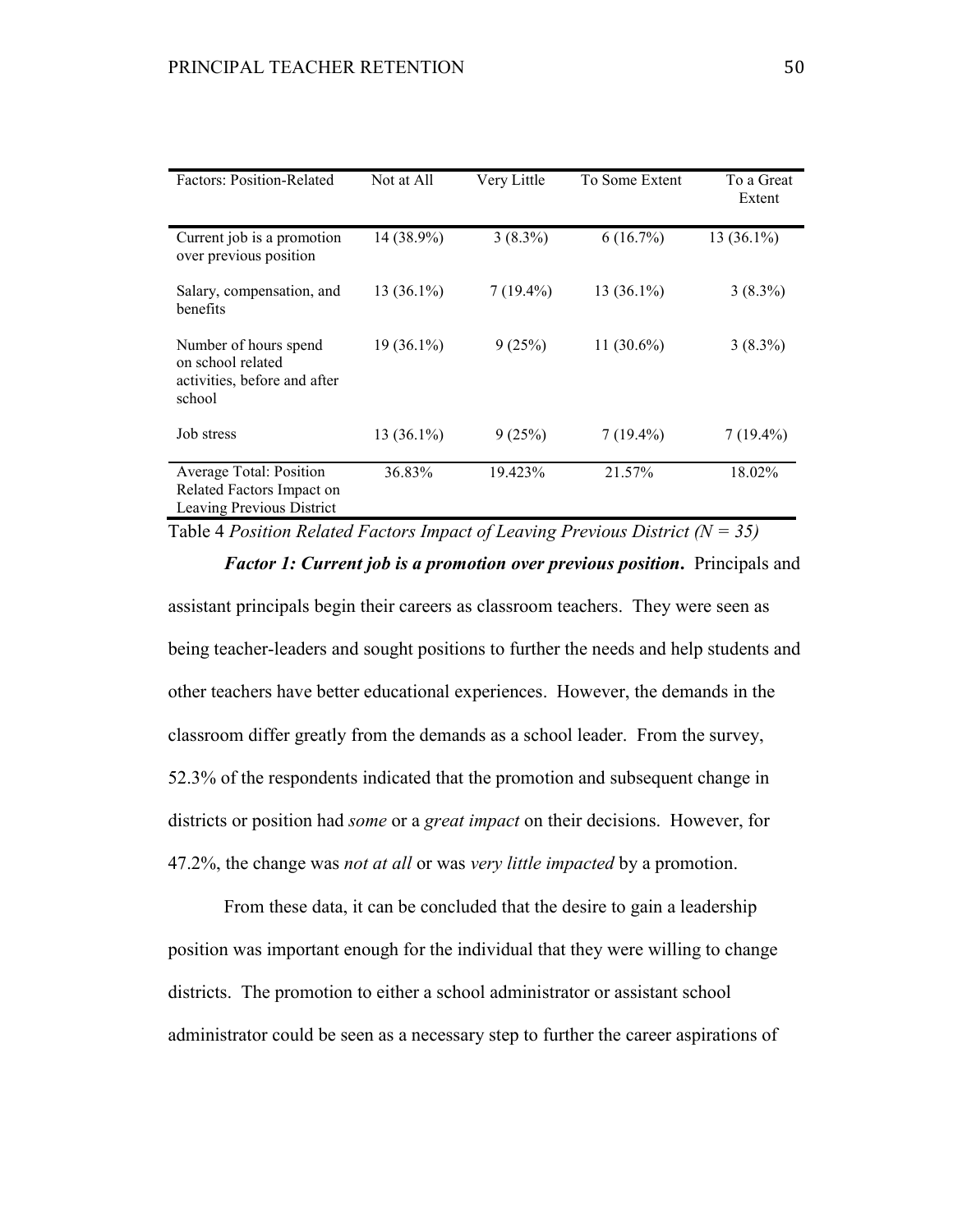the individual. Depending on the circumstances in the previous district, changing positions may have been the only option for advancement.

*Factor 2: Salary, compensation, and benefits***.**According to 13 (36.1%) of the respondents, salary and benefits were *to some extent* the reason why they left their previous positions. However, 55.5% of the respondents indicated that benefits had *very little* to *no impact* on their decision to change their positions. Of all of the respondents, 8.3% said that their salary and other benefits *greatly impacted* their decision to change positions. This factor includes the benefits of the position, including wages, leave, and medical insurance.

While benefits such as sick leave and insurance are fairly standardized statewide, salary and compensation can vary from district to district. It is expected that when someone assumes a leadership position, an increase in benefits will accompany the promotion. When this does not occur, individuals will seek employment elsewhere. For 50% of those surveyed, this appears to be the case. However, for the other half, the benefits and compensations were adequate and not the main cause for their decision to leave their previous district. This suggests that there are other more important factors causing principals and assistant principals to change positions.

*Factor 3: Number of hours spent on school related activities before and after school.* The amount of time spent on school related activities had *very little* or *no influence* on 61.1% of the respondents' decisions to leave their previous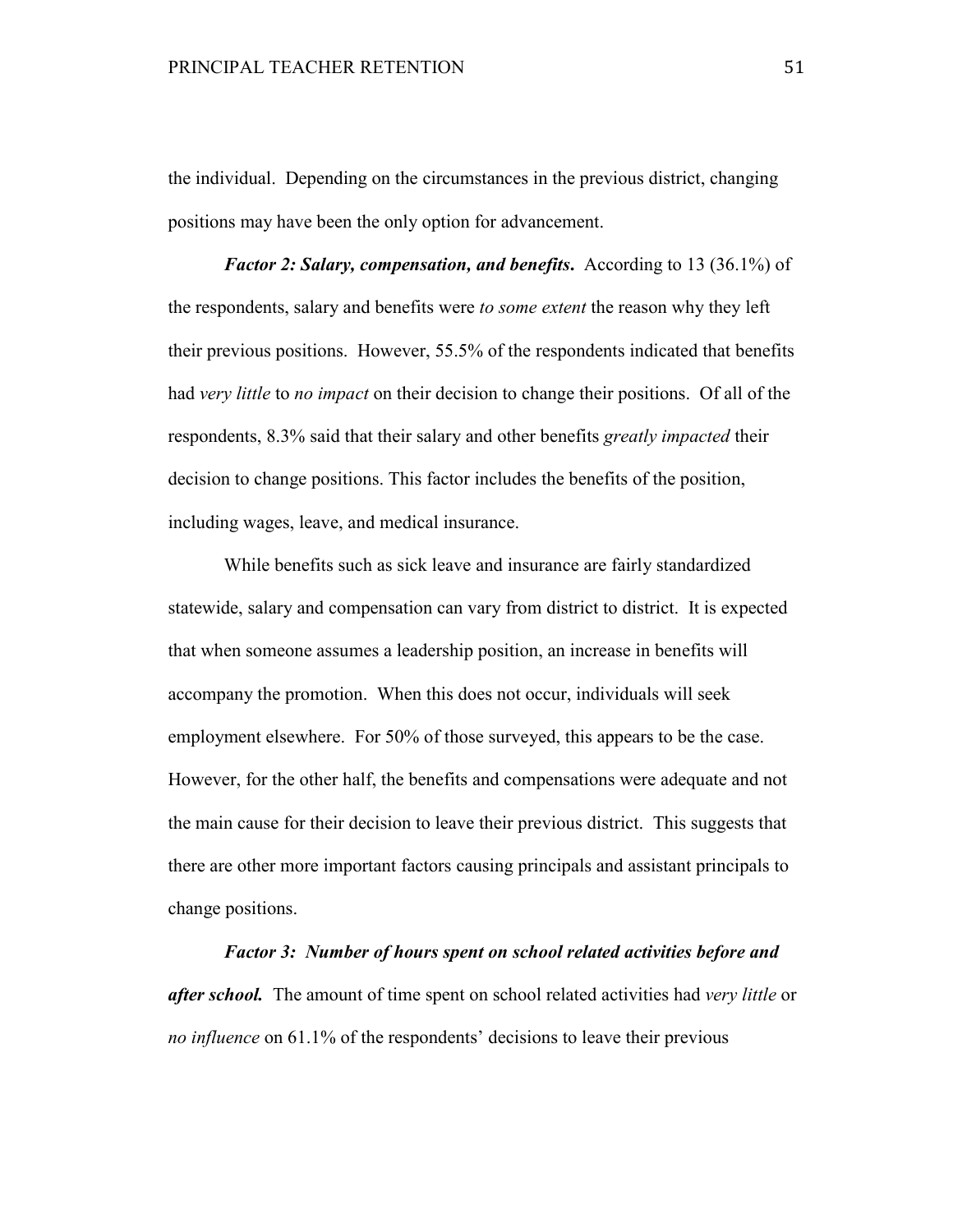positions. For 30.6%, it had *some influence*, but for 8.3% it had a *great impact* on their decisions to relocate.

Many new principals and assistant principals were surprised by the amount of work and time that is expected and necessary to do the job effectively. Extended work schedules and activities, both before school as well as after, can be very timeconsuming and tedious. There is an accepted understanding that with becoming a school administrator or assistant school administrator there will be an increase in the amount of time at work, even though the actual amount of time varies by grade level and type of school.

*Factor 4: Job stress.* Job stress can include the stress associated in dealing with students, parents, and teachers, as well as the stress associated with the increased amount of responsibility. Job stress was *not at all* a factor for 36.1% of the respondents and, for 25%, it had *very little impact* on them. However, 19.4% said that it had *some impact* and another 19.4% said that it had a *great impact* on their decisions to change positions.

As the leaders of a school, principals and assistant principals are expected to maintain the working and learning environment, which can naturally lead to stresses. While the majority of the respondents indicated that job stress was not a factor in their decisions, 38.8% felt that the stress of the position was unacceptable and sought employment elsewhere.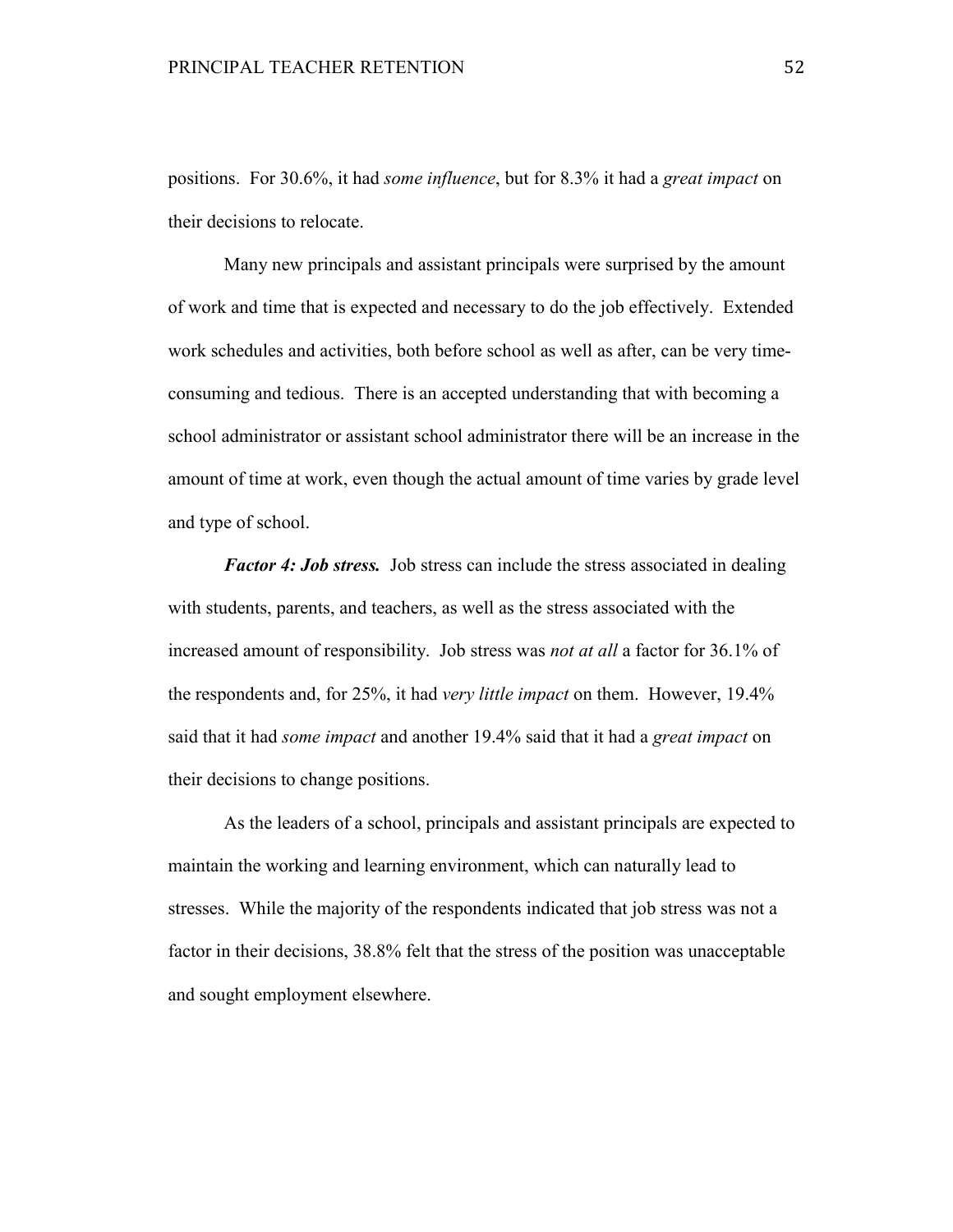|                                                                                                   | Not at All   | Very Little  | To Some Extent | To a Great<br>Extent |
|---------------------------------------------------------------------------------------------------|--------------|--------------|----------------|----------------------|
| Greater demand for<br>accountability                                                              | 15 (41.7%)   | $12(33.3\%)$ | $8(22.2\%)$    | $1(2.8\%)$           |
| Increased instructional<br>responsibilities                                                       | $13(36.1\%)$ | $10(27.8\%)$ | (25%)<br>9     | $(11.1\%)$<br>4      |
| Changes in students<br>(population,<br>economical,<br>linguistical, racial, and<br>developmental) | $18(50\%)$   | $13(36.1\%)$ | $5(13.9\%)$    | $0(0.00\%)$          |
| Average Total: Factors<br>- School Operations                                                     | 44.6%        | 32.4%        | 20.36%         | 4.63%                |

Table 5 *Factors: School Operations (N=36)*

*Factor 5: Greater demand for accountability.* Leader of a school, principals and assistant principals are responsible for creating successful learning environments for their students. Expectations for doing so can vary from district to district. Roughly 75% of the respondents said that the demand for more accountability was *not the cause* or had *very little impact* on their decision to leave their previous positions while 22.2% said that it had *some* degree of impact on that decision. Only 2.8% indicated in fact that this was to a *great extent* the reason they left.

Based on this data, the level of accountability for those surveyed was not a significant factor in their decision-making. For the principals and assistant principals surveyed, the job expectations and responsibilities were typical of their anticipations associated with the position. The responsibilities of principals and assistant principals include the general operations of the school, supervision of teachers, and maintaining discipline and order, forming the basis for the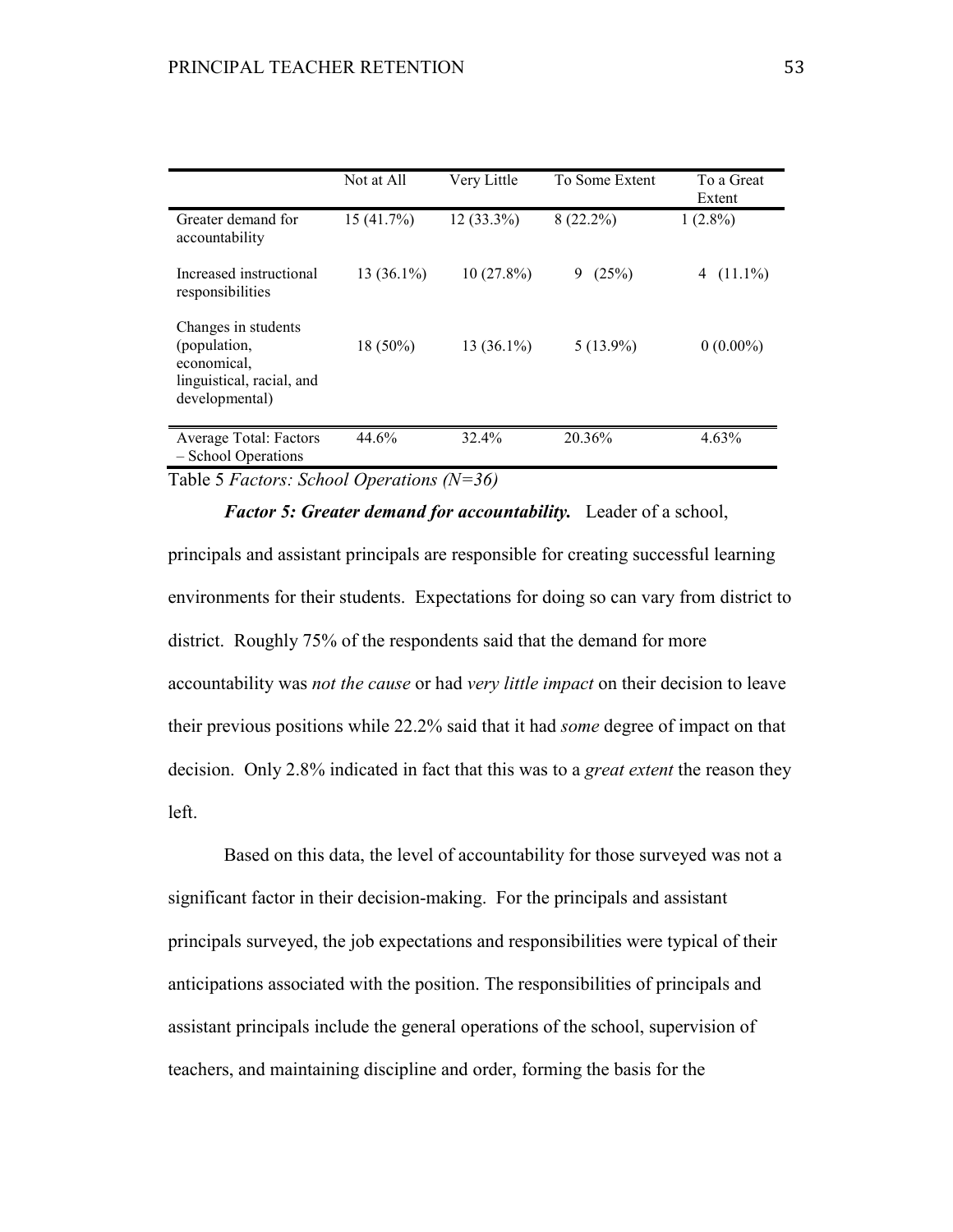accountability of those positions. The central office establishes the expectations for school leaders and judge their performance based on the parameters of the anticipated accountability.

*Factor 6: Increased instructional responsibilities and workload.* Recent changes to education, such as the Professional Growth and Effectiveness System (PGES), has led to an increased amount of work for principals and assistant principals. These changes have included more instructional observations, curriculum development, and ensuring teacher effectiveness. Of the respondents, 36.1% said that having more instructional responsibilities and an increased workload had *no bearing* on their decision to leave their previous position. For 27.8%, it had a *very small impact*. However, for 25%, it had some influence on their decision and for 11.1%, it was a *great factor* motivating them to change positions.

 The data are an indication that the demands being placed on current school leaders are a contributing factor to why some are leaving the profession. As the importance of accountability increases, the expectations for school leaders also increases. While most of the demands are mandated at the state level, school districts need develop strategies and programs to assist principals and assistant principals in order to keep them.

*Factor 7: Changes in students (population, economical, linguistical, racial, and developmental.* Each generation of students entering school is different from the generations before them. These changes include demographic, ability, and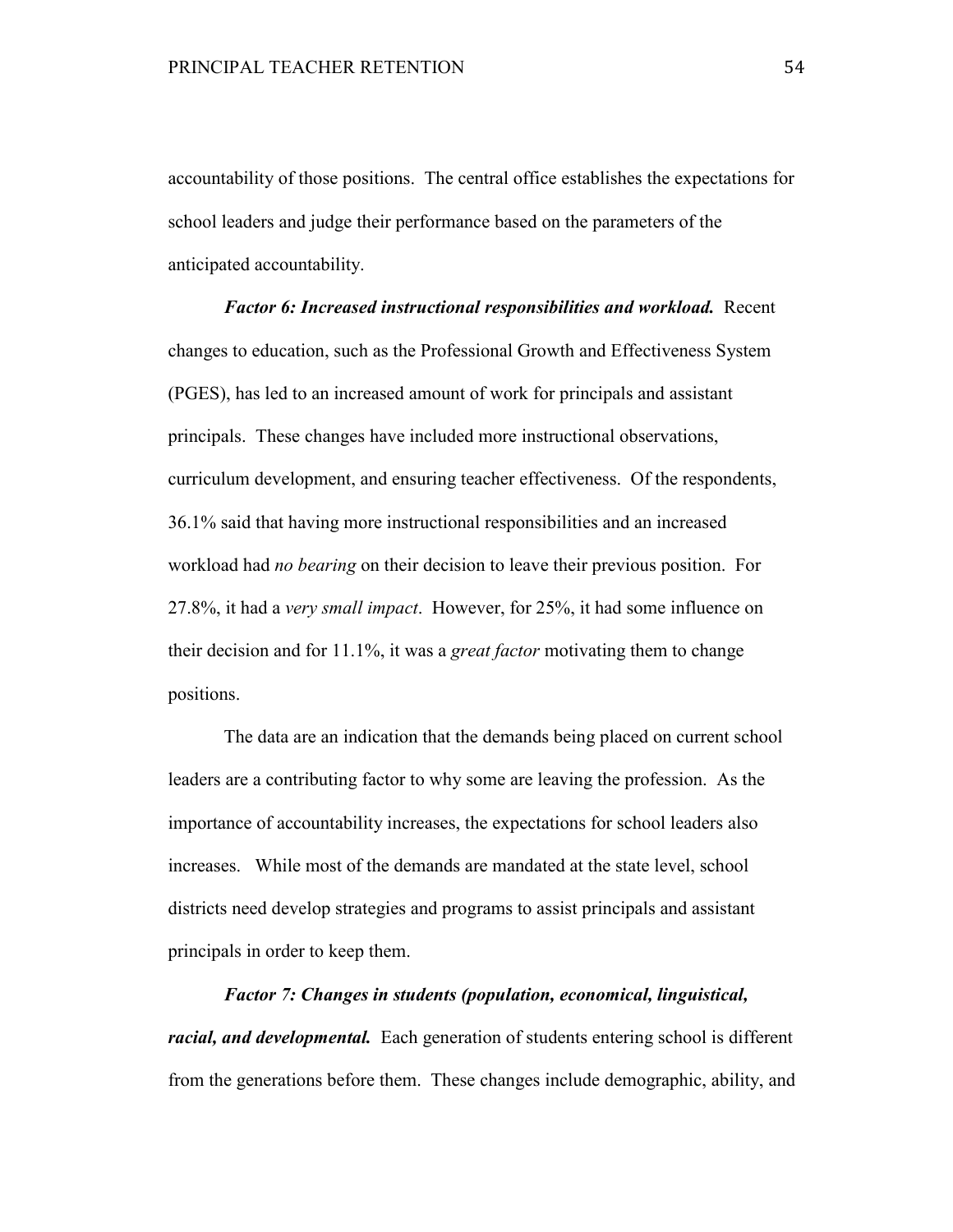interest. For 86.1% of the respondents, changes in students had *no* or *very little impact* on their decisions to leave their previous positions. Only 13.9% said that it had *some influence* on their decision. There were no responses that said it had a great impact on them.

While it is true that the learning styles and abilities of students have changed, the impact that these changes have had on school leaders has not. The same difficulties of school leaders that plagued them in the past are still prevalent today. For the principals and assistant principals in this study, dealing with the changes in students did not appear to be a major concern or factor in their decision to transfer districts.

|                                     | Not at All   | Very Little  | To Some Extent | To a Great<br>Extent |  |
|-------------------------------------|--------------|--------------|----------------|----------------------|--|
| Parents                             | $23(63.9\%)$ | 9(25%)       | $2(5.6\%)$     | $2(5.6\%)$           |  |
| <b>Students</b>                     | $25(69.4\%)$ | $10(27.8\%)$ | $1(2.8\%)$     | $0(0.0\%)$           |  |
| Administration                      | $11(30.6\%)$ | $7(19.4\%)$  | $5(13.9\%)$    | $13(36.1\%)$         |  |
| Average Total:<br>Factors - Support | 54.63%       | 24.06%       | 7.43%          | 13.9%                |  |

Table 6 *Factors: Support (N=36)*

*Factor 8: Lack of support from parents.* Parents are a critical component to the success of their students. The work of principals and assistant principals can only be accomplished with a healthy and positive relationship with the parents and guardians of their students. For 63.9% of the respondents, a lack of parental support did *not have* an impact on their decisions to change positions and for 25%, it had a *very little* impact. However, for others parental support did play a role. 5.6%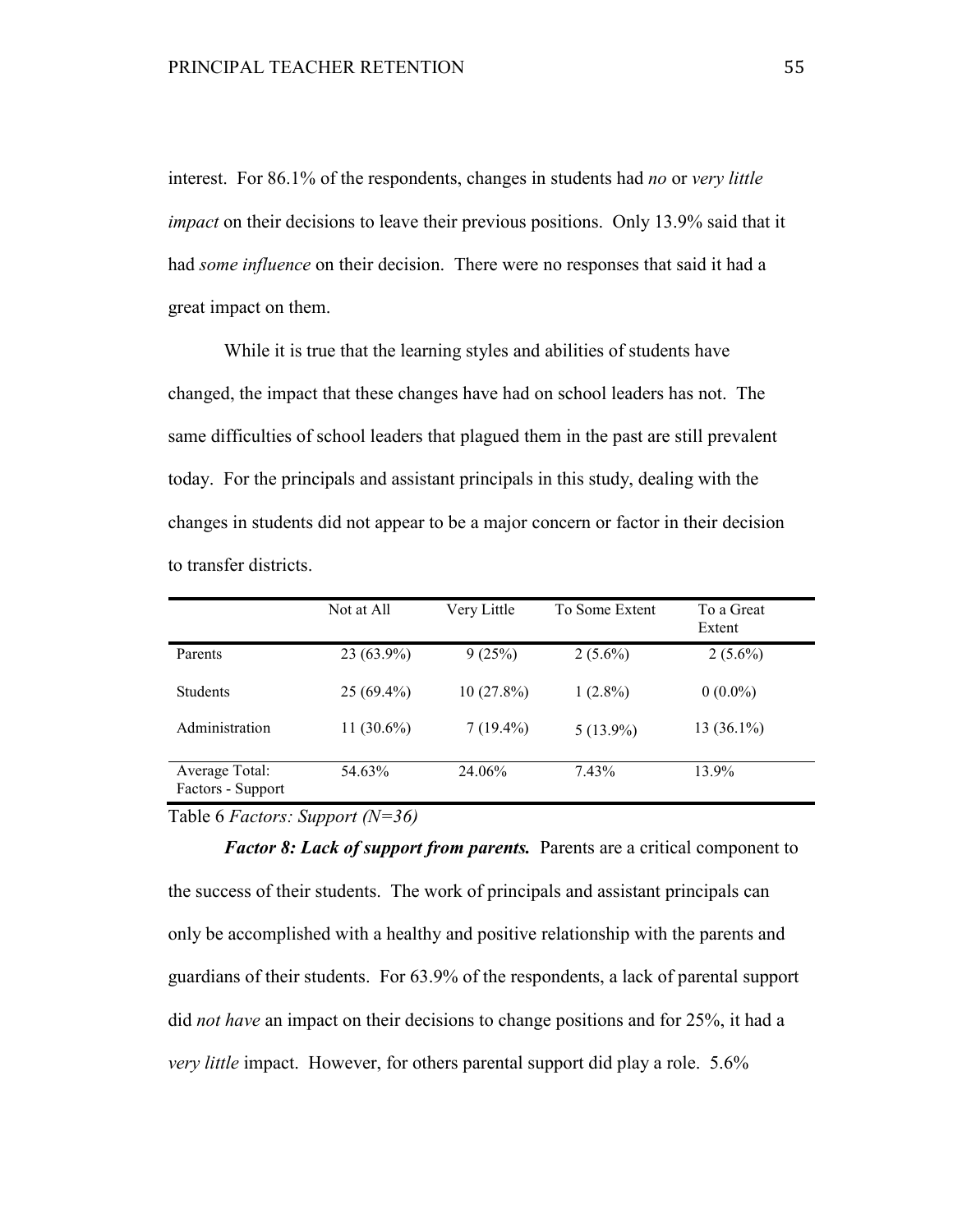responded that it did impact them to *some extent* and 5.6% said it had a *great impact.* 

This indicates that while most parents and guardians provide the necessary support for the work of school leaders, there were other situations in which the ability of principals and assistant principals to do their jobs were hindered by the lack of support by their students' parents and guardians. The relationship between parents and schools has changed over the years, encouraging more parental involvement. As a result, this can create tension between school leaders and parents because of the role that parents are assuming in the lives of their students. For 11.2% of the respondents, the relationship with parents were a contributing factor in their decision to leave their previous position.

*Factor 9: Lack of support from students***.** As indicated in Factor 6, students today are different from students of the past, and they often present very unique situations. These situations can make the job of a school leader very difficult. However, for 69.4% of the respondents this had *no impact* and for 27.8%, *very little impact* on their decisions to change positions. Only 2.8% said that it had *some impact*, and there no responses indicating that it had a great impact.

This suggests that students and their problems pose little negative influences on school leaders' decisions to leave their positions and that other facts were more important. A school leader, anticipates that at some point difficult decisions will be made and not that all students will agree with administration. According to the survey, 97.2% of the respondents said that their interaction with students and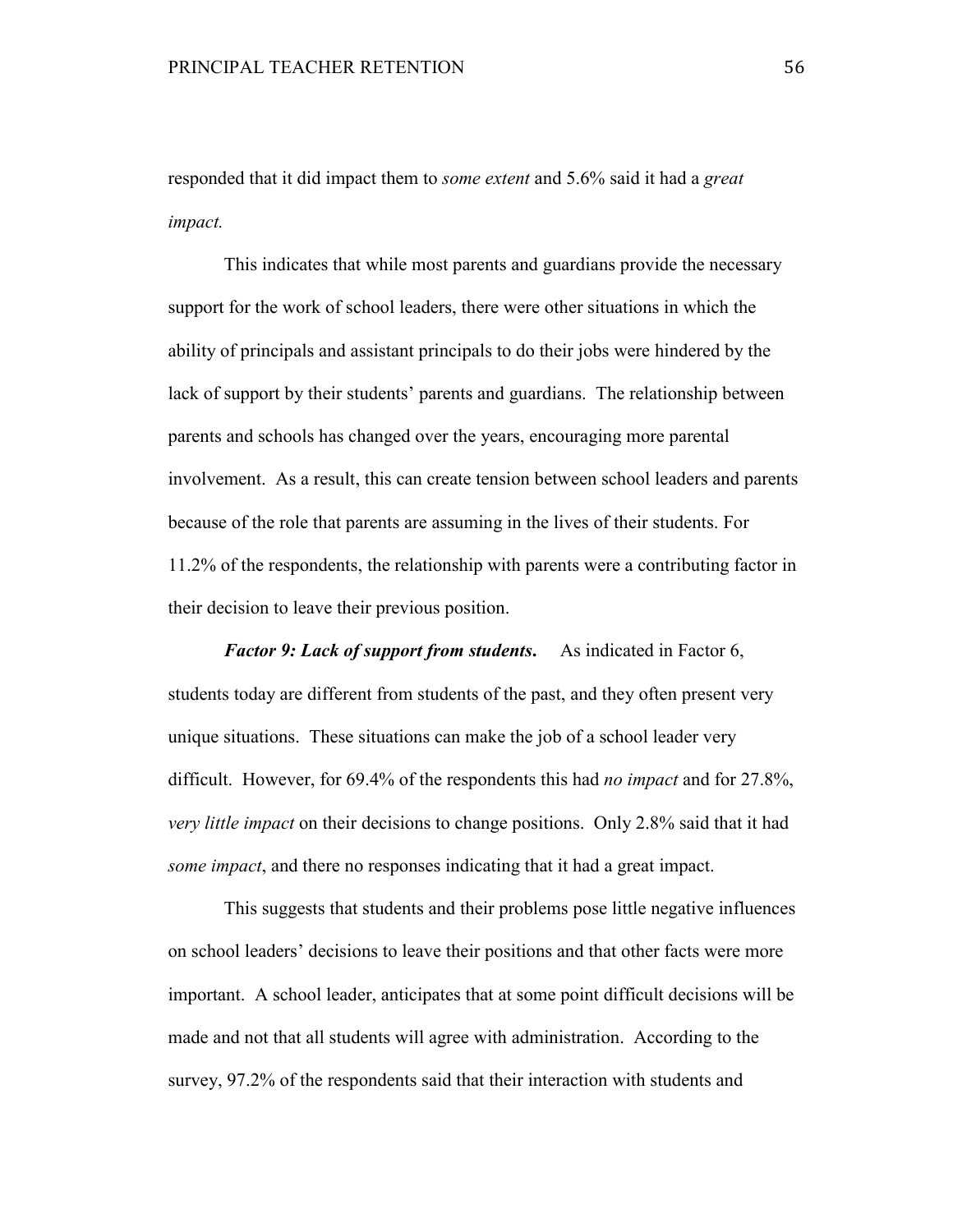whether or not students supported those decisions did not play a role in their decision to transfer districts.

*Factor 10: Lack of support of administration.* While the lack of support from parents and students may not have been a definitive factor for the principals and assistant principals surveyed, the lack of support from central office administration was. For 36.1% of the respondents, the lack of backing from the central office was *a major factor* in their decisions to leave their previous positions or district, while another 13.9% said that it had *some influence*. On the other hand, 30.6% said that this factor had *no influence* at all and 19.4% said that it had *very little influence.*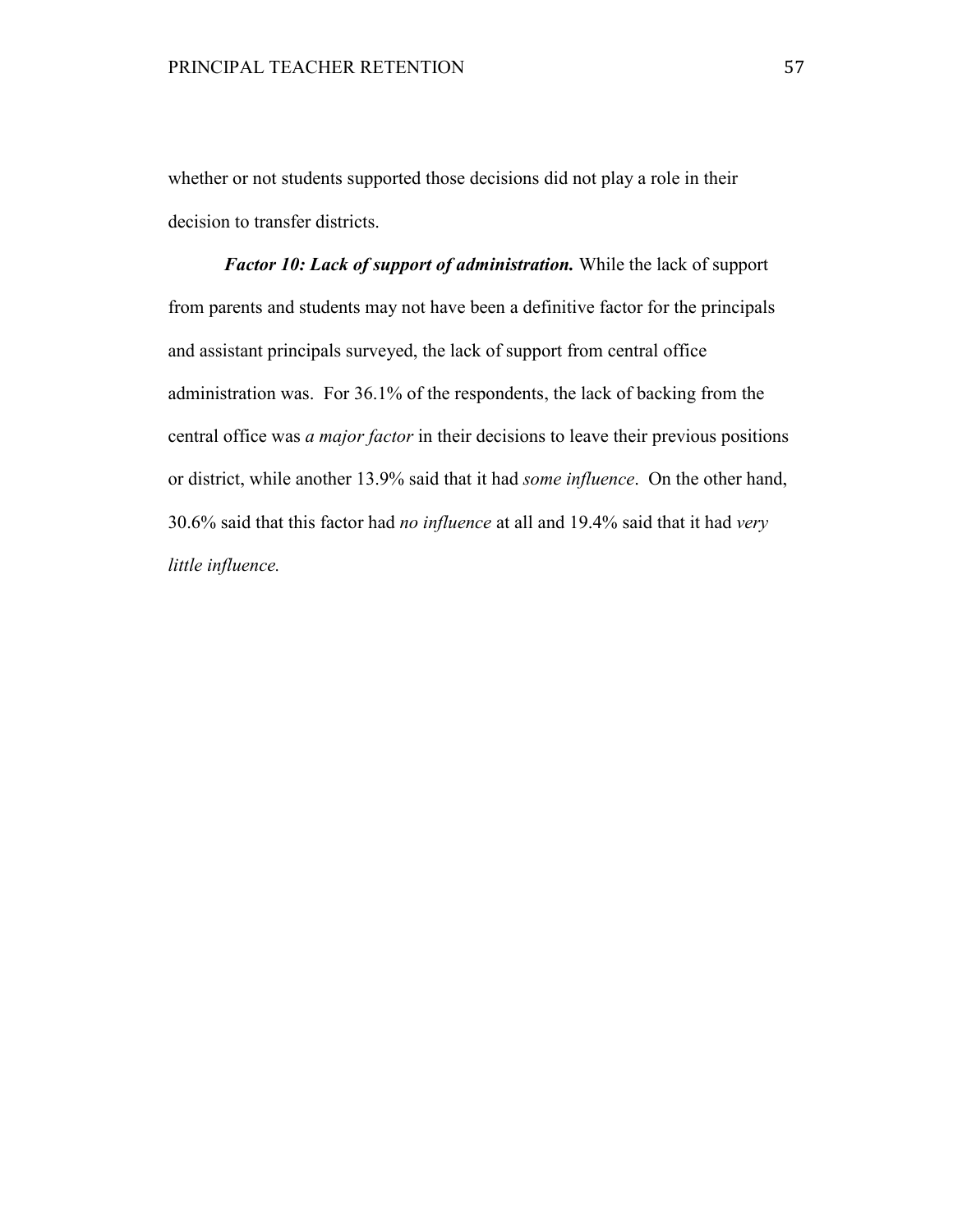|                                             | Not at All   | Very Little | To Some Extent | To a Great<br>Extent |
|---------------------------------------------|--------------|-------------|----------------|----------------------|
| Opportunity for<br>advancement              | 9(25%)       | 8(25%)      | $10(27.8\%)$   | 9(25%)               |
| Increased politics in<br>school or district | $12(33.3\%)$ | $7(19.4\%)$ | $3(8.3\%)$     | 14 (38.9%)           |
| Average Total:<br><b>Factors Oustside</b>   | 16.75%       | 9.81%       | 18.5%          | 31.95%               |

Table 7 *Factors: Outside (N=36)* 

*Factor 11: Lack of opportunity for advancement.* For principals, and especially assistant principals, the opportunity to go beyond their school leadership positions is a critical component of their career aspirations. The inability to advance or move into other positions may be enough for some to change districts or positions. This appeared to be the case for 25% of the respondents who said that this factor had a *great influence* on their decisions while 27.8% said it had *some impact* on their decisions. For others, 25% said it was *not a factor* at all and 22.2% said it had *very little impact*.

 In Kentucky as well as other states, educators understand that in order to earn more in salary, a promotion from classroom teacher to school leader is required. Unfortunately, in many districts this is severely limited either by the lack of potential positions or school politics. For principals and assistant principals who have spent time and money to acquiring the appropriate training and certifications, the realizations that those advancements might not occur in one district leads them to seek employment elsewhere.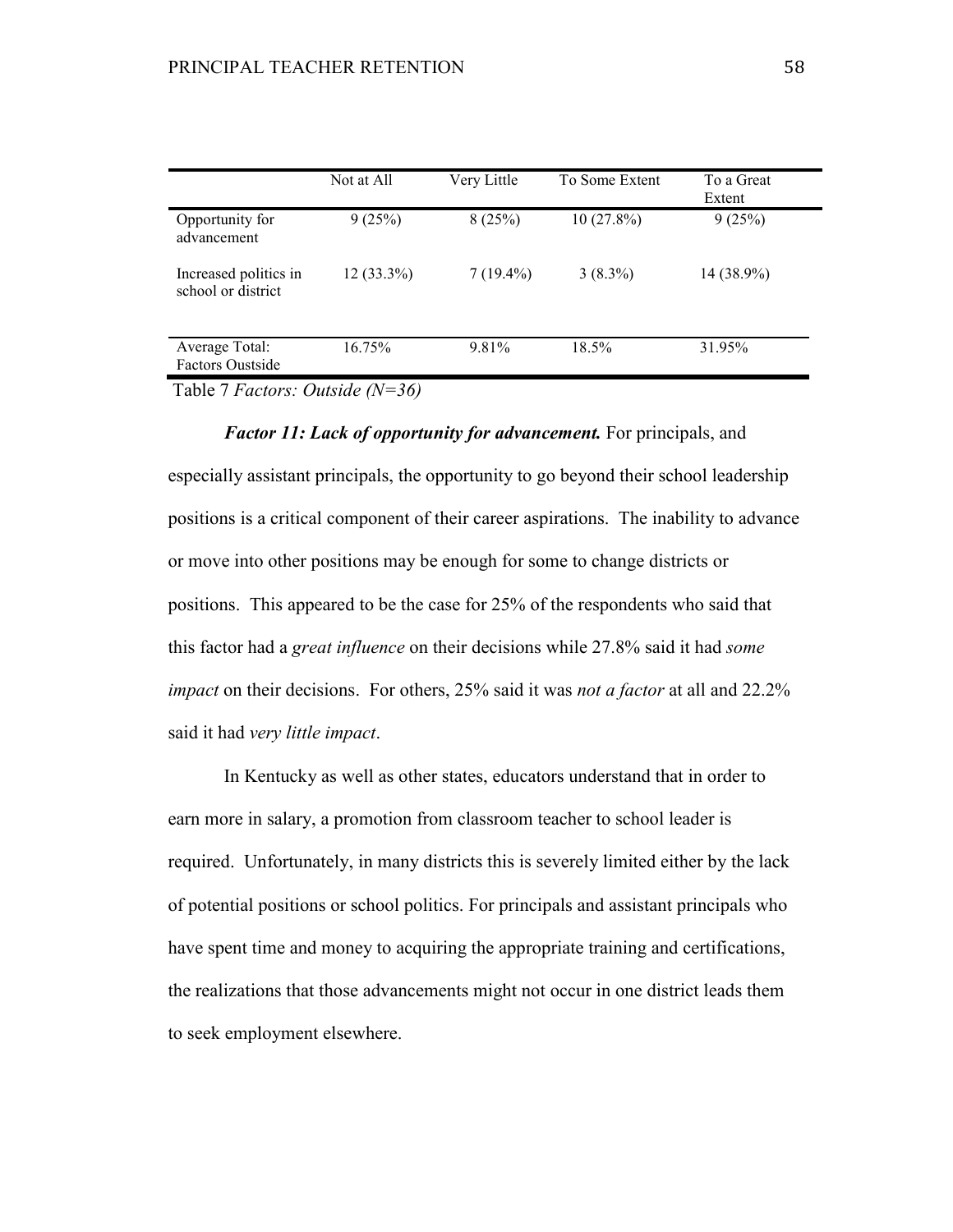*Factor 12: Increased politics in the school or district***.** The changes in education have brought about changes in the role of stakeholders such as community members, school board members, and parents. The opinions and voices of these stakeholders have become a critical component of the decision-making process within the school district. On occasion, their beliefs are at odds with the school leaders, creating a stressful, poor working environment. For 47.2% of the respondents, increased politics within the school or district had *some* or *great impact* on their decisions to leave their previous districts or positions.

This indicates that the increased politics within the district made the working environment of the principals and assistant principals difficult, resulting in their desire to seek employment elsewhere. On the other hand, 52.7% replied that this factor did *not at all* or *had very little* impact on their decisions. As with the 10<sup>th</sup> factor, not every district was the same and the experiences within those districts vary. In districts with a high amount of political anxiety, the ability of principals to effectively do their job is substantially decreased. There is a trickle-down effect to this anxiety. The uncertainty from year to year about the expectations of the principals leads to anxiety amongst the teachers and eventually to the students, creating a very poor learning and working environment for everyone involved.

**Q 3: Did you involuntarily leave your previous position?** Depending on the performance of the school administrator or assistant principal, school leaders can be asked to leave their position. In this survey, 77.1% of the respondents indicated that they chose to leave their previous district or school and sought employment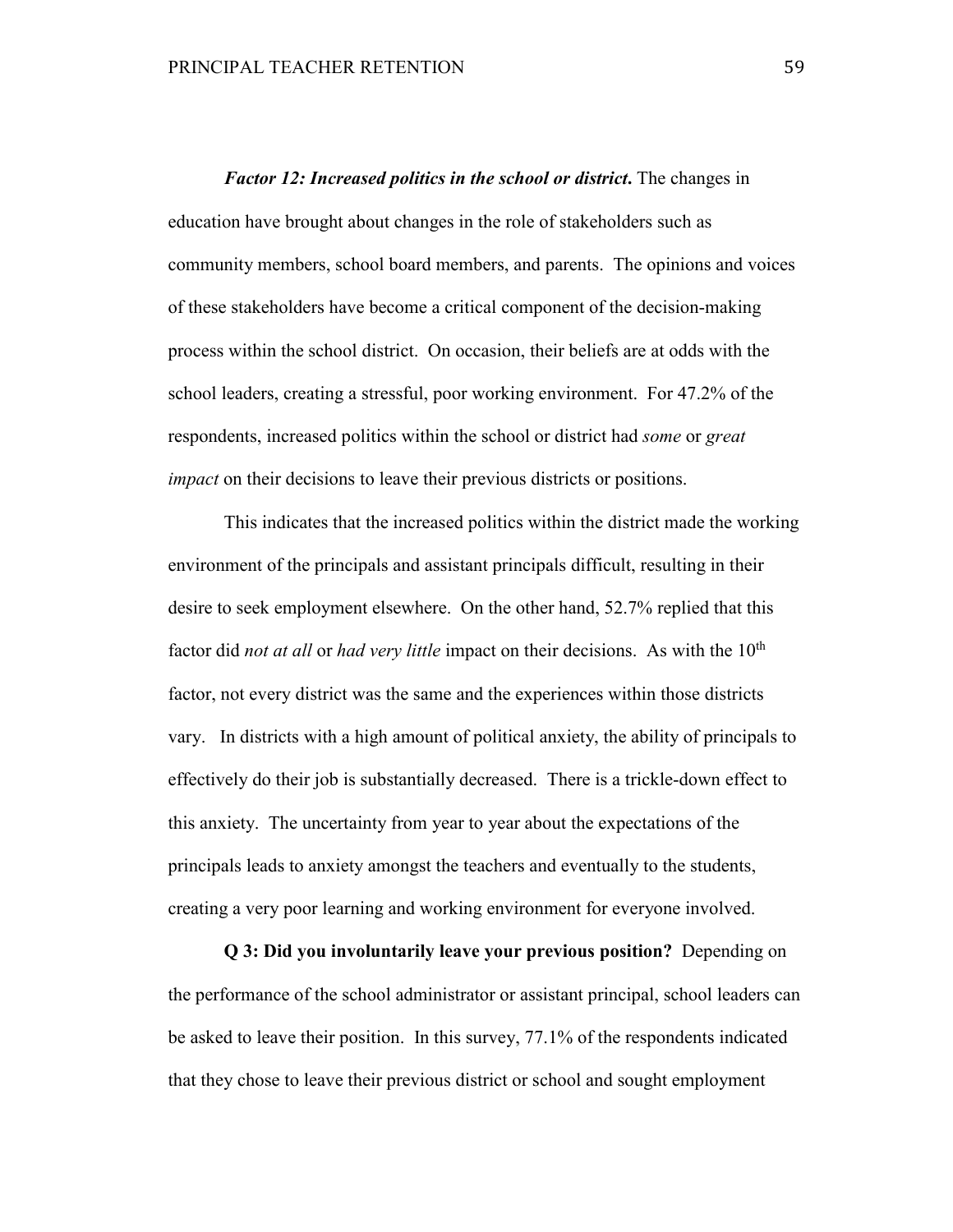elsewhere without any overt actions by central office or any other entity. Only 22.9% indicated that they were forced to leave their school or district.

According to the respondent's explanations, the reasons included moving to a district closer to their family and home as well as to gain more experience in educational leadership. Many new principals will take leadership positions in schools not necessarily of their preference. Because of the mobility of the American workforce, it is common for workers, including principals, to transfer to new positions when one becomes available either closer to their families or in schools in which they desire to work. One respondent also indicated that changing positions would provide an opportunity to implement an innovative educational change working with at-risk students. Furthermore, transferring districts becomes necessary if more leadership opportunities are to be given. In many circumstances, situations do not present themselves for leadership advancement for everyone. Therefore, if the new school leader is seeking opportunities for promotion, moving to a new district will be required.

However, another respondent indicated that the decision to leave the previous district was involuntary. That respondent was forced to find employment elsewhere because the previous school was closed due to declining enrollment. As budgets become more strained and the communities that schools serve change, this factor has become more common. For others, the decision to leave was under much hostile circumstances with two of the involuntary leaves based on personnel decisions at the district level. One response indicated that the district's policies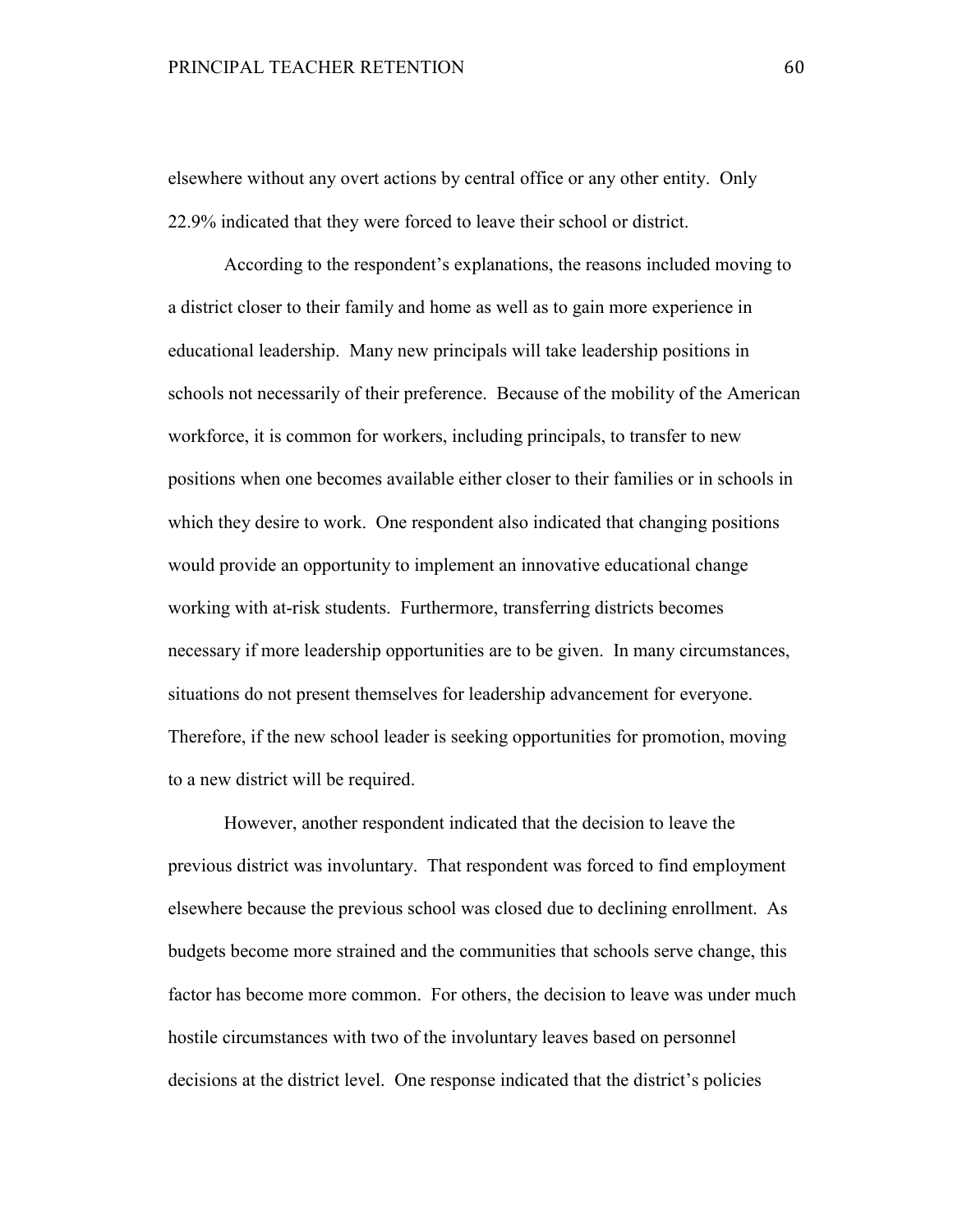included the dismissal or transfer of all school administrators every two to three years. With this trend in place, many potential school administrators could be very hesitant to accept school administrator or assistant school administrator positions knowing that their tenure would only last two to three years. For another respondent, the decision to leave the administrative position was based on the actions of a vindictive supervisor who made the working environment impossible. With no support from the district and being faced with a forced termination, the only option was to accept a demotion to a lower position within the district.



**Did you involuntarily leave your previous position?**

Figure 2: Percent that involuntarily left their previous position

# **Teachers**

# **Demographic Data**

 The survey used to learn why teachers left a school was sent to all public school districts in the Commonwealth of Kentucky. The survey had 1,059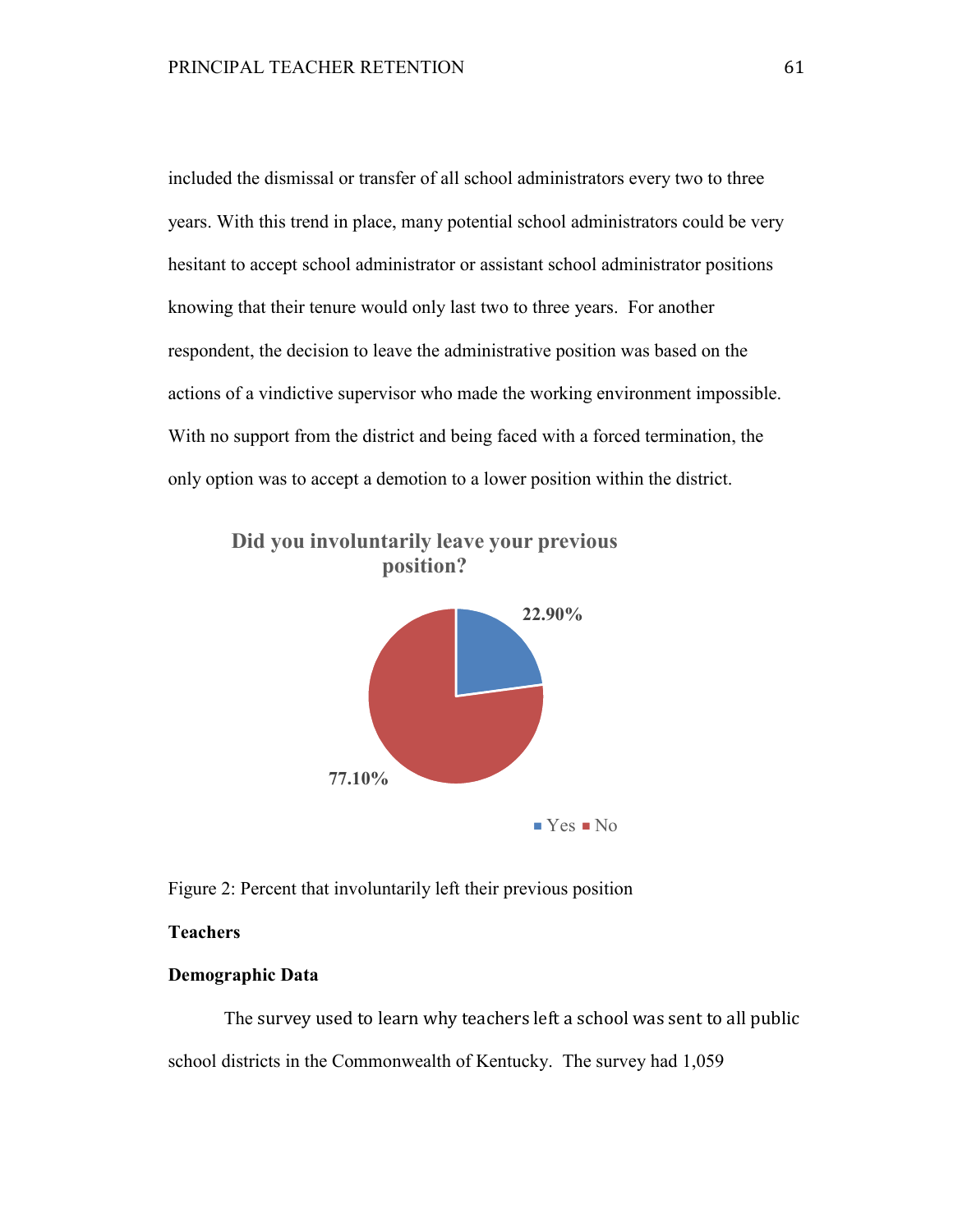responders, with 1,058 agreeing to participate in the study. Of that group, 310 had left a job in education to take a job at another district from 2010 to 2016 school years. A total of 223 out of the 310 individuals surveyed had previously been a teacher in their position that they had left. The 160 of the responders were female, 59 were male, and four did not respond. The ages of the participants ranged from 21 to 51+ years of age.

| Gender          | Total         |
|-----------------|---------------|
| Males           | 59 (26.4%)    |
| Females         | 160(71.7%)    |
| Did Not Respond | 4(1.79%)      |
| Age             | <b>Total</b>  |
| $20 - 25$       | 4(1.79%)      |
| $26 - 30$       | $30(13.4\%)$  |
| $31 - 35$       | 45 $(20.1\%)$ |
| $36 - 40$       | 48 (21.5%)    |
| $41 - 45$       | 39 (17.4%)    |
| $46 - 50$       | $25(11.2\%)$  |
| $51+$           | 30 $(13.4\%)$ |
| Did Not Respond | $2(0.89\%)$   |

Table 8 *Teacher Gender and Age (N = 223)*

 The participants in the survey were asked how long they have been teaching. The breakdown of data showed that of the 223 responders to the question, none had taught less than a year, 1 had taught a year, 22 of responders had taught 2-4 years, 79 of responders had taught 5-10 years, 71 had been in education for 11-15 years, 31 had taught for 16-20 years, while 17 of responders had taught 21 or more years, and two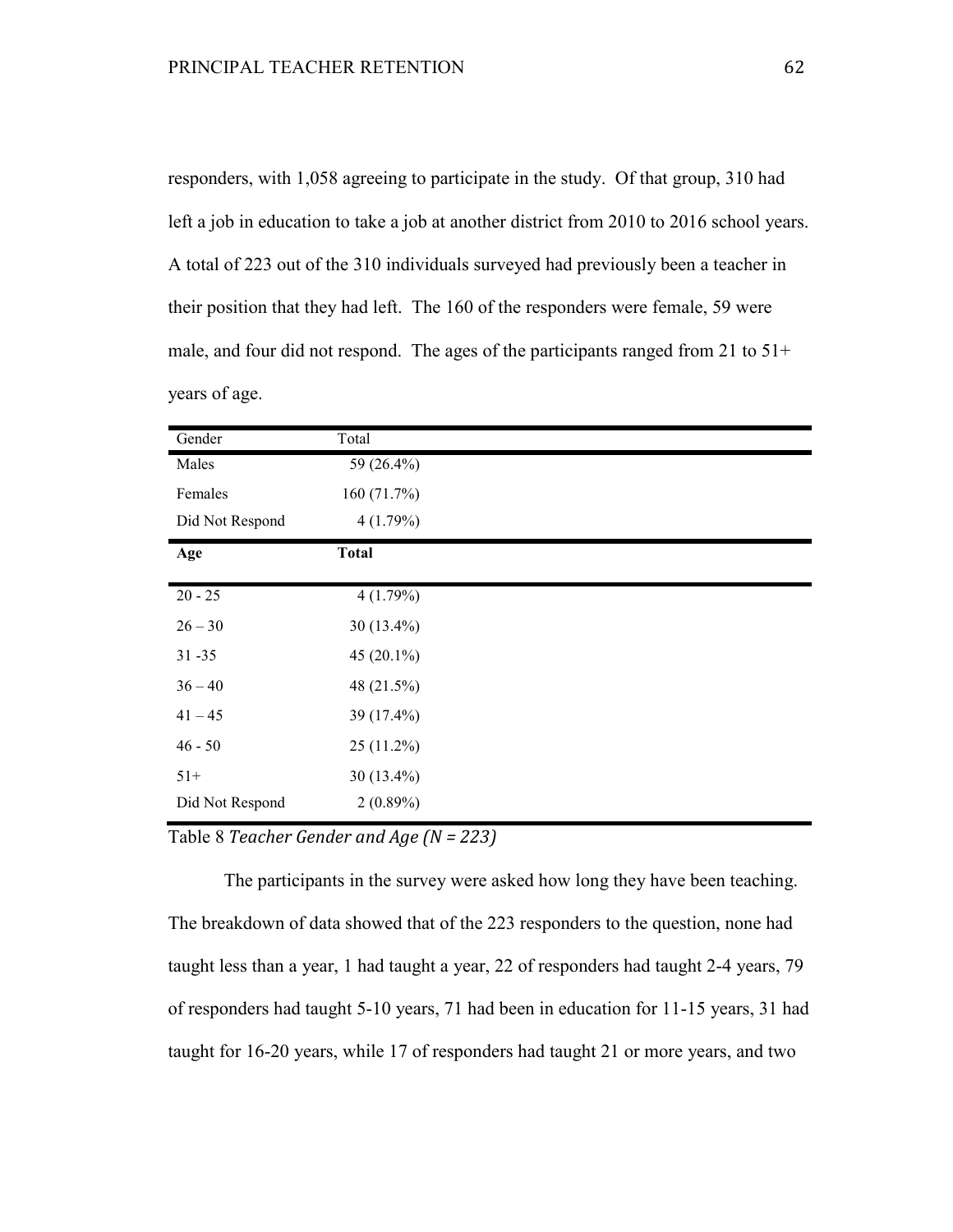did not respond. These teachers were asked what grades they currently teach,

including if they teach multiple grades.

| Grade Level               | Number of Teachers |
|---------------------------|--------------------|
| 1. Prekindergarten        | $7(3.1\%)$         |
| 2. Kindergarten           | $22(9.8\%)$        |
| 3. First Grade            | 24 (10.7%)         |
| 4. Second Grade           | $23(10.3\%)$       |
| 5. Third Grade            | 29 (13.0%)         |
| 6. Fourth Grade           | 24 (10.7%)         |
| 7. Fifth Grade            | $22(9.8\%)$        |
| 8. Sixth Grade            | $23(10.3\%)$       |
| 9. Seventh Grade          | $32(14.3\%)$       |
| 10. Eighth Grade          | 38 (17.0%)         |
| 11. Ninth Grade           | 68 (30.4%)         |
| 12. Tenth Grade           | $71(31.8\%)$       |
| 13. Eleventh Grade        | 68 (30.4%)         |
| 14. Twelfth Grade         | 63 (28.2%)         |
| 15. Ungraded (Special Ed) | $7(3.1\%)$         |
| 16. Did Not Respond       | 11 $(4.9\%)$       |
|                           |                    |

Table 9 *Grades Taught (N=223)*

# **Results and Findings**

 The participants in the survey were asked a series of questions on what factors affected their decision to leave their previous teaching position for the one they are currently in. Teachers were asked to rate each question on a scale of not at all important, slightly important, somewhat important, very important, to extremely important. Each question was optional as teachers progressed through the survey. Teachers had the option to add their own explanation on why they left their previous district at the end of the survey. The purpose was to figure out what factors truly impact a teacher the most to leave a district they were employed.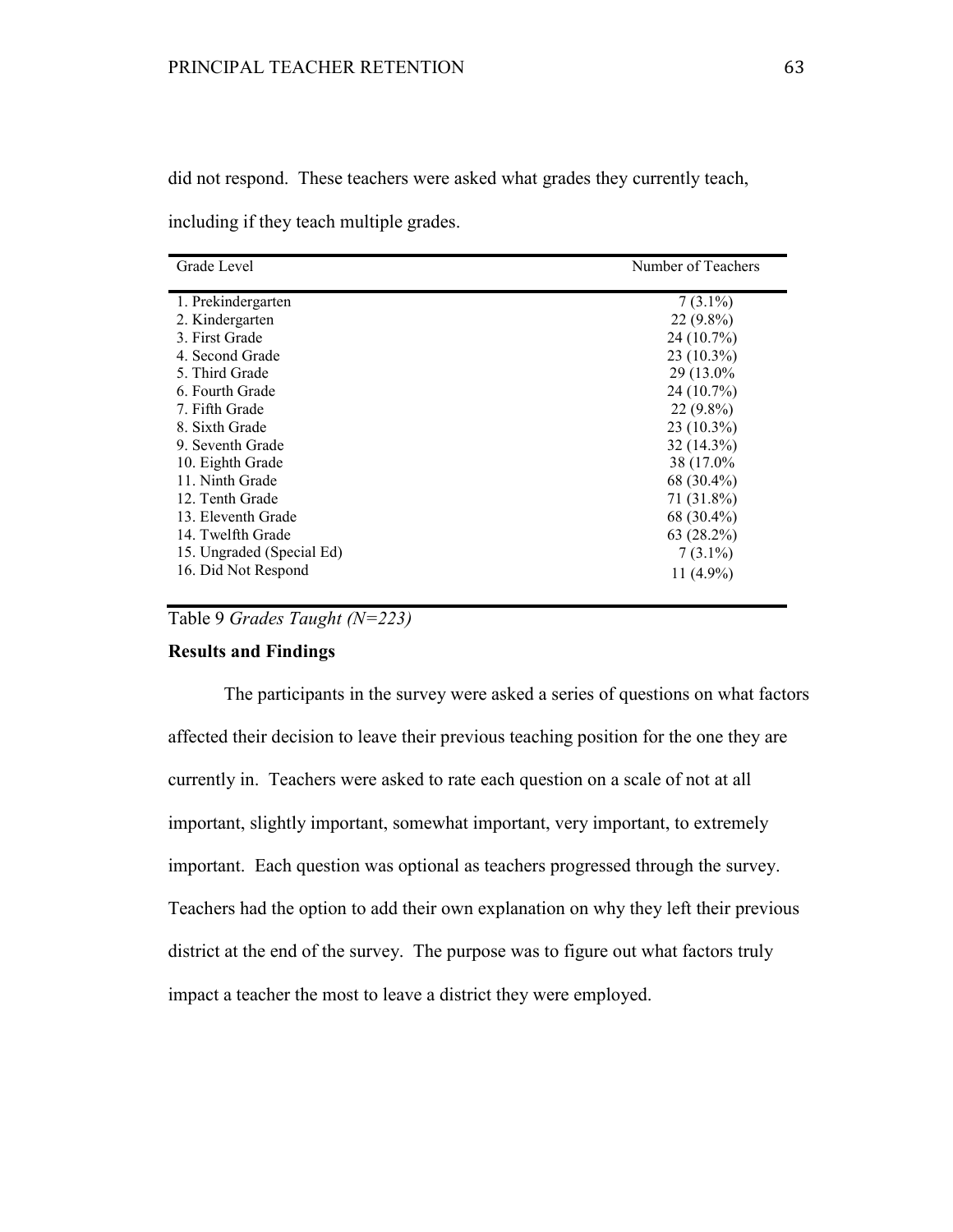# **Personal Factors**

The personal factors that were addressed in this study ranged from issues that were of a personal nature for teachers in their decision to leave their previous district. Personal factors could range from location, to health, to pregnancy, to finally the opportunity to teach at their current school. The goal of these statements were to determine what personal factors influenced a teacher's decision to leave a district for employment at another district.

**Statement 1:** *Because I wanted to take a job more conveniently located to my home or because I moved.*The results of this questions showed that location of employment is a factor for teachers when deciding where they work. Of the responders to this question, 139 of responders listed location as at least slightly important when it comes to relocating districts for employment. What this information shows us is that location will play a key role in retaining employees as well as enticing new employees into the district. Employees prefer to be comfortable and have a desire to live where they want to, and are willing to change a job to make this possible. While a district cannot control if they are close to where their employees call home, they can work to market themselves as a desirable location to help attract the best possible teachers to their district. In addition, they can market the benefits of the town they are located in and highlight why people would want to relocate to the area, whether it is for raising children, work environment, or safety.

**Statement 2:** *Because of other personal life reasons (e.g., health, pregnancy/childcare, caring for family).* Family and personal health can play a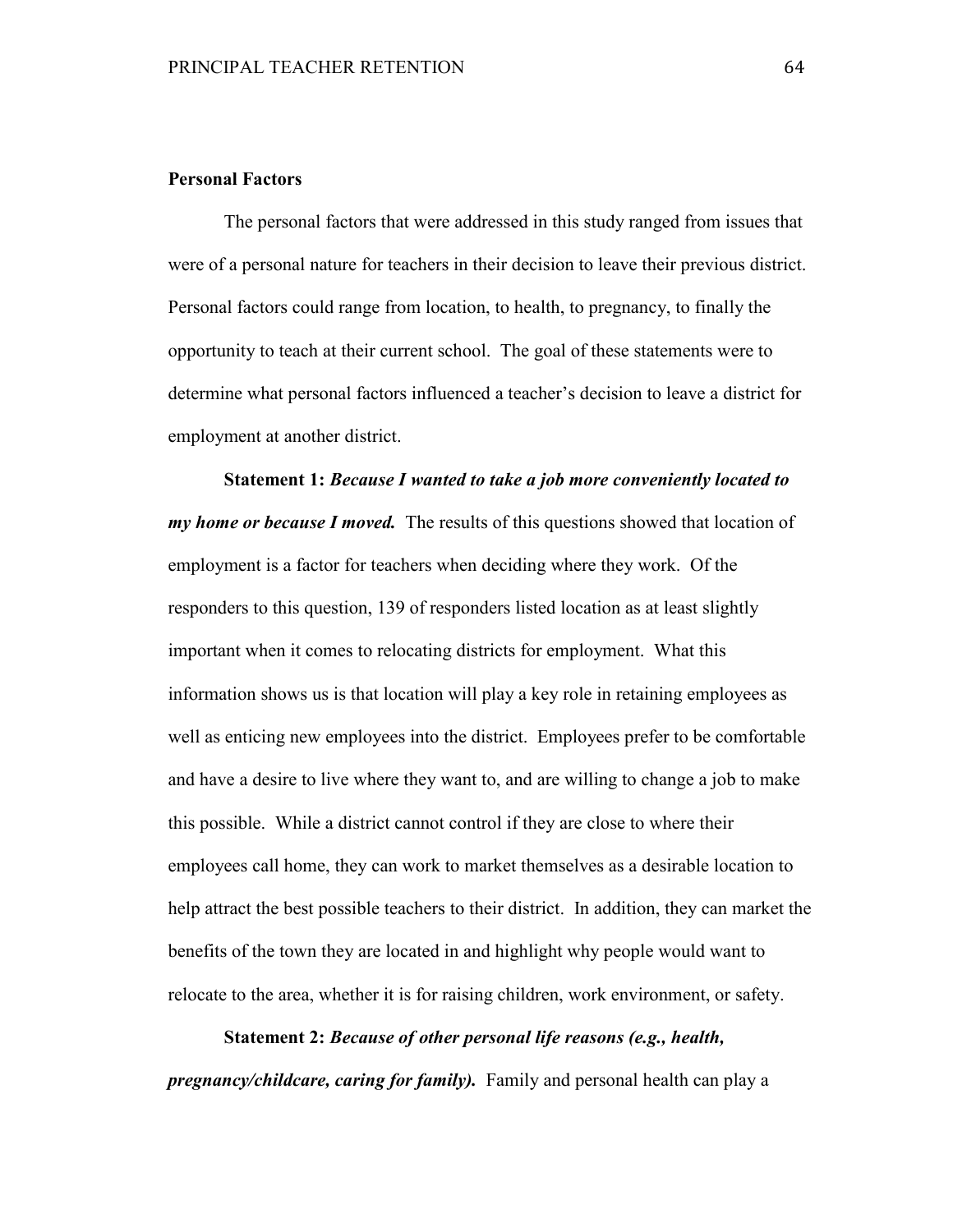factor in the decision to stay in a district, and that is a factor that is out of the hands of the leadership of the school district. When looking at the data from this question, one would see that this factor impacted only 108 of the responders in their reason to leave the previous district of employment.

While it is true that districts cannot control health or personal issues that arise, they can work to offer support to employees before issues concerning personal health or health of family members occur in the workplace. One way to proactively support and retain district employees is in establishing childcare for employees at either a reduced fee or for free, depending on the financial health of the district. Doing so would help show that the district cares about the wellbeing of the children of the teachers as well as perhaps retain quality teachers if childcare is a concern. Conversely, districts could offer highly qualified employees extended paid leave for family or personal issues in return for a commitment that they will not seek employment elsewhere. Working closely with employees and having a strong human resources department could proactively help a district retain employees who are going through personal health and family issues.

**Statement 10:** *Because I wanted the opportunity to teach at my current school.* Desired location of employment is something that a school cannot control, but it is a factor that has influenced many in this research project when it comes to leaving their previous school. The most interesting statistic from this question is that only 67 individuals felt that the opportunity to teach at their current school was not a factor at all when leaving their previous district. That leaves 155 responders who felt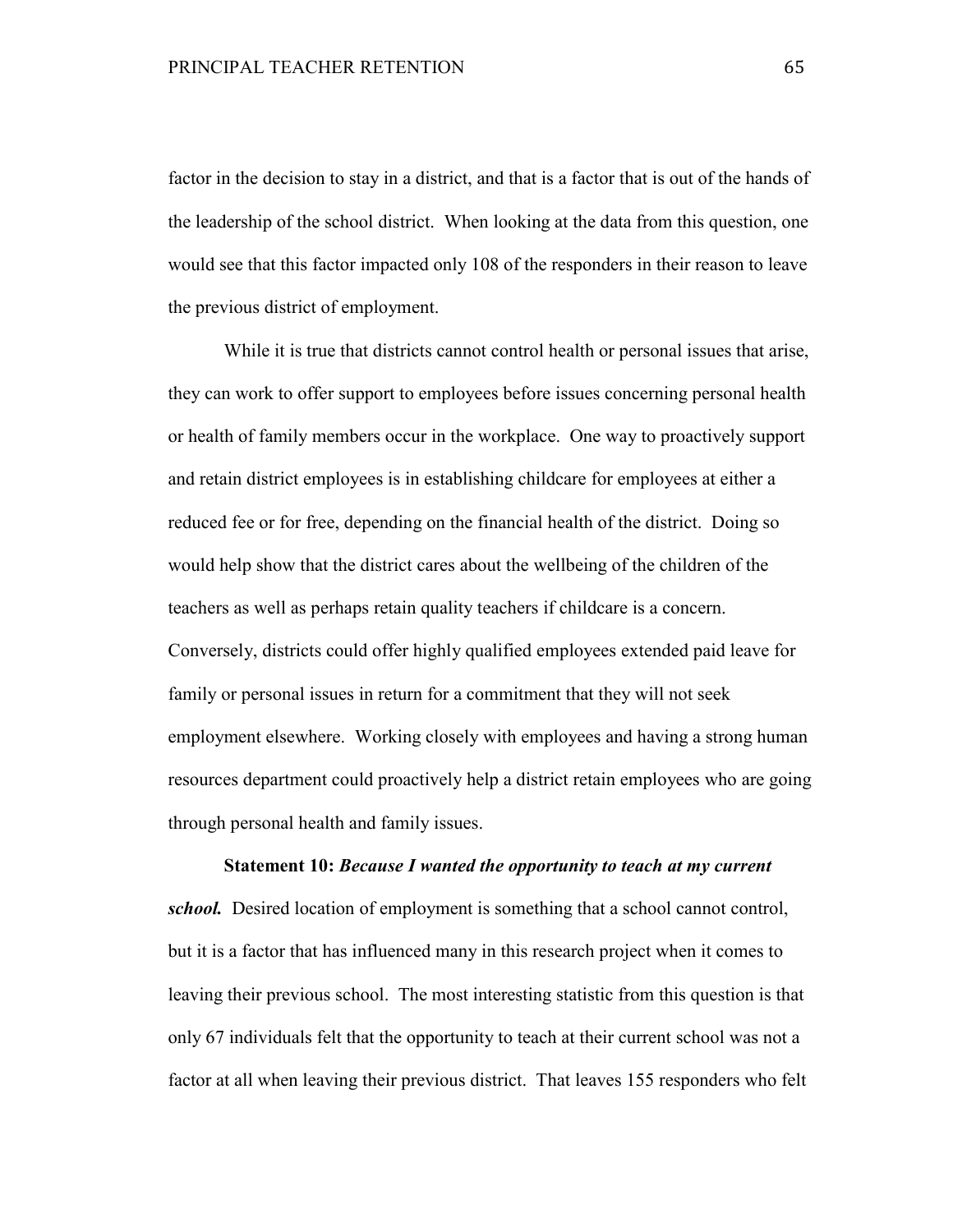that the opportunity to teach at their current school was a deciding factor in leaving their previous school. What this shows is that a desirable location of employment can and does impact the decision of a teacher to leave a previous district. A school cannot control its location, but they can find ways to make itself more marketable to attract the best possible candidates. What this study shows is that the people who have left another school for their current one had their location picked out and wanted to be employed by that district.

|                                                                    | Not at All | Slightly   | Somewhat                                                                                         | Very       | Extremely  | Did Not   |
|--------------------------------------------------------------------|------------|------------|--------------------------------------------------------------------------------------------------|------------|------------|-----------|
|                                                                    | Important  | Important  | Important                                                                                        | Important  | Important  | Respond   |
|                                                                    |            |            |                                                                                                  |            |            |           |
|                                                                    |            |            | 1. Because I wanted to take a job more conveniently located to my home or because I moved.       |            |            |           |
|                                                                    | 83         | 40         | 42                                                                                               | 34         | 23         |           |
|                                                                    | $(37.2\%)$ | $(17.9\%)$ | $(18.8\%)$                                                                                       | $(15.2\%)$ | $(10.3\%)$ | $(0.4\%)$ |
|                                                                    |            |            | 2. Because of other personal life reasons (e.g., health, pregnancy/childcare, caring for family. |            |            |           |
|                                                                    | 113        | 32         | 29                                                                                               | 30         | 17         |           |
|                                                                    | $(50.6\%)$ | $(14.3\%)$ | $(13.0\%)$                                                                                       | $(13.4\%)$ | $(7.6\%)$  | $(0.8\%)$ |
| 3. Because I wanted the opportunity to teach at my current school. |            |            |                                                                                                  |            |            |           |
|                                                                    | 67         | 22         | 47                                                                                               | 52         | 34         |           |
|                                                                    | $(30.0\%)$ | $(9.8\%)$  | $(21.0\%)$                                                                                       | $(23.3\%)$ | $(15.2\%)$ | $(0.4\%)$ |

Table 10 *Personal Factors (N=223)*

# **Financial Factors**

Money and benefits are always discussed as the great motivators of people in education; but the question remains are these actually the motivating factors that cause teachers to change school districts. The financial factors that went into this survey dealt with the need for a higher salary, better benefits, job security, and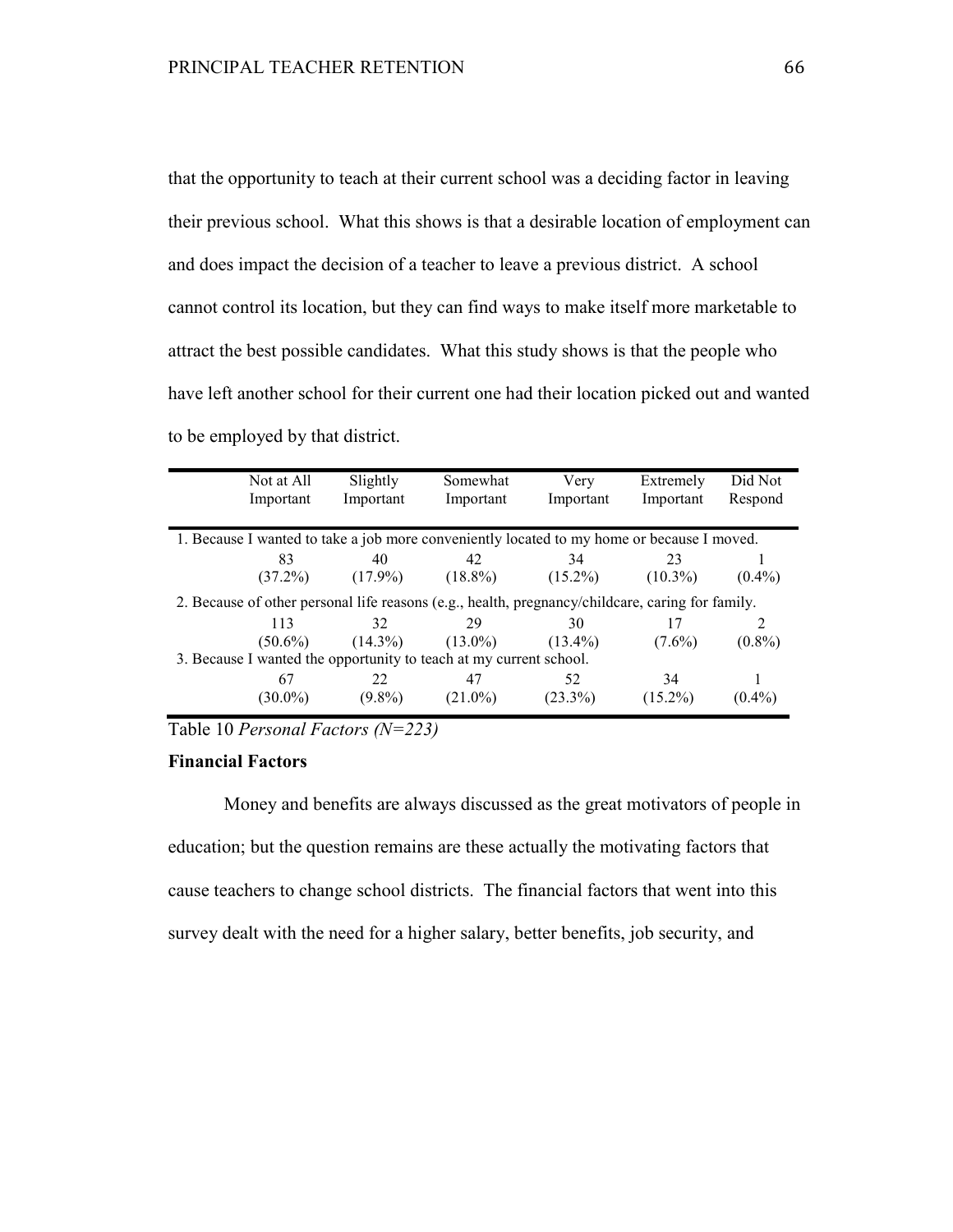compensation to help determine how much these factors actually influence teacher retention.

**Statement 3:** *Because I wanted or needed or offered a higher salary.* The favorite discussion of many in and outside of education is that the money dictates where people will work. If a district does not pay well, it will not attract employees, or a district that pays more will attract all the best teachers. This discussion is one that numerous people have in education, but does it really impact where people work? According to this study, financial reasons are not the overwhelming motivator for teachers to leave a district for "greener pastures" as many will point to in education. Of the responders to this question, only 87 indicated that a higher salary was a factor on some level for them leaving a district. This shows is that while money is a factor, it is not the overriding factor to make someone leave.

 Districts face tough decisions financially, whether it is how much to pay teachers, what to pay coaches, how much for school building operations, or what to budget for transportation. If districts could pay teachers more to retain them, it stands to reason they would. This is not a private business; it is a government agency on a fixed budget. Money will motivate some to leave a district, so the best paying districts will have an advantage over districts that are not as financially sound. What this data does show is that only a small number of teachers are truly motivated by money to leave a district. A district can however, make up for financial shortcomings elsewhere, as the data will show in this study.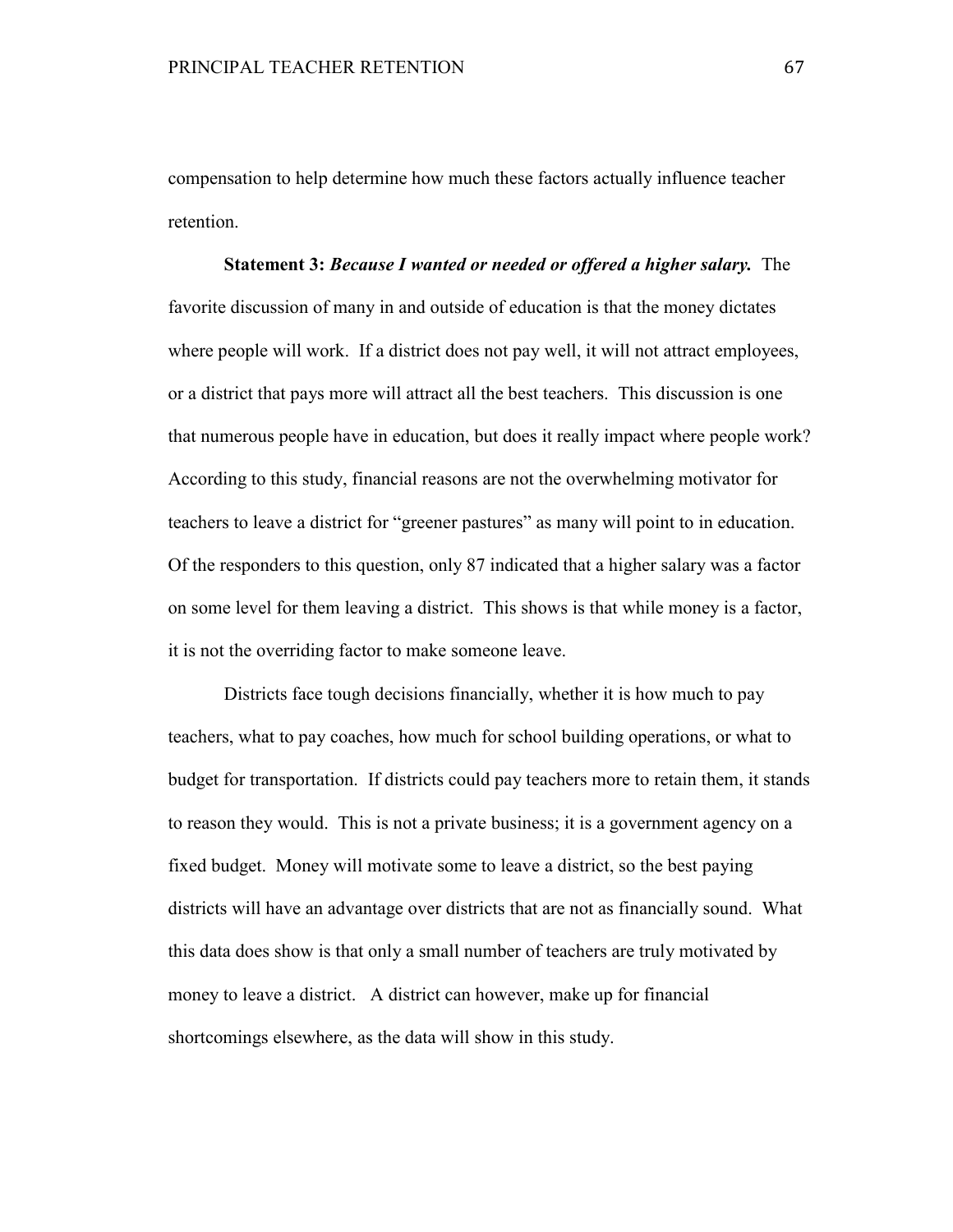#### **Statement 4:** *Because I needed better benefits than I received at my*

*previous school.* For the purpose of this study, benefits are defined as personal time off, vacation time, health insurance, vision insurance, dental insurance, and/or retirement options. The responders to this question clearly did not see benefits as a reason to change schools like they had in previous questions. Of the responders to this question, 165 felt that benefits were not at all important when deciding to leave a district. One thing to consider is that many of the districts in Kentucky offer similar benefits. While some might not offer vision insurance, they all offer state health insurance, retirement and some form of personal time, though extended health care benefits can and will varies from district to district. Benefits are not a factor to motivate the majority of teachers to leave a district. While a district should ensure they offer a competitive benefits package, it seems that the average teacher is not interested in changing jobs over benefits.

**Statement 5:** *Because I was concerned about my job security at my previous school.* Job security is always an interesting discussion in education. With changes in leadership in a district come changes at all the schools that comprise a district. When a change in superintendents happens, there is a possibility that changes at the school administrator level can consequently happen as new superintendents may desire to have their "people" in place when taking over a district. What if these new principals have people they want to bring in their own teachers, would this motivate teachers to leave a district for a new job? The answer according to this survey is that job security was not a high factor for people leaving districts. There were 140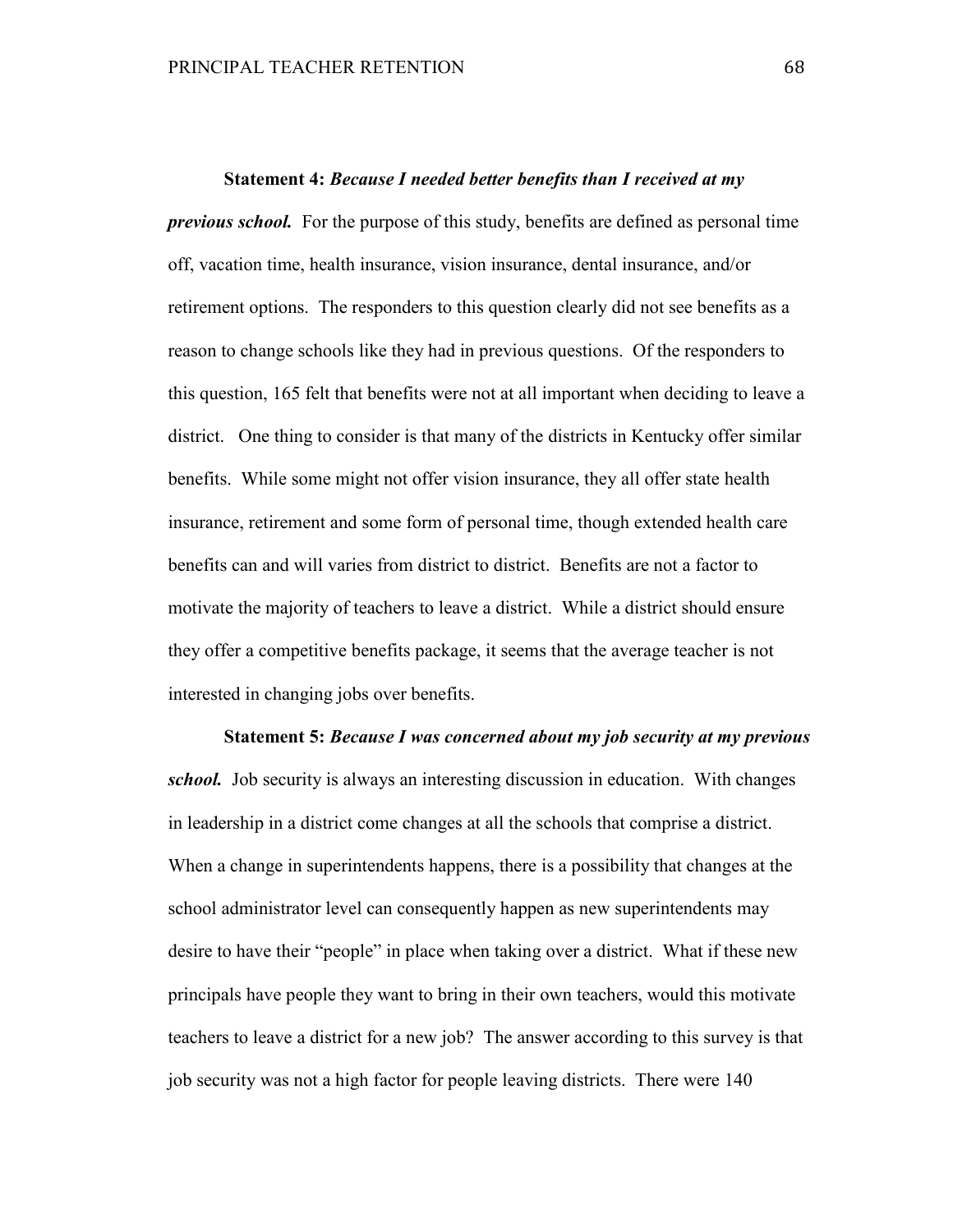individuals who stated that job security was not at all important for their reason in leaving their previous district of employment. What the data shows us is that if employees feel safe and secure, they will stay in a district. Leadership changes will occur in a school, but that does not mean that there needs to be fear about job security. Creating an environment where people feel safe to share their ideas and understand that if they are doing a good job they have nothing to worry about can help increase retention.

**Statement 17:** *Because I was dissatisfied with how some of my compensation, benefits, or rewards were tied to the performance of my students at my previous school.* Kentucky has not been known for providing rewards to teachers for the performance of students on standardized tests. With that being said, this question saw 166 of the 223 responders stated that compensation for performance was not an important consideration in their decision to leave their previous school. Perhaps the responders who did say compensation did influence their decision to leave viewed the question to mean specifically more as salary and benefits, such as personal leave time, vision care, and other benefits that the districts offered. The results from this question provides little insight as to why people leave a district.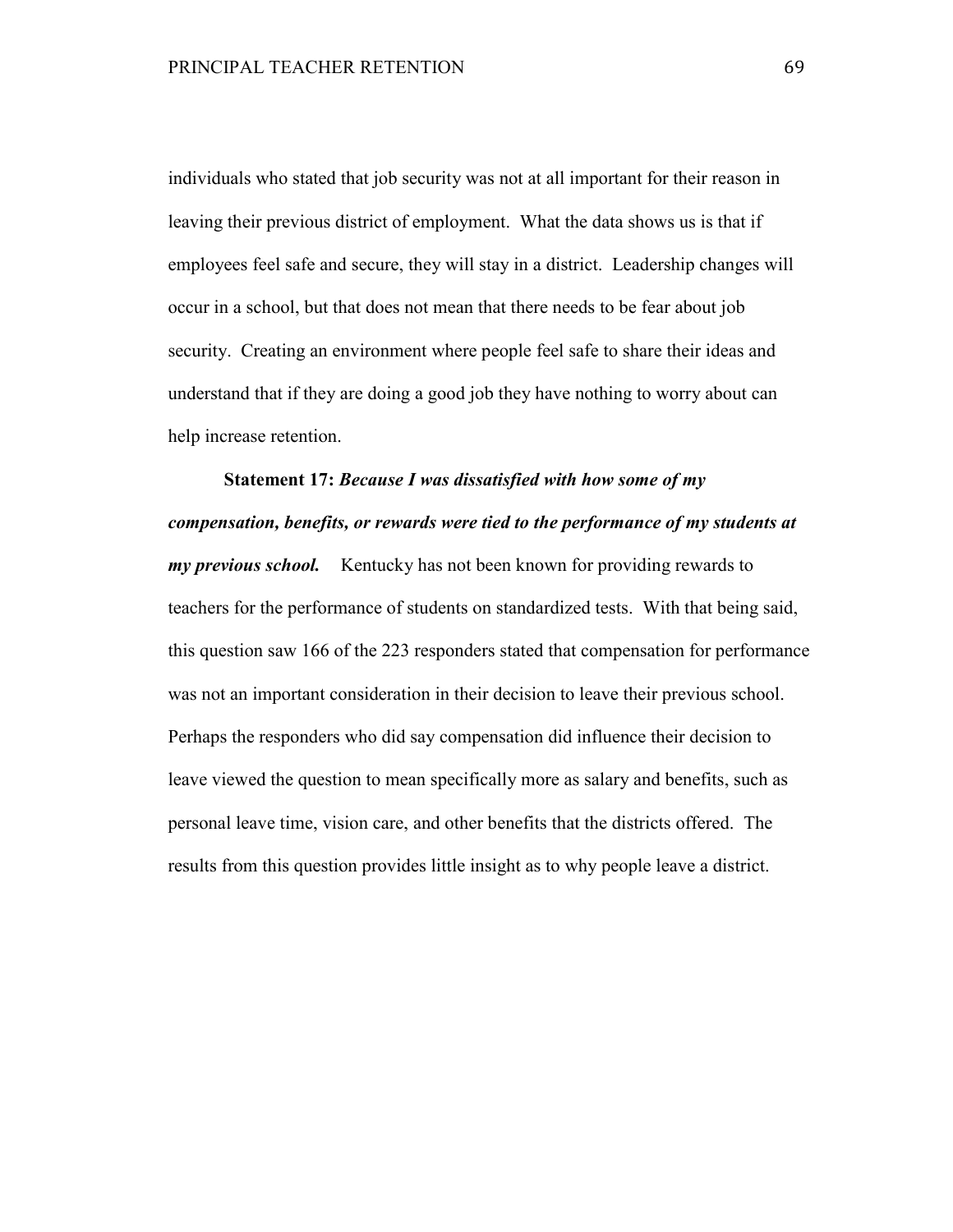| Not at All<br>Important | Slightly<br>Important | Somewhat<br>Important                                                                                                                                      | Very<br>Important | Extremely<br>Important       | Did Not<br>Respond |
|-------------------------|-----------------------|------------------------------------------------------------------------------------------------------------------------------------------------------------|-------------------|------------------------------|--------------------|
|                         |                       | 1. Because I wanted or needed or offered a higher salary.                                                                                                  |                   |                              |                    |
| 132                     | 26 23                 | $(59.1\%)$ $(11.6\%)$ $(10.3\%)$ $(12.1\%)$ $(4.9\%)$                                                                                                      | 27                | - 11 -                       | 4<br>$(1.7\%)$     |
|                         |                       | 2. Because I needed better benefits than I received at my previous school.                                                                                 |                   |                              |                    |
| 165                     | 17                    | 22<br>$(73.9\%)$ $(7.6\%)$ $(9.8\%)$ $(5.8\%)$                                                                                                             | 13                | $\overline{4}$<br>$(1.7\%)$  | 2<br>$(0.8\%)$     |
|                         |                       | 3. Because I was concerned about my job security at my previous school.                                                                                    |                   |                              |                    |
| 140                     |                       | 18 28<br>$(62.7\%)$ $(8.0\%)$ $(12.5\%)$ $(8.0\%)$ $(5.8\%)$ $(2.6\%)$                                                                                     | 18                | 13                           | 6                  |
|                         |                       | 4. Because I was dissatisfied with how some of my compensation, benefits, or rewards were tied<br>to the performance of my students at my previous school. |                   |                              |                    |
| 166<br>$(74.4\%)$       | 21<br>$(9.4\%)$       | 22<br>$(9.8\%)$                                                                                                                                            | 6<br>$(2.6\%)$    | $6\overline{6}$<br>$(2.6\%)$ | $(0.8\%)$          |

Table 11 *Financial Factors (N=223)*

## **Classroom Factors**

 The classroom environment and factors that pertain to the classroom were addressed in this survey. The goal was to determine how much classroom factors actually influenced teacher retention rates. The areas of job description, assignment, autonomy, student behavior, intrusions on classroom time, and student discipline were surveyed to determine their influence.

#### **Statement 6:** *Because I was dissatisfied with my job description or*

*assignment (e.g., responsibilities, grade level, or subject area).* This question is an interesting one when considering why people leave a district to seek employment elsewhere. Can extra duties, such as bathroom supervision, bus loop supervision, and cafeteria supervision impacts someone's reason to leave a district? Does the grade level a person teaches determine if he or she leave for a job elsewhere? Could a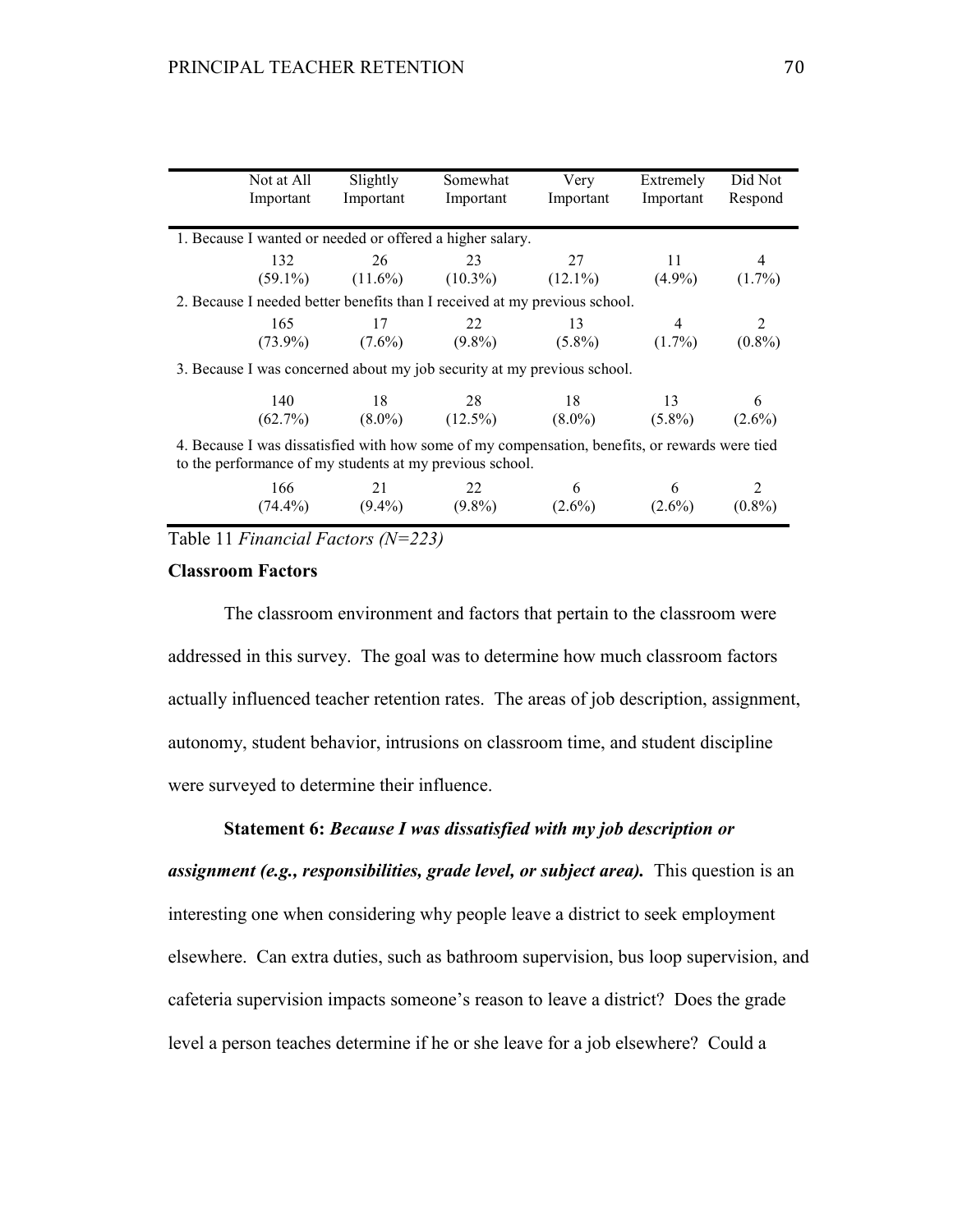teacher having a dual certification that he or she does not wish to use, instead focusing on one subject area? Apparently, the answer to those questions is yes, it is a factor. There were 126 responders who stated that dissatisfaction with their job description has played some type of factor in seeking employment elsewhere.

What this tells us is that schools need to have a strong understanding of what people like in their job description and what could cause them to leave. A strong leader in a building will look to research this issue out with their staff to see what they like about what they do and what they are dissatisfied with then seek to make improvements. Unlike financial flexibility, job satisfaction is something a district can control. The responsibility falls on the leadership of the district to always understand what makes the teachers happy and what could cause them to seek employment elsewhere. Ensuring that people are assigned to grade level content they can teach and making sure the teachers are happy in that assignment could cut down on the amount of turnover a district faces.

**Statement 7:** *Because I did not have enough autonomy over my classroom at my previous school.* Control over one's classroom is an issue that many teachers talk about. Teachers like to have control over their classrooms and what they are doing in there on a daily basis. Can the lack of autonomy over a classroom lead some to leave a district? According to this study, this is a contributing factor teachers leave a district, as 119 felt this issue impacted their decision to leave their previous teaching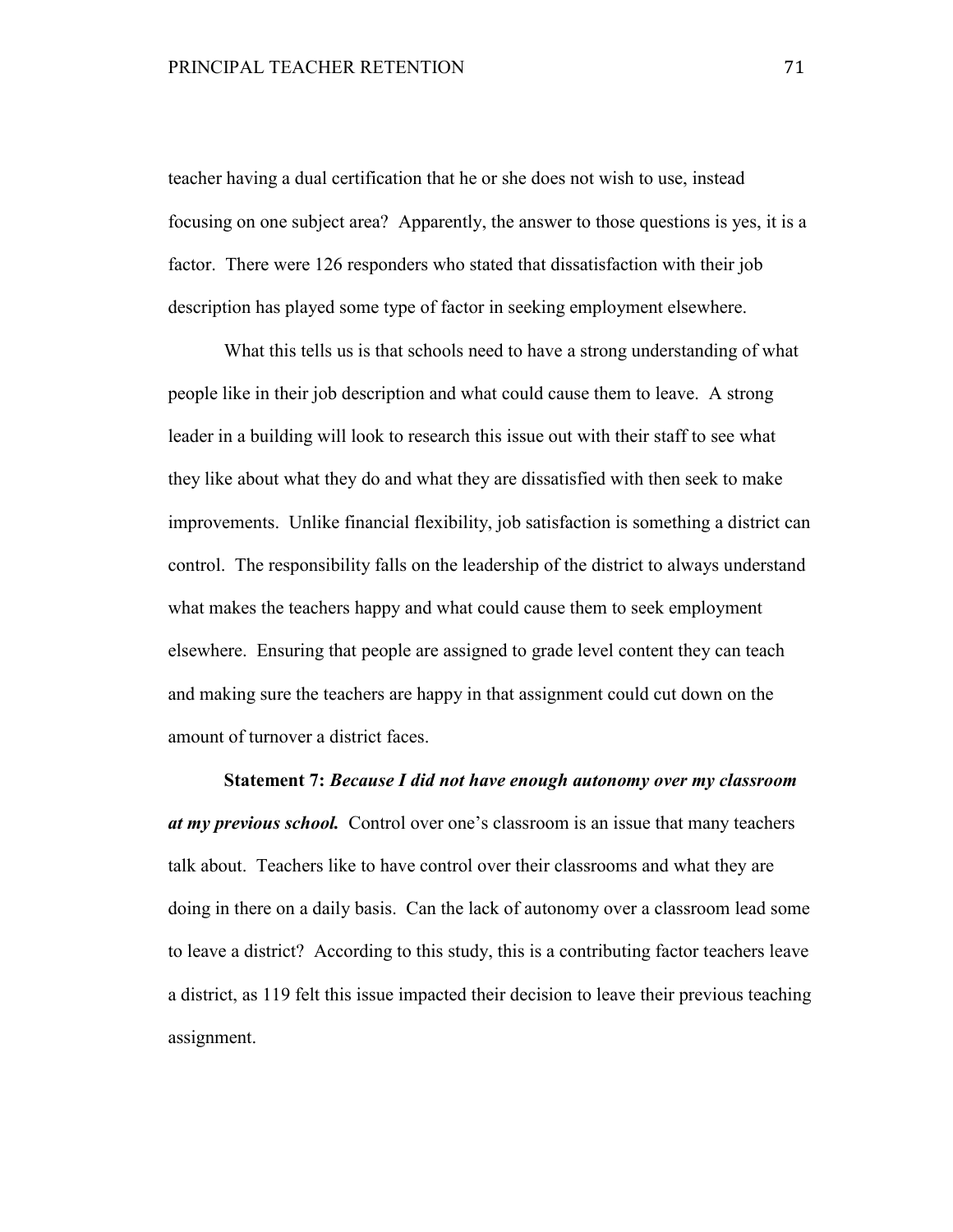Teachers desire to have control over their classroom and what they are teaching in their classroom. An administrator needs to ensure this is not an issue in a district, as it could lead to the loss of quality teachers from a district. Leadership can and should work closely with teachers to maintain an environment in which teachers feel like they have the control over their classrooms that classroom success, while simultaneously, completing what is needed for the district to be successful.

**Statement 8:** *Because I was dissatisfied with the large number of students I was teaching at my previous school.* This question could be interpreted two different ways by those taking the survey. The first interpretation is that responders are being asked if classroom size impacts their decision to leave a district; the second, the student body is undesirable to teach. Whichever way one prefers to analyze this question, they will see that the strong majority of the participants to this question felt this was not an issue, as 142 of those surveyed said this was not a factor at all when leaving a district. The lesson here is that for the most part, teachers are happy with the students they are teaching. The teachers surveyed statewide have stated that the students are not a factor in leaving a school district most of the time. There will always be a few students who can make the teaching profession a bit challenging; the majority of students however, are manageable on a daily basis.

**Statement 9:** *Because I felt that there were too many intrusions on my teaching time.* Interruptions in the classroom are a challenge; there is no debating that. From fire drills, to bus drills, to phone calls, to students needing to go to the office or the nurse's station, intrusions on the time a teacher has with students can be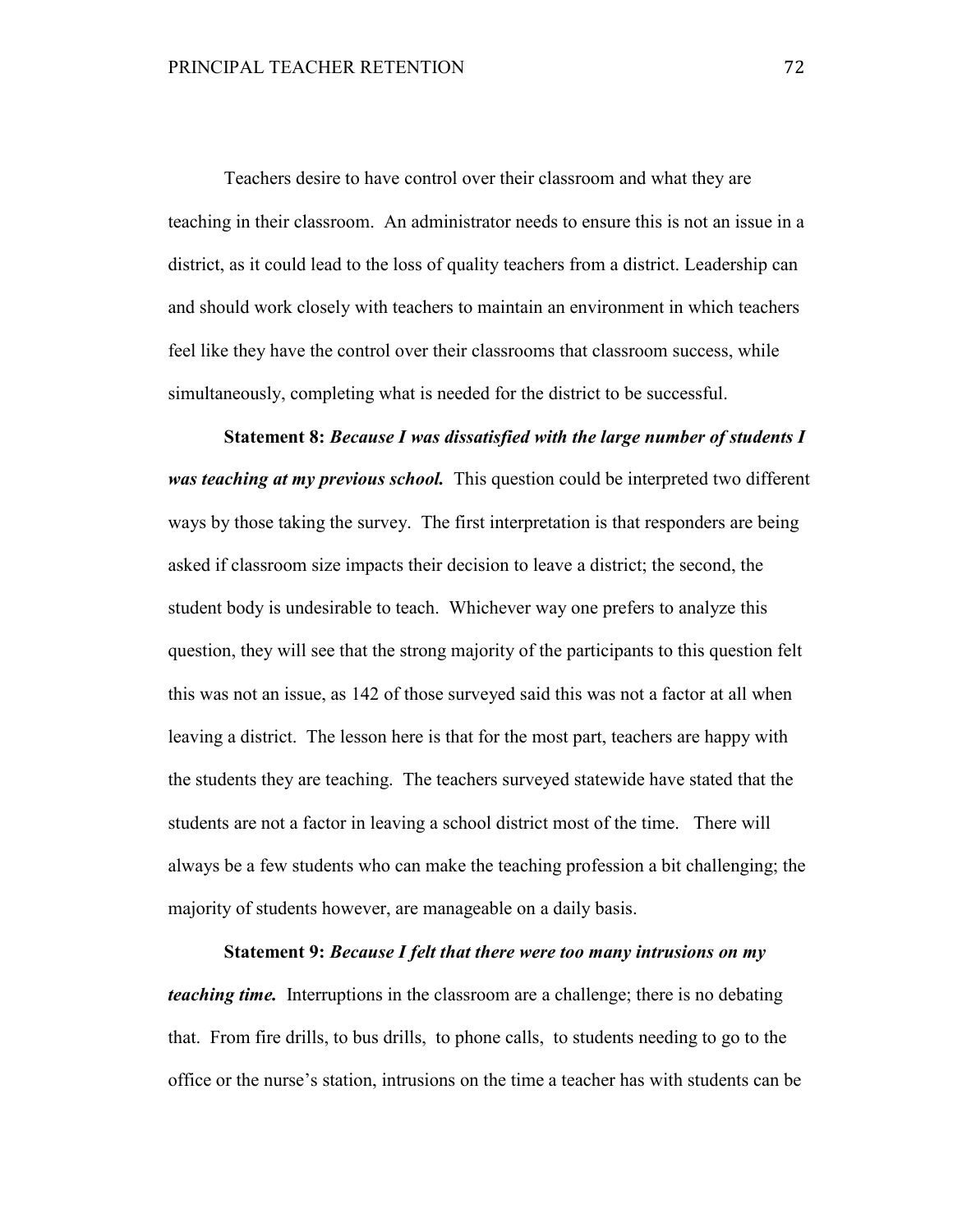detrimental the outcome of the lesson and student success. The response to this survey question showed that 134 individuals felt this was an important factor in their decision to leave their previous district. The results show that intrusions can play a major factor in someone leaving a district, a factor that districts and leadership need to be aware of moving forward. Keeping in mind that teachers value the class time they have with students could be one way to ensure better retention rates in a district.

## **Statement 12:** *Because student discipline problems were an issue at my*

*previous school.* Student discipline and classroom management go hand in hand. One might postulate that student discipline could cause a teacher to leave a district, and this was the case for the majority, who said this was at least some element for their decision to leave their previous district. What this data does show is that the people who left because of student discipline felt very strongly about the issue of the lack of student discipline. The lack of student discipline cannot only create an environment that is not safe for students, but one that will cause teachers to leave a district. Student discipline should be handled in the classroom as much as possible, but when the issues progresses to the administration level, teachers need to know that they are supported by the administration with the issues they refer to the office. This study shows that many teachers felt they were not supported by their administrations and that student discipline was so out of hand at their previous school that they needed to seek employment elsewhere.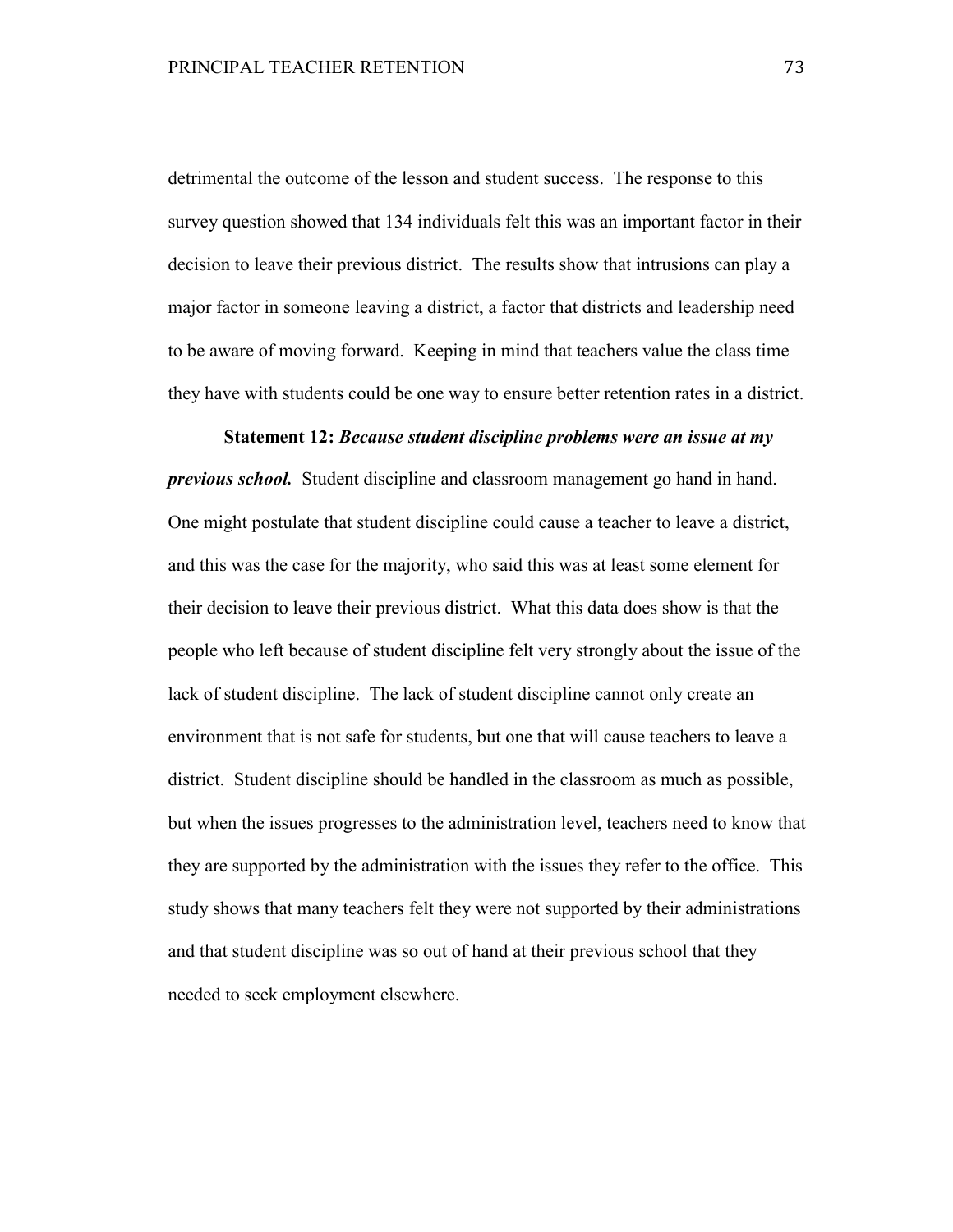|                                                                                                    | Not at All | Slightly                                                                                      | Somewhat  | Very      | Extremely  | Did Not   |
|----------------------------------------------------------------------------------------------------|------------|-----------------------------------------------------------------------------------------------|-----------|-----------|------------|-----------|
|                                                                                                    | Important  | Important                                                                                     | Important | Important | Important  | Respond   |
|                                                                                                    |            |                                                                                               |           |           |            |           |
| 1. Because I was dissatisfied with my job description or assignment (e.g., responsibilities, grade |            |                                                                                               |           |           |            |           |
| level, or subject area)                                                                            |            |                                                                                               |           |           |            |           |
|                                                                                                    | 95         | 30                                                                                            | 34        | 34        | 28         | 2         |
|                                                                                                    |            | $(42.6\%)$ $(13.4\%)$ $(15.2\%)$ $(15.2\%)$ $(15.2\%)$ $(12.5\%)$                             |           |           |            | $(0.8\%)$ |
| 2. Because I did not have enough autonomy over my classroom at my previous school                  |            |                                                                                               |           |           |            |           |
|                                                                                                    | 100        | 39                                                                                            | 37        | 30        | 13         | 4         |
|                                                                                                    |            | $(44.8\%)$ $(17.4\%)$ $(16.5\%)$ $(13.4\%)$ $(5.8\%)$                                         |           |           |            | $(1.7\%)$ |
|                                                                                                    |            |                                                                                               |           |           |            |           |
|                                                                                                    |            | 3. Because I was dissatisfied with the large number of students I was teaching at my previous |           |           |            |           |
| school.                                                                                            |            |                                                                                               |           |           |            |           |
|                                                                                                    | 142        | 28                                                                                            | 31        | 10        | 9          | 3         |
|                                                                                                    |            | $(63.6\%)$ $(12.5\%)$ $(13.9\%)$ $(4.4\%)$                                                    |           |           | $(4.0\%)$  | $(1.3\%)$ |
| 4. Because I felt that there were too many intrusions on my teaching time.                         |            |                                                                                               |           |           |            |           |
|                                                                                                    | 88         | 25                                                                                            | 34        | 43        | 32         | 1         |
|                                                                                                    |            | $(39.4\%)$ $(11.2\%)$ $(15.2\%)$ $(19.2\%)$                                                   |           |           | $(14.3\%)$ | $(0.4\%)$ |
| 5. Because student discipline problems were an issue at my previous school.                        |            |                                                                                               |           |           |            |           |
|                                                                                                    | 83         | 14                                                                                            | 28        | 30        | 66         | 2         |
|                                                                                                    |            | $(37.2\%)$ $(6.2\%)$ $(12.5\%)$ $(13.4\%)$                                                    |           |           | $(29.5\%)$ | $(0.8\%)$ |
|                                                                                                    |            |                                                                                               |           |           |            |           |

Table 12 *Classroom Factors (N=223)*

#### **Administration**

Leadership, whether in a school, or a professional setting, can impact the retention rate of employees. Leadership has a tremendous influence over all aspects of employment. For the purpose of this survey, teachers were asked how much of a factor, if any, administration played in their decision to leave a district. At the same time, did the opportunity, or lack thereof, to move into administration influence their decision to leave a district and seek employment at another district.

## **Statement 11:** *Because I was dissatisfied with workplace conditions (e.g.,*

*facilities, classroom, resources, school safety) at my previous school.* Workplace conditions may sound like something that does not impact teacher retention, but this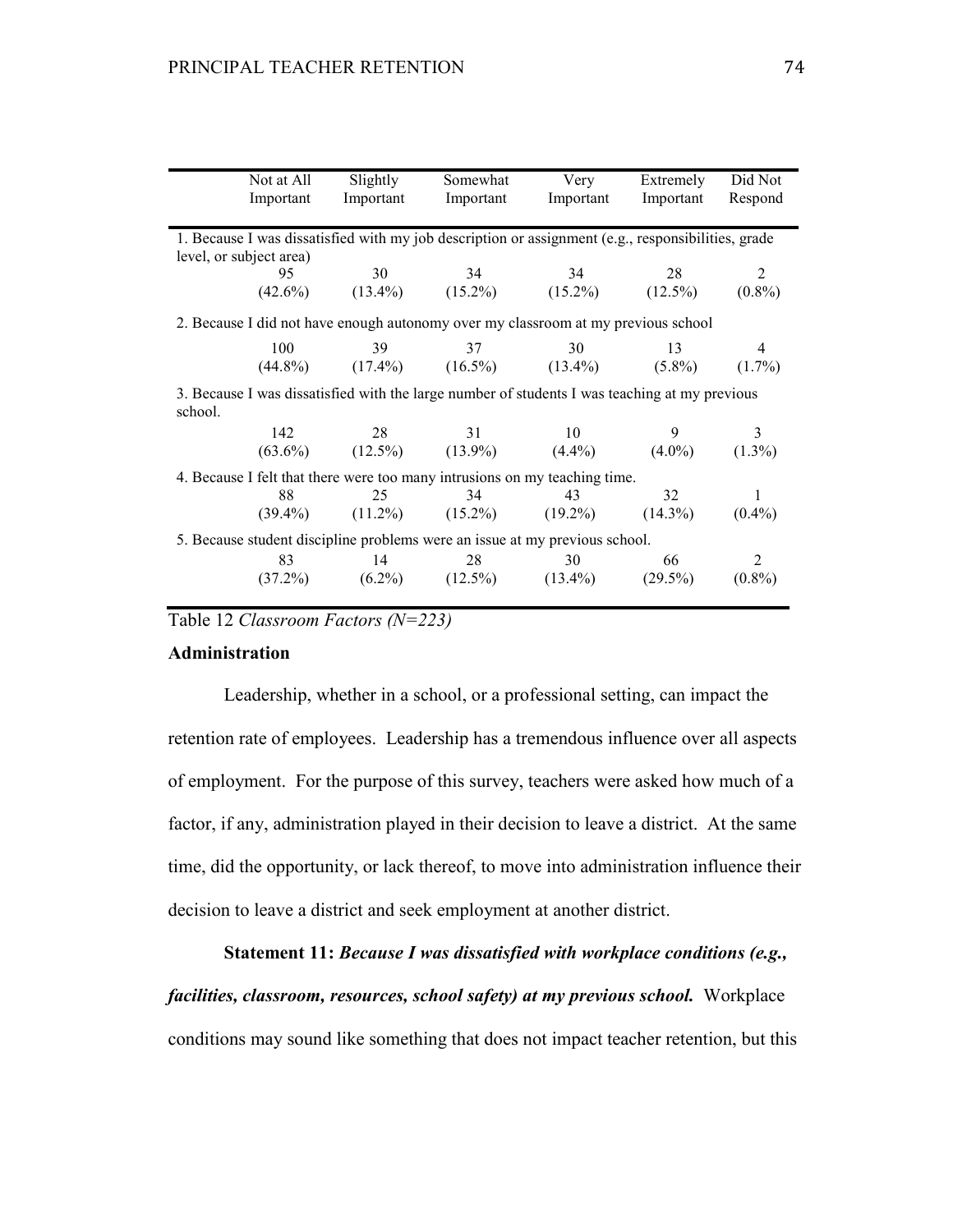survey lends credence to the fact that people want to like where they work, they want to have the resources needed to do the job well, and they want to feel safe. The data show that teachers need not only have the supplies they need, but also a safe and healthy environment in which to work, as 151 teachers implicated that workplace conditions did impact their overall decision to leave. When teachers feel these elements are lacking in a district, they will look for employment elsewhere. Teachers need resources, but they also need the right type of environment to work and flourish in. No one wants to work in an environment that is not conducive to success. A school can improve these areas in many different ways, as school culture can make or break the retention rate of teachers in a district.

**Statement 13:** *Because I was dissatisfied with the administration at my previous school.* Administration and leadership influence much of a school is culture, and they can make or break retention rates in a school. For this study, responders were asked how administration impacted their decision to stay in a district. There were 160 responders who indicated that administration did impact their decision to leave a district in some way. This response elicited the highest reaction of all the questions in the survey, demonstrating how much of an impact that administration has and how they could work to help improve retention rates on their own. Administration can make or break the employment of a teacher in a district and has the clearest impact on retention rates for a school. For this question to carry the largest number of responders indicating that administrative dissatisfaction impacted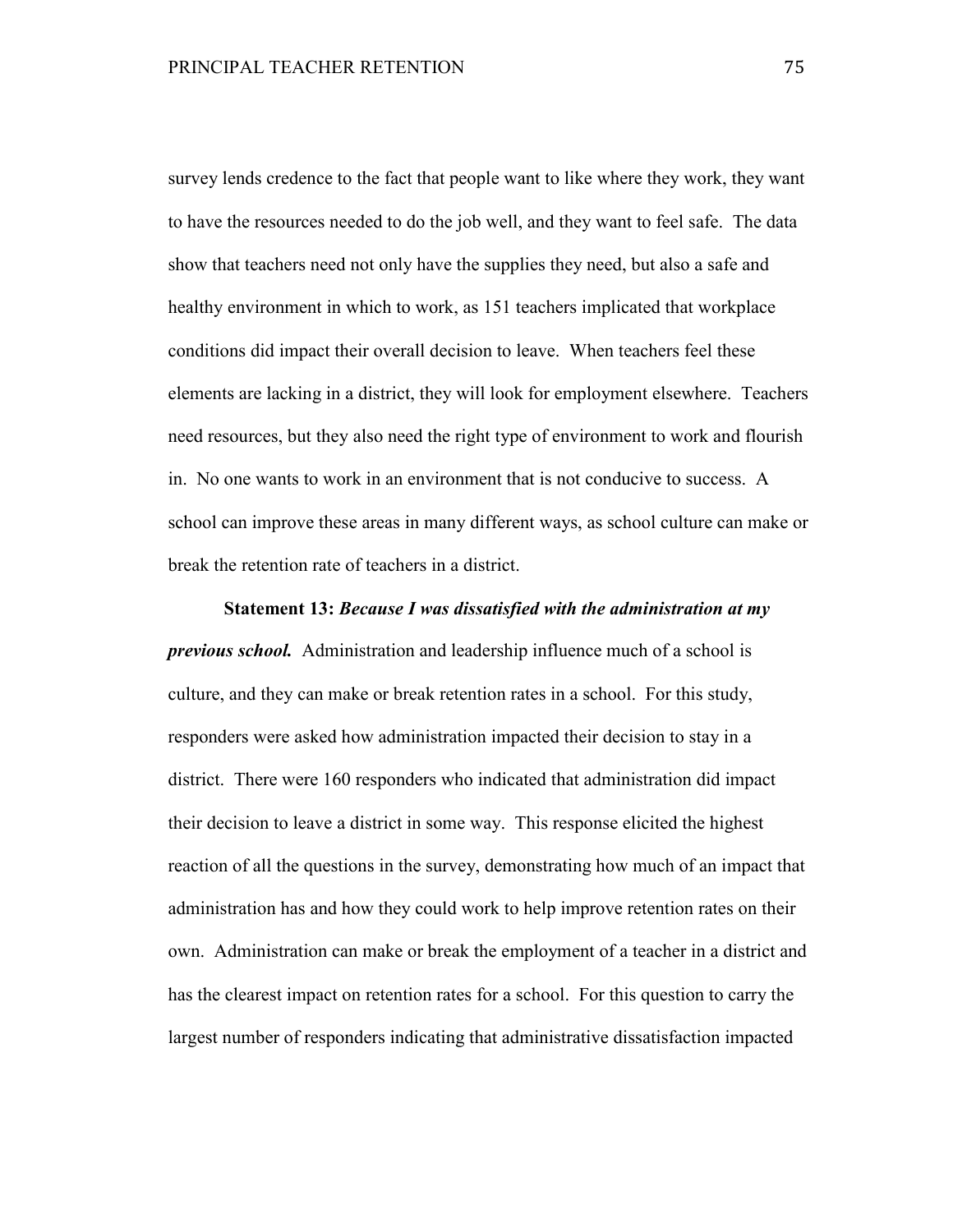their decision to leave confirms just how important is proper school leadership in retaining their best and brightest teachers.

**Statement 14:** *Because I was dissatisfied with the lack of influence I had over school policies and practices at my previous school.* Teachers like to feel that they have a voice in policies and practices at their schools. This is evident through this survey, where 133 teachers acknowledged they left their previous district because of their lack of influence over school policies and practices. When looking at the very and extremely important categories, one can reason that teachers prefer to have their voices heard, and when they are not heard, they are more likely to leave a district. A school can look to increase the influence of the staff by creating an environment in which all teachers have a say over policies. Doing so will create a close connection between administration and teachers.

**Statement 15:** *Because there were not enough opportunities for leadership roles or professional advancement at my previous school.* Opportunities to advance whether in the world of business, or the world of education, can be tremendous motivators for someone to seek employment elsewhere. While some respondents desired leadership opportunities, the majority were not worried about leadership opportunities in their school. Of the responders, just over half of all responders stated that opportunities for leadership was not at all important in their decision to leave their district. What this shows is that those who desired a chance to obtain more leadership opportunities took them outside the district, while others had not left the district for more leadership.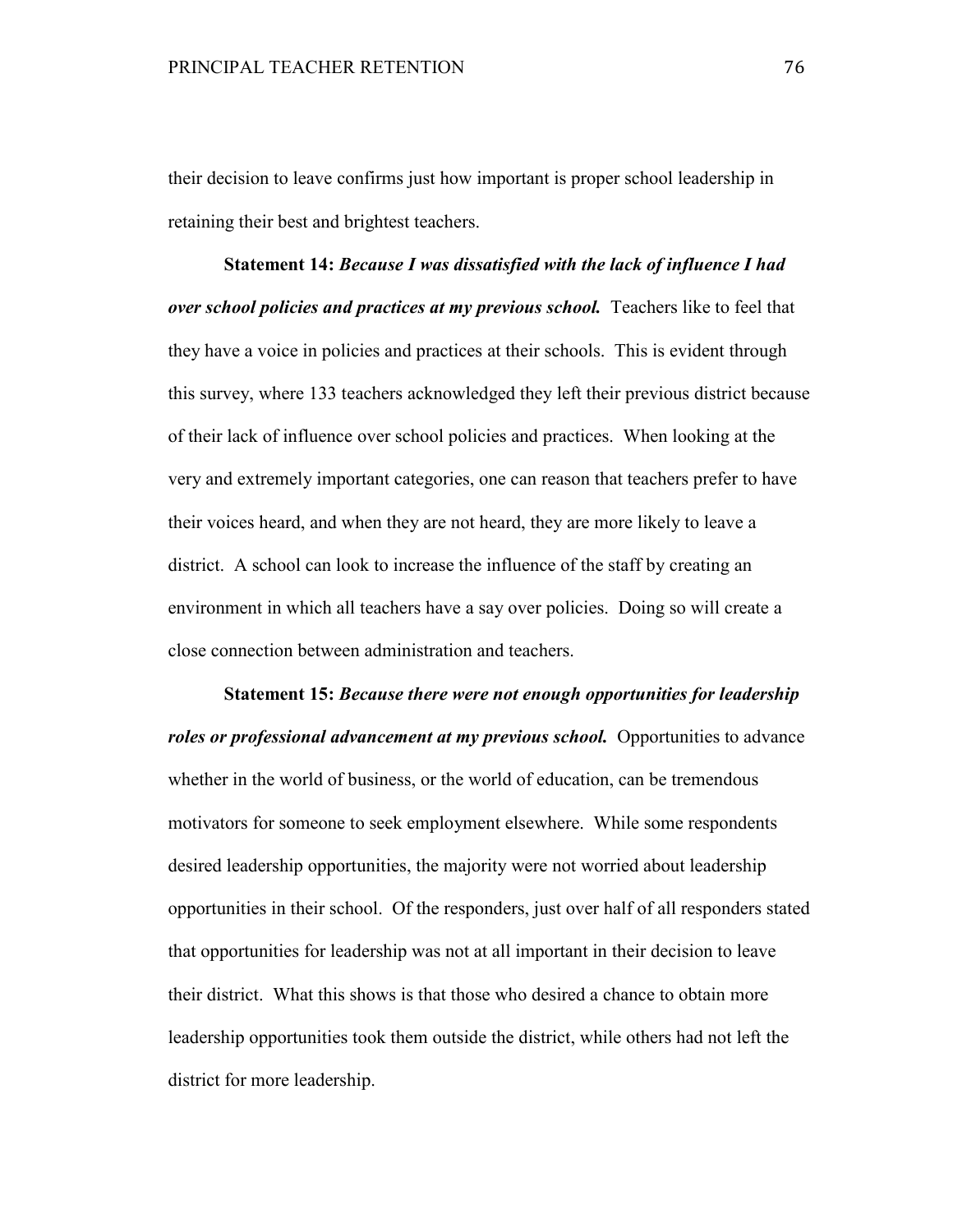|                                                                                                   | Not at All                            | Slightly                         | Somewhat                                                                     | Very      | Extremely | Did Not   |
|---------------------------------------------------------------------------------------------------|---------------------------------------|----------------------------------|------------------------------------------------------------------------------|-----------|-----------|-----------|
|                                                                                                   | Important                             | Important                        | Important                                                                    | Important | Important | Respond   |
|                                                                                                   |                                       |                                  |                                                                              |           |           |           |
| 1. Because I was dissatisfied with workplace conditions (e.g., facilities, classroom resources,   |                                       |                                  |                                                                              |           |           |           |
|                                                                                                   | school safety) at my previous school. |                                  |                                                                              |           |           |           |
|                                                                                                   | 72                                    | 22                               | 39                                                                           | 28        | 62        | $_{0}$    |
|                                                                                                   |                                       |                                  | $(32.3\%)$ $(9.90\%)$ $(17.5\%)$ $(12.6\%)$ $(27.8\%)$                       |           |           |           |
|                                                                                                   |                                       |                                  |                                                                              |           |           |           |
|                                                                                                   |                                       |                                  | 2. Because I was dissatisfied with the administration at my previous school. |           |           |           |
|                                                                                                   | 60                                    |                                  | 21 34                                                                        | 37        | 68        | 3         |
|                                                                                                   |                                       |                                  | $(26.9\%)$ $(9.4\%)$ $(15.2\%)$ $(16.5\%)$ $(30.4\%)$                        |           |           | $(1.3\%)$ |
| 3. Because I was dissatisfied with the lack of influence I had over school policies and practices |                                       |                                  |                                                                              |           |           |           |
|                                                                                                   | at my previous school.                |                                  |                                                                              |           |           |           |
|                                                                                                   | 88                                    | 30                               | 40 43                                                                        |           | 20        | 2         |
|                                                                                                   |                                       |                                  | $(39.4\%)$ $(13.4\%)$ $(17.9\%)$ $(19.2\%)$ $(8.9\%)$                        |           |           | $(0.8\%)$ |
|                                                                                                   |                                       |                                  |                                                                              |           |           |           |
| 4. Because there were not enough opportunities for leadership roles or professional advancement   |                                       |                                  |                                                                              |           |           |           |
|                                                                                                   | at my previous school.                |                                  |                                                                              |           |           |           |
|                                                                                                   | 114                                   | 32                               | 38                                                                           | 18        | 18        | 3         |
|                                                                                                   |                                       | $(51.1\%)$ $(14.3\%)$ $(17.0\%)$ |                                                                              | $(8.0\%)$ | $(8.0\%)$ | $(1.3\%)$ |
|                                                                                                   |                                       |                                  |                                                                              |           |           |           |

Table 13 *Administration (N=223)*

## **Assessment**

Student assessment and school accountability have been the driving force in education since *No Child Left Behind* was introduced to the American public school system. Testing and teaching to the test have prompted fierce debates in education. The purpose of these statements were to see how much student achievement influences the decisions of teachers to a leave district for another district.

**Statement 16:** *Because I was dissatisfied with how student* 

*assessments/school accountability measures impacted my teaching or curriculum at my previous school.* The interesting take away from this question is that student assessment/school accountability impacted the decision to leave a district of 121 of the teachers in this survey.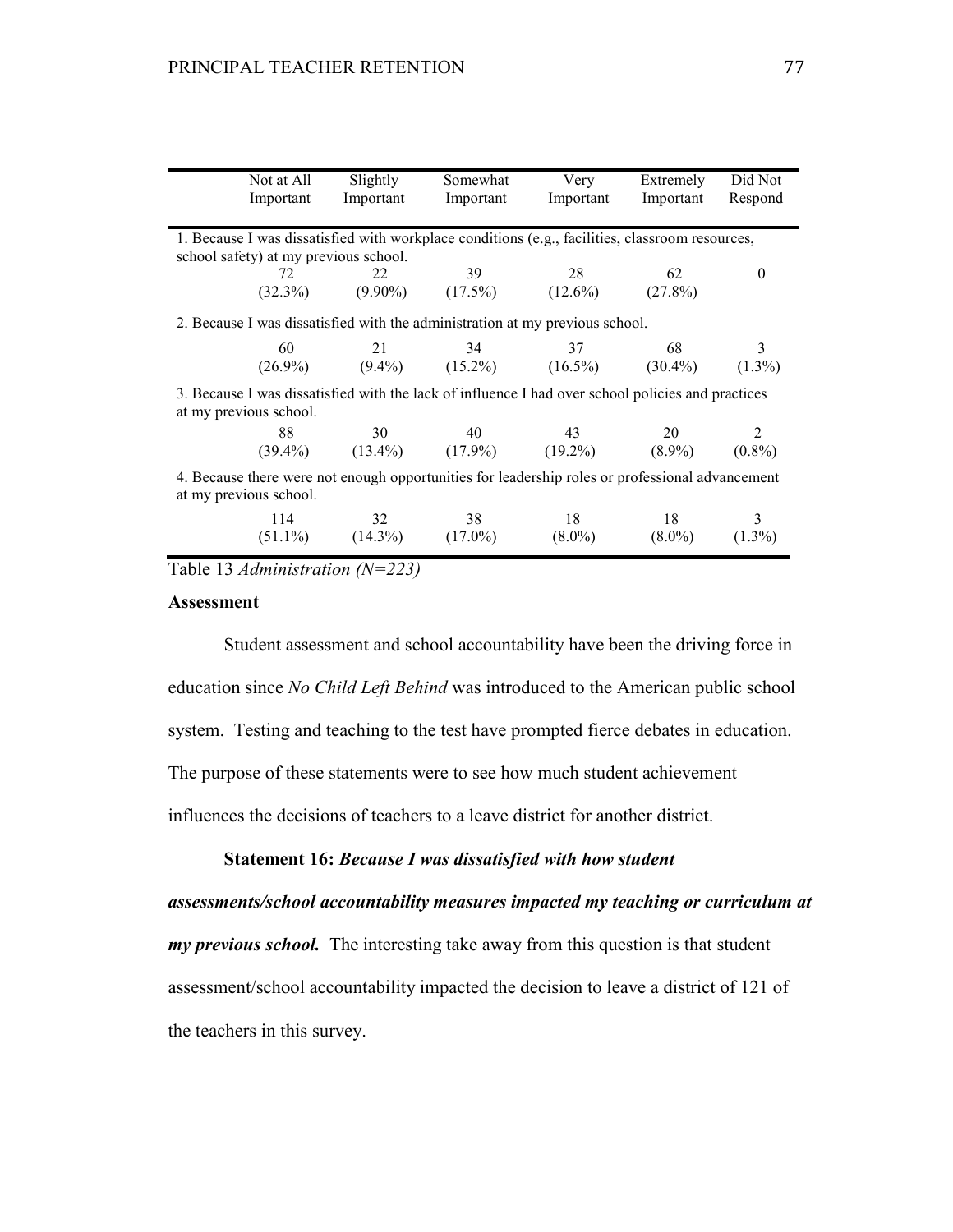Testing and school performance are part of the job in the field of education, but when a school is failing or needs improvement, there is an increased focus placed in these areas. When the school needs improvement, the atmosphere is going to become more challenging to work in. Leadership needs to remember that testing and school accountability will be a major factor in the workplace satisfaction rate of teachers as well as a potential factor for their leaving a district.

**Statement 18:** *Because I was dissatisfied with the support I received for preparing my students for student assessments at my previous school.* Student assessment and achievement continue to be a tremendous part of education, as *No Child Left Behind* redefined how educational standards were met and how schools were held accountable. Some might argue that teachers need support and structure when it comes to how to best prepare their students for testing and how to ensure that the content that is covered. Others want the autonomy over their classroom to provide the best instruction they feel is possible with the least number of intrusions on the teacher. The responders to this question showed that for most, support for assessment was not a factor in leaving their previous school, as 110 stated it was not at all important in their decision to leave. This shows the position that half the teachers seem to want more support, while the other half would prefer to have autonomy over their classroom to do what they feel is best for their students. The results demonstrate there is a split in what teachers want; some need and want support when it comes to student accountability, while others do not see support with student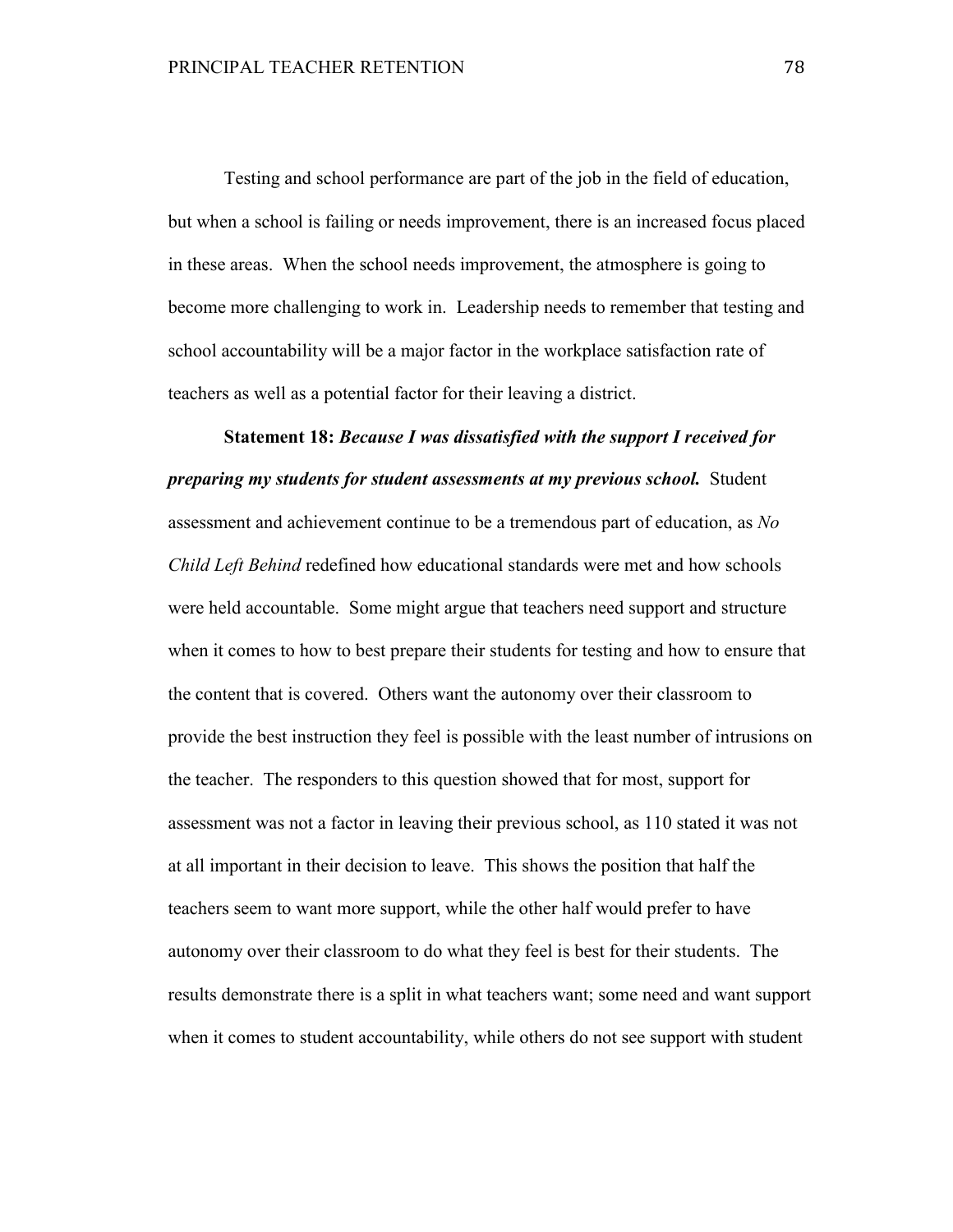|                                                                                                                                       | Not at All        | Slightly         | Somewhat                                                  | Very             | Extremely       | Did Not                     |
|---------------------------------------------------------------------------------------------------------------------------------------|-------------------|------------------|-----------------------------------------------------------|------------------|-----------------|-----------------------------|
|                                                                                                                                       | Important         | Important        | Important                                                 | Important        | Important       | Respond                     |
|                                                                                                                                       |                   |                  |                                                           |                  |                 |                             |
| 1. Because I was dissatisfied with how student assessments/school accountability measures                                             |                   |                  |                                                           |                  |                 |                             |
|                                                                                                                                       |                   |                  |                                                           |                  |                 |                             |
|                                                                                                                                       |                   |                  | impacted my teaching or curriculum at my previous school. |                  |                 |                             |
|                                                                                                                                       | 100               | 29               | 33                                                        | 32               | 27              | $\mathcal{D}_{\mathcal{A}}$ |
|                                                                                                                                       | $(44.8\%)$        | $(13.0\%)$       | $(14.7\%)$                                                | $(14.3\%)$       | $(12.1\%)$      | $(0.8\%)$                   |
| 2. Because I was dissatisfied with the support I received for preparing my students for student<br>assessments at my previous school. |                   |                  |                                                           |                  |                 |                             |
|                                                                                                                                       | 110<br>$(49.3\%)$ | 31<br>$(13.9\%)$ | 37<br>$(16.5\%)$                                          | 25<br>$(11.2\%)$ | 18<br>$(8.0\%)$ | 2<br>$(0.8\%)$              |
|                                                                                                                                       |                   |                  |                                                           |                  |                 |                             |

accountability as a reason for leaving. Perhaps some did receive support while others

did not; unfortunately this question cannot be expanded upon.

Table 14 *Student Performance (N=223)*

## **Other Factors**

Realistically, the previous 18 statements may not have covered all the reasons someone might have left a district to seek employment in another school district. The purpose behind statement 19 was to give responders a chance to share their own story or reasons why they left a district to seek employment elsewhere.

## **Statement 19:** *Because of other factors not included in previous items.* This

open-ended question provided many interesting explanations for why people left their previous school districts. There were 58 responders who took the time to write down something extra that they wanted to share with this research study.

## **Employment Discontinued**

Four of the responders stated that they were pink slipped from their previous position. One responder commented being "linked to the 'old regime'" which is an interesting admission. Upon further analysis, political alignment can play a part in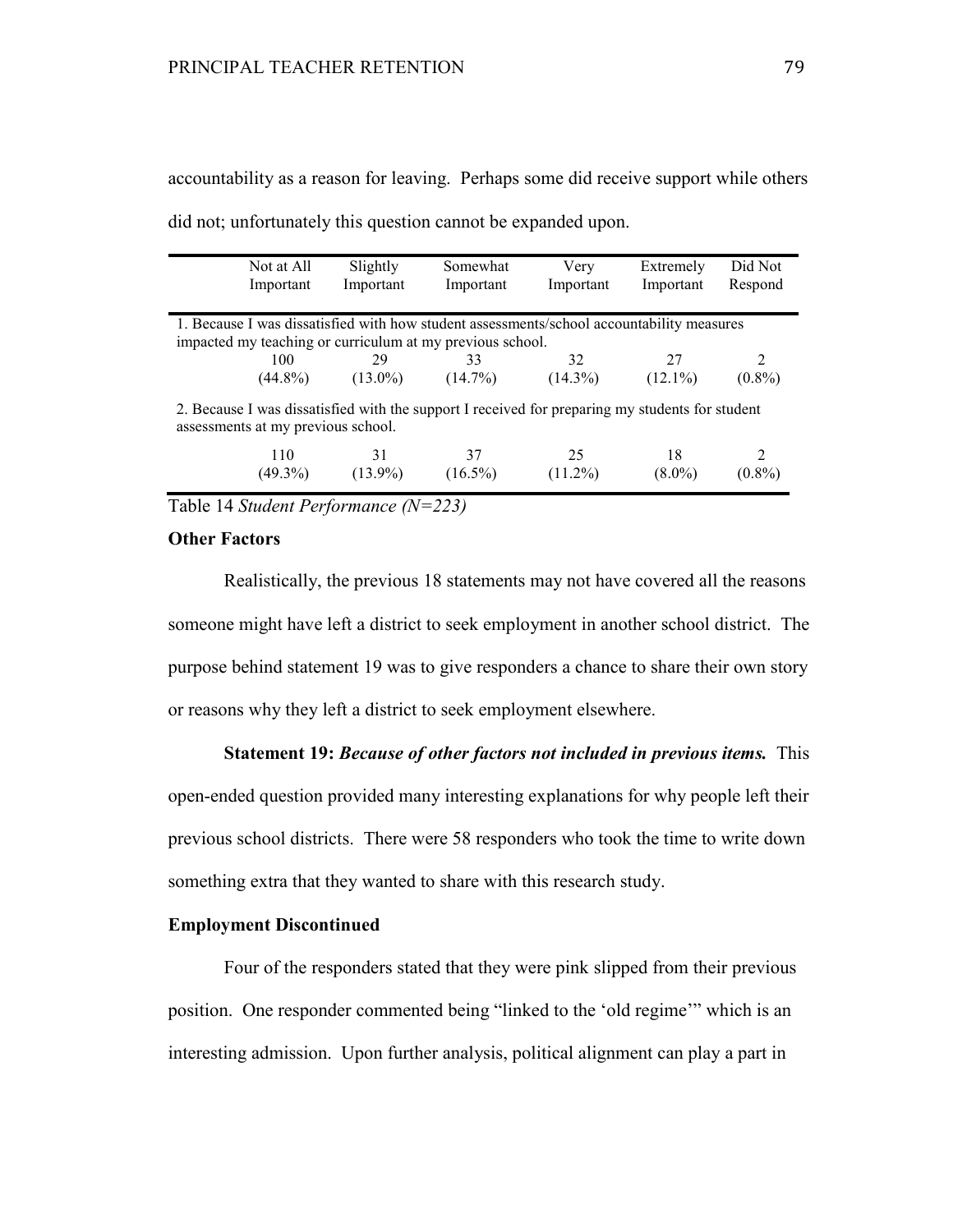teacher retention, according to this responder. Where and with whom teachers align themselves could determine if they are pink slipped or not at the end of a school year. In addition, several teachers spoke of their previous school being closed by their district, forcing those teachers to move. Such was the case of nine respondents.

 One correlation to the rest of this case study is the fact that some of the participants simply left their previous school because they were looking to move up in leadership. Four responders stated that they left their previous district to move into administration, confirming that not all moves are negative. Sometimes there are no leadership or administration within a school. The teachers crave a new challenge; logically they will find the opportunity elsewhere.

 Perhaps a more telling comment on why a teacher left a previous district is from this responder: "I left a highly regarded school for one not highly regarded at all because my philosophy is that all students deserve good and experienced teachers." What we have here is someone who left for some very unselfish reasons. That teacher wanted to ensure all students received a strong educational experience and removed themselves from what sounds to be a comfortable environment to one that would be more challenging but one that they could make very rewarding for the students and themselves.

 Not all explanations were this "noble," however, one respondent reported, "Special education students, especially black students, were denied access to equal resource and opportunity to mainstream." Here is a situation that this teacher should take to a higher level of accountability. If this story is true, this is a case in which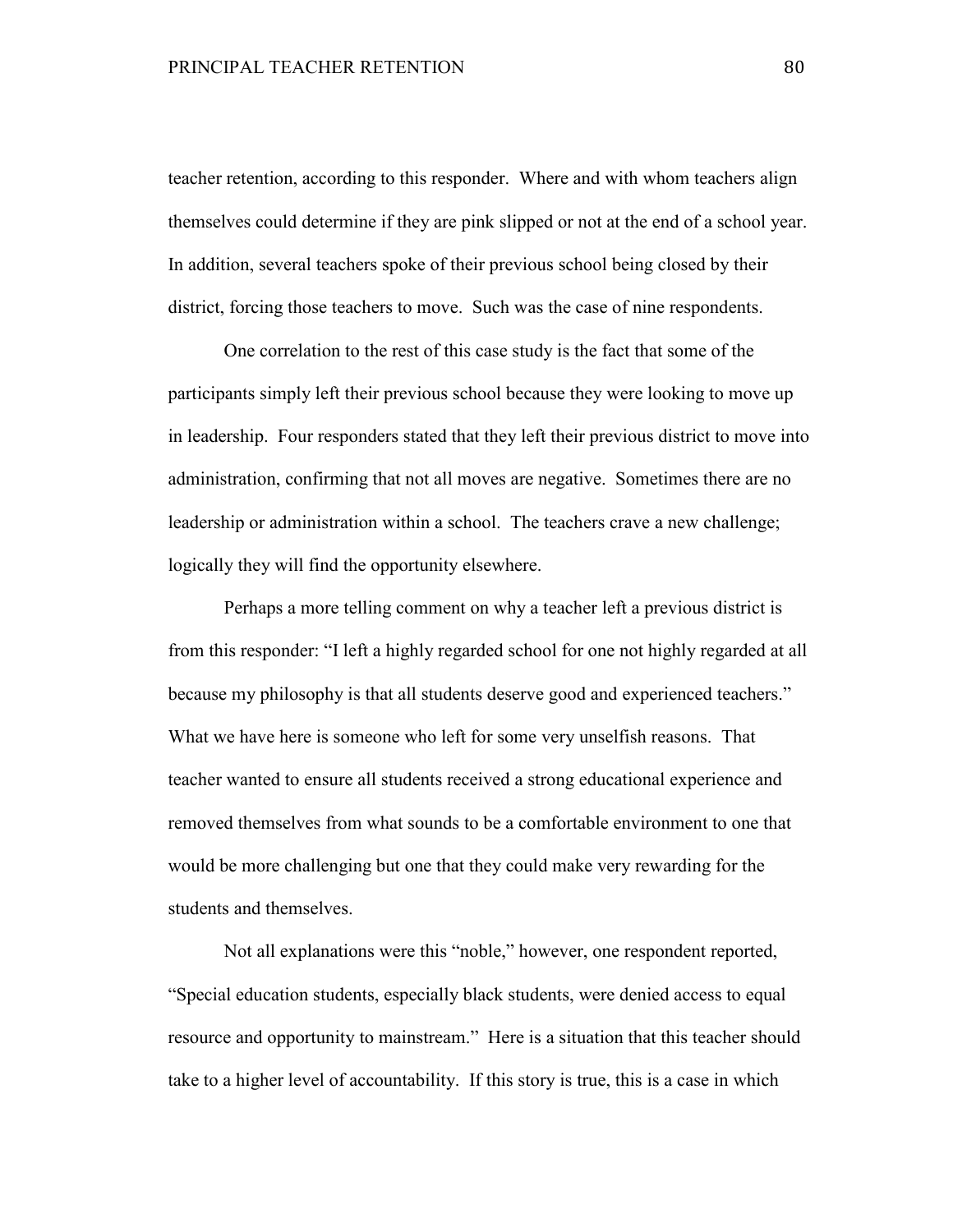students are denied their basic educational rights because of their race. Clearly, this teacher could not tolerate the actions and left the district because of this perception.

#### **Workplace Environment**

Teachers want to have a safe work environment as evidenced by one response: "unsafe student in my classroom." This teacher felt threatened by an individual student. What could have been done to save this teacher? Administration could have worked with this teacher to either remove the student from the classroom, or created a support environment for the teacher and student. Obviously, we only know half the story, but this comment once again shows how much power administration has when someone chooses to leave a district.

#### **Scheduling**

 Scheduling can determine if a teacher is satisfied or unsatisfied in a district, ultimately affecting teacher retention. Two comments confirm this factor: "We used trimester schedule, so I got new students ever 12 weeks"; "My position was divided between multiple schools and I had the opportunity to work at a single school". There were several students coming in and out of the first responders classroom, which they did not like or feel was productive in the educational environment. The other responder was spread thin by the schedule and had a chance to have a permanent home instead of being on the road constantly.

 One teacher admitted feeling job insecurity because of program participation. "Every year I had to fight administration to have an AP class. Because I could only get 18-22 students to enroll, the administration constantly threatened to cut my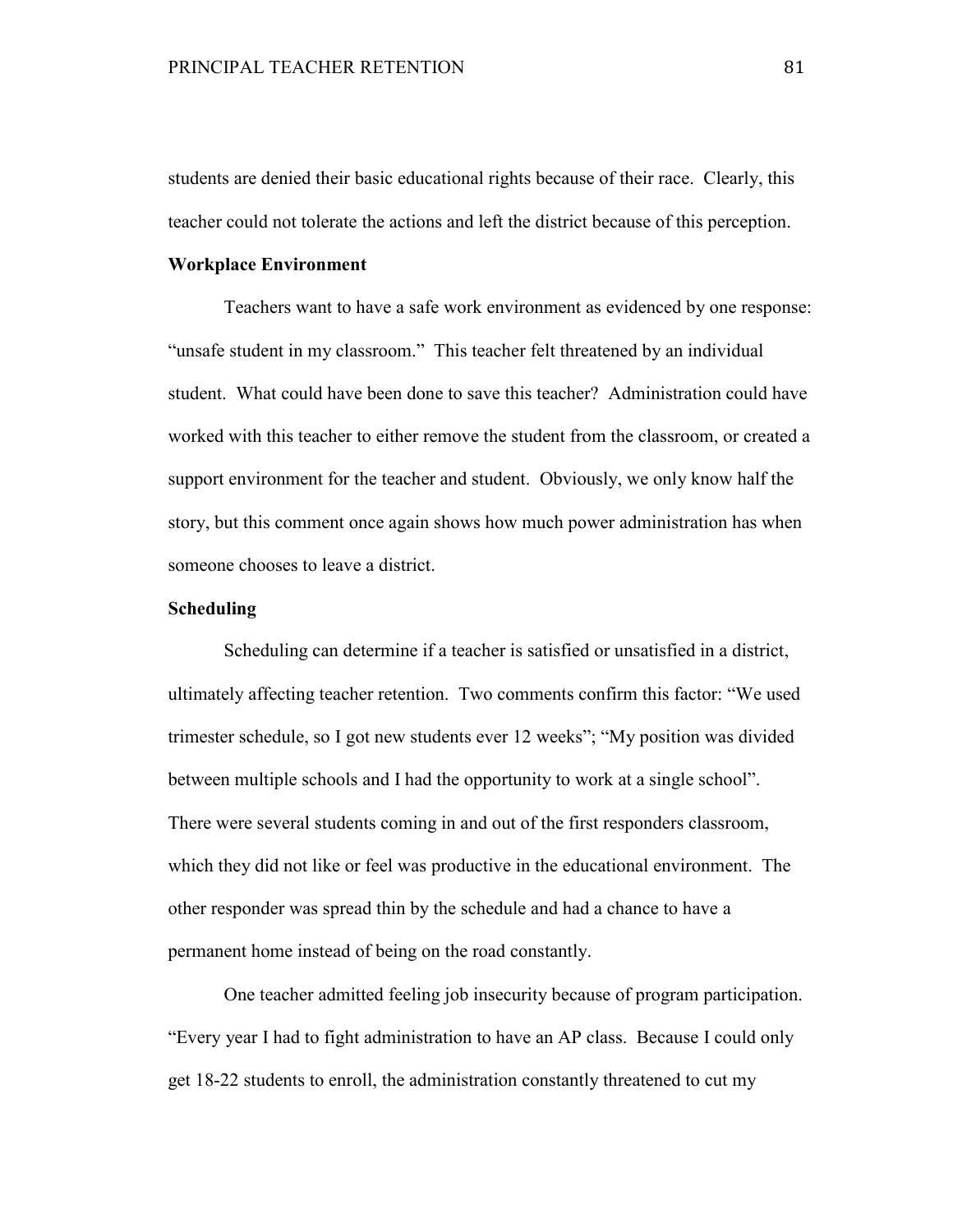program." This individual clearly interpreted that the administration both the teacher expendable and the program expendable. The administration could have gone about this a different way, offering support and, at the same time, approaching the situation in such a more positive way that this teacher would still be with that district.

## **Administration**

 One interesting comment that came from this section was the fact that a responder stated, "I was dissatisfied with the district administration and their lack of judgment regarding what was best for my students." Another commented, "It's all about the administration." Obviously, the teachers felt that their previous district's leadership was not doing what was best for the students, so they could not stay in the district with such perceptions. Doing what is best for kids should be a motivator for all in education, but these responders showed that perhaps that was not the case in their previous district. When teachers perceive that a district or administration does not share a concern for what is in the best interest of students, those teachers are more willing to find a district or school that does.

 Other respondents also commented about the negative impact administration had on retention. One responder stated the following: "the previous school administrator used intimidation techniques, cursed at employees, lied, threatened, and bullied to target established (tenured) teachers. He was even recorded saying that tenure was useless and that he would do whatever was necessary to remove any nuisances." What a powerful statement from a responder that clearly shows an administrator who has lost touch with what it means to be an administrator and one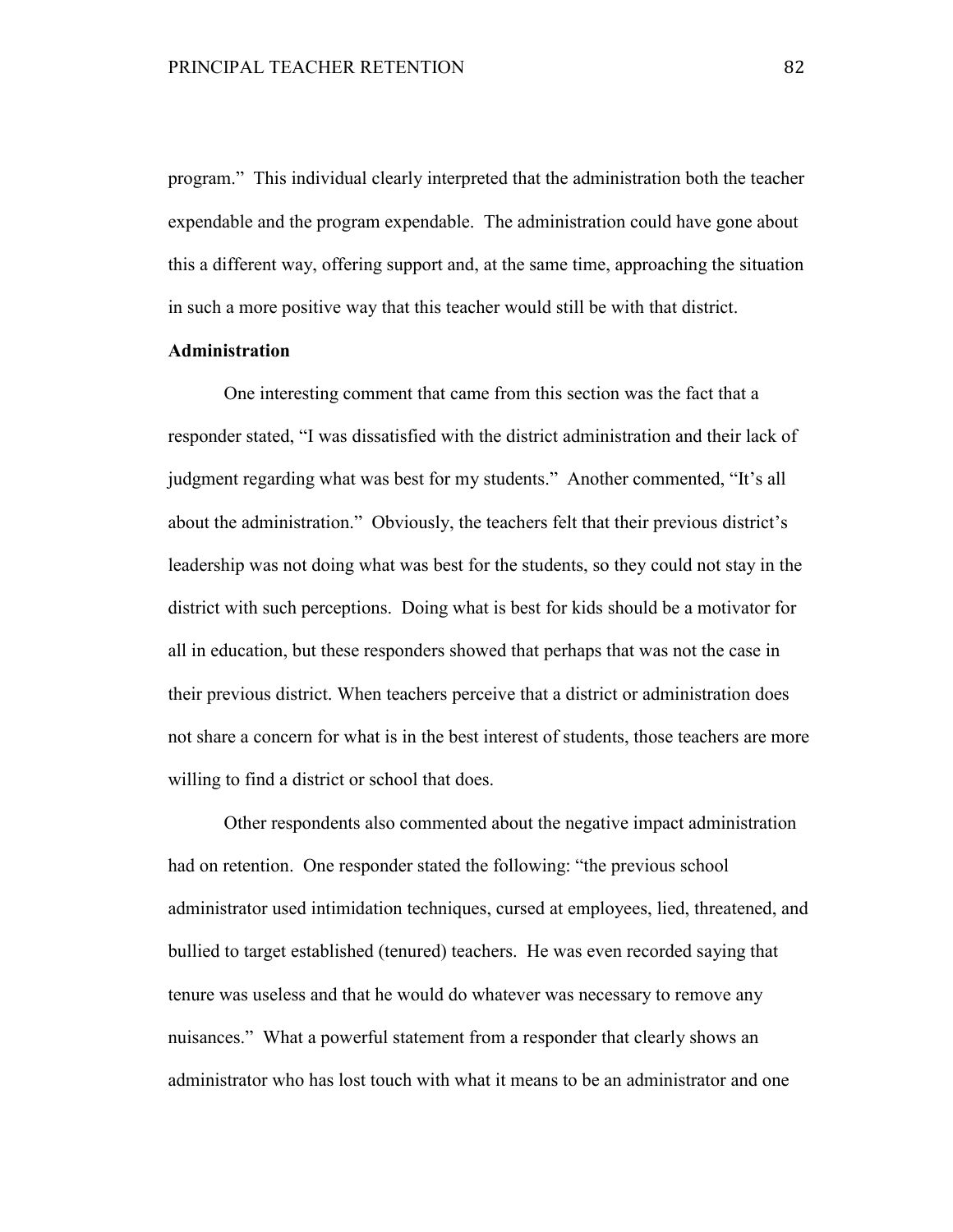who was worried about getting their way by any means necessary. As it was proven in the study above, administration has a tremendous impact on teacher retention. With that being said, the fact that this kind of administrator was in place in a district is troubling. While there are two sides to every story, this responder felt it necessary to share the experience to clearly state why they left their previous district. This sounds like the kind of work environment that would only be harmful not only to the teachers but to the students as well.

What happens when a school administrator is seen as a bully in a building? "I was being bullied by administration," was another comment by one responder, but it was not the last. "The newly appointed school administrator forced 15 teachers, all middle aged women, to leave the school, otherwise we were threatened to be fired. I was among them." The interesting thing to take away would be that these comments are not that different from the previous comments, which show all of which a work environment that would not be conducive to success. When teachers perceive school leaders as bullying their staff or creating hostile work environments, teachers are more willing to find employment elsewhere.

 Administration and support of teachers can be crucial to teacher retention as another responder clearly stated in their response: "I was dissatisfied at the support given to teachers throughout the year to grow professionally according to our school goals and assessment accountability." Teachers have stated throughout this survey that they desire support and structure, and here is a clear example of how the lack of structure and support throughout the year led to this teacher leaving the district.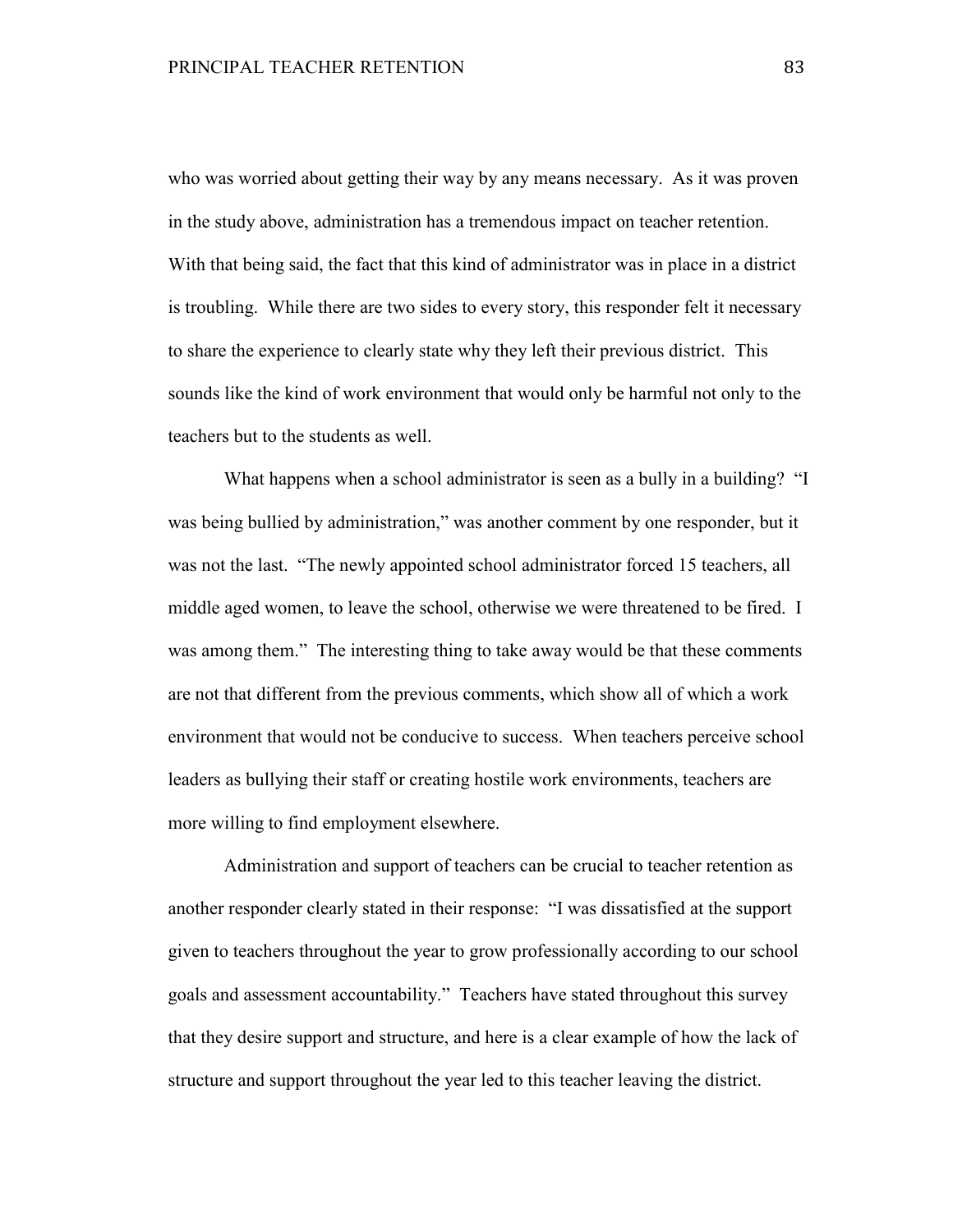Administration has a tremendous amount of responsibility, yet creating an environment where employees can grow and feel supported is one of many tasks that they must ensure happens on a daily basis.

 Administration continued to be cited in this response: "administrative favoritism." This individual left because an administrator had favorites, and this perception impacted the culture of the school. Three different responders indicated, "Poor leadership and discipline problems were a main factor." Such a response confirms the findings for question number 12, that how an administrator responds to behavior and discipline can create an environment where teachers would rather not work.

Another respondent articulated, "most of the reasons teachers leave are listed, however, the lack of leadership in our schools is a major problem. I realize that many of the principal's hands are tied by district policy, which is another issue, but leadership within the schools has so much impact on student learning, teacher's happiness and parent involvement. Too many good teachers leave the classroom because it is difficult to teach in our classrooms today. Too many principals are allowed to jump ship whenever they want. That would not be a problem if the teaching staff had more impact on the school and what the school was all about. The way it is now, principals leave (good or bad ones) and the school falls apart. I cannot blame anyone for leaving an unsafe or unsatisfactory working situation, which is what most positions are in this district. The discipline is TERRIBLE! There is no accountability on students and too many people get into this profession for the wrong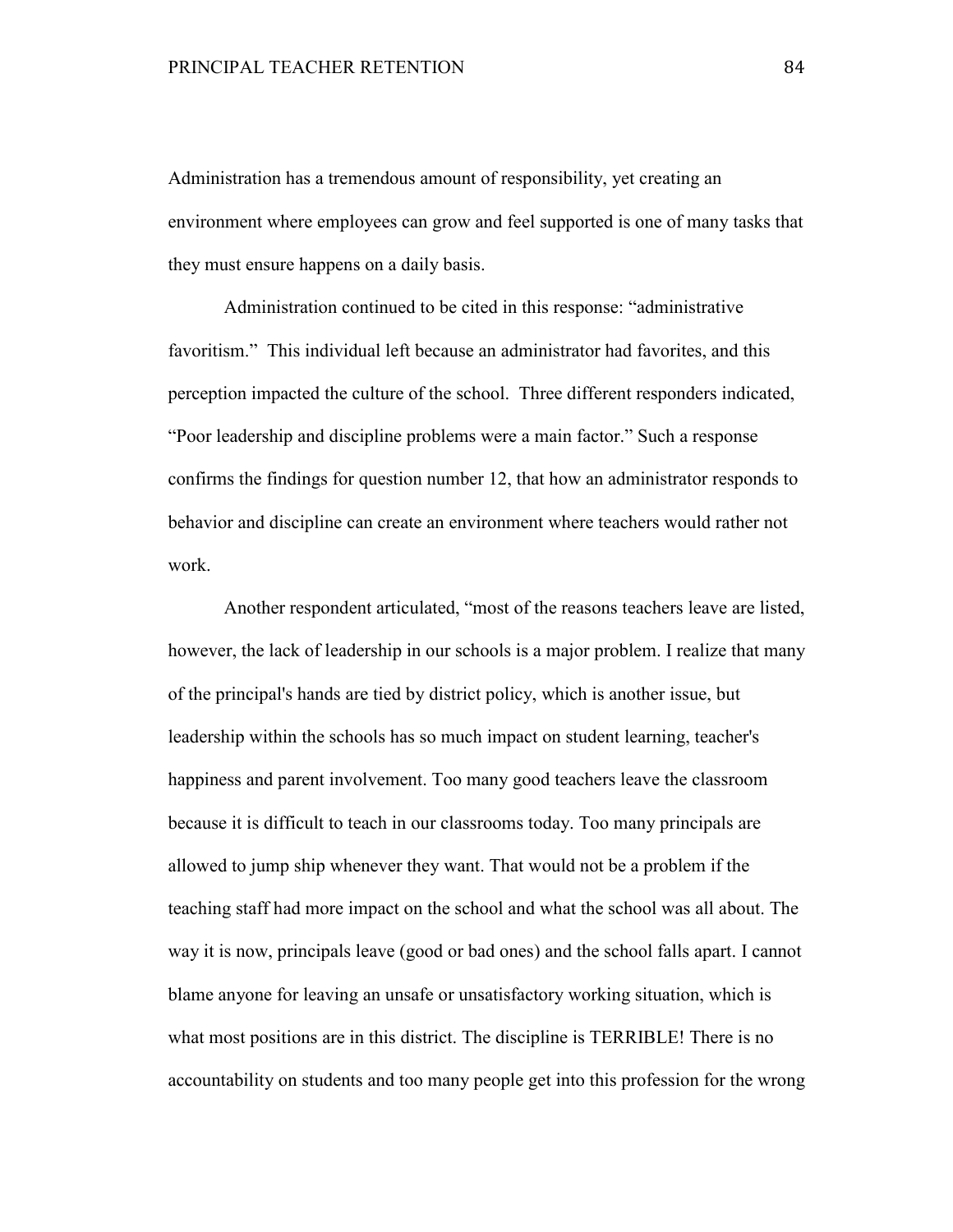reasons. There isn't much professional about this profession." While there is a lot going on in this statement, it appears that in this situation, this teacher feels there is a lack of accountability from the top down that has created an environment that is not conducive to student success, teacher success, or administrative success.

## **Transfers**

 Transfers are going to happen in a larger district, but unrequested transfers can lead to teachers leaving a district. According to multiple responders, transfers led to their decision to leave the district. Several reported, "Supervisors in my district transferred me to another school within the same district. After a few years, the school was shut down due to structural concerns and consolidated with another school in the same district;" "was transferred without choice or reason;" "moved from my first school to my second school was due to budget cuts from the district. I was then reassigned to another school." These teachers felt underappreciated because of their transfers, and did not accept that their transfers were a complement to their teaching style, but more of an indication that the district did not want them any longer; they consequently sought out employment elsewhere in education.

 Transfers are going to happen in a large district, and typically, there are procedures in place to safeguard tenure for transfers. "I'm a special education teacher. My placement depends on the number of students with special needs per school. If the numbers drop, usually the person with the least amount of years teaching is moved to another placement. However, if you are a member of the SBDM committee, that membership trumps any seniority regulations. I was not the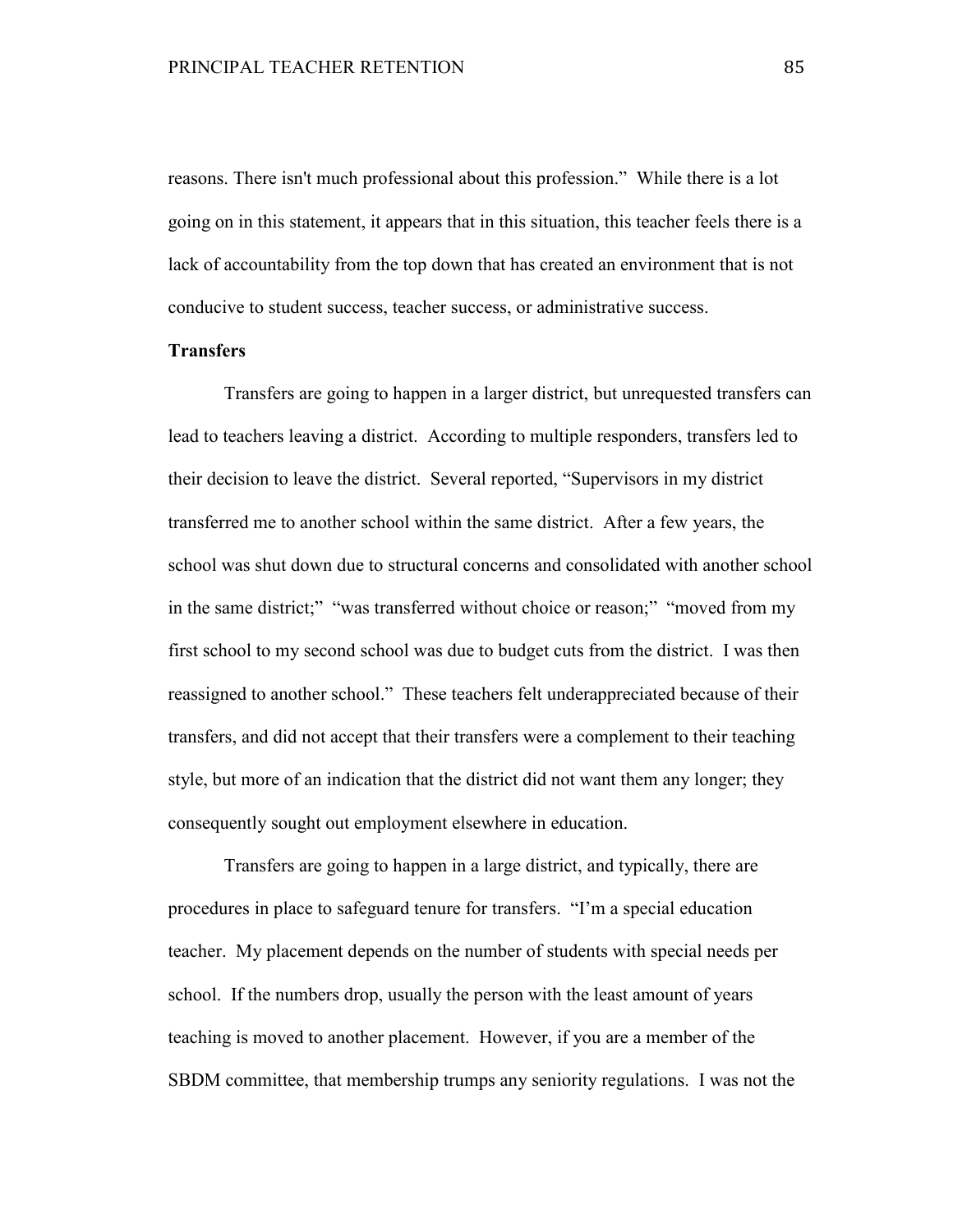one with the smallest amount of teaching experiences, but I was not involved in SBDM. That fact caused me to be the one to be relocated [sic]." Here is an example where policy had a loophole that led to a teacher being moved without their consent. This teacher clearly feels that the policy should not be circumvented for SBDM, but it was; and apparently, that is how the rules are written in that particular district.

 Some transfers are for reasons related to classroom assignment, job title, and family. Another respondent noted, "There was a different type of teaching position offered in current school that was not being offered at the time at my previous location." Another admitted, "I wanted to leave my athletic director position to go back to the classroom." Yet someone else disclosed, "My spouse works at my current school."

Some teachers change locations because of opportunities they seek in their own educational experience and for their own enlightenment. "I wanted to obtain an additional degree," was a statement one individual commented, showing they moved for their own educational purposes. The respondent continued, "I was pursuing a higher education degree, and the current school matched what I was interested in studying." Teachers are students as well and some will leave a district not because of any hard feelings or stressful work environment issues, but to further their own educational background.

# **Community**

Community support was a factor in people leaving a district according to the individual responders. "Teaching math as an accountability area put increased time,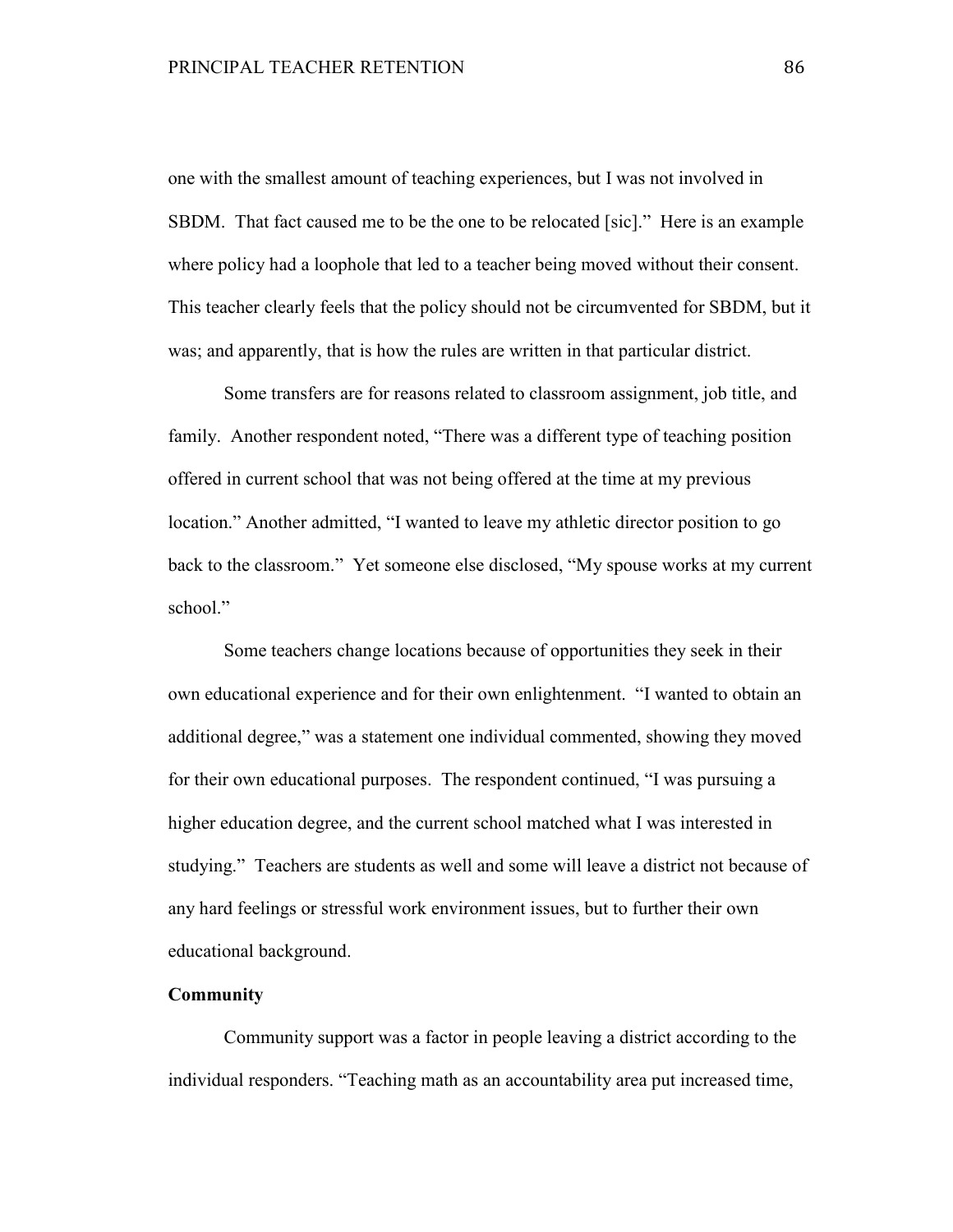grading, assessment, and general paperwork far and above what was required from other content area teachers, with no additional support or compensation for the significant pressure and increase in workload complete lack of community and parental support." Teachers want to know that they have the support the community and want to be able to make a difference. This teacher clearly states feeling that the amount of work was not appreciated nor did the community support it. A strong school board could work with the community to help provide support to teachers and secure buy-in from the community.

## **Teacher-Leaders**

Teacher-leaders are a tremendous benefit to a school but they have their limits and can be spread too thin by demands from the staff and administration. One teacher admitted, "I have a strong work ethic but my workload became excessive over time while others did little. I was well liked in the building and accessed well. I simply wore out. Inner city populace with a school administrator poorly prepared or unwilling to address responsibly, I too frequently became the go to person for teachers to park misbehavior. I ran before school program primarily on my own as well. My new school provides a workload in keeping with my initial contract obligations." Leaders need to be careful to not take advantage of teacher-leaders, ensuring instead that they are properly supported in order to retain them and see them succeed as well. Otherwise, schools and administrators risk losing highly effective teachers.

#### **Location**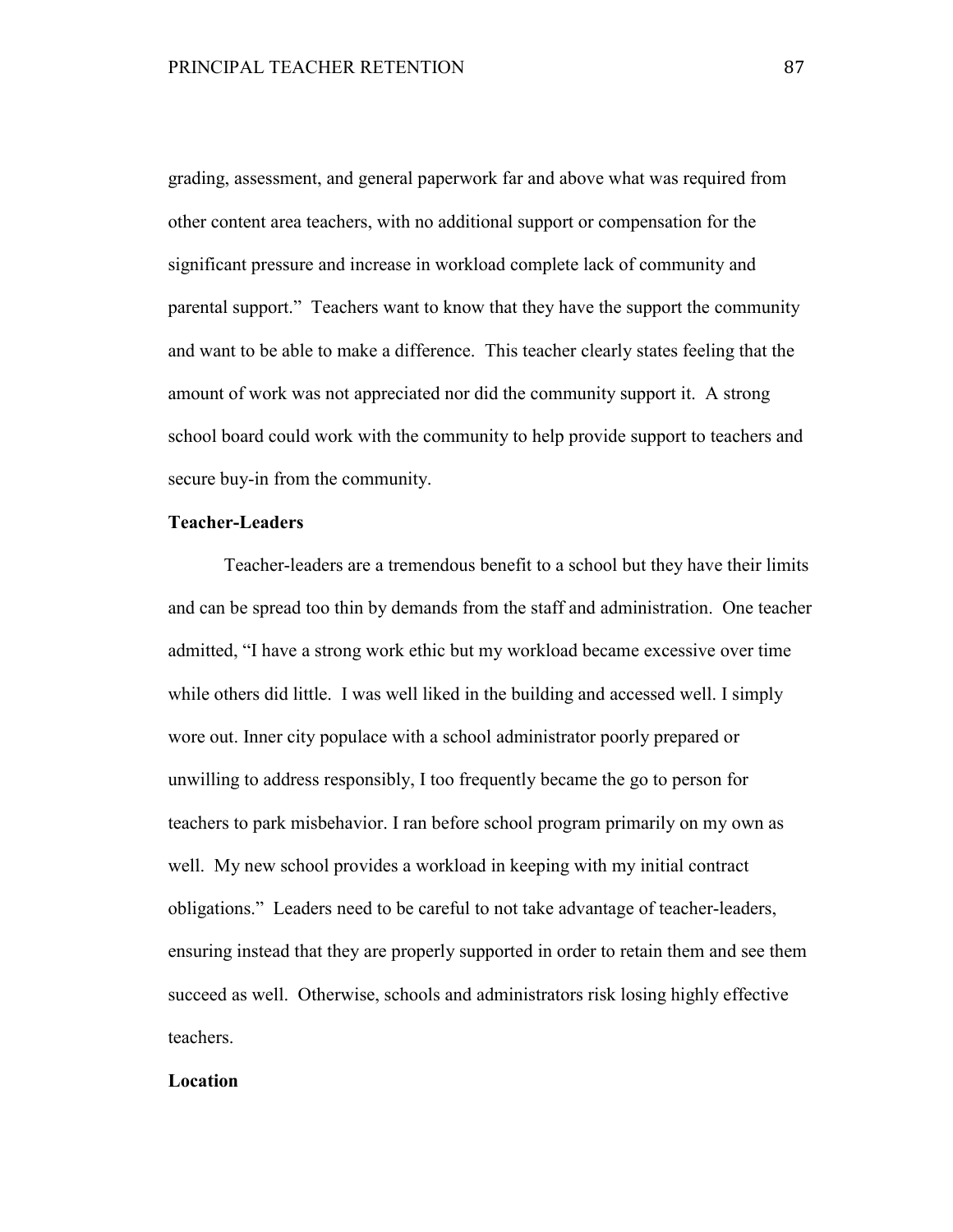Location was addressed before in this study, but for one respondent, "A natural disaster caused my family to reconsider our home location and my job." This teacher left the previous district not because of anything the district was doing wrong, but because a natural disaster caused the family to reconsider what was really important and where they wanted to be located moving forward from the disaster. Could a district save this employee from leaving? Probably not, because such an event would be a tragic experience for most people who would naturally seek a new beginning elsewhere.

## **Athletics**

Athletics were not addressed in the survey above, but perhaps they should have been after seeing this response from one of the responders: "importance on athletics." One could only wish this respondent had expanded on that statement to give more insight. There are two interpretations of such a statement, the first interpretation is that there was too much emphasis placed on athletics and not enough on academics, causing the teacher to feel that if teachers were not part of the athletics programs, they were not needed. The other interpretation is that perhaps there was not enough emphasis placed on athletics and coaches felt like the district did not support them. This debate between athletics and academics emphasis is interesting to consider. Athletics and academic require a delicate balance; there must be some importance put on athletics, but too much can drive away good teachers, and too little can cost a program from developing.

#### **Education Field**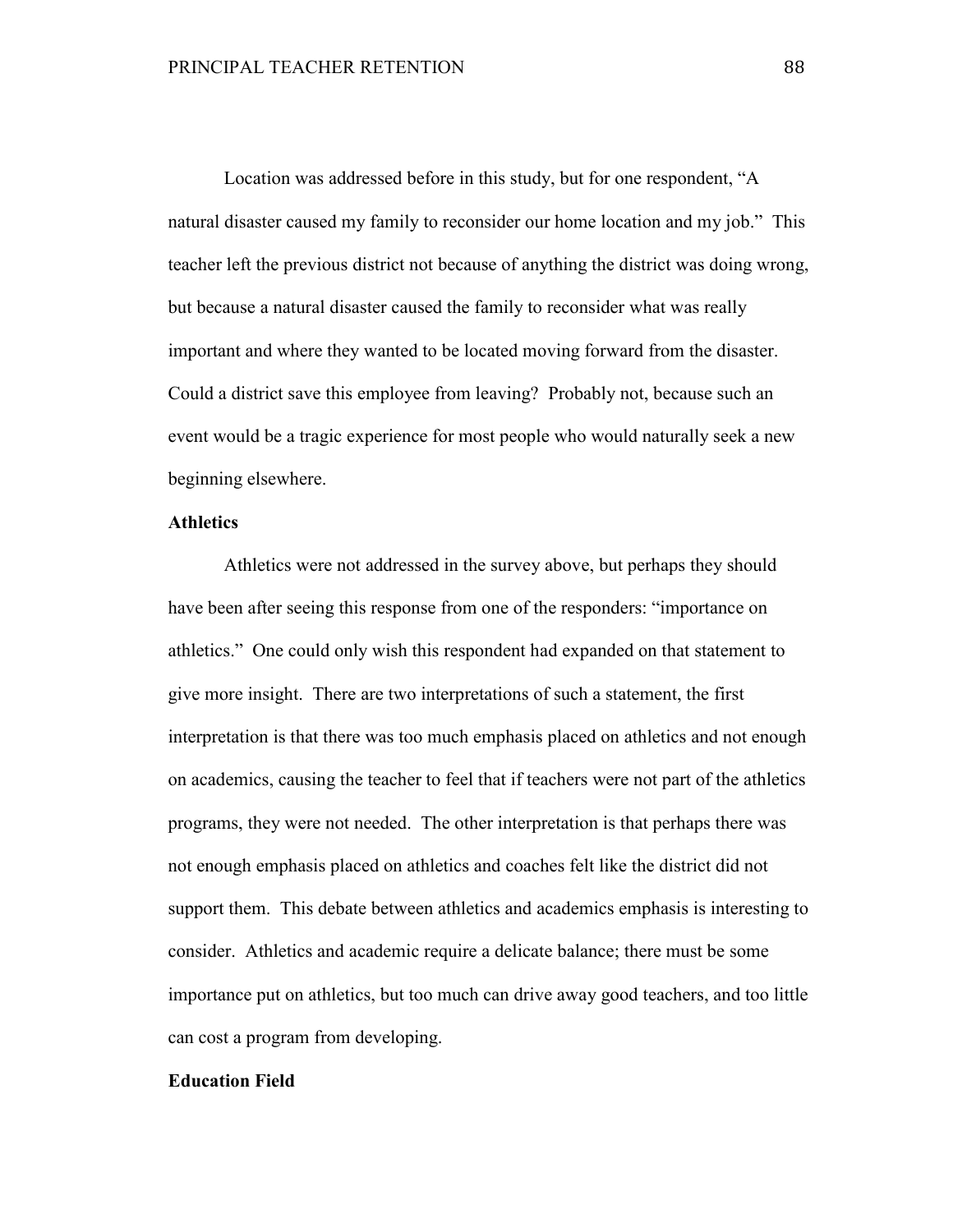Here is an interesting take from one responder in regards to education and their current state in the field: "I am considering leaving for many reasons: excessive assessments, mandated assessment calendar, mandatory parental contact, lack of student accountability, student abusive language and threatening. The focus is so strong on common core and less on student whole child education. Students are passed on without mastering basic skills, such as reading and are sometimes given packets to complete or a computer program to click through instead of intensive tutoring on one on one assistance. Teachers also need to be trained psychologists to handle the multitude of diagnosed and undiagnosed mental issues." While there is a lot going on in that statement, the statement reflects the tremendous number of intrusions and responsibilities that can overwhelm teachers. A good leader needs to assess what is important and what is not, or they risk burning out a teacher and losing them.

#### **Compensation**

Teacher pay and compensation were an interesting topic previously in this study, but one point that was not clearly stated was how teachers truly feel about pay and that of their superiors. One respondent noted that in that particular locale, "Teacher pay is well below the average of all surrounding school districts. Administrator and district staff pay is well above the average of every surrounding district. The district has continually grown the number of board employees each year and the number of teaching positions has diminished." What a revolutionary revelation, that teachers were paid far less than the comparative districts around them,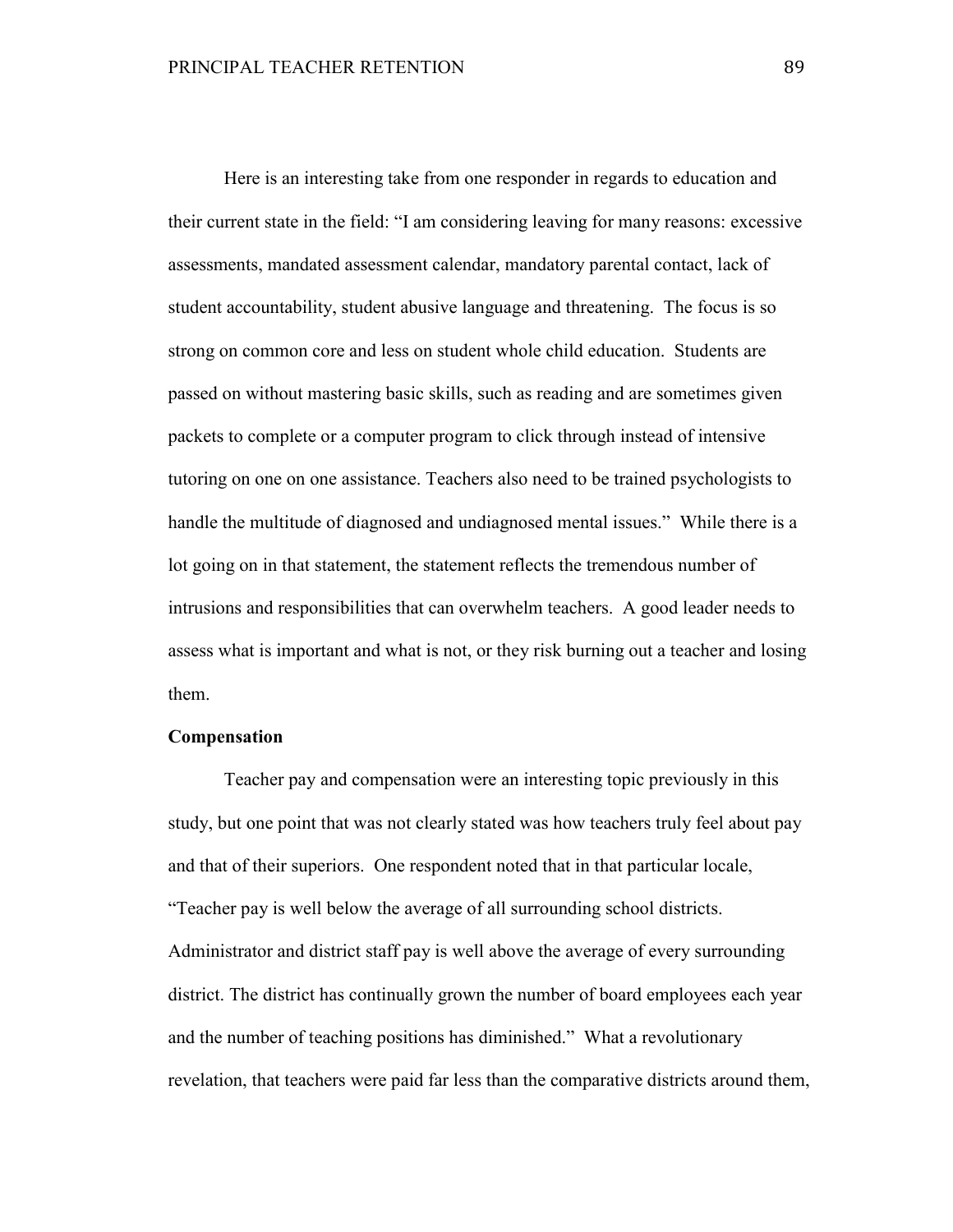yet the administrators were paid more than comparative districts. With teacher and administrative salaries being public information, administration has to be careful to realize that too much of a disparity in pay rates can lead to teachers leaving a district. Teachers do understand that administrators will be paid more as they deal with running the school on a daily basis and work more days than teachers do. With that in mind, if the board of education is paying teachers less than neighboring or comparative counties, but are paying their administrators more, such a practice will lead to problems throughout the buildings and district, as this responder clearly stated above.

# **Future Plans**

# **Question 20:** *How long do you plan to remain in the position of a pre-K-12 teacher?* This question was the conclusion of the survey and offered interesting insight into how people viewed their current position in the classroom and where they saw themselves moving forward.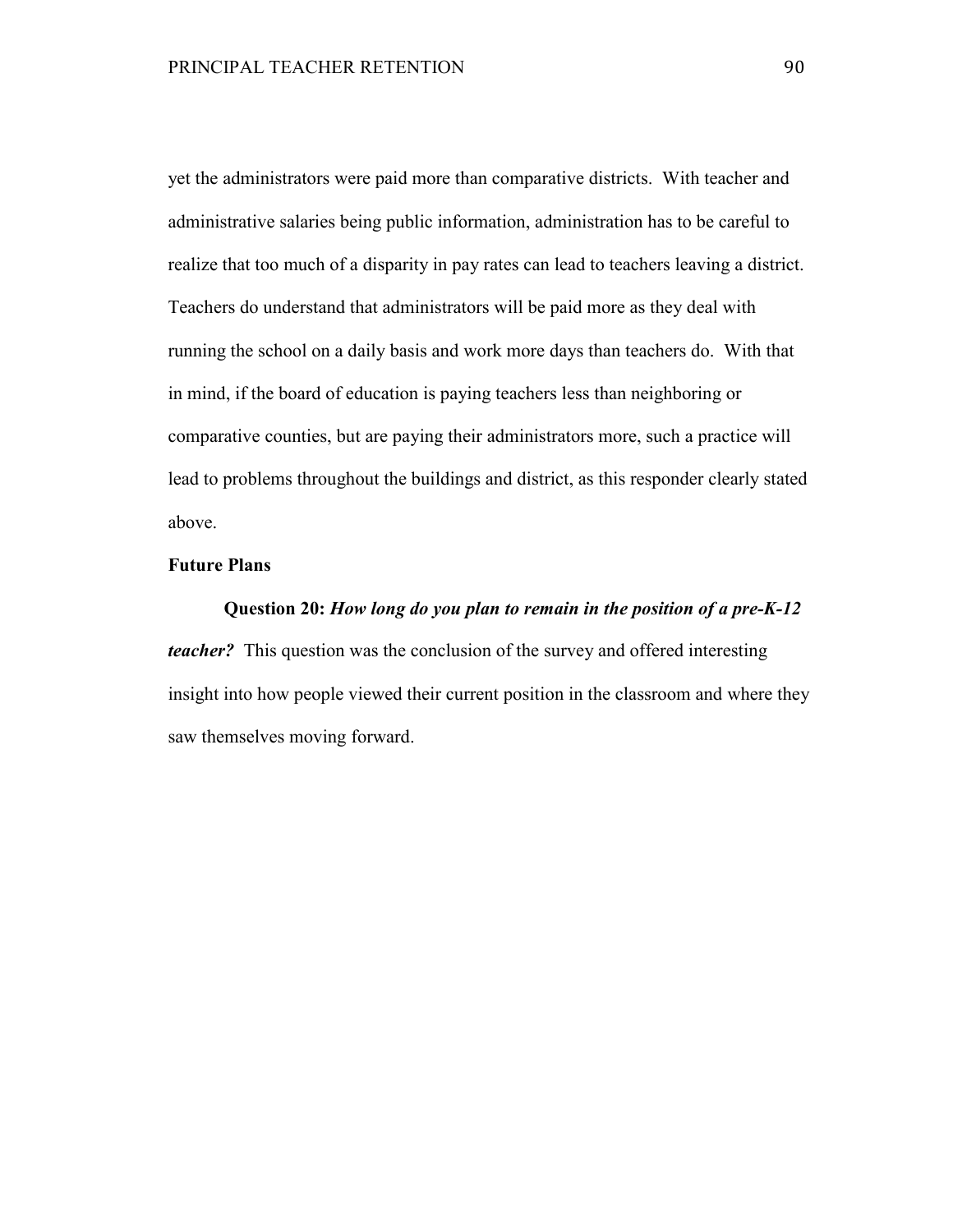|                                                                        | How long do you plan to<br>remain in the position of<br>a pre- $K - 12$ teacher? |
|------------------------------------------------------------------------|----------------------------------------------------------------------------------|
| 1. As long as I am able                                                | 59 (26.4%)                                                                       |
| 2. Until I am eligible for retirement benefits from this<br>job        | 86 (38.5%)                                                                       |
| 3. Until I am eligible for retirement benefits from a<br>previous job. | $1(0.4\%)$                                                                       |
| 4. Until a specific life events occurs (e.g.,<br>parenthood, marriage) | $2(0.8\%)$                                                                       |
| 5. Until a more desirable job opportunity comes<br>along               | 35 (15.6%)                                                                       |
| 6. Definitely plan to leave as soon as I can                           | 15 (6.7%)                                                                        |
| 7. Undecided at this time                                              | 23 (10.3%)                                                                       |
| 8. Did not respond                                                     | $2(0.8\%)$                                                                       |

Table 15 *Future Plans (N=223)* 

## **Summary**

 There are numerous reasons why teachers leave a school district in search of new employment, but according to this survey, significant factors of teacher turnover were location, job description/grade assignment, autonomy over classroom, intrusions on my teaching time, opportunity to teach at my current school, workplace conditions, student discipline, administration, student assessment, and finally lack of influence at their school. When looking at these factors, one can reason that the majority of them, if not all, can be controlled by the administration of a building.

 Administration can make the workplace conditions improve through various tactics and teambuilding activities to improve the culture. What teachers are teaching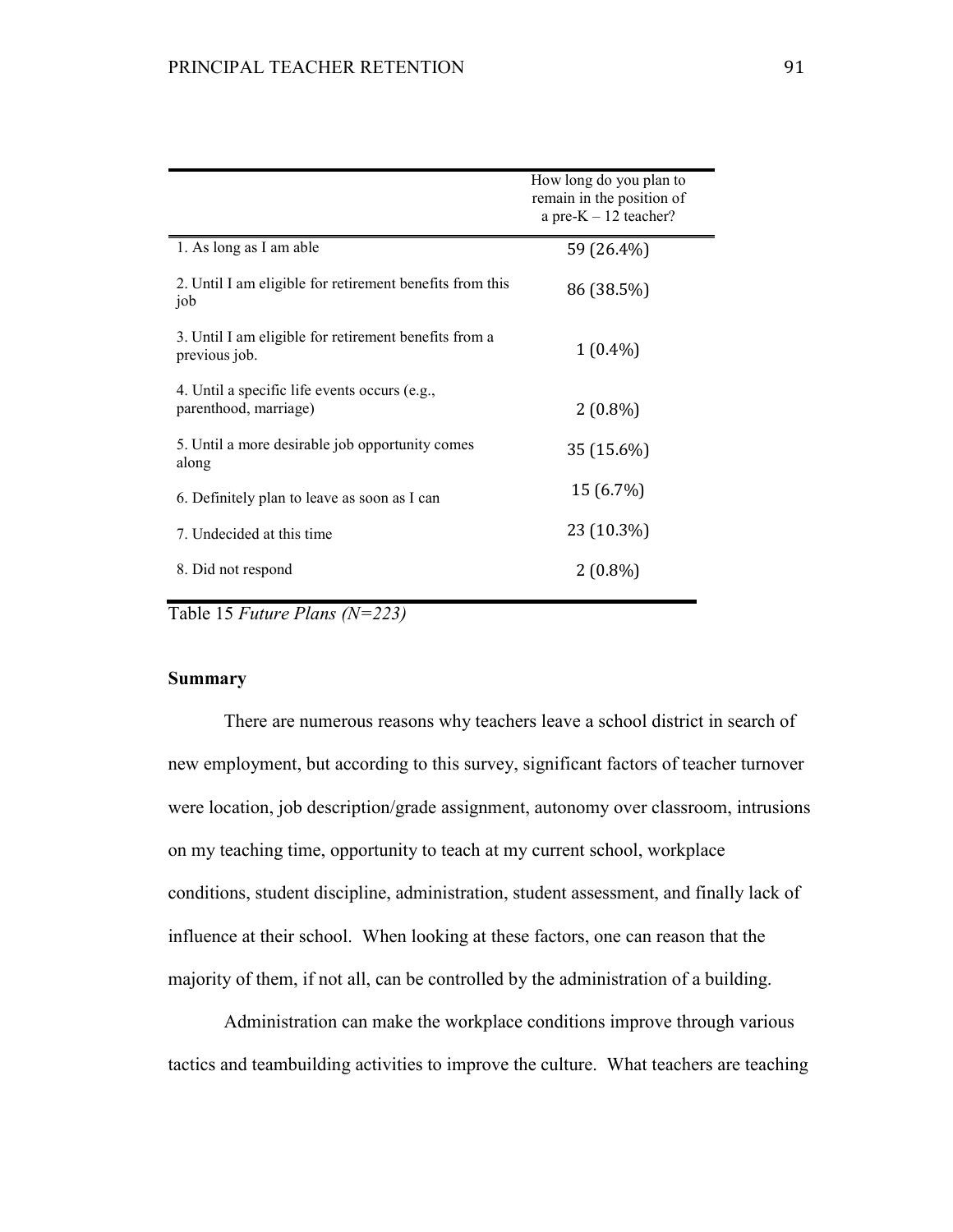and their grade assignments can be and are controlled through the administration of the building. Finally, teachers want to have a voice in what is taught and what policies are put in place in their building. Administrators can look to the teachers for guidance and support to help improve retention rates.

 According to this survey, the three biggest factors that impacted a teacher's decision to leave the previous district are workplace conditions, opportunity to teach at their current school, and administration. While building administrators cannot control the location of a school, they can work to make their buildings more appealing to potential employees and to keep the ones they currently have. By creating a school that people want to work at, administrators will be able to not only retain the teachers they want in the building but also to recruit the best possible teachers to the district.

The interesting finding in this survey is that administration is the most significant reason why someone leaves a school or school district. This finding demonstrates administrators have the ability to make or break a building and influence who stays and who goes, not only through terminations and non-renewals of contracts, but also through the kind of atmosphere they create in the building. Administrators hold a tremendous amount of influence over every aspect of the school day, from teaching assignments, to student discipline, to the level of autonomy teachers have over their classrooms.

Finally, administrators need to realize that they are as much of a factor for someone staying in a district as they are for someone leaving a district. An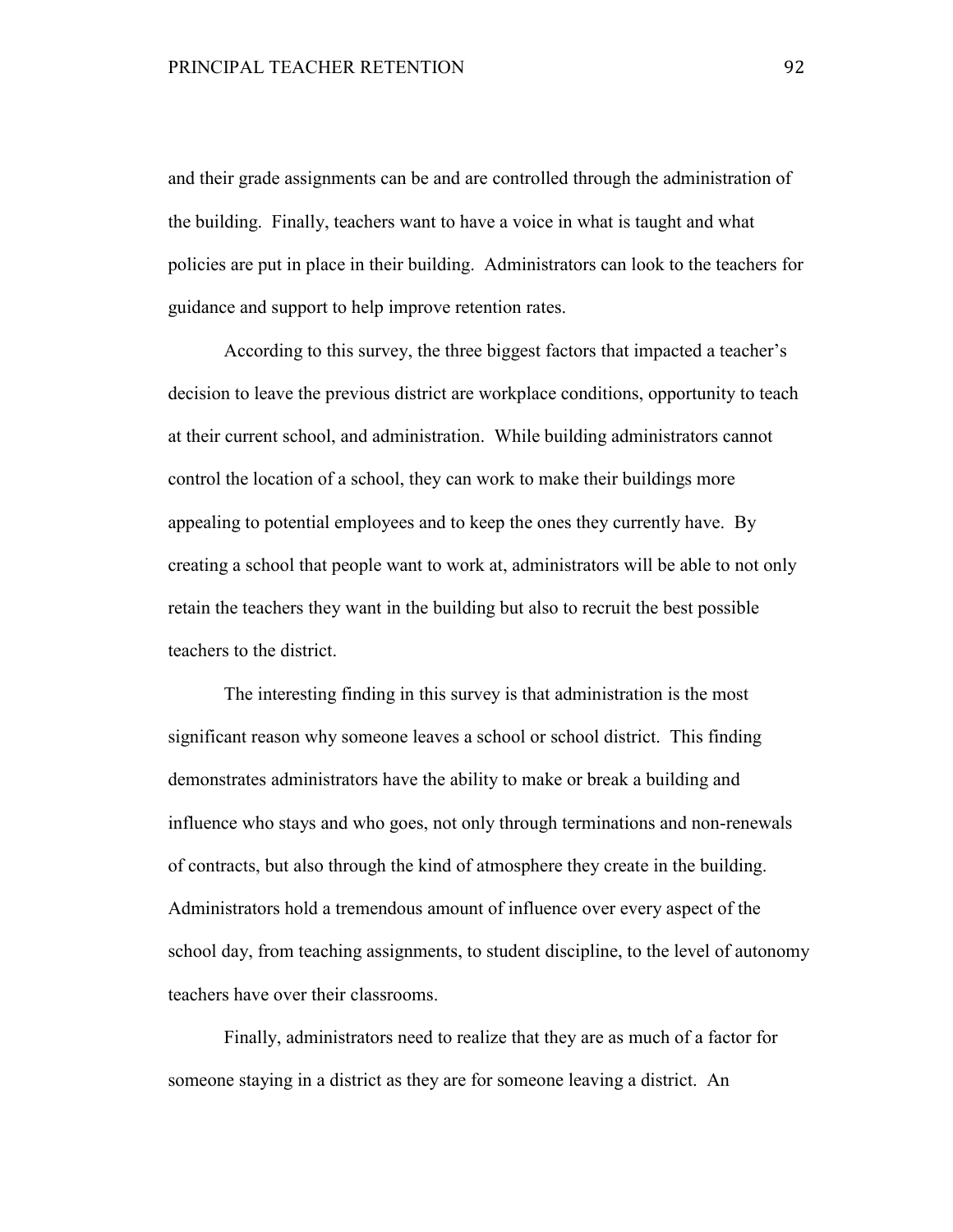administrator has a great deal of influence over the daily operations of the school and need to find ways to help teachers feel empowered and at the same time supported. This is no small feat to accomplish, and one that will determine how successful administrator are and how they affect teacher turnover moving forward. The results of this study demonstrate that teachers attribute retention to the administrators, yet the administrators do not realize how much responsibility they have over teacher retention and how much influence they wield in ensuring teacher success.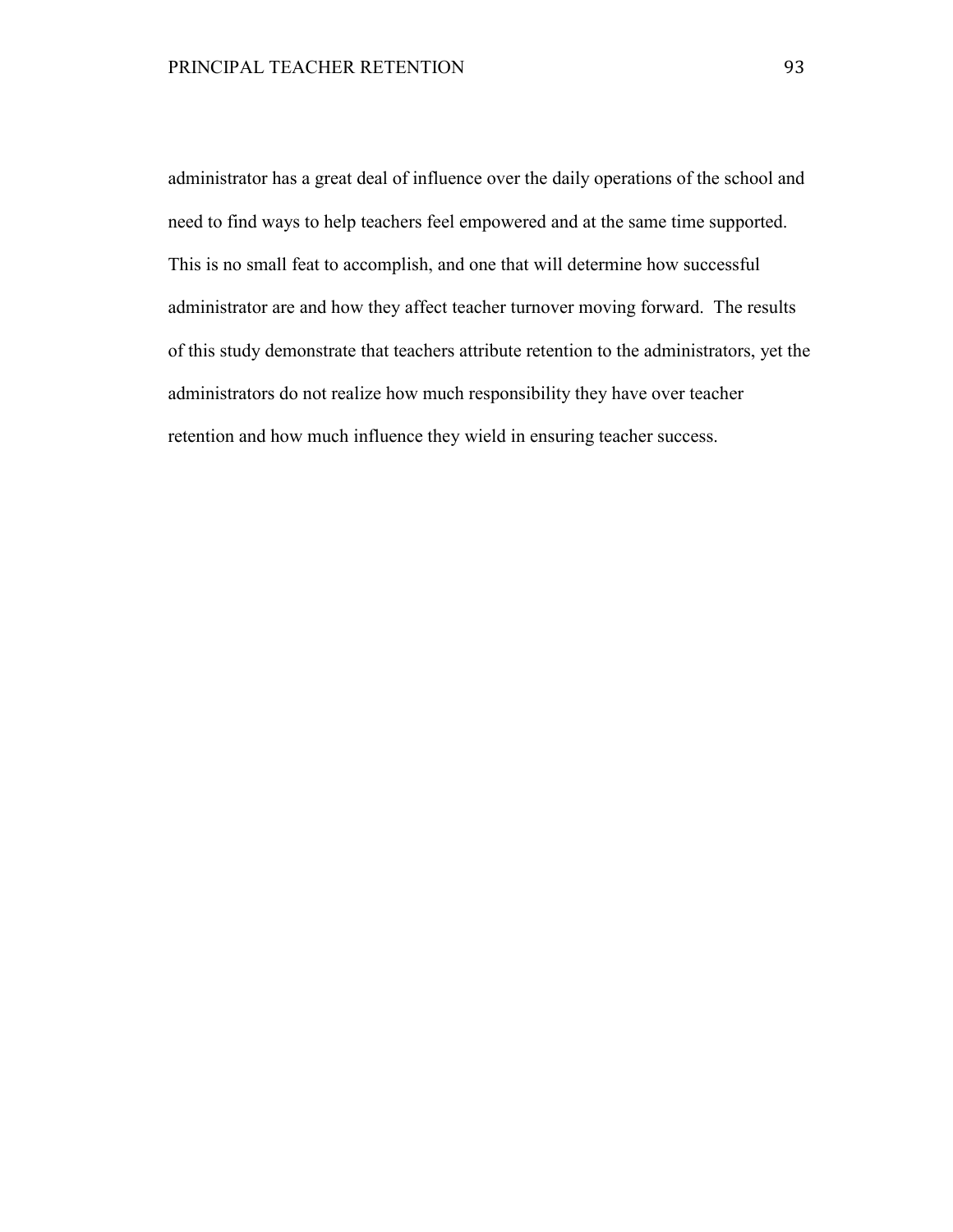## **Chapter 5**

#### **Discussion**

Teacher retention is an issue that many schools in the nation struggle with. This survey has shown the top reasons for people to leave a district for another school district in education. Whether it be administration, location, or the overall desirable environment of school, many factors play a key role in why someone leaves a district. The purpose of this study was to identify what causes individuals to leave a school, and without a doubt, administration is the top factor for someone leaving a district. What can be done to stem the tide of teacher turnover and what steps a district can take to improve the environment of teachers in order to retain their best and brightest should be the goal of all in administration.

#### **Conclusion**

The results of the study showed that the top factors for teacher turnover include autonomy over their classroom, student assessment, job description, lack of influence, intrusions on time in the classroom, student discipline, location, workplace conditions, opportunity at their current school to work, and finally the administration. This data showed that administration can control the majority of these issues simply by being effective administrators determining what is best for their staff and meeting the needs of the staff.

Administration plays such a tremendous part of what goes on in a building that they truly can make or break a staff. When teacher turnover is high, administration needs to reflect and determine if they misunderstood the needs of their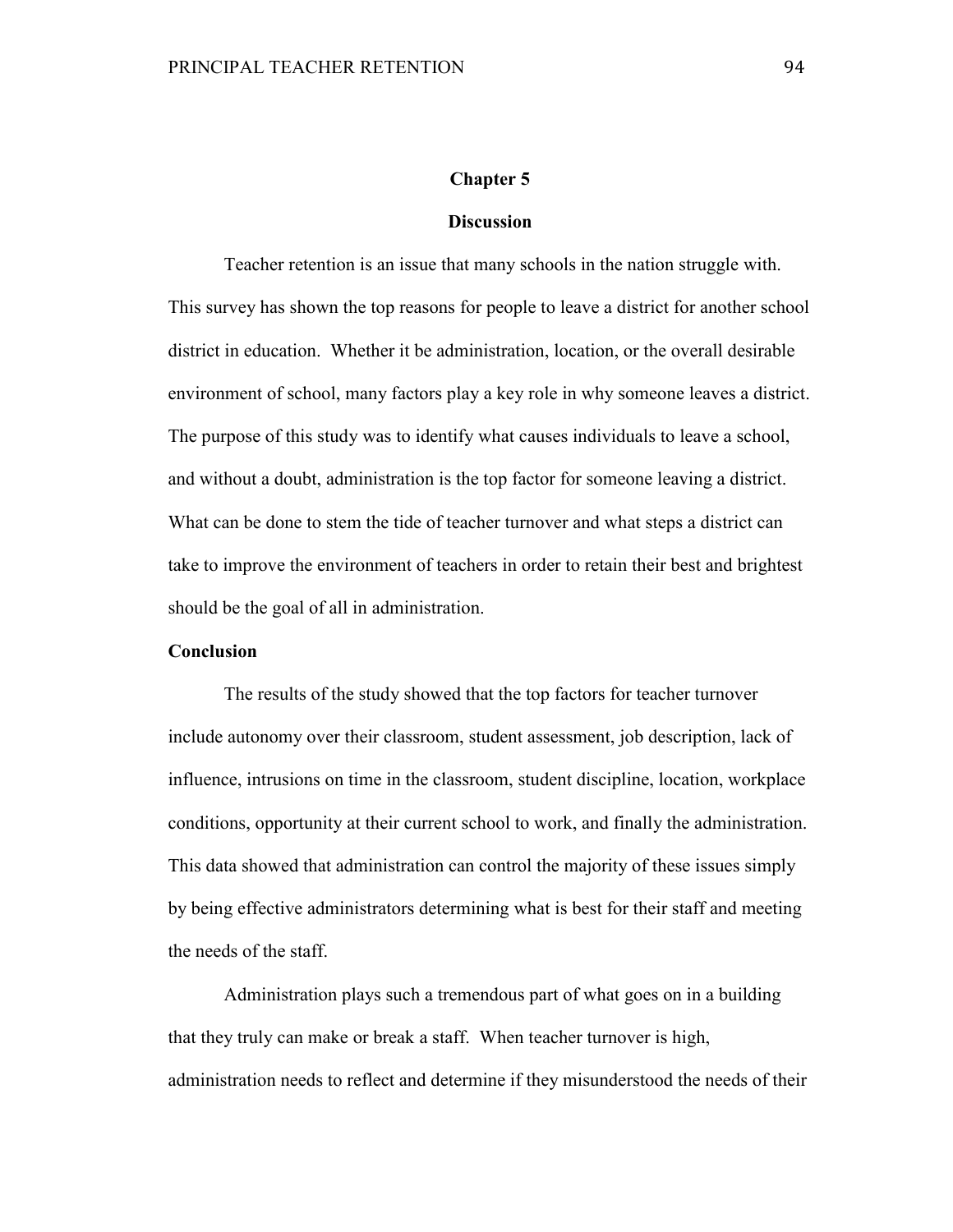teachers, lost touch with what the students and stakeholders need, or are they not considering the needs of the teachers in the buildings. With so many individual responders consistently stating that administration is the key, there has obviously been some kind of disconnect between teachers and administration.

While other factors may seem trivial to some respondents, they were not for others. Teachers clearly do not want interruptions in their classrooms and they want to know that they are in charge of their classroom. Teachers want to feel that their opinion is heard. Teachers want to be teaching content and students they are passionate about. Teachers want to feel like they have the support of administration in the areas of student accountability and student discipline. Teachers want to work where there is a supportive workplace environment more than they want significant financial benefit. Overall, teachers want space, support, and a strong administration they can count on.

## **Implications**

**Principals.** One implication of the study is that of those that responded they were not completely comfortable with the amount of preparation that they had prior to assuming the position; 88% self-reported feeling prepared or somewhat prepared to be a school leader with only 11.1% reported that they felt very prepared. Training is an important aspect of any job, especially that of a principal. While it is assumed that there will be somewhat of a learning curve when moving into this position, the more confident that a school administrator is, the more likely they will be successful and more willing to remain in the position.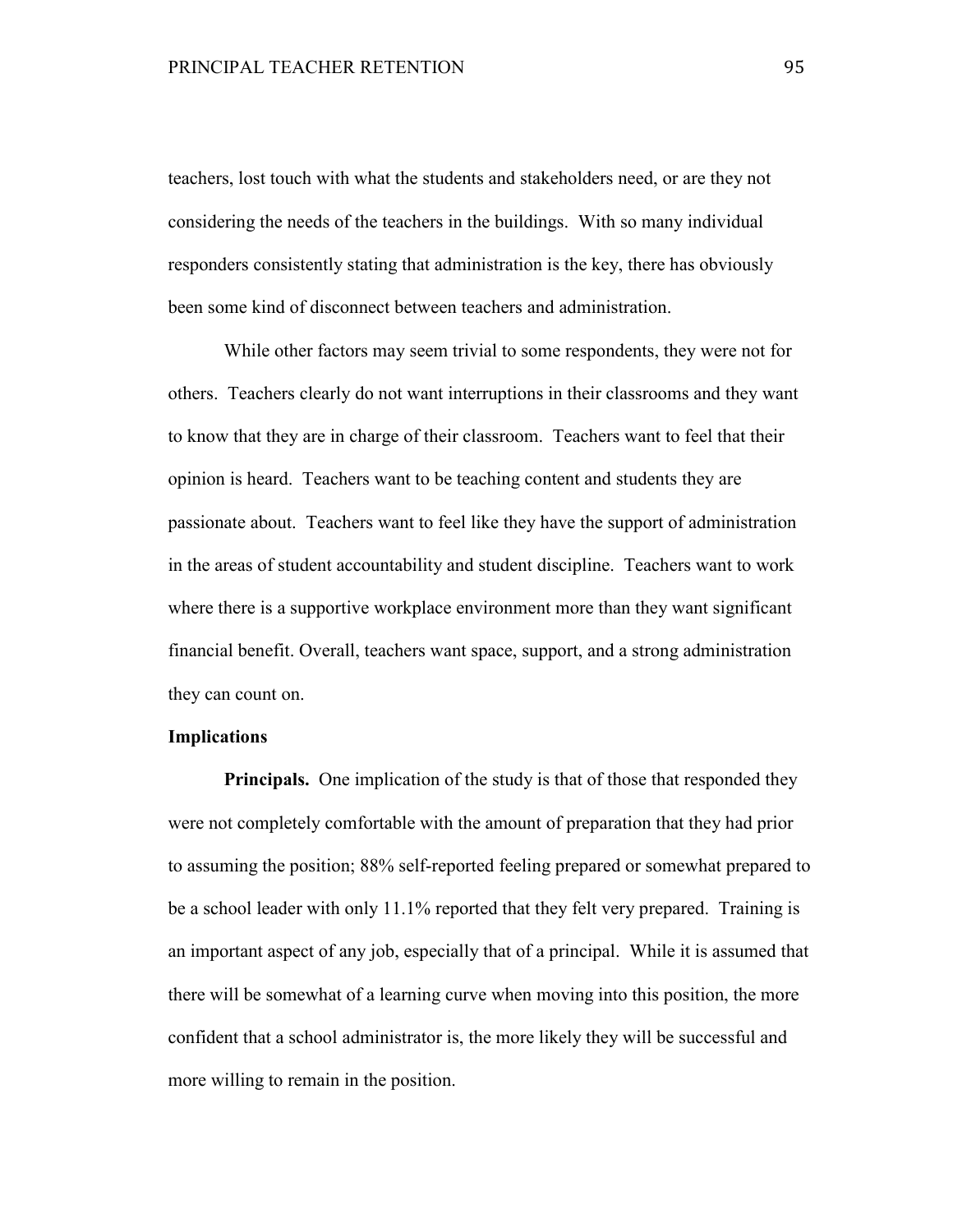Another implication from the study was the self-reported belief that school administrators do not feel supported by their central office leadership teams; 36.1% of those who responded did not feel that the support they received was adequate enough to keep them in their previous district. The relationship between school administrators and district personnel can either be a positive or a negative one. In a positive relationship, the separate leaders work in combination to ensure that all students are receiving the best possible education. However, in negative relationships, perceived hidden agendas and lack of trust inhibit principals' abilities to focus on students. On occasion personality clashes result in a difficult working environment for the principal, as was the case for one of the respondents. Often, this negativity continues until the school leader must seek employment outside of the district. While the removal of the stressors from the school was necessary, in the long run the school would only suffer because now a new school administrator must be sought and time allowed for the teachers and students to become accustomed to the new leader.

 In conjunction with the lack of support by district personnel, increased politics within the school or district was a major factor in leaving for 38.9% of the respondents to this study. This increase in politics has been the result of personal agendas by stakeholders in the community having input into the decisions of the district. When these agendas and decisions are at odds with each other, problems develop. As indicated in Chapter 2 Literature Review, school leaders must believe that they are in control of their schools if they are to be vested in their success. This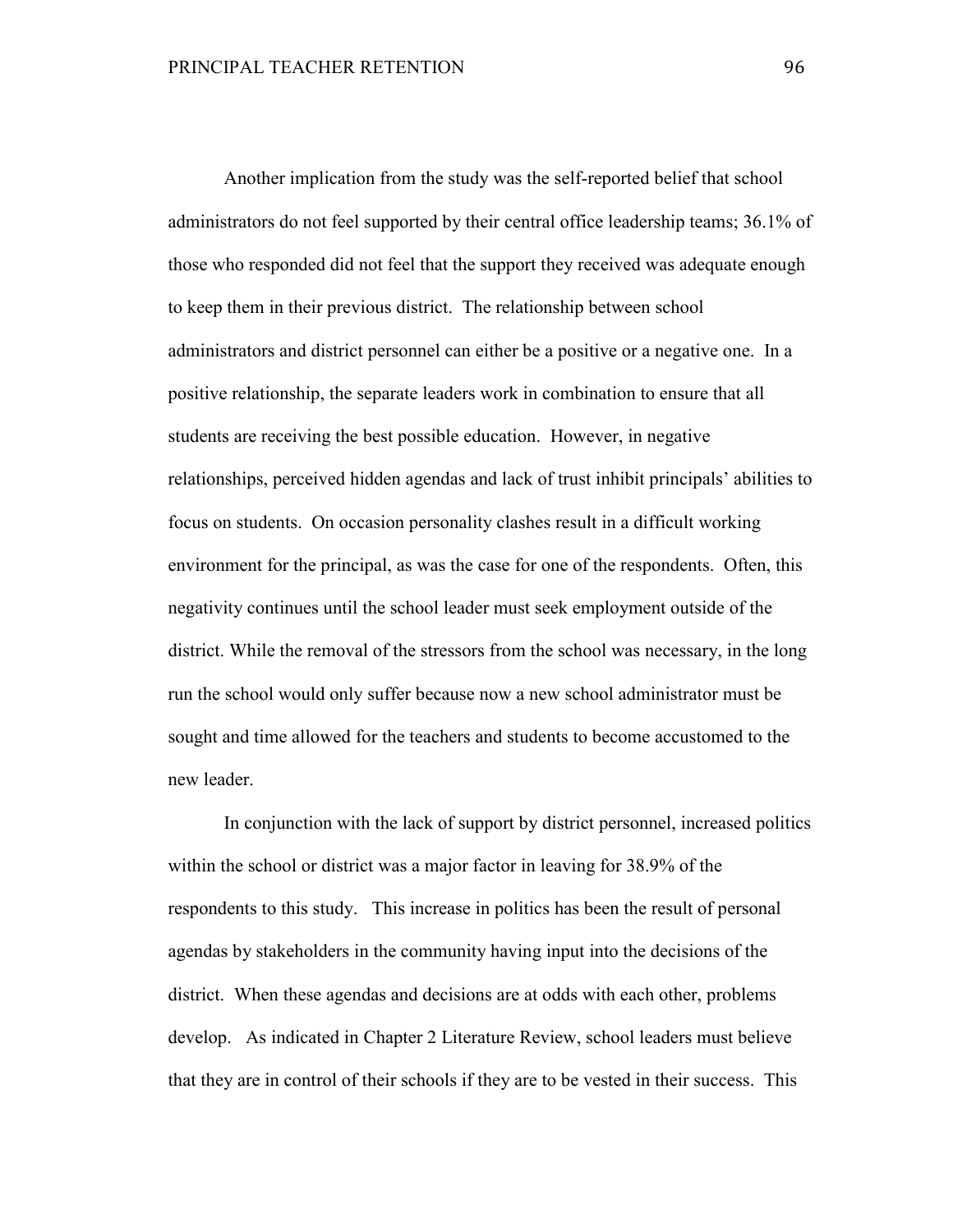control comes in the form of hiring staff, certain in-house decisions, and input in the direction of the future of the school. When outside forces threaten that control, principals are more likely to seek employment elsewhere.

However, one aspect of the results that conflict with the teacher results of the survey was the importance of the relationship between teachers and school leaders. According to the survey data, 63.9% of principals and assistant principals indicated that their increased role as instructional leaders and relationship with teachers was not a factor or had very little influence on their decision to change schools or districts. However, 72.7% of teachers responded that it was their dissatisfaction with their administrators that was a primary cause for their decision to leave their previous school or district. This illustrates a potential disconnect between principals and teachers that the principals may not recognize exists. Such a discrepancy between the two groups indicates several issues. Lack of clear expectations can influence the relationship between teachers and principals. While principals have a responsibility to ensure that educational standards are being maintained, the method by which this was accomplished can have a definite impact on the outcome.

From this analysis, one conclusion was that any increase in school administrator turnover could be connected to local factors and not related to a statewide trend. The differences in how districts not only prepare and support their school administrators but also cultivate the working relationships with them can affect the desire of school leaders to remain within the district. In addition,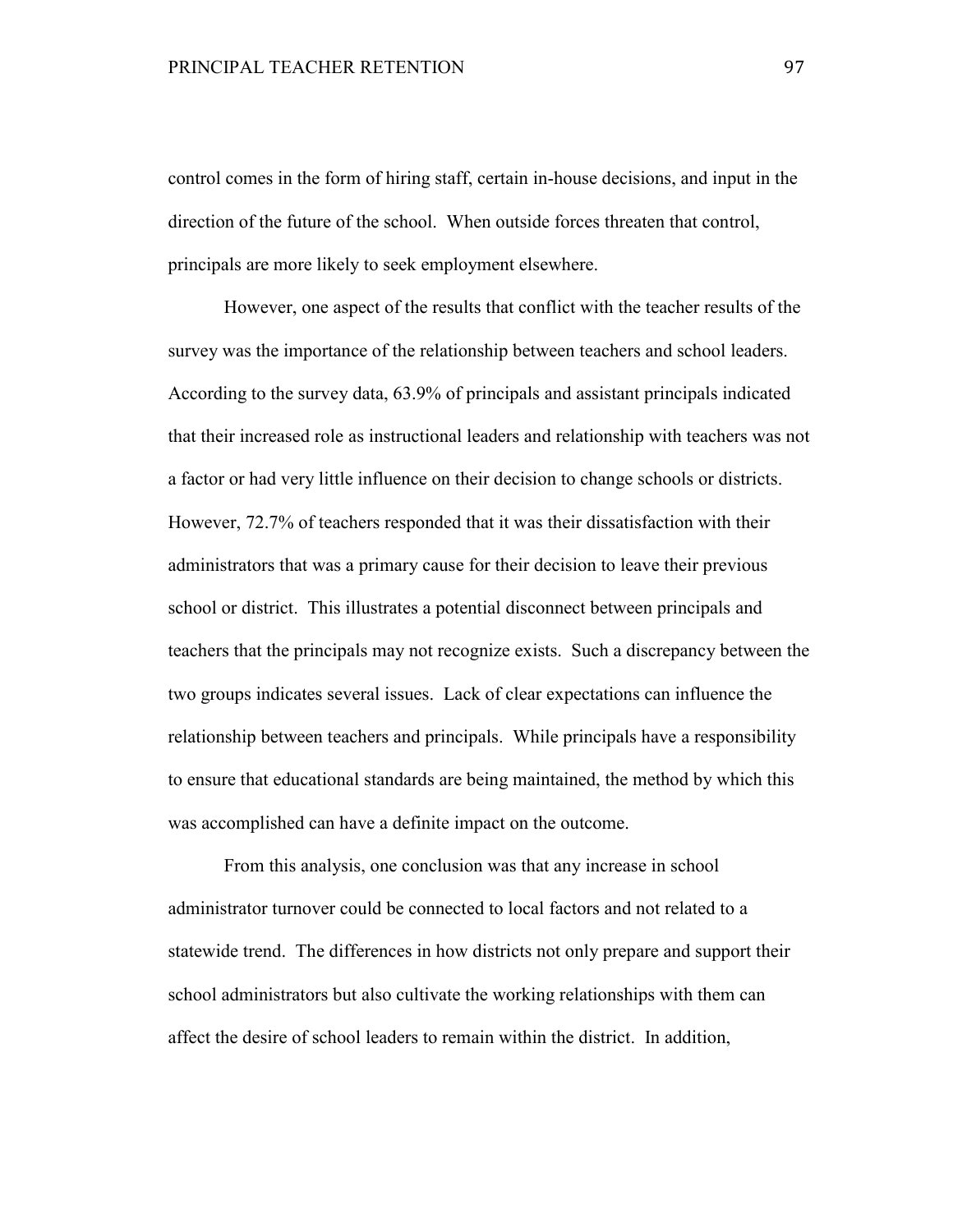community support and interaction with the principals could impact the likelihood the leader will stay.

 **Teachers.** This study has offered an insight into what truly motivates teachers to leave school district. While many may think that money is the overriding factor, the reality is that this study has shown that the administration will largely influence if someone is likely to stay or go from a school district. The location of a school will play a significant role in a teacher's decision to leave for a more desirable location in another district. This study has helped to show what motivates a teacher to leave a district in Kentucky for another school district.

The clear impact of this study is that it shows what motivates teachers and how a school district can work to retain their teachers. While districts may not realize what problems exist in their schools, they now have an avenue in which to examine what teachers from throughout the Commonwealth of Kentucky are state are their main reasons for leaving. Conversely, while this study may focus on teachers in Kentucky, it is applicable nationwide was the same issues more than likely exist in other states.

Teachers clearly want to know they have an administrator who can handle the task of being the leader of the school. Numerous comments ranging from "it's all about the administrator," to "when a school administrator leaves, it damages the school for two years, whether they were good or bad" confirm the importance of that demand. Teachers want a clearly defined leader who provides consistency and one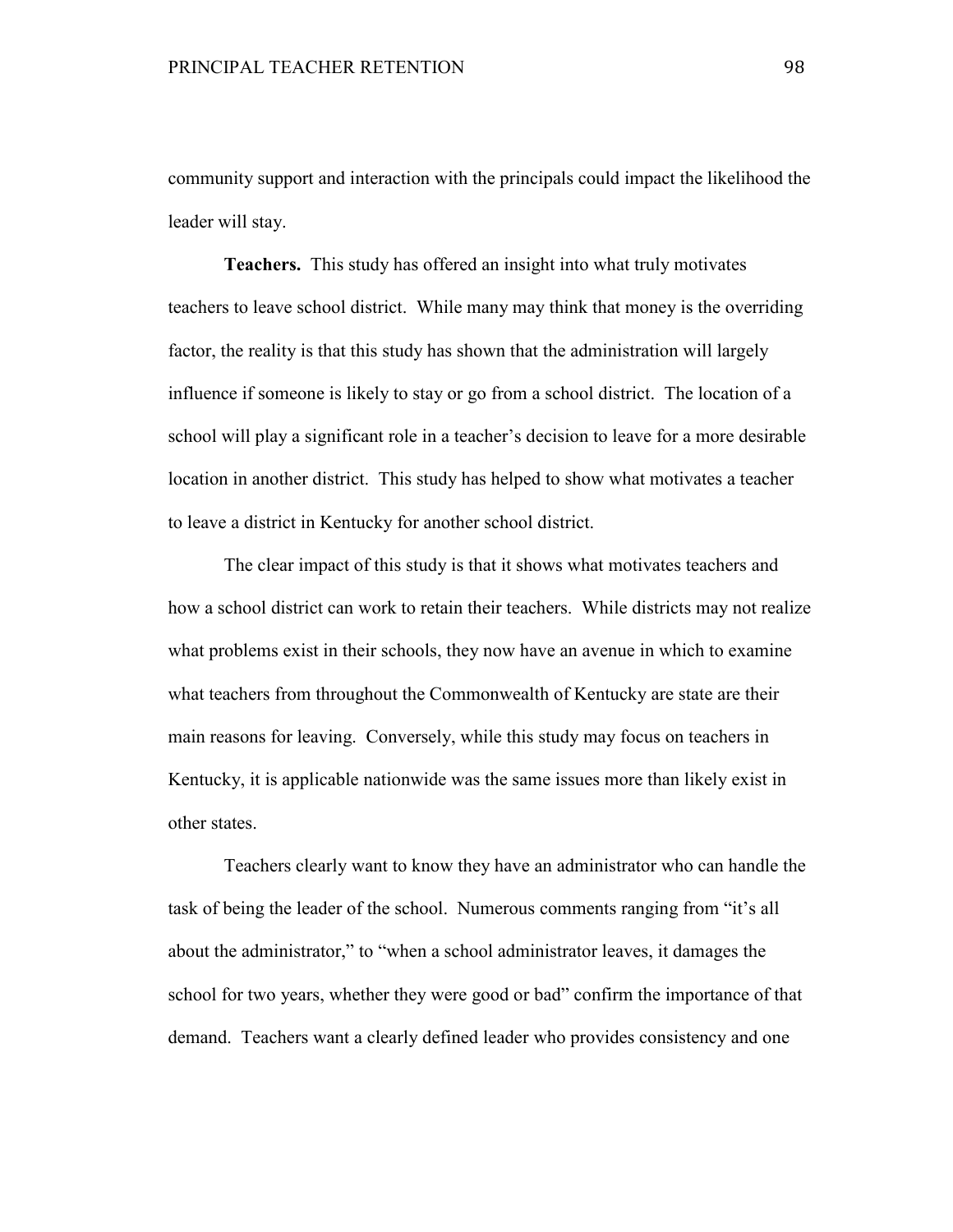who is going to build a culture that encourages success for teachers and students, and who creates a work environment that caters to the needs of all stakeholders.

Teachers have stated numerous times in this study that without proper administration, they will be facing an environment that will not be conducive to being successful in and out of the classroom. Clearly, the focal point of a district that hopes to retain their best and brightest teachers is a district that will ensure they have the proper leadership in their buildings.

#### **Limitations, Delimitations, Assumptions**

**Limitation.** Overall, this capstone results are limited to the respondents to either survey. From the school administrator survey, there were a limited number of responses statewide from principals and assistant principals. Montgomery County High School experienced a dramatic increase in school leadership during the study time period over the apparent statewide status. From the findings of the study, leadership turnover does not appear to be as critical problem in public schools when compared to that of teacher retention. Of the 1,058 that agreed to participate in the study, only 11.3% of principals and assistant principals indicated that they had moved schools or districts during the study period. While the number of participants is small, nevertheless, the responses obtained provide important analysis of the status of school leaders in Kentucky.

From the teacher retention investigation, the results relates only to the districts and teachers that participated in the survey. No attempt was made to identify the district so the results of this capstone may not be generalizable to other districts in the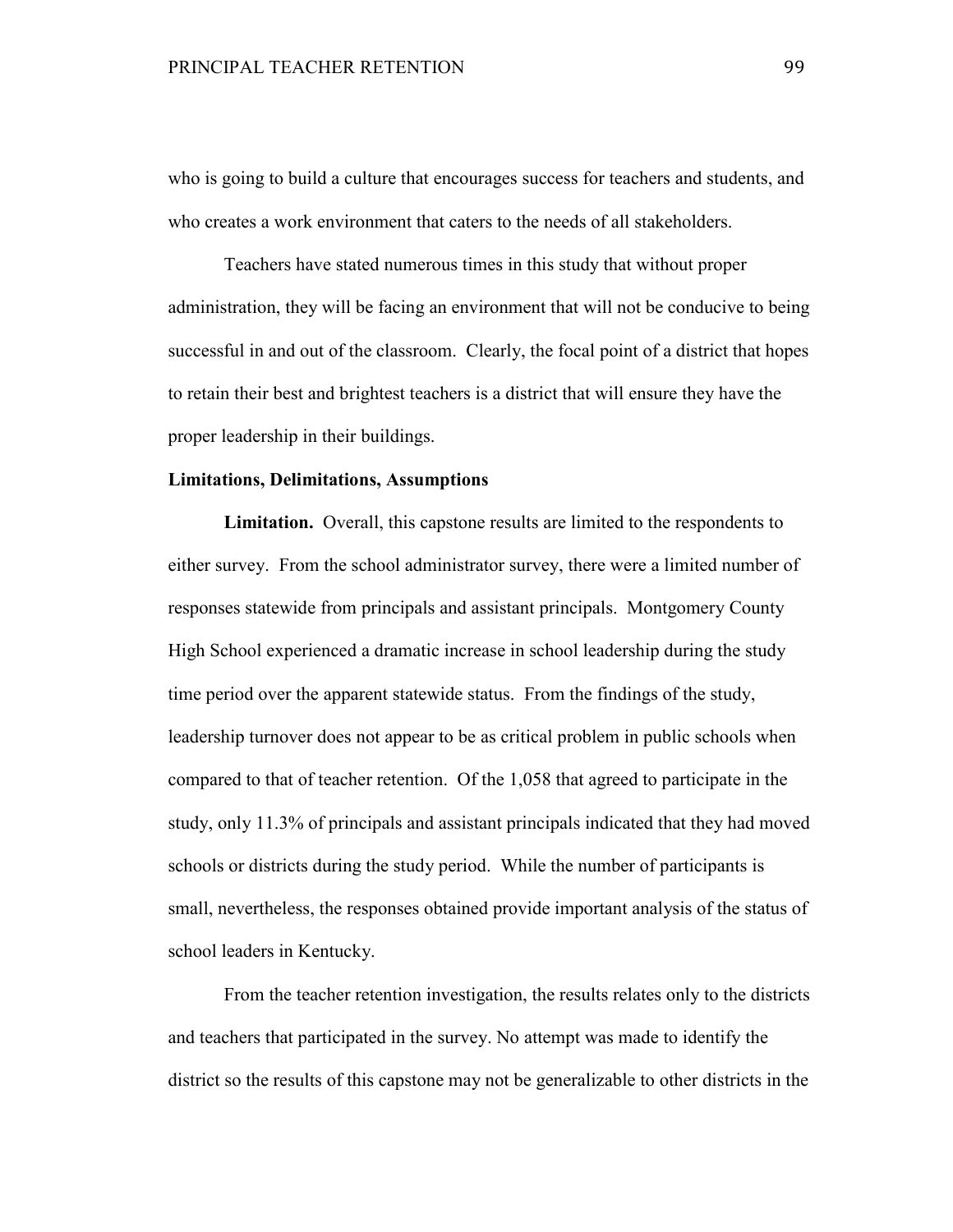state. What this does by not knowing is that we cannot trace back to who participated, and at the same time we did not know who participated so we could not determine how many actual districts participated in the research study.

**Delimitation.** The first delimitation was who was contacted in the district to distribute the survey. The director of human resources was the first person contacted. From there, the superintendent was contacted through email to forward the survey to the staff. The person was chosen to make the distribution of the survey more efficient and create a central point in the district to use for contacting. The problem is that it is hard to say how many people never sent out of the survey nor read the email. In addition, there were probably missed participants by not sending the email out individually by the researchers to sample. This would have possibly created a higher pool of responders and more information in the study.

 The survey had 18 multiple-choice questions dealing with reasons for leaving a district, and one open-ended question where teachers could share their personal opinions and experiences. While this may seem like an appropriate amount of questions, it is possible that a delimitation was created by not offering more choices or by how the survey was worded.

**Assumption.** There were assumptions made in the survey, such as assuming that people were honest in their responses and that districts would freely send the survey out. While this may sound obvious to some, there is no guarantee that districts participated nor is there a guarantee that people were honest in their answers. In addition, there is an assumption in place that people read the questions the same way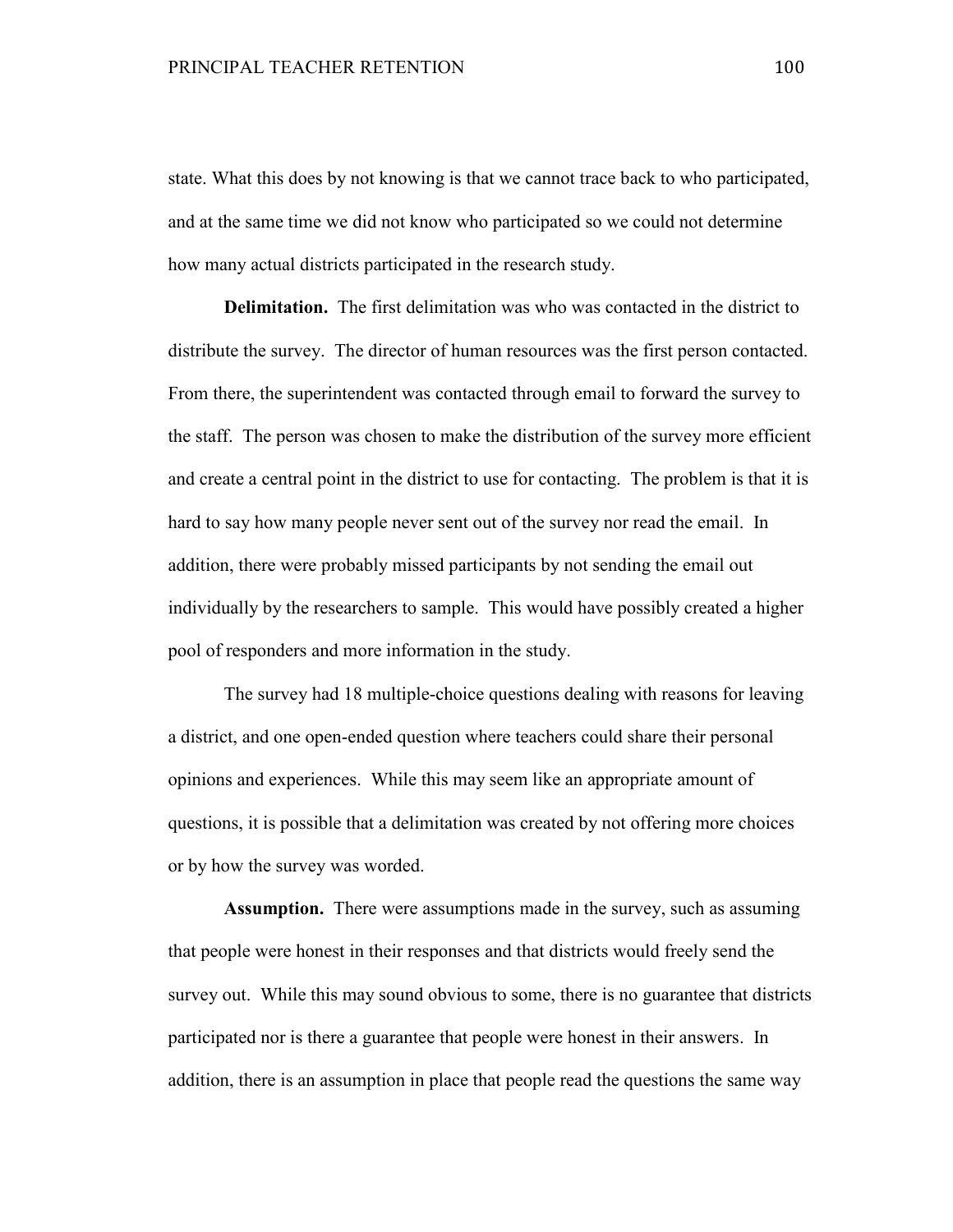as the researchers. Questions can be interrupted and that could skew how people answer the questions. The reality is that without clearly defining the questions, people could make assumptions that led to skewed data and misunderstood terms and questions.

Another assumption in the teacher retention research is that the responses received from the participants were given in an honest manner. While many provided very revealing data and explanations on why they left a district that does not mean they all felt comfortable enough to share how they felt about the district. Could there be more information that could be gained by resurveying these participants in a different medium than an online survey? Perhaps they would be more open if it was on paper or in a face-to-face interview.

## **Recommendations**

**Principals.** One recommendation to improve school administrator retention would be to reinstate the KPIP to assist local districts with a continuous plan of support for new administrators. By utilizing a statewide program based on a uniform set of standards and expectations, principals and assistant principals would receive consistent quality training and support that provides them access to a network of other school leaders to which they can turn for guidance. Additionally, an improvement in college preparation prior to assuming their roles can ameliorate retention. Graduate courses in education need to include opportunity for those interested in leadership positions to receive additional work associated with the practicality of what those positions entail. So often, teacher leaders become school principals without the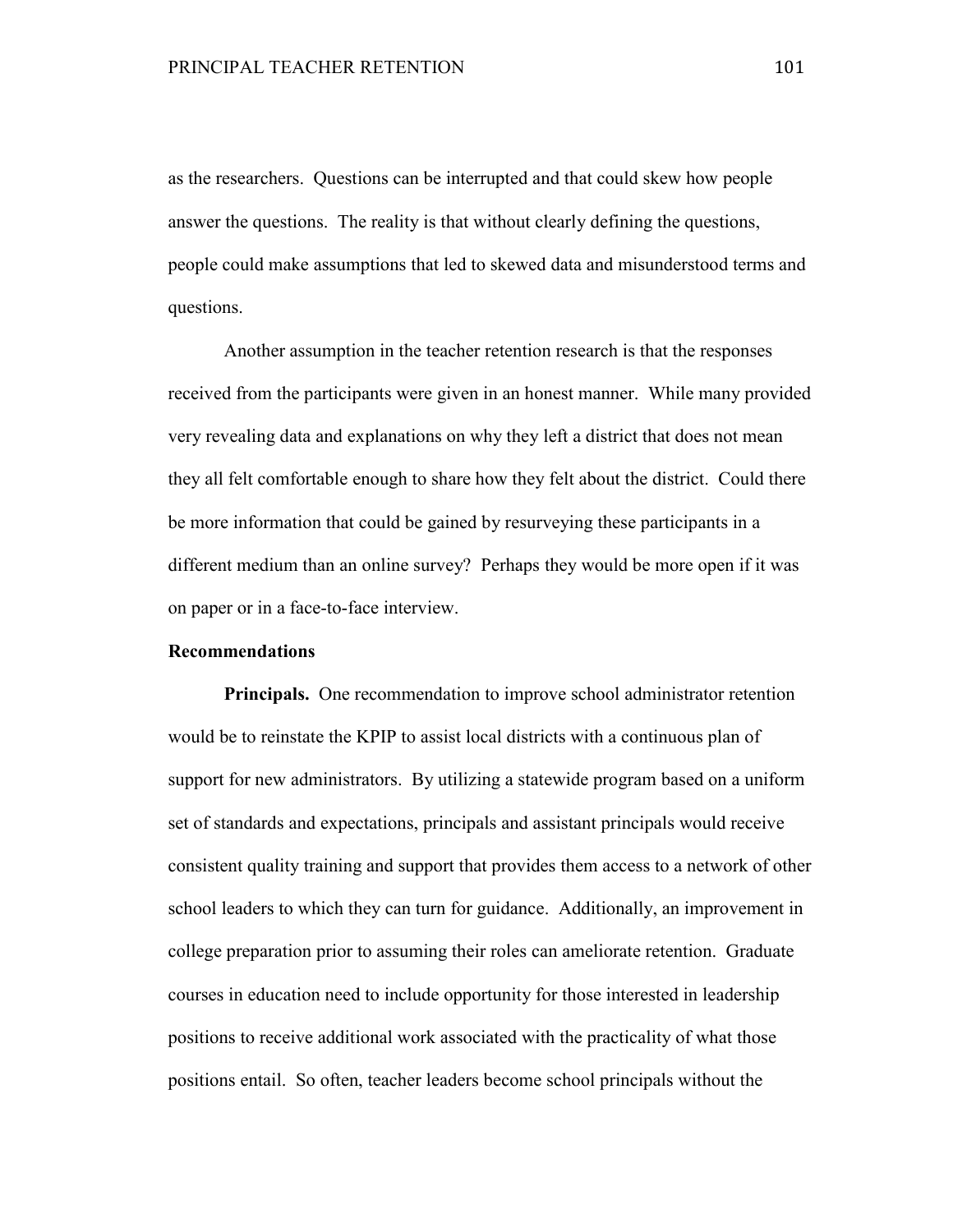benefit of truly understanding what that means. According to the results of this study, only 11.1% felt that they had received that necessary support to feel very prepared.

**Teachers.** Based on the results of this study, districts need to be made aware of the findings from what teachers shared in relation to their reasons for leaving a district. A tremendous amount of information can be derived from this study that shows what truly impacts teacher retention in a district. Districts should look to use this data with the principals and assistant principals to find ways to meet the teachers where they can and help retain their best teachers. This survey should be seen as a tool that can only help a district progress in the area of teacher retention.

The districts that participated in the study and clearly stated that they would participate in this study will be sent a copy with highlighted portions that point out key information relating why teachers leave. Those districts can then look to help improve retention.

Principals need to realize that must communicate with teachers on a daily basis to ensure that they are providing their teachers what they need. A survey should be created and distributed in districts that have struggled with retention rates in order to see what is really transpiring between administration and certified educators in the building. If there is a verified disconnect between administration and teachers, then there should be an arena in which each side can freely share ideas without fear of repercussions. Both sides should look for ways to improve the work environment, not only for each other, but also for the benefit to the personal connections with their students.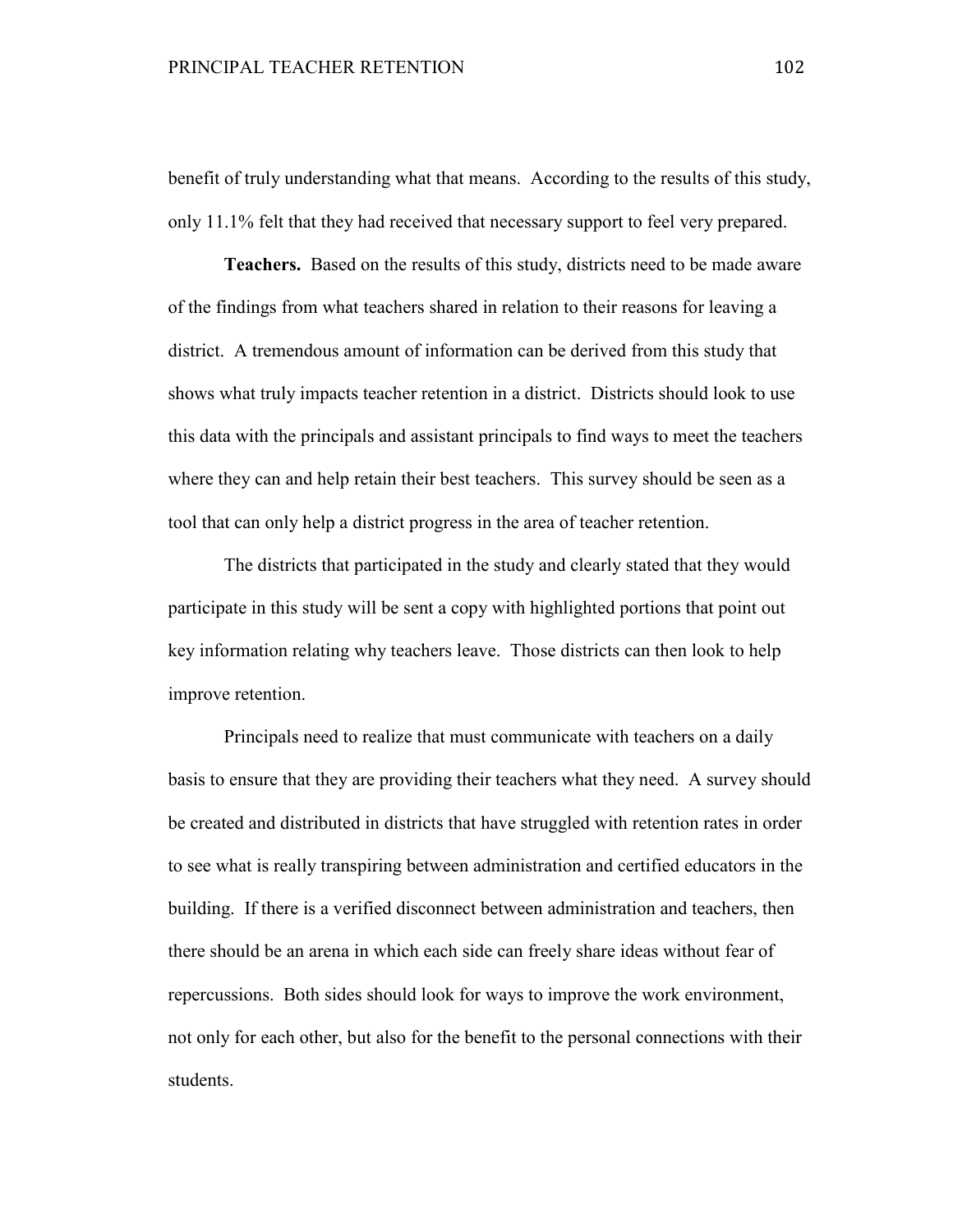Teachers need to have the type of leadership among their own that can help prevent problems before they develop. Teacher leaders need to create an atmosphere in which individuals can share ideas without fear of discipline or termination, but an atmosphere in which everyone can grow together. Teacher-leaders need to have the ability to share ideas with administrators to help the school progress forward, and administration needs to have the humility to take the suggestions and do their best to keep everyone productively working well together.

## **Future Actions**

 The next steps should be to look at how to take this study and create it into a book that can be used by professional educators throughout the country to help create environments that are conducive to educators and administrators alike. The book should cover what causes teachers to leave, and what can be done to help retain teachers in a district. Conversely, a professional development program could be derived from the book to help show educators and administrators how to work to create environments that fit the needs of all stakeholders.

 This study will be presented at conferences to share what factors are impacting teachers to the point of wanting to leave a school for employment elsewhere. Through conferences, this information will hopefully be able to help more in the field of education to retain teachers and to create the kind of schools that are desired by educators. Working together with these conferences and various schools will provide the researchers a chance to help improve the educational system in the future.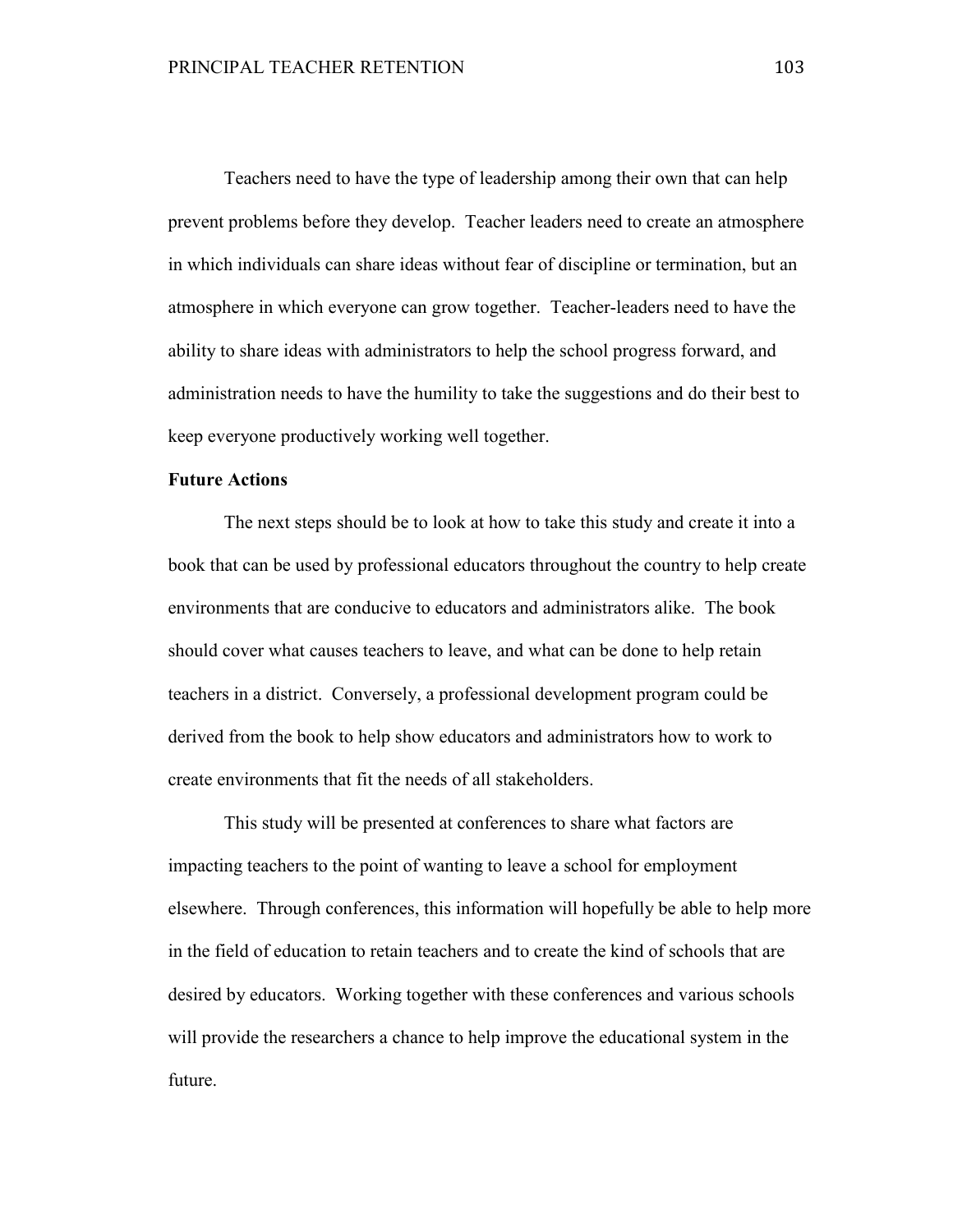Finally, a follow-up survey could be used to gain more detailed information from participants of this study. The survey may seek individuals who wish to share more personal information of what has gone wrong and what has gone well in their school districts in order to help give a clearer picture of what is working and what is broken in education. The additional survey could help direct the book as well as provide more personal stories and accounts to help improve the relationship between administration and faculty.

## **Reflection**

Upon reflection on this project, the lesson learned here is that assumptions should not be made when determining why people leave educational jobs to seek new educational jobs. Everyone has specific personal reasons for leaving, but so many of those reasons are tied to how administrators either treated them or did not do their job on a daily basis. The number of people who left because of an administrator is surprising and at the same time troubling. What is causing so many in administration to precipitate teachers leaving their building? Are we not training our administrators correctly or preparing them for their job? Are people just always going to have a problem with their supervisors at work?

One compelling lesson from this study is ever underestimate the influence of one in leadership. So many in administration need to understand that they are what holds a building together or tears it apart, according to the people who participated in this survey. The number of comments on administrators is troubling and even unbelievable in a study like this. The relationship between school leaders and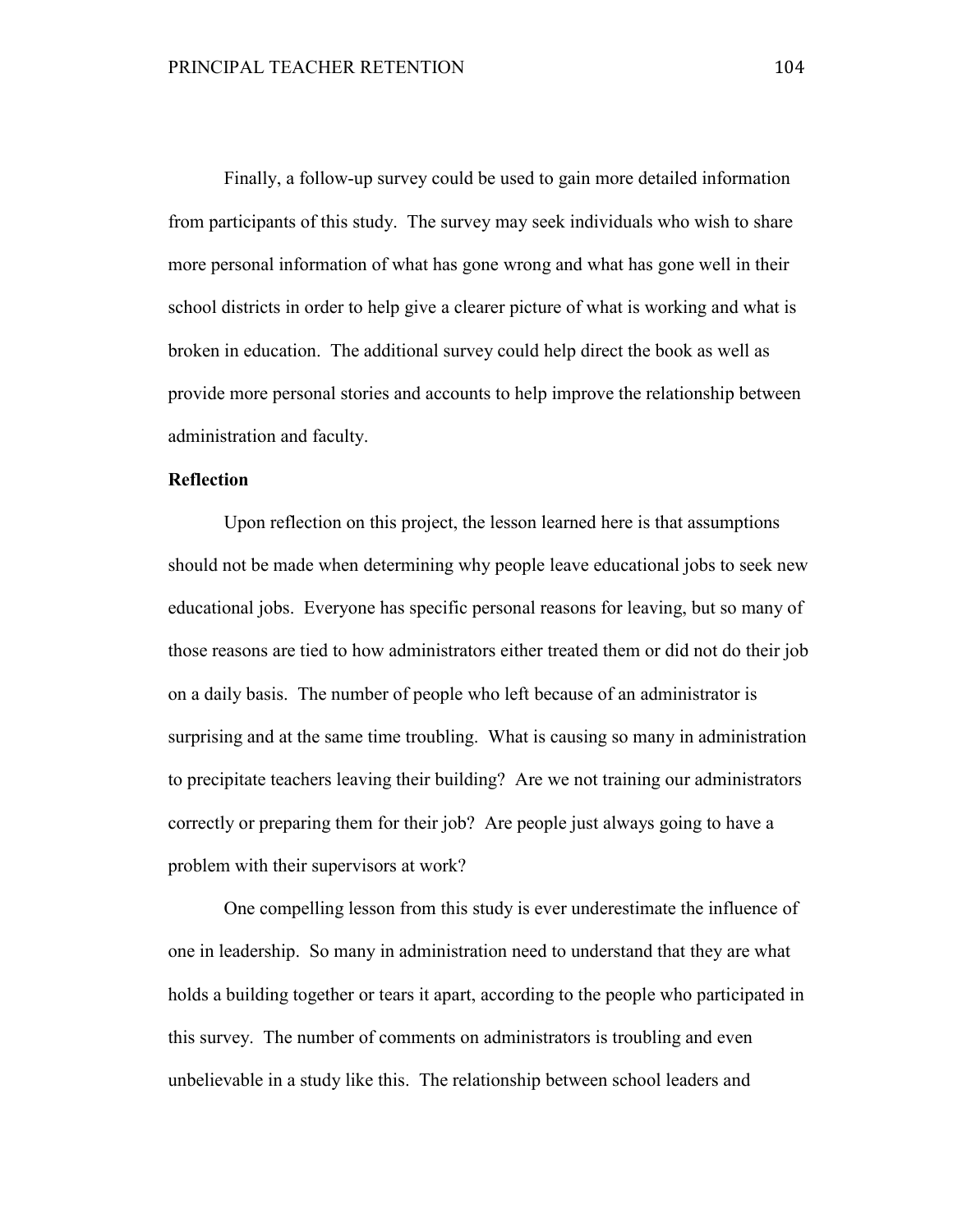teachers is a critical component of a school's success. From this study, it would seem that while they must work in conjunction with each other, often they do not fully understand each other. Even those school administrators who spent years in the classroom somehow seem to forget what it is like to be in the classroom. Likewise, district personnel often forget what it is like to be a building principal.

People will not always read emails nor will they be apt to help with a research study. The reality is that the email subject line must incite enough the interest that prospective participants actually open the email. At the same time, the email must be a concise enough to ensure they will actually read the email and hopefully distribute it to their staff.

Some things that could be done differently if this study were to be done again would be to obtain individual email addresses of state employees to help save distribution and response time and ensure that the survey actually reaches as many people as possible. Doing so would help increase the sample size and remove the power of one person outside the researchers who make a unilateral decision not help with the study and removing a large potential sample size from a study.

The next thing that would be done differently is the way questions are written in the survey. Individuals could have interpreted a few of the questions differently. The questions would be rewritten in a way that clearly defines what the question is asking and remove the element of interpretation from the questions. This would hopefully help the credibility of the study and the responders to the questions.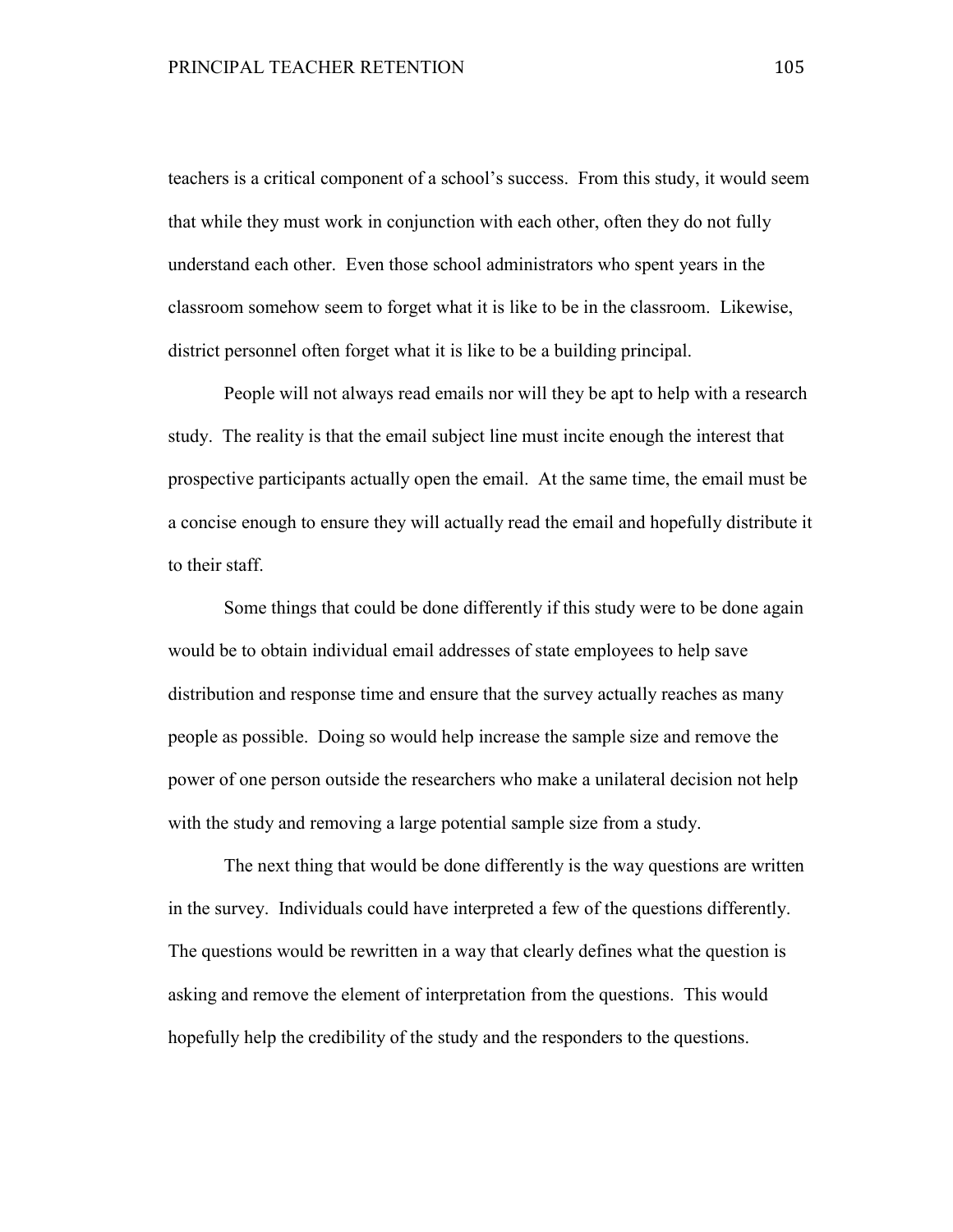The goal of this study was to determine what factors actually cause people to leave a district and the results have clearly shown that the majority of the factors stem from the administration in a building. The purpose of improving school administrator and teacher retention is to improve and strengthen relationships with students, for whom both administrators and teachers act as can be tremendous role models. When a school administrator or teacher leaves a school, a student usually loses contact with that administrator or teacher and could feel let down by the district or the individual.

 By increasing retention and seeing what actually causes people to leave a district, administrations can devise with ways to retain teachers and hopefully improve retention rates and improve the relationships and connections among school leaders, teachers, and students.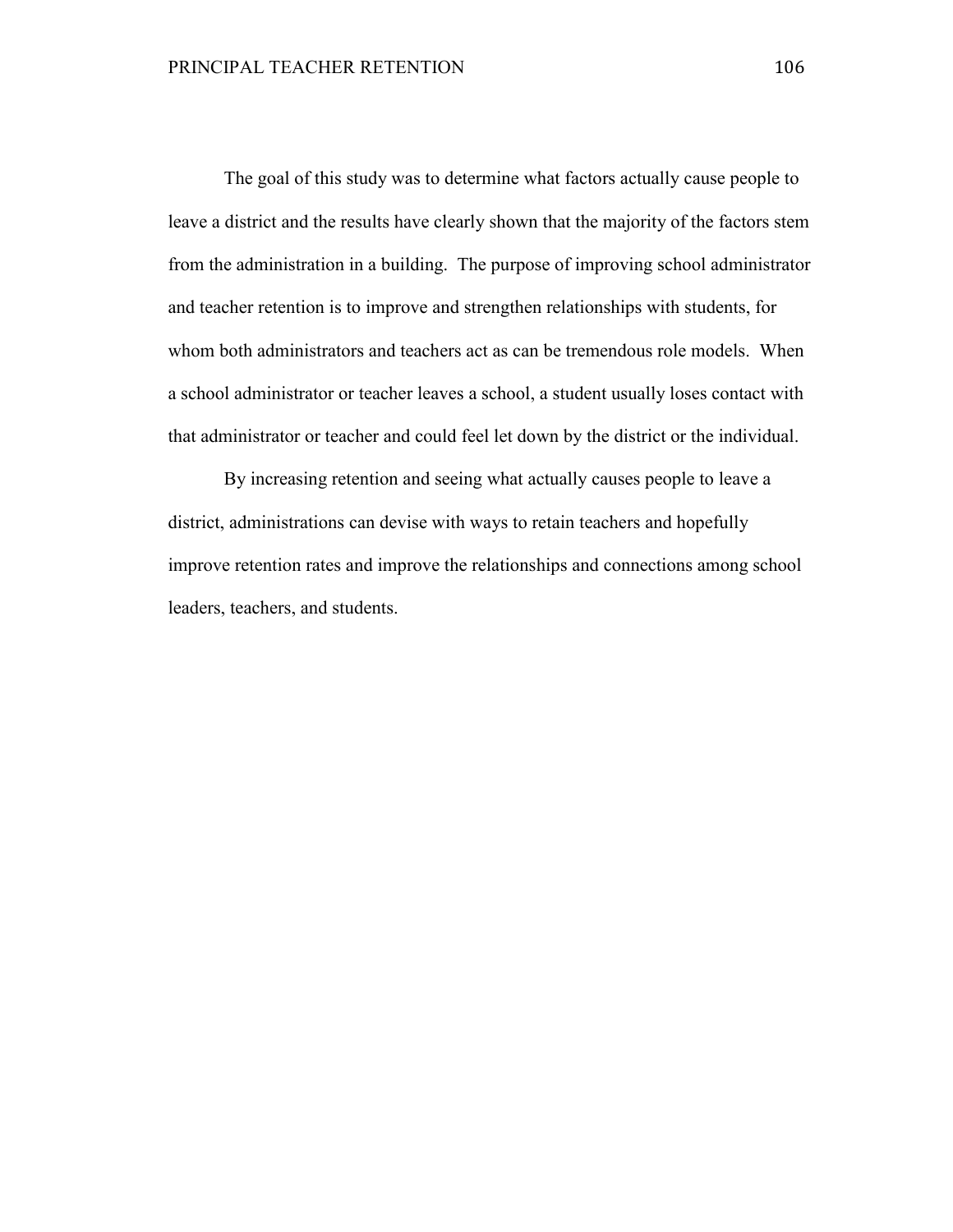### References

Ashiedu, J., & Scott-Ladd, B. (2010). Improving worth to reduce teacher shortages: The role of strategic human resource management. *International Journal of Employment Studies, 18*(2), 1-36.

Barnes, G., Crowe, E., & Schaefer, B. (n.d.). The cost of teacher turnover in five school districts: A pilot study. *National Commission on Teacher and America's Future.* Retrieved from http://nctaf.org/wpcontent/uploads/CTTExecutiveSummaryfinal.pdf

- Battle, A. A., & Looney, L. (2014). Teachers' intentions to stay in teaching: The role of values and knowledge of adolescent development. *Education*, *134*(3), 369- 379.
- Beam, A., Russell, C., & Smith, S. (October, 2014). *Challenges for novice principals: Facing 21st century issues in school administration*. Unpublished manuscript, Liberty University, New York, New York.
- Béteille, T., Kalogrides, D., & Loeb, S. (July, 2011). *Stepping stones: School administrator career paths and school outcomes* (17243). Cambridge, MA: National Bureau of Economic Research.
- Borman, G. D., & Dowling, N. M. (2008). Teacher attrition and retention: A metaanalytic and narrative review of the research. *Review of Educational Research, 78*(3), 367-409.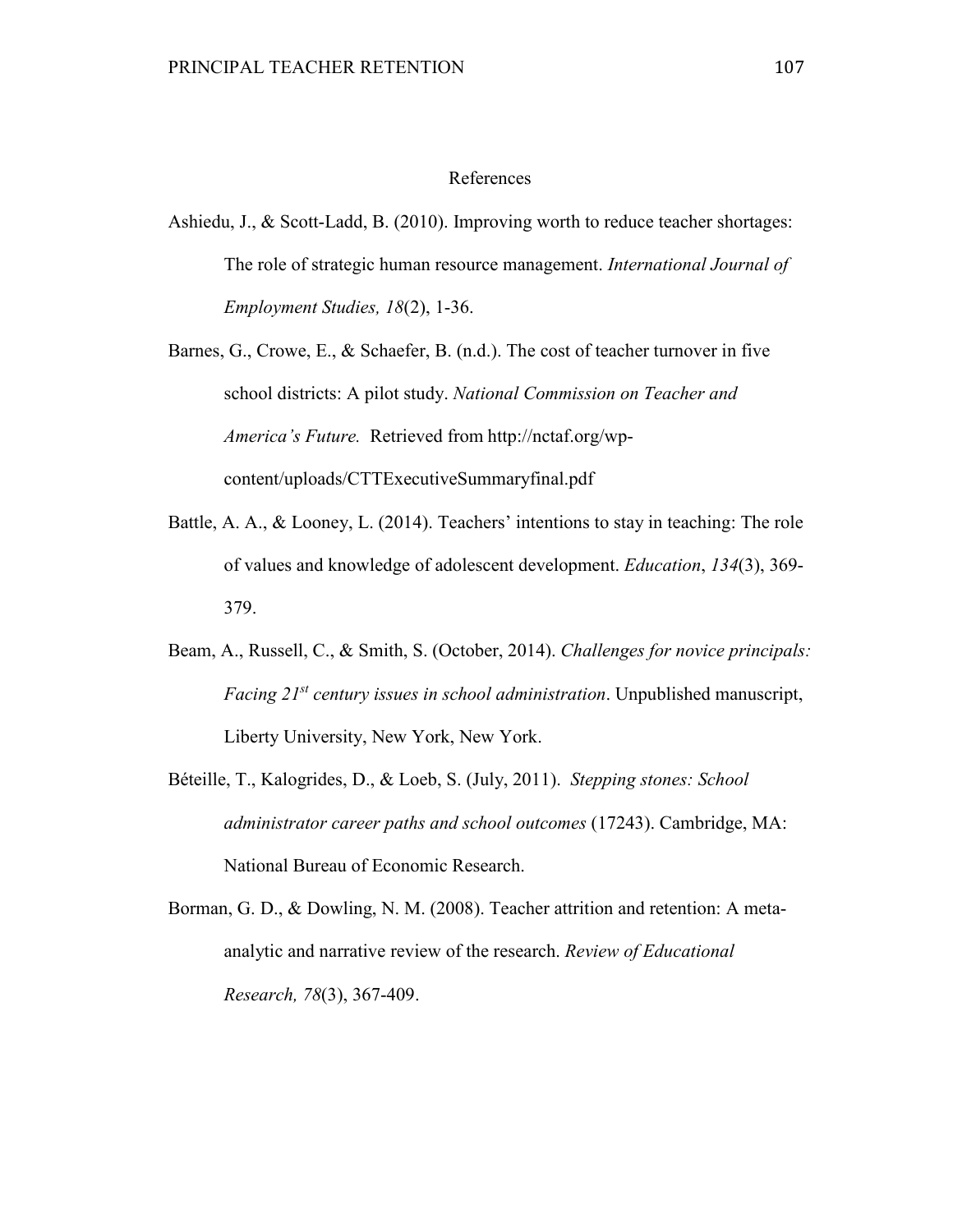- Boyd, D., Grossman, P., Hamilton, I., Lankford, H. Loeb, S., Wyckoff, J. (May, 2009). The influence of school administrators on teacher retention decisions (25). Washington, DC: National Center for Analysis of Longitudinal Data in Educational Research.
- Brown, K. M., & Wynn, S. R. (2009). Finding, supporting, and keeping: The role of the school administrator in teacher retention issues. *Leadership and Policy in Schools, 8*, 37-63.

Carnes, M. (2004). Role of school administrator leadership in increasing teacher retention: Creating a supportive environment. *Charlotte Advocates for Education.* Retrieved from http://www.educationjustice.org/assets/files/pdf/Resources/Policy/Teaching% 20and%20Leadership/Role%20of%20principal%20leadership%20in%20incre asing%20teacher%20retention.pdf

Coeyman, M. (1998). What makes a school administrator stay in challenged school systems? *Christian Science Monitor.* Retrieved from https://www.questia.com/read/1P2-32568548/what-makes-principals-stay-inchallenged-school-systems

De Stercke, J., Goyette, N., & Robertson, J. (2015). Happiness in the classroom: Strategies for teacher retention and development. *Prospects (00331538)*, *45*(4), 421-427.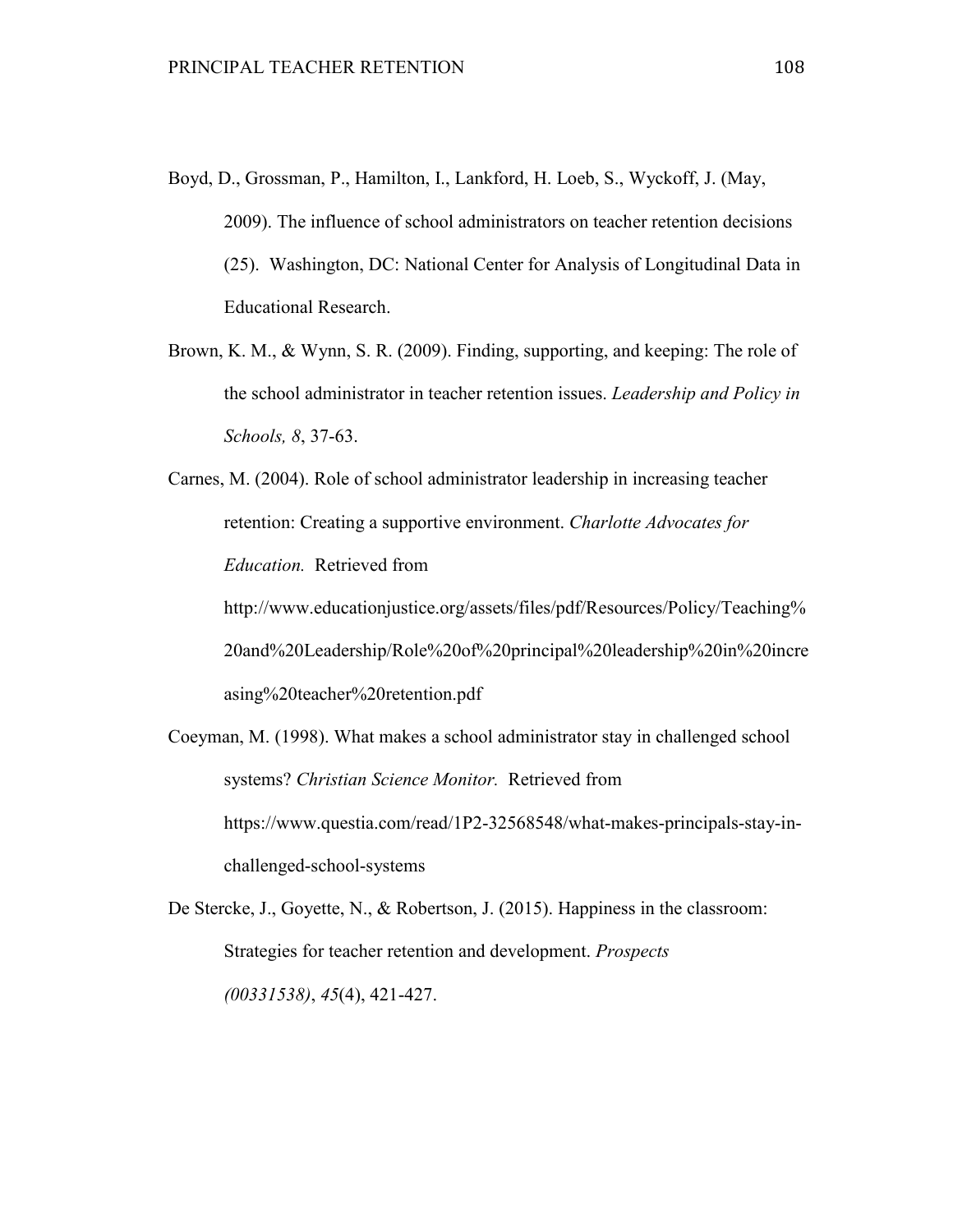- Dhuey, E. & Smith, J. (December, 2011). How important are school principals in the production of student achievement? Canadian Labour Market and Skills Researcher Network, 90, 1-45.
- Educational Professional Standards Board (EPSP). (2015). KPIP (Kentucky.gov) Retrieved from http://www.epsb.ky.gov/internships/kpip.asp
- Fuller, E. (2012, July 16). Examining school administrator turnover. Albert Shanker institute Retrieved March 21, 2015, from http://www.shankerinstitute.org/blog/examining-principal-turnover
- Ghamrawi, N. & Jammal, K. (March, 2013). Teacher turnover: Impact of school leadership and other factors. *International Journal of Educational Research and Technology*, 4(1), 68-78.
- Gibbs, A. & Slate, J. (n.d.). A meta-ethnographic analysis of the leadership activities of secondary school principals. *Research for Educational Reform,* 8(4), 3.
- Haberman, M. (2013, April). Why school culture matters, and how to improve it. *Huffington Post*. Retrieved from http://www.huffingtonpost.com/Michael-Haberman/why-school-culture-matter\_b\_3047318.html
- Hardy, L. (2004). Frustration and Stress, 24/7. *American School Board Journal*. February, 191(2), 11-12.
- Heineke, A. J., Mazza, B. S., & Tichnor-Wagner, A. (2014). After the two-year commitment: A quantitative and qualitative inquiry of teach for America teacher retention and attrition. *Urban Education*, 49(7), 750-782.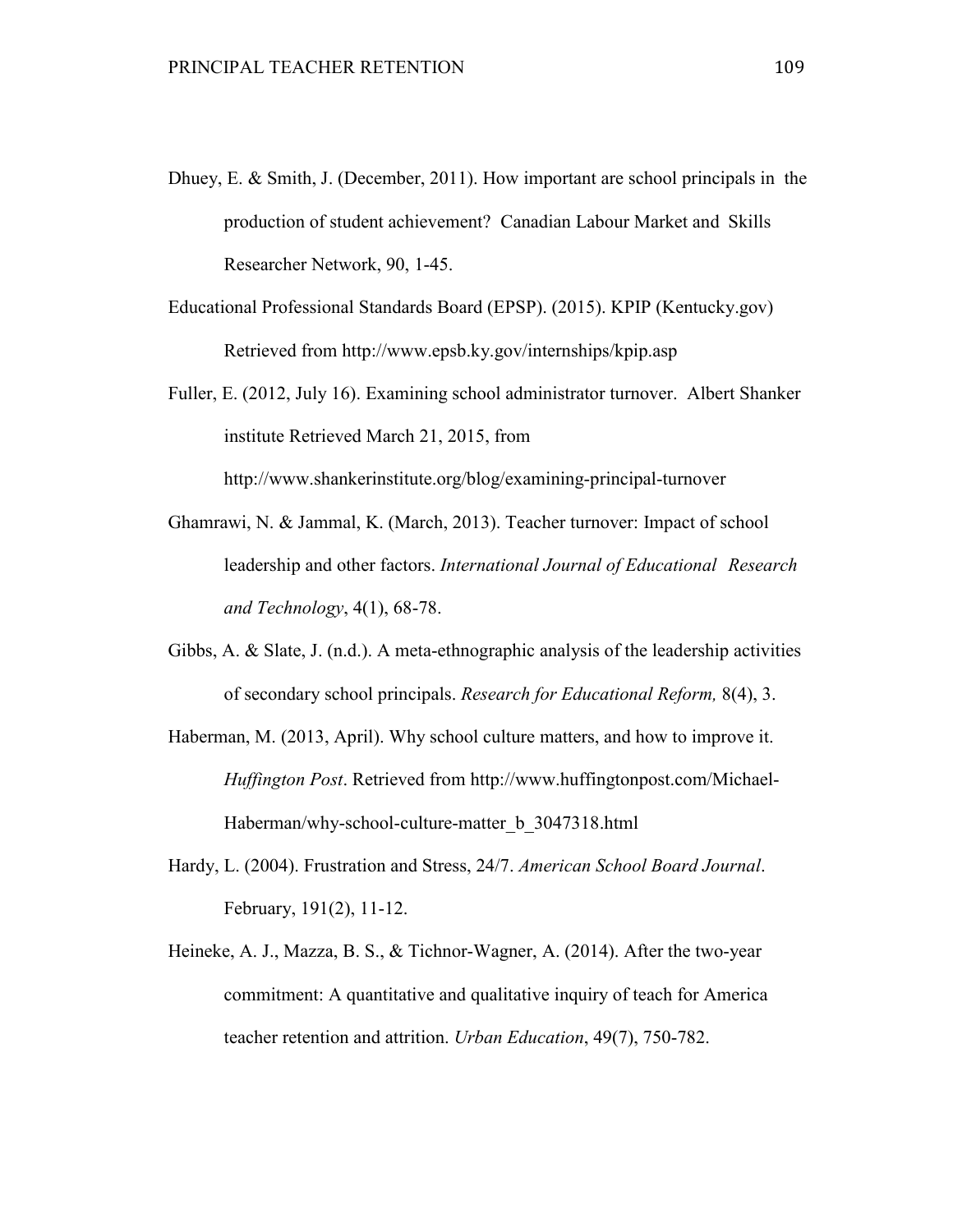- Hentges, J. (2012). Why do beginning teachers leave the profession? What can be done about it? *Global Education Journal, 2012*(3), 100-105.
- Hertting, M. (June, 2008). Are we supporting new principals? *American School Board Journal,* 195(6), 36-37.
- Hull, J. (2012, April). *The school administrator perspective: Full report*. Retrieved from Center for Public Education website:

http://www.centerforpubliceducation.org/principal-perspective.

- Ingersoll, R. M. (2001). Teacher turnover and teacher shortages: An organizational analysis. *American Educational Research Journal, 38*(3), 499–534.
- Ingersoll, R. M. (2003). *Is there really a teaching shortage?* Center for the Study of Teaching and Policy Consortium and the Consortium for Policy Research in Education, University of Washington.
- Jasper, K. (2014, December 29). *Why half of the nation's new teachers can't leave the profession fast enough*. Retrieved February 17, 2015, from http://conversationed.com/2014/12/29/the-reason-50-of-new-teachers-areleaving-the-profession-isnt-complicated/ McCarthy, C. J., & Lambert, R. G. (2006). *Understanding Teacher Stress in an Age of Accountability*. Greenwich, Conn: Information Age Publishing.

Kentucky Principal Intership Program (KPIP), (2005). 16 KRS 7.020.

Kentucky Department of Education (KDE). (2014). *School Report Card*. Retrieved from http://applications.education.ky.gov/SRC/Accountability.aspx.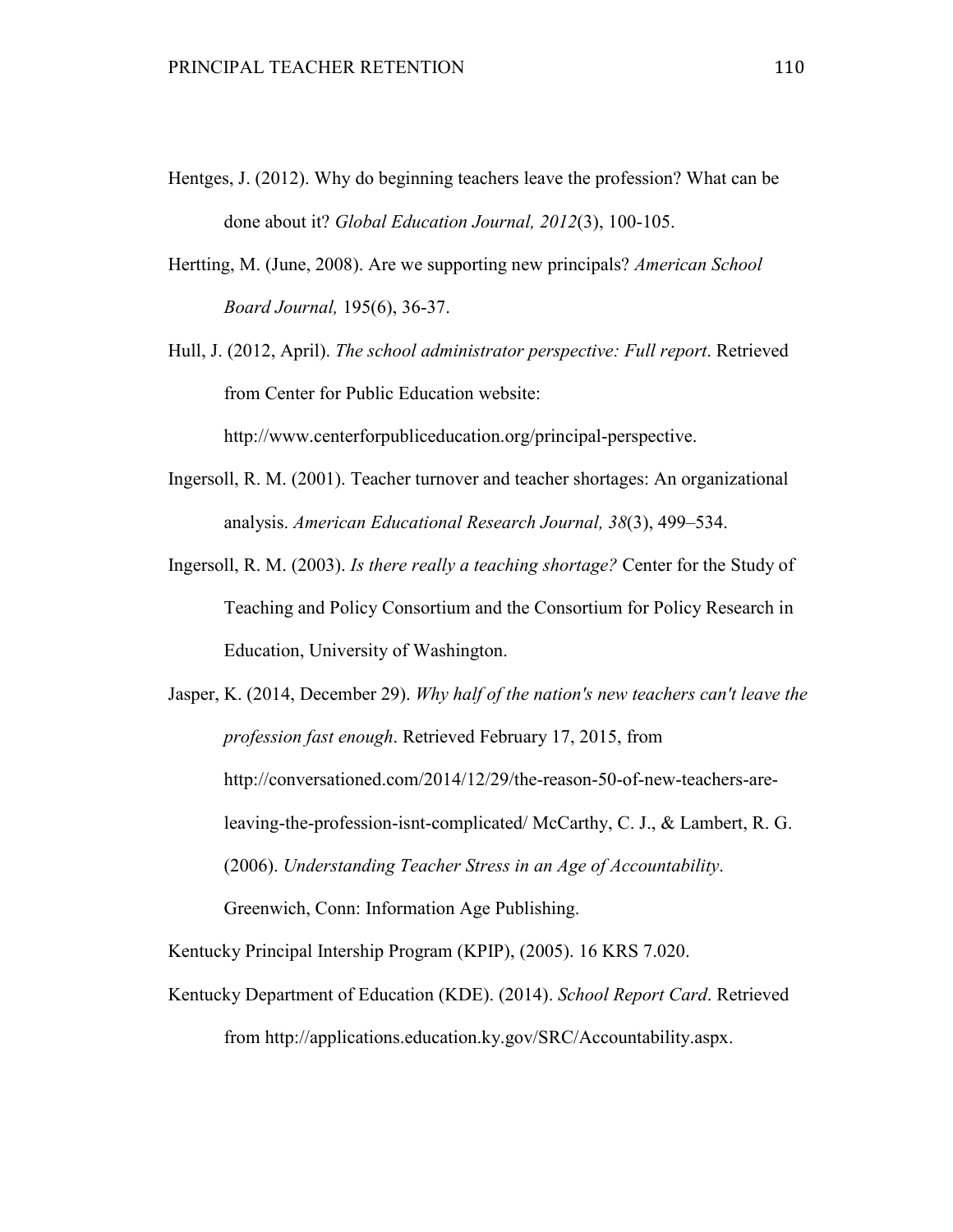- Lee, M. (2012). The making of the principal: Five lessons in leadership training. *Perspective*. The Wallace Foundation. Retrieved from http://www.wallacefoundation.org/knowledge-center/Documents/The-Making-of-the-Principal-Five-Lessons-in-Leadership-Training.pdf
- Leithwood, K., Louis, K., Anderson, S., & Wahlstrom, K. (2004). Review of research: How leadership influences student learning. *The Wallace Foundation*. 1-88.
- Luebke, P. (2013). High School Principals Who Stay: Stability in a Time of Change. University of Wisconsin - Milwaukee: Wisconsin
- Markow, D. (2013). *The Metlife survey of the American teacher: Challenge for school leadership*. Metlife, Inc. Retrieved from https://www.metlife.com/assets/cao/foundation/MetLife-Teacher-Survey-2012.pdf
- McKibben, S. (2013). Do local level school administrator preparation programs prevent school administrator turnover? Retrieved from https://www.american.edu/spa/publicpurpose/upload/2013 Principal-Preparation.pdf.
- Mee, M., & Haverback, H.R. (2014). Commitment, preparation, and early career frustrations: Examining future attrition of middle school teachers. *American Secondary Education*, *42*(3), 39-51.
- Montgomery County High School (MCHS). (2014). *Montgomery County High School Comprehensive School Improvement Plan (MCHS CSIP).* Retrieved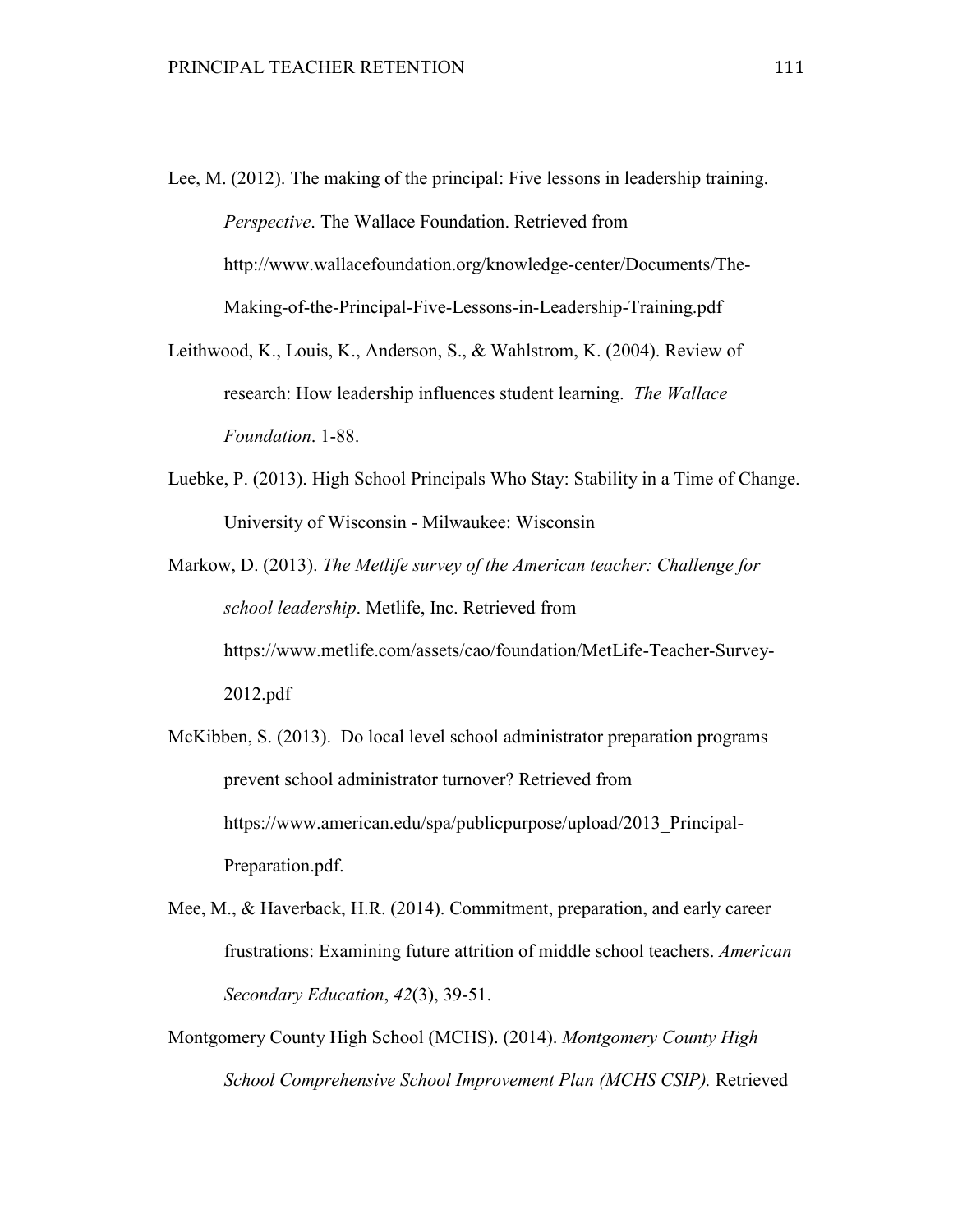from

http://www.montgomery.k12.ky.us/userfiles/101/CIP/MCHS\_CSIP\_0513.pdf

- Murnane, R. J., & Papay, J. P. (2010). Teachers' views on No Child Left Behind: Support for the principles, concerns about the practices. *Journal of Economic Perspectives, 24*(3), 151-166.
- Norton, M. (2002). Let's keep our quality school principals on the job. *The High School Journal,* 86(2), 50-56.
- Phillips, O. (2015). Revolving door of teachers costs schools billions every year. Retrieved from http://www.npr.org/sections/ed/2015/03/30/395322012/thehidden-costs-of-teacher-turnover
- Reavis, C., Vinson, D., Fox, R. (1999). Importing a culture of success via a strong principal. *Clearing House*, *72*(4), 199.
- Ricciardi, D. (April, 2000). *Experiences of Kentucky school administrator intern program participants: Job assistance provided in the entry year.* Paper presented at the meeting of the American Educational Research Association, New Orleans, Louisiana.

Sedivy-Benton, A. L., & Boden-McGill, C. J. (2012). Unpacking the effects: Identifying school and teacher factors and their influence on teachers' intentions to stay or leave the profession. *Research in the Schools, 19*(2), 75.

Sorapuru, W. (May, 2012). *Factors impacting principal's career decision making*  (Unpublished doctoral dissertation). University of New Orleans, New Orleans, Louisiana.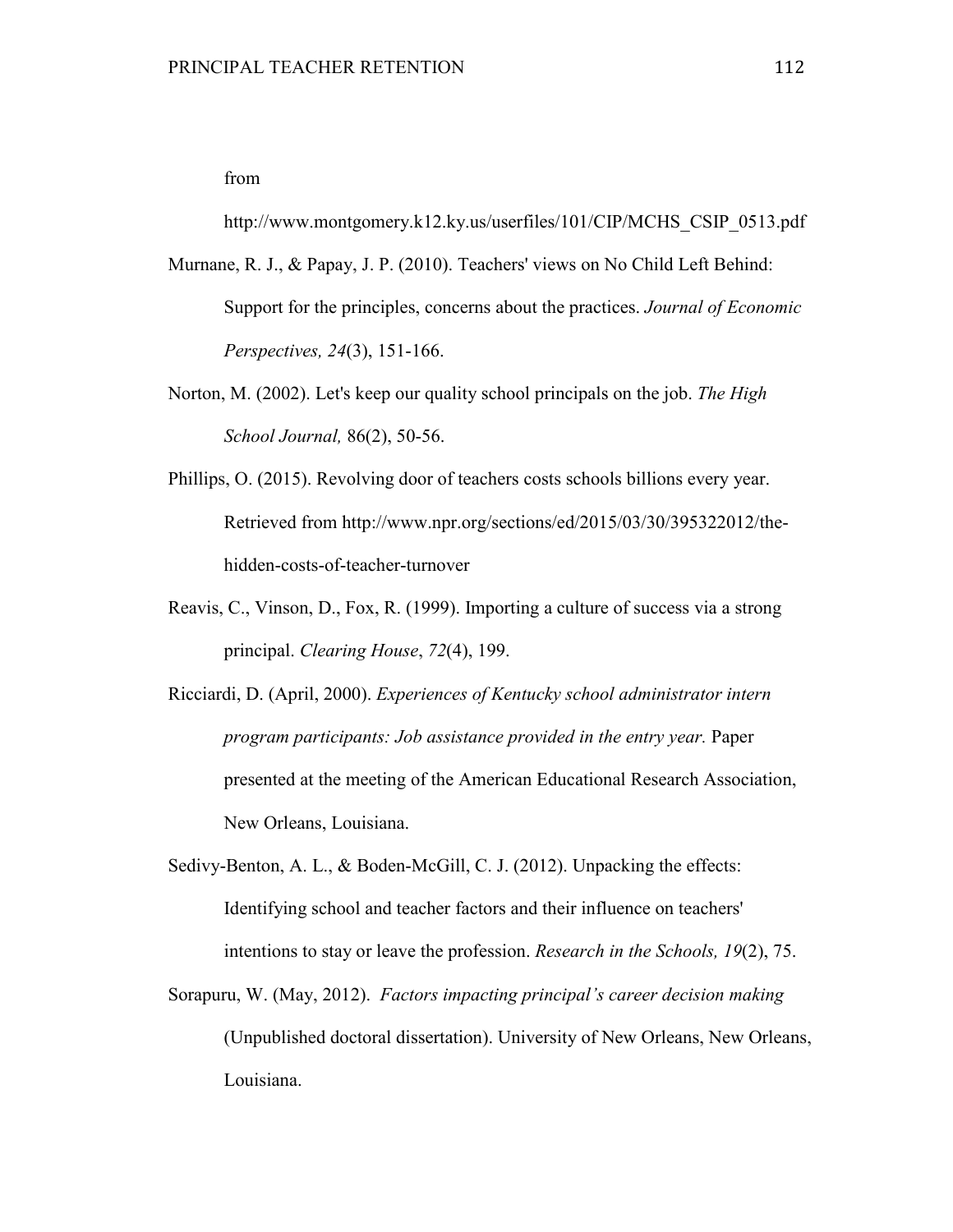- Stronge, J., Leeper, L. (2012). Research synthesis of kentucky school administrator evaluation competencies and standard. Retrieved from http://education.ky.gov/teachers/PGES/prinpges/Documents/KY%20Research %20Synthesis.pdf
- Superville, D.R. (2014). Study finds principal mobility takes a toll on budgets, learning. *Education Week*, 34(12), 5.
- TELL Survey Kentucky. (n.d.). New Teacher Center. Retrieved December 3, 2015, from http://www.tellkentucky.org/
- The Principal Perspective: Full Report. (n.d.). Retrieved March 21, 2015, from http://www.centerforpubliceducation.org/principal-perspective
- The Wallace Foundation. (January, 2013). The school administrator as leader: Guiding schools to better teaching and learning. Retrieved from www.wallacefoundation.org
- Viadero, D. (May, 2010). Turnover high for assistant principals, study finds. *Education Week.* Retrieved from http://blogs.edweek.org/edweek/insideschool research/2010/05/back in x a group.html
- WingInstitute. (n.a.) School administrator turnover by schools socioeconomic status. Retrieved from http://www.winginstitute.org/Content.aspx?id=1265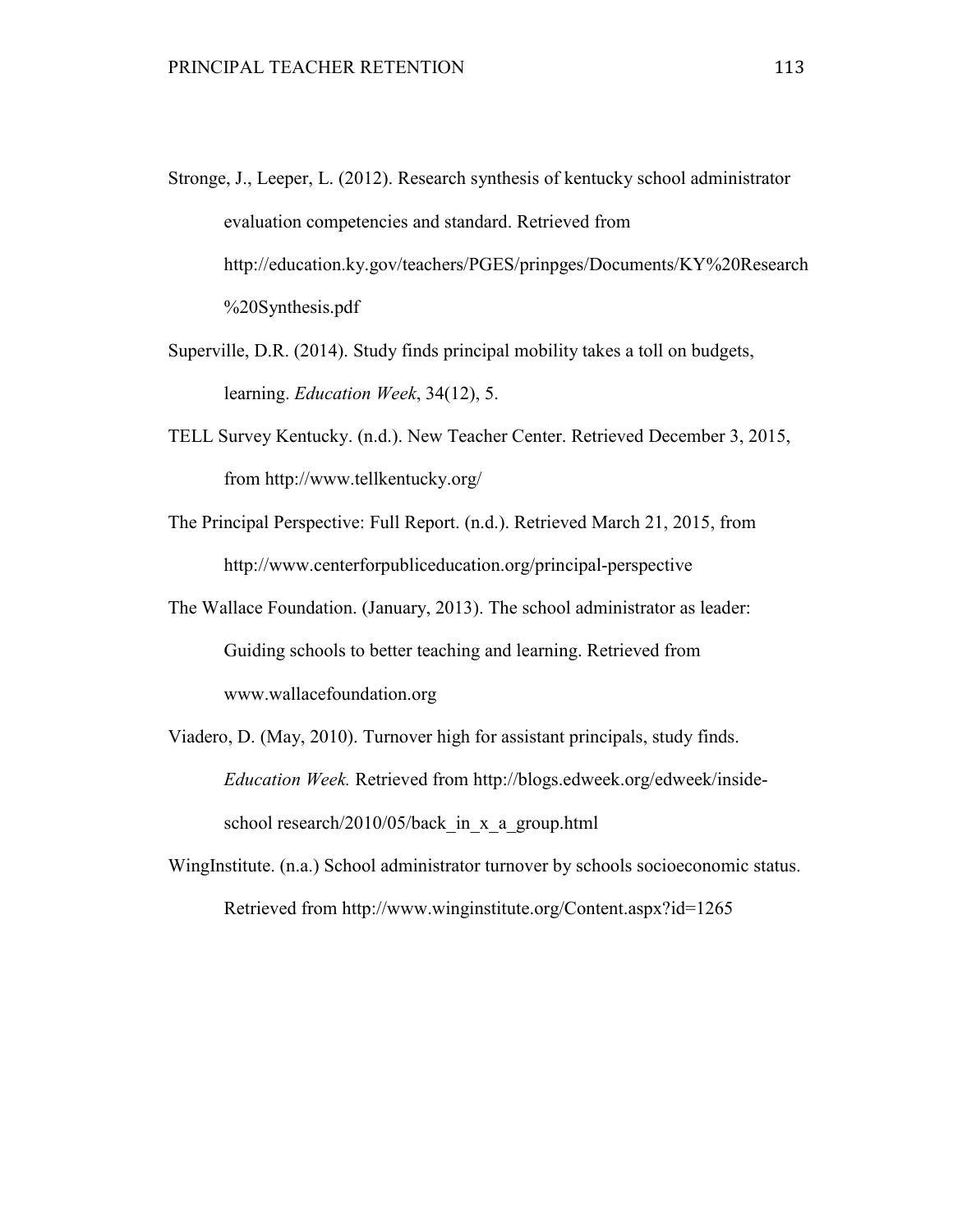### Appendix

# **Teacher and Administrative Retention for Kentucky Public Schools**

This form is being used as a case study dealing with teacher and administrator retention for Kentucky public schools from 2010 - 2016. This survey is being conducted by independent researchers who are collecting the data for their doctoral capstone project..

### 1. I **consent to my inclusion in this survey on employee retention for Kentucky public schools from 2010 - 2016.**

*Mark only one oval.*

| l agree        | Skip to question 2.         |
|----------------|-----------------------------|
| I do not agree | Stop filling out this form. |

## **Employment History**

This form is being used as a case study dealing with teacher and administrator retention for Kentucky public schools from 2010 - 2016. This survey is being conducted by independent researchers who are collecting the data for their own study.

### **2. From 2010 - 2016, did you leave the school you work at to go to another school or district for employment?**

*Mark only one oval.*

Yes *Skip to question 3*

No *Stop filling out this form.*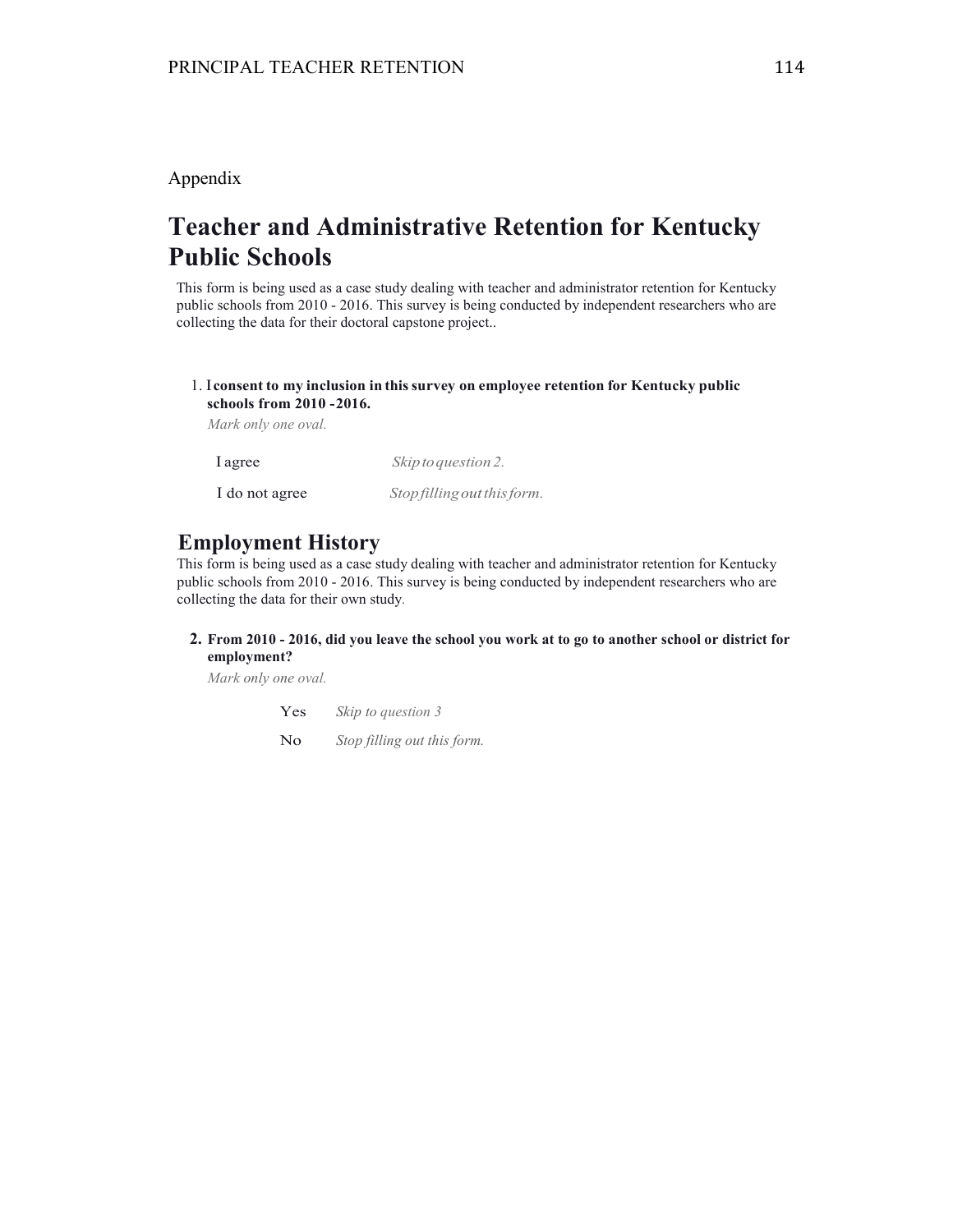## **Job Title**

This form is being used as a case study dealing with teacher and administrator retention for Kentucky public schools from 2010 - 2016. This survey is being conducted by independent researchers who are collecting the data for their own study.

### **3. What is your gender?**

*Mark only one oval.* Female

Male

Prefer not to say

### **4. What is your official title at the school you currently work at?**

*Mark only one oval.*

| Teacher                    | Skip to question 25.        |
|----------------------------|-----------------------------|
| Guidance Counselor         | Stop filling out this form. |
| Administrative Assistant   | Stopfilling out this form.  |
| <b>Assistant Principal</b> | Skip to question 27.        |
| Principal                  | Skip to question 27.        |

### Teacher Survey

This form is being used as a case study dealing with teacher and administrator retention for Kentucky public schools from 2010 - 2016. This survey is being conducted by independent researchers who are collecting the data for their own study.

The purpose of this survey is to obtain information about current teachers' factors that led to their decision to leave their previous teaching position.

5. How long have you been teaching?

*Mark only one oval.* Less than a year 1 year 2-4 years 5-10 years 11-15 years 16-20 years 21 years +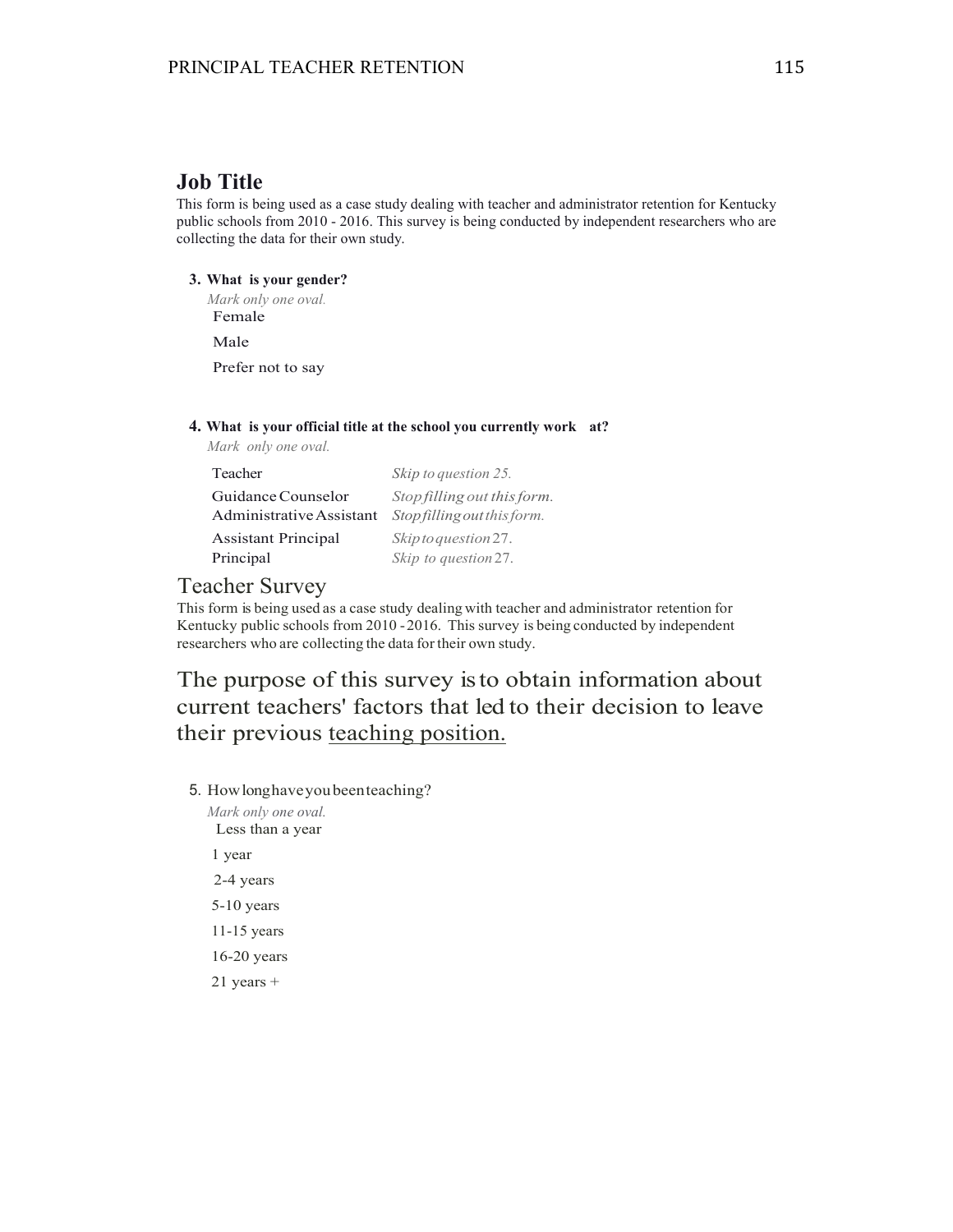## Indicate the level of importance EACH of the following played in your decision to leave YOUR PREVIOUS SCHOOL.

- 6. Because I wanted to take a job more conveniently located OR because I moved. *Mark only one oval.* Not at all important Slightly important Somewhat important Very important Extremely important
- 7. Because of other personal life reasons (e.g., health, pregnancy/childcare, caring for family).

*Mark only one oval.* Not at all important Slightly important

Somewhat important

Very important

Extremely important

### **8. Because I wanted or needed a higher salary.**

*Mark only one oval.* Not at all important Slightly important Somewhat important Very important Extremely important

### **9. Because I needed better benefits than I received at my previous school.**

- *Mark only one oval.* Not at all important Slightly important
- Somewhat important
- Very important
- Extremely important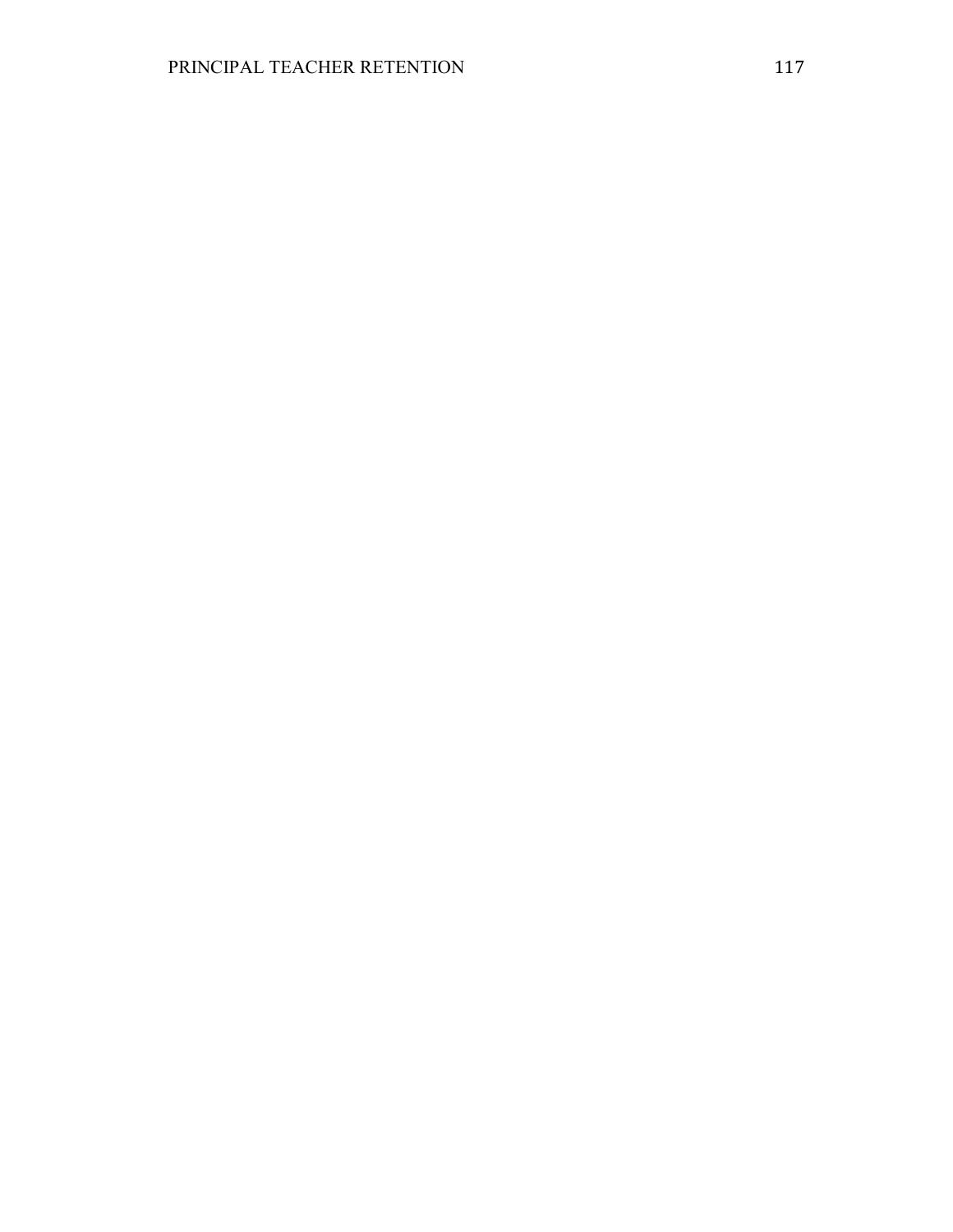#### **10. Because I was concerned about my job security at my previous school.**

*Mark only one oval.* Not at all important Slightly important Somewhat important Very important Extremely important

### **11. Because I was dissatisfied with my job description or assignment (e.g., responsibilities, grade level, or subject area).**

*Mark only one oval.* Not at all important Slightly Important Somewhat important Very important Extremely important

#### **12. Because I did not have enough autonomy over my classroom at my previous school.**

*Mark only one oval.* Not at all important Slightly Important Somewhat important Very important Extremely important

#### **13. Because I was dissatisfied with the large number of students I taught at last year's school.**

*Mark only one oval.* Not at all important Slightly Important Somewhat important Very important Extremely important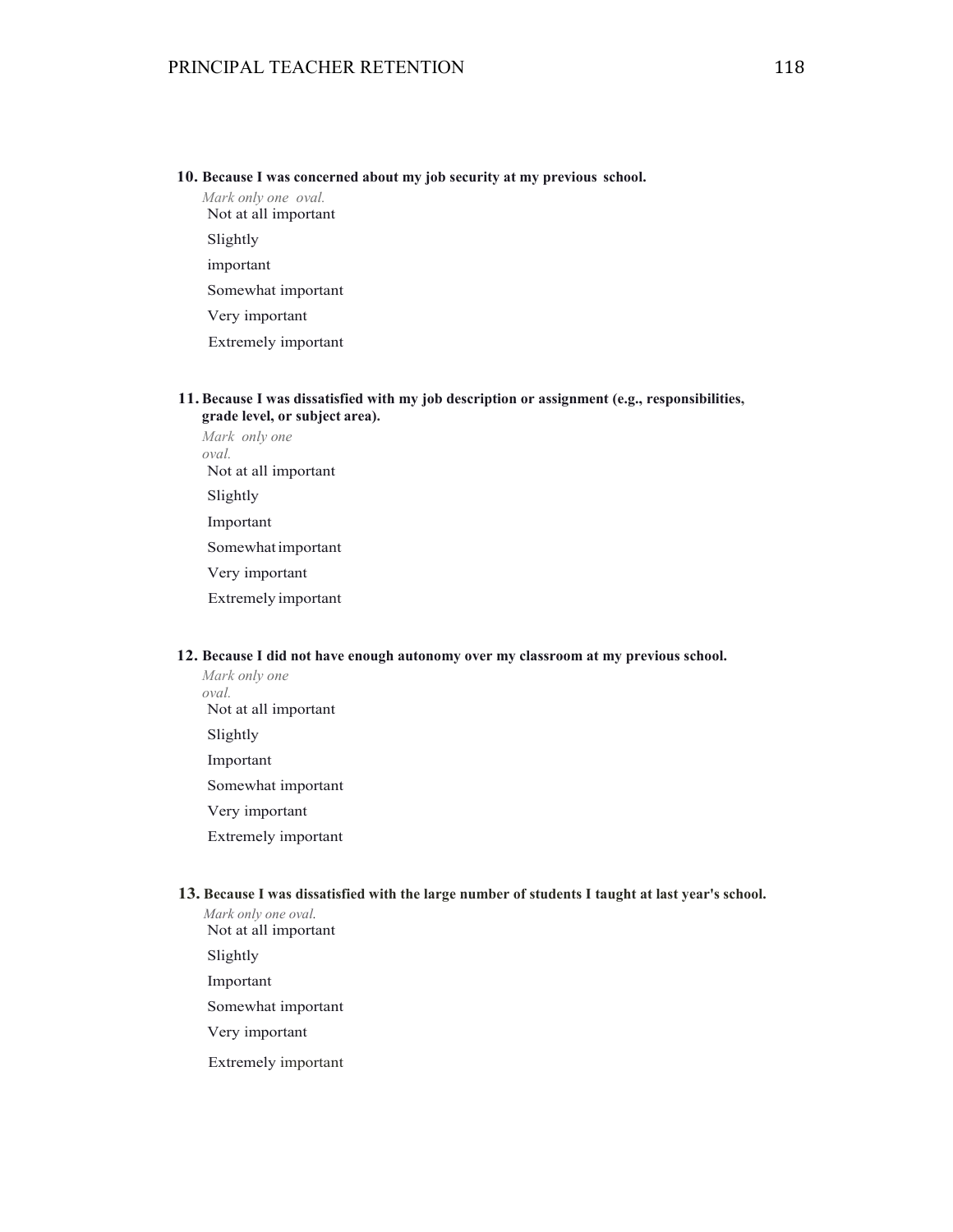### **14. Because I felt that there were too many intrusions on my teaching time at my previous school.**

*Mark only one oval.* Not at all important Slightly important Somewhat mportant Very important Extremely important

#### **15. Because I wanted the opportunity to teach at my current school.**

*Mark only one oval.* Not at all important Slightly important Somewhat mportant Very important Extremely important

### **16.Because I was dissatisfied with workplace conditions (e.g., facilities, classroom resources, school safety) at my previous school.**

*Mark only one oval.* Not at all important Slightly important Somewhat mportant Very important Extremely important

#### **17. Because student discipline problems were an issue at last year's school.**

*Mark only one oval.* Not at all important Slightly important Somewhat mportant Very important

Extremely important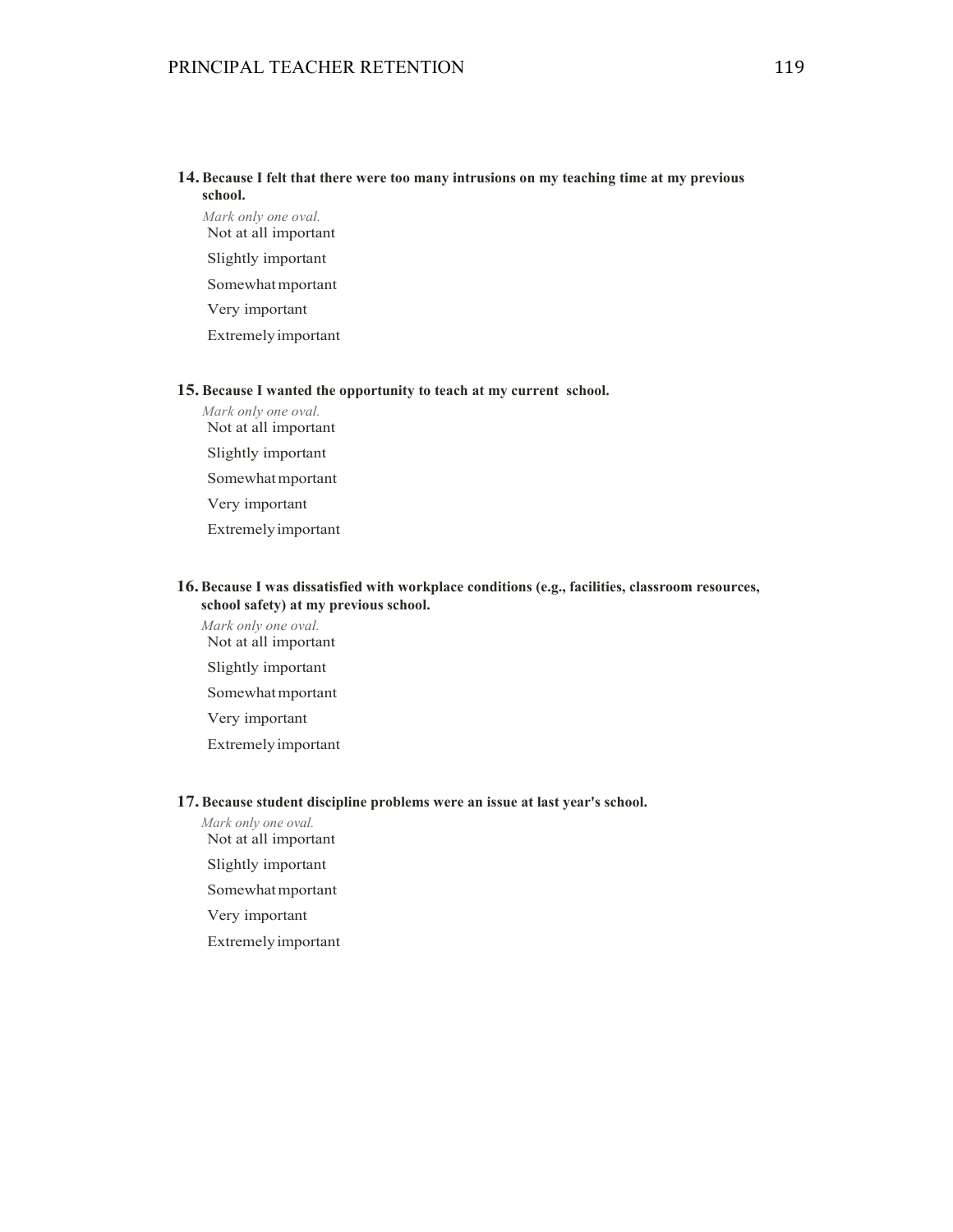#### **18. Because I was dissatisfied with the administration at last year's school.**

*Mark only one oval.* Not at all important Slightly important Somewhat mportant Very important Extremely important

### **19. Because I was dissatisfied with the lack of influence I had over school policies and practices at last year's school.**

*Mark only one oval.* Not at all important Slightly important Somewhat mportant Very important Extremely important

### **20. Because there were not enough opportunities for leadership roles or professional advancement at my previous school.**

*Mark only one oval.* Not at all important Slightly important Somewhat mportant Very important Extremely important

### **21. Because I was dissatisfied with how student assessments/school accountability measures impacted my teaching or curriculum at my previous school.**

*Mark only one oval.* Not at all important

Slightly important

Somewhat mportant

Very important

Extremely important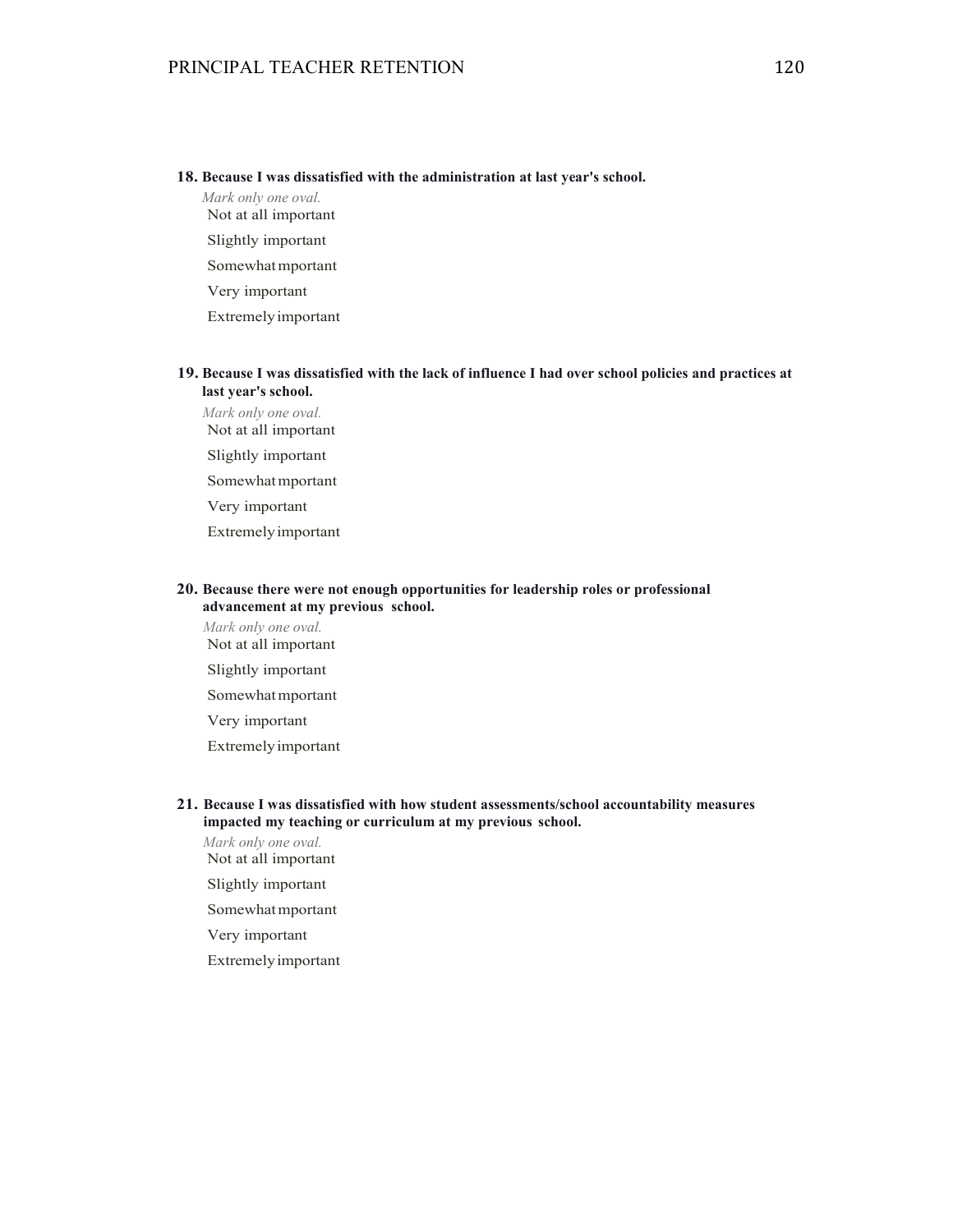22. Because I was dissatisfied with how some of my compensation, benefits, or rewards were tied to the performance of my students at my previous school. *Mark only one oval.* Not at all important

Slightly important

Somewhat mportant

Very important

Extremely important

- 23. Because I was dissatisfied with the support I received for preparing my students for student assessments at my previous school.
	- *Mark only one oval.* Not at all important Slightly important Somewhat mportant Very important

Extremely important

### 24. Because of other factors not included in previous items

*Skip to question 26.*

### **Grade You Teach**

25. Do you currently teach students in any of these grades at THIS school? *Check all that apply.*

| Prekindergarten     | 7th              |
|---------------------|------------------|
| Kindergarten        | 8th              |
| 1 <sup>st</sup>     | 9th              |
| 2 <sup>nd</sup>     | 10 <sub>th</sub> |
| 2rd                 | 11th             |
| $4^{\text{th}}$     | 12 <sub>th</sub> |
| $5$ <sup>th</sup>   | Ungraded         |
| 6th                 |                  |
| Skip to question 5. |                  |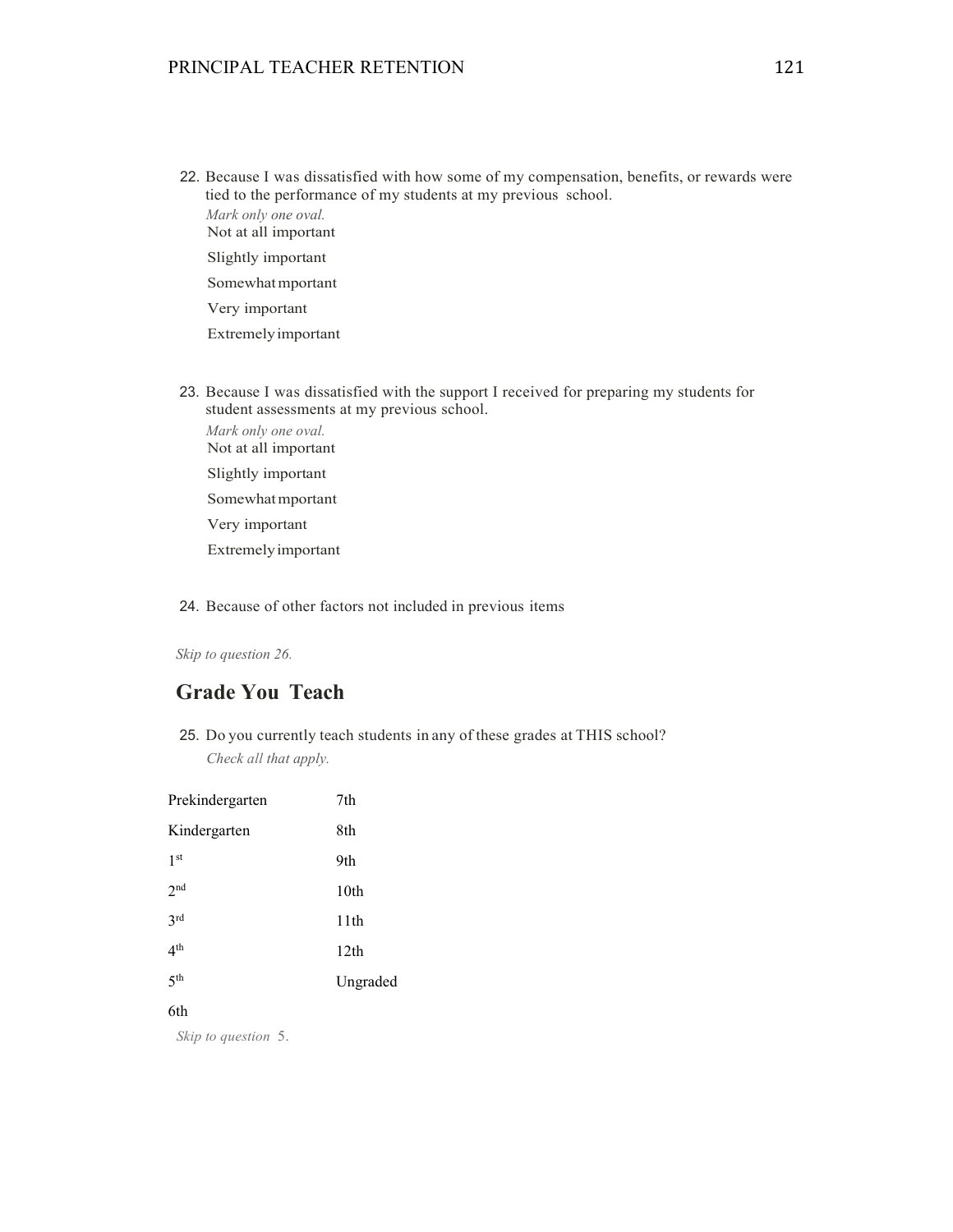## **Future Plans**

**26. How long do you plan to remain in the position of a pre-K-12 teacher?** 

*Mark only one oval.* As long as I am able Until I am eligible for retirement benefits from this job Until I am eligible for retirement benefits from a previous job Until a specific life event occurs (e.g., parenthood, marriage) Until a more desirable job opportunity comes along Definitely plan to leave as soon as I can Undecided at this time

## **Thank you for participating in the survey.**

*Stop filling out this form.*

### **Principal Survey**

This form is being used as a case study dealing with teacher and administrator retention for Kentucky public schools from 2010 - 2016. This survey is being conducted by independent researchers who are collecting the data for their own study.

### **27. How many total years have you been a school administrator?**

*Mark only one oval.* Less than 1 year 1 - 5 years 6 - 10 years 11 - 15 years

more than 16 years

**28. How prepared do you feel you were for your role as an administrator when you first began?**

*Mark only one oval.* Very prepared

Prepared

Somewhat prepared

Not prepared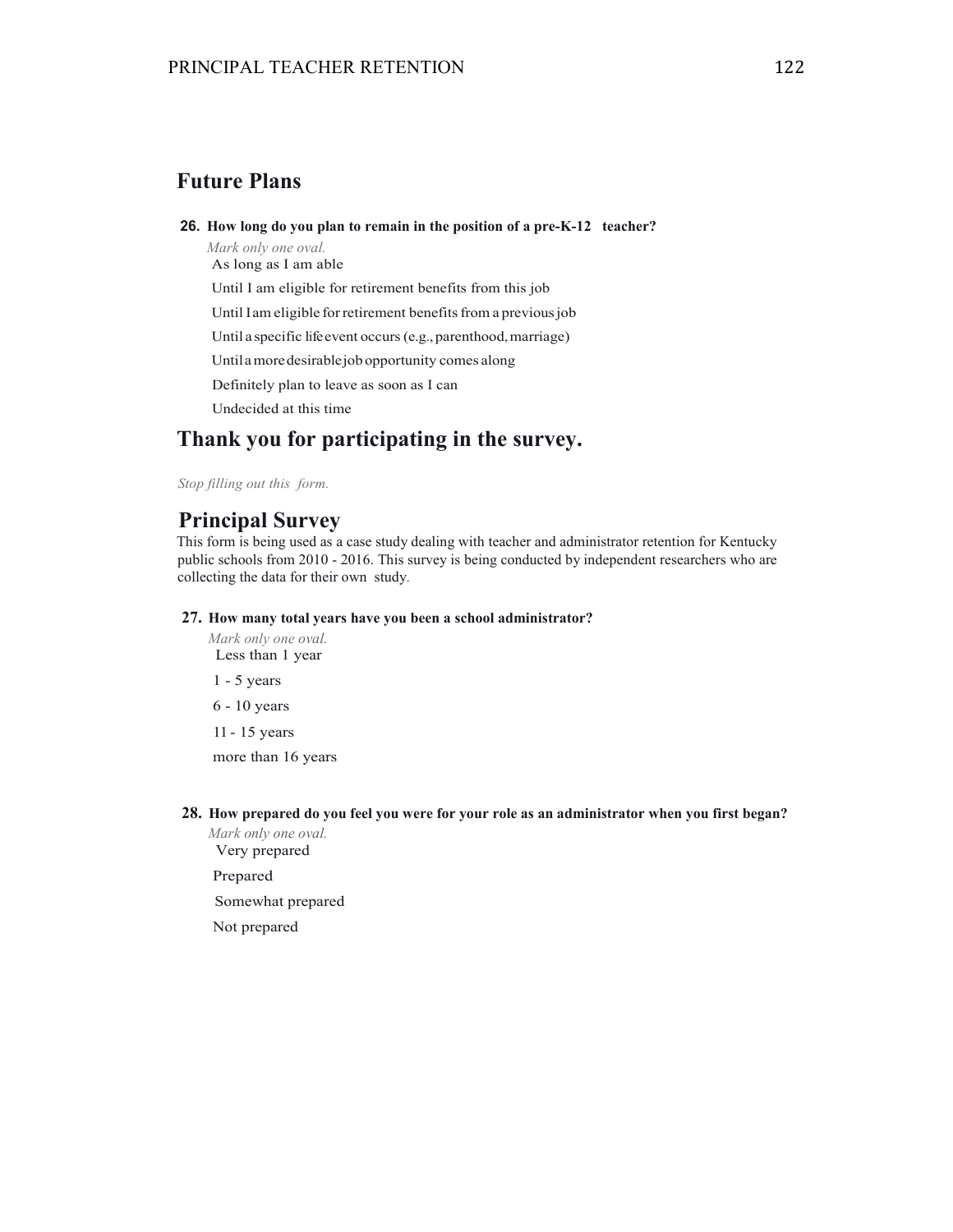## **Please rate the following factors as to the degree in which they motivated you to change schools.**

### **29. Salary, compensation and benefits**

*Mark only one oval.* Not at all

Very little

To some extent

To a great extent

#### **30. Greater demand for accountability**

*Mark only one oval.* Not at all

Very little

To some extent

To a great extent

### **31.** . **Number of hours spent on school related activities before, during, and after school**

*Mark only one oval.* Not at all

Very little

To some extent

To a great extent

#### **32. Job stress**

*Mark only one oval.* Not at all

Very little

To some extent

To a great extent

### **33. Increased instructional responsibilities and workload**

*Mark only one oval.* Not at all

Very little

To some extent

To a great extent

#### **34. Changes in students (economical, linguistical, racial and developmental)**

*Mark only one oval.* Not at all

Very little

To some extent

To a great extent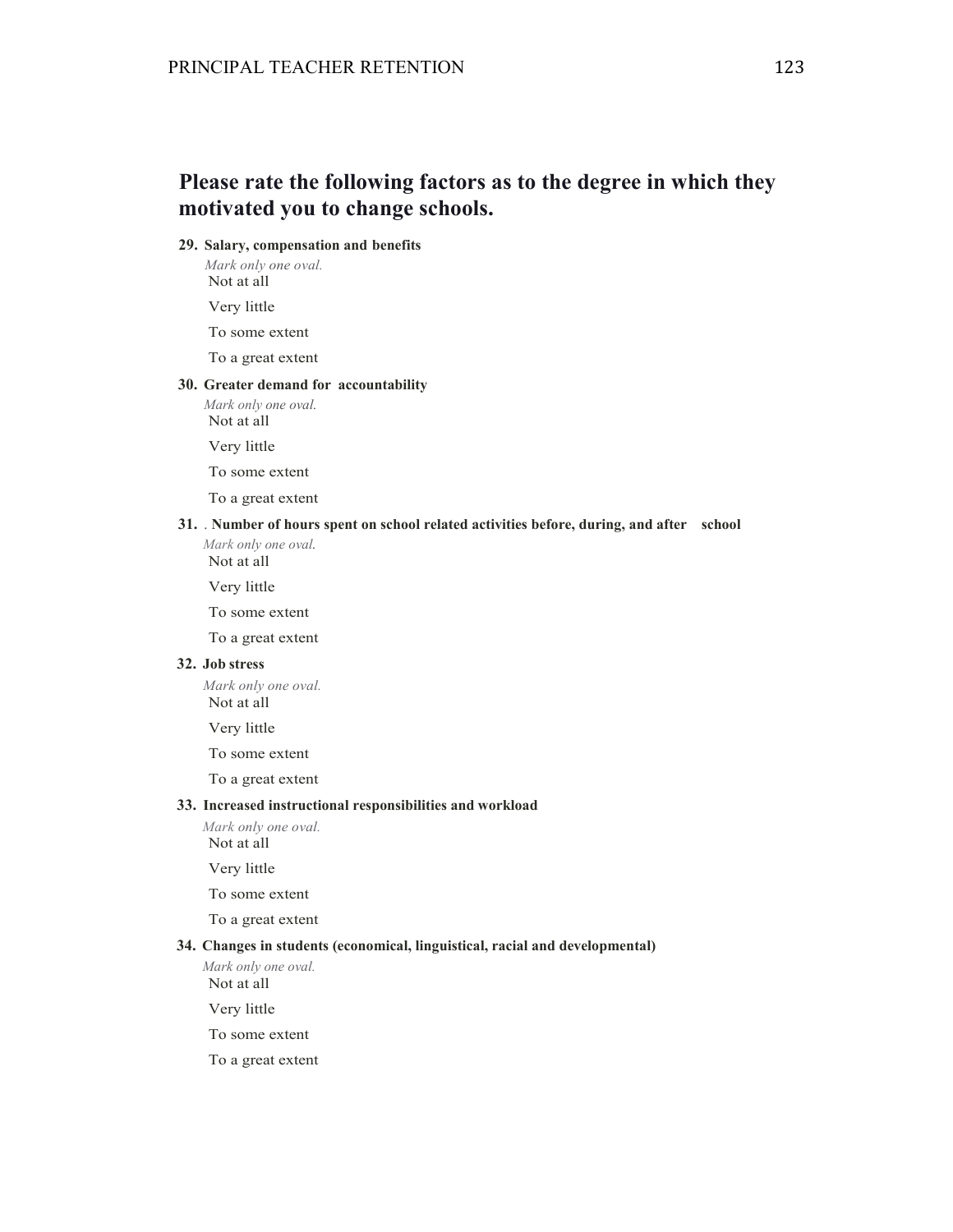#### **35. Lack of support from parents, students and administration**

*Mark only one oval.* Not at all

Very little

To some extent

To a great extent

### **36. Increased politics in the profession**

*Mark only one oval.* Not at all

Very little

To some extent

To a great extent

### **37. Opportunity for advancement**

*Mark only one oval.* Not at all

Very little

To some extent

To a great extent

#### **38. Current job is a promotion over previous position**

*Mark only one oval.* Not at all

Very little

To some extent

To a great extent

### **39. Involuntarily left position**

*Mark only one oval.* Not at all

Very little

To some extent

To a great extent

#### **40. Because of other factors not included in previous items**

*Mark only one oval.* Option 1

## **Thank you for participating in the survey.**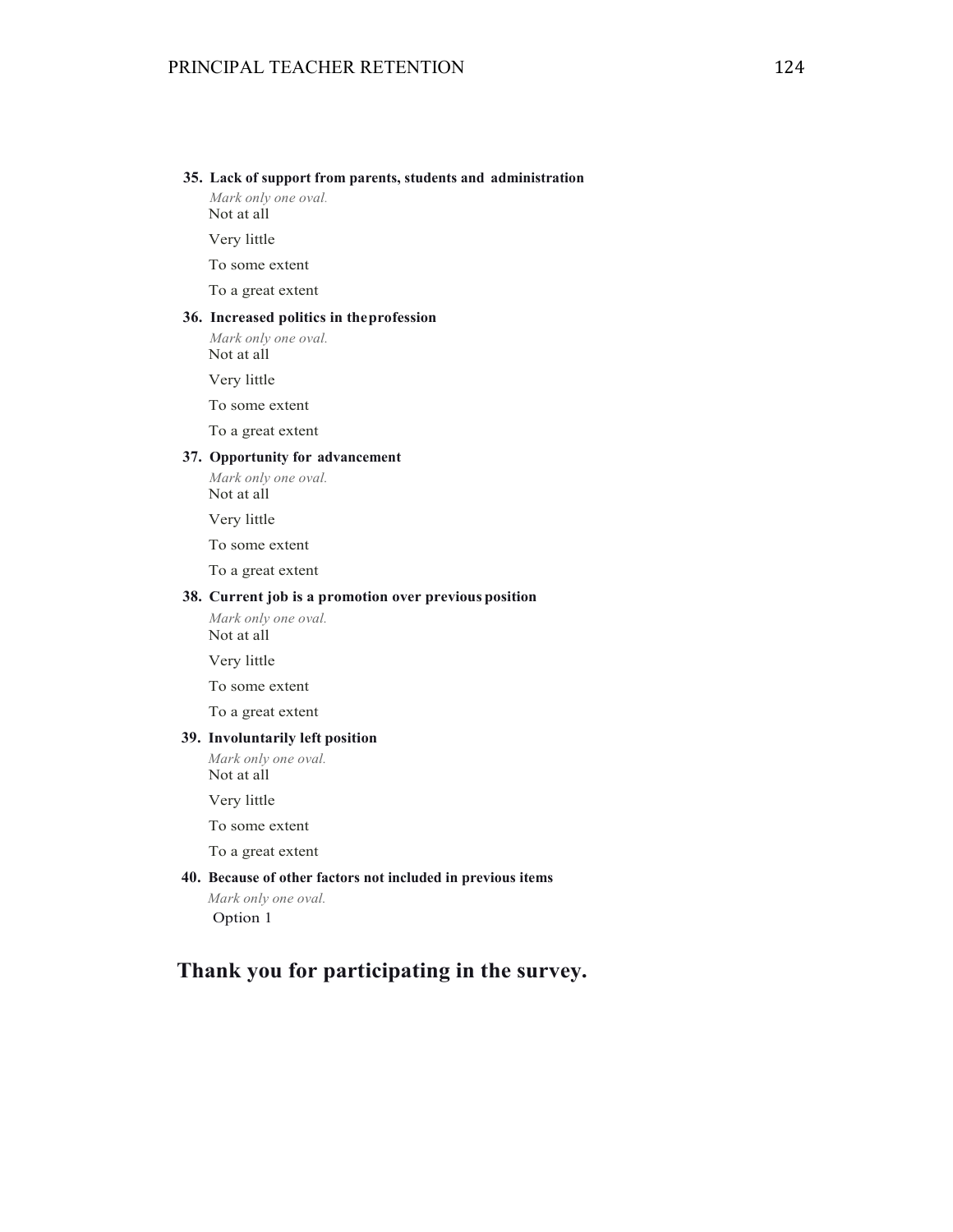### VITA

### BRANDON ELI RICHARDS

### EDUCATION

| December, 2004 | Bachelor of Science             |
|----------------|---------------------------------|
|                | <b>Robert Morris University</b> |
|                | Moon Township, Pennsylvania     |
| May, 2011      | Master of Science               |
|                | <b>Robert Morris University</b> |
|                | Moon Township, Pennsylvania     |
| Pending        | Doctor of Education             |
|                | Morehead State University       |
|                | Morehead, Kentucky              |

### PROFESSIONAL EXPERIENCES

| 2012 - Present | Social Studies Teacher<br>Montgomery County Schools<br>Mount Sterling, Kentucky |
|----------------|---------------------------------------------------------------------------------|
| 2010 - 2012    | Social Studies Teacher<br>West Point Independent<br>West Point, Kentucky        |

### **HONORS**

February, 2011 Alpha Chi National College Honor Society Member Alpha Chi Natinoal College Honor Society Searcy, Arkansas